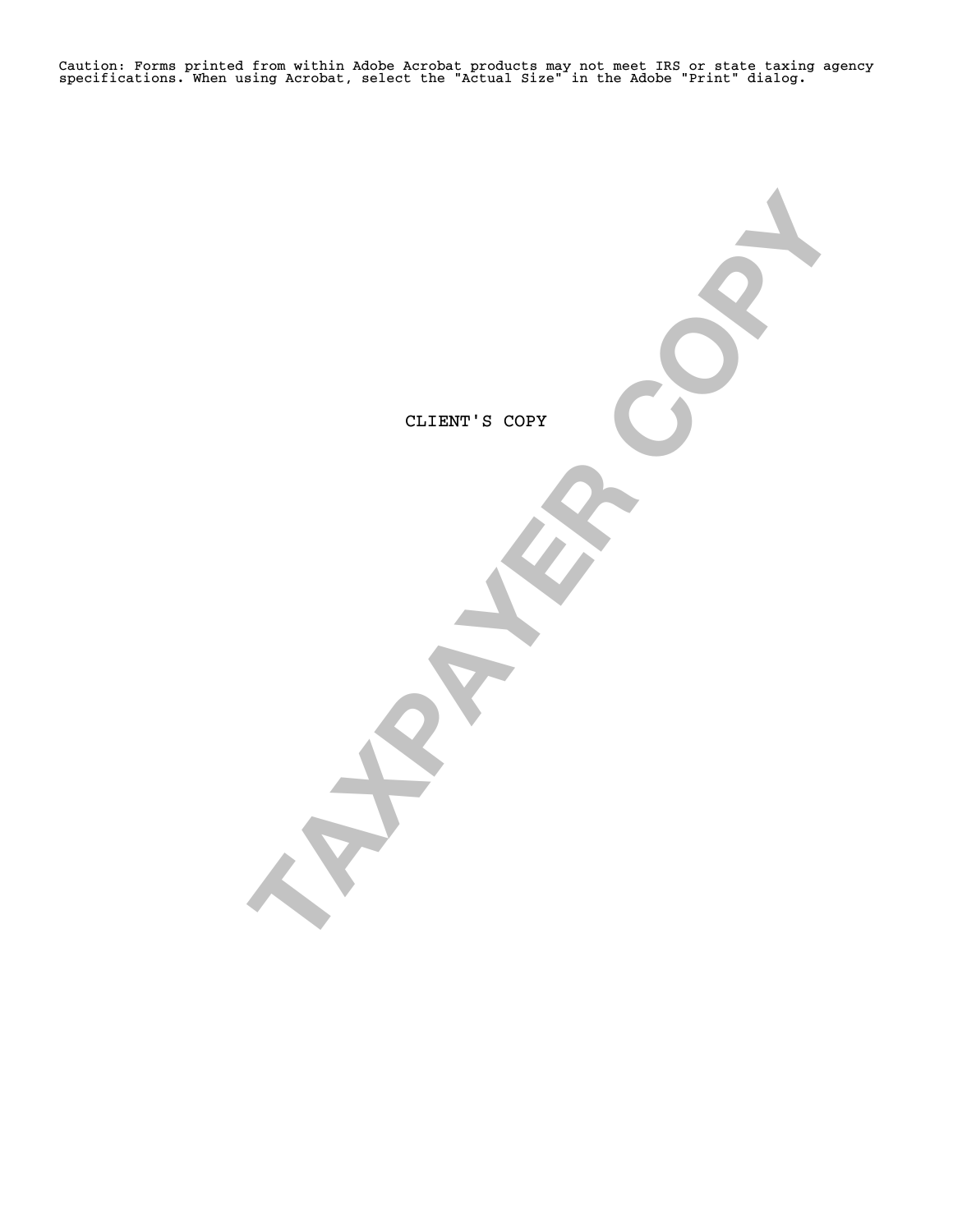# **TAX RETURN FILING INSTRUCTIONS**

FORM 990

### **FOR THE YEAR ENDING**

December 31, 2020

| <b>Big Brothers Big Sisters</b><br>of the Midlands<br>10831 Old Mill Road NO 400<br>Omaha, NE 68154                                                                                                                                                                                            |
|------------------------------------------------------------------------------------------------------------------------------------------------------------------------------------------------------------------------------------------------------------------------------------------------|
|                                                                                                                                                                                                                                                                                                |
| Bland & Associates, P.C.<br>450 Regency Parkway STE 340<br>Omaha, NE 68114                                                                                                                                                                                                                     |
| <b>Amount Due or Refund:</b>                                                                                                                                                                                                                                                                   |
| Not applicable                                                                                                                                                                                                                                                                                 |
| <b>Make Check Payable To:</b>                                                                                                                                                                                                                                                                  |
| Not applicable                                                                                                                                                                                                                                                                                 |
| Mail Tax Return and Check (if applicable) To:                                                                                                                                                                                                                                                  |
| Not applicable                                                                                                                                                                                                                                                                                 |
| <b>Return Must be Mailed On or Before:</b>                                                                                                                                                                                                                                                     |
| Not applicable                                                                                                                                                                                                                                                                                 |
| <b>Special Instructions:</b>                                                                                                                                                                                                                                                                   |
| This return has been prepared for electronic filing. If you wish to have it transmitted<br>electronically to the IRS, please sign, date, and return Form 8879-EO to our office. We<br>will then submit the electronic return to the IRS. Do not mail a paper copy of the return to<br>the IRS. |
|                                                                                                                                                                                                                                                                                                |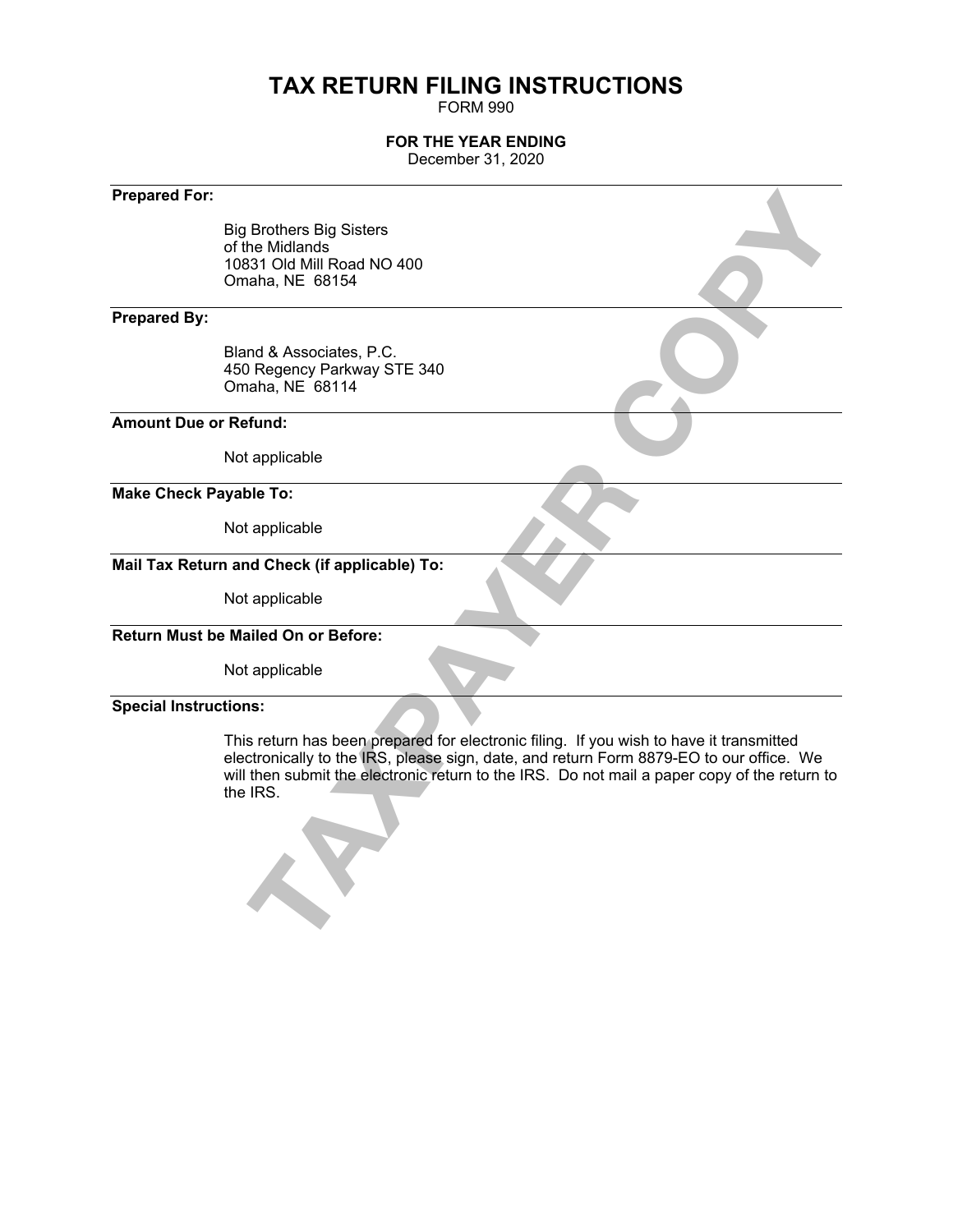|                                                                                                                                                                                                                                                                                                   | <b>IRS e-file Signature Authorization</b>                                                                                                                                                                                                                                                                                                                                                                                                                                                                                                                                                                                                                                                                                                                                                                                                                                                                                                                                                                                                                                                                                                                                                                                                                                                                                                                                                                                                                                                                                                                                                                                                                                                                                                                                                                                                                                                                                                                                                                                                                                                                                                                                                                                                                                                                                                                                                                                                                                                                                                                                                                                                                                                                                                               | OMB No. 1545-0047                                 |
|---------------------------------------------------------------------------------------------------------------------------------------------------------------------------------------------------------------------------------------------------------------------------------------------------|---------------------------------------------------------------------------------------------------------------------------------------------------------------------------------------------------------------------------------------------------------------------------------------------------------------------------------------------------------------------------------------------------------------------------------------------------------------------------------------------------------------------------------------------------------------------------------------------------------------------------------------------------------------------------------------------------------------------------------------------------------------------------------------------------------------------------------------------------------------------------------------------------------------------------------------------------------------------------------------------------------------------------------------------------------------------------------------------------------------------------------------------------------------------------------------------------------------------------------------------------------------------------------------------------------------------------------------------------------------------------------------------------------------------------------------------------------------------------------------------------------------------------------------------------------------------------------------------------------------------------------------------------------------------------------------------------------------------------------------------------------------------------------------------------------------------------------------------------------------------------------------------------------------------------------------------------------------------------------------------------------------------------------------------------------------------------------------------------------------------------------------------------------------------------------------------------------------------------------------------------------------------------------------------------------------------------------------------------------------------------------------------------------------------------------------------------------------------------------------------------------------------------------------------------------------------------------------------------------------------------------------------------------------------------------------------------------------------------------------------------------|---------------------------------------------------|
| Form 8879-EO                                                                                                                                                                                                                                                                                      | for an Exempt Organization                                                                                                                                                                                                                                                                                                                                                                                                                                                                                                                                                                                                                                                                                                                                                                                                                                                                                                                                                                                                                                                                                                                                                                                                                                                                                                                                                                                                                                                                                                                                                                                                                                                                                                                                                                                                                                                                                                                                                                                                                                                                                                                                                                                                                                                                                                                                                                                                                                                                                                                                                                                                                                                                                                                              |                                                   |
|                                                                                                                                                                                                                                                                                                   | For calendar year 2020, or fiscal year beginning and the state of the state of the state of the state of the state of the state of the state of the state of the state of the state of the state of the state of the state of                                                                                                                                                                                                                                                                                                                                                                                                                                                                                                                                                                                                                                                                                                                                                                                                                                                                                                                                                                                                                                                                                                                                                                                                                                                                                                                                                                                                                                                                                                                                                                                                                                                                                                                                                                                                                                                                                                                                                                                                                                                                                                                                                                                                                                                                                                                                                                                                                                                                                                                           | 2020                                              |
| Department of the Treasury<br>Internal Revenue Service                                                                                                                                                                                                                                            | Do not send to the IRS. Keep for your records.<br>Go to www.irs.gov/Form8879EO for the latest information.                                                                                                                                                                                                                                                                                                                                                                                                                                                                                                                                                                                                                                                                                                                                                                                                                                                                                                                                                                                                                                                                                                                                                                                                                                                                                                                                                                                                                                                                                                                                                                                                                                                                                                                                                                                                                                                                                                                                                                                                                                                                                                                                                                                                                                                                                                                                                                                                                                                                                                                                                                                                                                              |                                                   |
| Name of exempt organization or person subject to tax                                                                                                                                                                                                                                              |                                                                                                                                                                                                                                                                                                                                                                                                                                                                                                                                                                                                                                                                                                                                                                                                                                                                                                                                                                                                                                                                                                                                                                                                                                                                                                                                                                                                                                                                                                                                                                                                                                                                                                                                                                                                                                                                                                                                                                                                                                                                                                                                                                                                                                                                                                                                                                                                                                                                                                                                                                                                                                                                                                                                                         | Taxpayer identification number                    |
| BIG BROTHERS BIG SISTERS                                                                                                                                                                                                                                                                          |                                                                                                                                                                                                                                                                                                                                                                                                                                                                                                                                                                                                                                                                                                                                                                                                                                                                                                                                                                                                                                                                                                                                                                                                                                                                                                                                                                                                                                                                                                                                                                                                                                                                                                                                                                                                                                                                                                                                                                                                                                                                                                                                                                                                                                                                                                                                                                                                                                                                                                                                                                                                                                                                                                                                                         |                                                   |
| OF THE MIDLANDS                                                                                                                                                                                                                                                                                   |                                                                                                                                                                                                                                                                                                                                                                                                                                                                                                                                                                                                                                                                                                                                                                                                                                                                                                                                                                                                                                                                                                                                                                                                                                                                                                                                                                                                                                                                                                                                                                                                                                                                                                                                                                                                                                                                                                                                                                                                                                                                                                                                                                                                                                                                                                                                                                                                                                                                                                                                                                                                                                                                                                                                                         | $47 - 0466144$                                    |
| Name and title of officer or person subject to tax                                                                                                                                                                                                                                                |                                                                                                                                                                                                                                                                                                                                                                                                                                                                                                                                                                                                                                                                                                                                                                                                                                                                                                                                                                                                                                                                                                                                                                                                                                                                                                                                                                                                                                                                                                                                                                                                                                                                                                                                                                                                                                                                                                                                                                                                                                                                                                                                                                                                                                                                                                                                                                                                                                                                                                                                                                                                                                                                                                                                                         |                                                   |
| <b>JOHN GILBREATH</b>                                                                                                                                                                                                                                                                             |                                                                                                                                                                                                                                                                                                                                                                                                                                                                                                                                                                                                                                                                                                                                                                                                                                                                                                                                                                                                                                                                                                                                                                                                                                                                                                                                                                                                                                                                                                                                                                                                                                                                                                                                                                                                                                                                                                                                                                                                                                                                                                                                                                                                                                                                                                                                                                                                                                                                                                                                                                                                                                                                                                                                                         |                                                   |
| <b>CHAIR</b>                                                                                                                                                                                                                                                                                      |                                                                                                                                                                                                                                                                                                                                                                                                                                                                                                                                                                                                                                                                                                                                                                                                                                                                                                                                                                                                                                                                                                                                                                                                                                                                                                                                                                                                                                                                                                                                                                                                                                                                                                                                                                                                                                                                                                                                                                                                                                                                                                                                                                                                                                                                                                                                                                                                                                                                                                                                                                                                                                                                                                                                                         |                                                   |
| Part I                                                                                                                                                                                                                                                                                            | Type of Return and Return Information (Whole Dollars Only)                                                                                                                                                                                                                                                                                                                                                                                                                                                                                                                                                                                                                                                                                                                                                                                                                                                                                                                                                                                                                                                                                                                                                                                                                                                                                                                                                                                                                                                                                                                                                                                                                                                                                                                                                                                                                                                                                                                                                                                                                                                                                                                                                                                                                                                                                                                                                                                                                                                                                                                                                                                                                                                                                              |                                                   |
| 1a Form 990 check here $\blacktriangleright \overline{X}$<br>2a Form 990-EZ check here $\blacktriangleright$<br>3a Form 1120-POL check here<br>4a Form 990-PF check here<br>5a Form 8868 check here<br>6a Form 990-T check here<br>7a Form 4720 check here<br>Part II  <br>(name of organization) | Check the box for the return for which you are using this Form 8879-EO and enter the applicable amount, if any, from the return. If you<br>check the box on line 1a, 2a, 3a, 4a, 5a, 6a, or 7a below, and the amount on that line for the return being filed with this form was<br>blank, then leave line 1b, 2b, 3b, 4b, 5b, 6b, or 7b, whichever is applicable, blank (do not enter -0-). But, if you entered -0- on the<br>return, then enter -0- on the applicable line below. Do not complete more than one line in Part I.<br>▶<br>b Tax based on investment income (Form 990-PF, Part VI, line 5) 40<br>▶<br>▶<br>$\blacktriangleright$<br>Declaration and Signature Authorization of Officer or Person Subject to Tax<br>Under penalties of perjury, I declare that $\boxed{\mathbf{X}}$ I am an officer of the above organization or $\boxed{\phantom{\mathbf{X}}\phantom{\mathbf{X}}}$ 1 am a person subject to tax with respect to<br>and that I have examined a copy of the state of the state of the state of the state of the state of the state of the state of the state of the state of the state of the state of the state of the state of the state of the s<br>of the 2020 electronic return and accompanying schedules and statements, and, to the best of my knowledge and belief, they are<br>true, correct, and complete. I further declare that the amount in Part I above is the amount shown on the copy of the electronic return.<br>I consent to allow my intermediate service provider, transmitter, or electronic return originator (ERO) to send the return to the IRS and<br>to receive from the IRS (a) an acknowledgement of receipt or reason for rejection of the transmission, (b) the reason for any delay in<br>processing the return or refund, and (c) the date of any refund. If applicable, I authorize the U.S. Treasury and its designated Financial<br>Agent to initiate an electronic funds withdrawal (direct debit) entry to the financial institution account indicated in the tax preparation<br>software for payment of the federal taxes owed on this return, and the financial institution to debit the entry to this account. To revoke<br>a payment, I must contact the U.S. Treasury Financial Agent at 1-888-353-4537 no later than 2 business days prior to the payment<br>(settlement) date. I also authorize the financial institutions involved in the processing of the electronic payment of taxes to receive<br>confidential information necessary to answer inquiries and resolve issues related to the payment. I have selected a personal<br>identification number (PIN) as my signature for the electronic return and, if applicable, the consent to electronic funds withdrawal. | $1b$ 2,544,680.<br>5b ____________________        |
| PIN: check one box only                                                                                                                                                                                                                                                                           |                                                                                                                                                                                                                                                                                                                                                                                                                                                                                                                                                                                                                                                                                                                                                                                                                                                                                                                                                                                                                                                                                                                                                                                                                                                                                                                                                                                                                                                                                                                                                                                                                                                                                                                                                                                                                                                                                                                                                                                                                                                                                                                                                                                                                                                                                                                                                                                                                                                                                                                                                                                                                                                                                                                                                         |                                                   |
|                                                                                                                                                                                                                                                                                                   | $\boxed{X}$   authorize BLAND & ASSOCIATES, $P.C.$                                                                                                                                                                                                                                                                                                                                                                                                                                                                                                                                                                                                                                                                                                                                                                                                                                                                                                                                                                                                                                                                                                                                                                                                                                                                                                                                                                                                                                                                                                                                                                                                                                                                                                                                                                                                                                                                                                                                                                                                                                                                                                                                                                                                                                                                                                                                                                                                                                                                                                                                                                                                                                                                                                      | 66144<br>to enter my PIN                          |
|                                                                                                                                                                                                                                                                                                   | <b>ERO</b> firm name                                                                                                                                                                                                                                                                                                                                                                                                                                                                                                                                                                                                                                                                                                                                                                                                                                                                                                                                                                                                                                                                                                                                                                                                                                                                                                                                                                                                                                                                                                                                                                                                                                                                                                                                                                                                                                                                                                                                                                                                                                                                                                                                                                                                                                                                                                                                                                                                                                                                                                                                                                                                                                                                                                                                    | Enter five numbers, but<br>do not enter all zeros |
|                                                                                                                                                                                                                                                                                                   | as my signature on the tax year 2020 electronically filed return. If I have indicated within this return that a copy of the return is being filed with<br>a state agency(ies) regulating charities as part of the IRS Fed/State program, I also authorize the aforementioned ERO to enter my<br>PIN on the return's disclosure consent screen.<br>As an officer or person subject to tax with respect to the organization, I will enter my PIN as my signature on the tax year 2020<br>electronically filed return. If I have indicated within this return that a copy of the return is being filed with a state agency(ies)<br>regulating charities as part of the IRS Fed/State program, I will enter my PIN on the return's disclosure consent screen.                                                                                                                                                                                                                                                                                                                                                                                                                                                                                                                                                                                                                                                                                                                                                                                                                                                                                                                                                                                                                                                                                                                                                                                                                                                                                                                                                                                                                                                                                                                                                                                                                                                                                                                                                                                                                                                                                                                                                                                               |                                                   |
| Signature of officer or person subject to tax                                                                                                                                                                                                                                                     |                                                                                                                                                                                                                                                                                                                                                                                                                                                                                                                                                                                                                                                                                                                                                                                                                                                                                                                                                                                                                                                                                                                                                                                                                                                                                                                                                                                                                                                                                                                                                                                                                                                                                                                                                                                                                                                                                                                                                                                                                                                                                                                                                                                                                                                                                                                                                                                                                                                                                                                                                                                                                                                                                                                                                         | Date $\blacktriangleright$                        |
| Part III                                                                                                                                                                                                                                                                                          | <b>Certification and Authentication</b>                                                                                                                                                                                                                                                                                                                                                                                                                                                                                                                                                                                                                                                                                                                                                                                                                                                                                                                                                                                                                                                                                                                                                                                                                                                                                                                                                                                                                                                                                                                                                                                                                                                                                                                                                                                                                                                                                                                                                                                                                                                                                                                                                                                                                                                                                                                                                                                                                                                                                                                                                                                                                                                                                                                 |                                                   |
|                                                                                                                                                                                                                                                                                                   | <b>ERO's EFIN/PIN.</b> Enter your six-digit electronic filing identification                                                                                                                                                                                                                                                                                                                                                                                                                                                                                                                                                                                                                                                                                                                                                                                                                                                                                                                                                                                                                                                                                                                                                                                                                                                                                                                                                                                                                                                                                                                                                                                                                                                                                                                                                                                                                                                                                                                                                                                                                                                                                                                                                                                                                                                                                                                                                                                                                                                                                                                                                                                                                                                                            |                                                   |
|                                                                                                                                                                                                                                                                                                   | 47288292174<br>number (EFIN) followed by your five-digit self-selected PIN.<br>Do not enter all zeros                                                                                                                                                                                                                                                                                                                                                                                                                                                                                                                                                                                                                                                                                                                                                                                                                                                                                                                                                                                                                                                                                                                                                                                                                                                                                                                                                                                                                                                                                                                                                                                                                                                                                                                                                                                                                                                                                                                                                                                                                                                                                                                                                                                                                                                                                                                                                                                                                                                                                                                                                                                                                                                   |                                                   |
| IRS e-file Providers for Business Returns.                                                                                                                                                                                                                                                        | I certify that the above numeric entry is my PIN, which is my signature on the 2020 electronically filed return indicated above. I confirm<br>that I am submitting this return in accordance with the requirements of Pub. 4163, Modernized e-File (MeF) Information for Authorized                                                                                                                                                                                                                                                                                                                                                                                                                                                                                                                                                                                                                                                                                                                                                                                                                                                                                                                                                                                                                                                                                                                                                                                                                                                                                                                                                                                                                                                                                                                                                                                                                                                                                                                                                                                                                                                                                                                                                                                                                                                                                                                                                                                                                                                                                                                                                                                                                                                                     |                                                   |
| ERO's signature MICOLE SNOW                                                                                                                                                                                                                                                                       | Date $\triangleright$ 10/25/21                                                                                                                                                                                                                                                                                                                                                                                                                                                                                                                                                                                                                                                                                                                                                                                                                                                                                                                                                                                                                                                                                                                                                                                                                                                                                                                                                                                                                                                                                                                                                                                                                                                                                                                                                                                                                                                                                                                                                                                                                                                                                                                                                                                                                                                                                                                                                                                                                                                                                                                                                                                                                                                                                                                          |                                                   |
|                                                                                                                                                                                                                                                                                                   | <b>ERO Must Retain This Form - See Instructions</b><br>Do Not Submit This Form to the IRS Unless Requested To Do So                                                                                                                                                                                                                                                                                                                                                                                                                                                                                                                                                                                                                                                                                                                                                                                                                                                                                                                                                                                                                                                                                                                                                                                                                                                                                                                                                                                                                                                                                                                                                                                                                                                                                                                                                                                                                                                                                                                                                                                                                                                                                                                                                                                                                                                                                                                                                                                                                                                                                                                                                                                                                                     |                                                   |
|                                                                                                                                                                                                                                                                                                   | LHA For Paperwork Reduction Act Notice, see instructions.                                                                                                                                                                                                                                                                                                                                                                                                                                                                                                                                                                                                                                                                                                                                                                                                                                                                                                                                                                                                                                                                                                                                                                                                                                                                                                                                                                                                                                                                                                                                                                                                                                                                                                                                                                                                                                                                                                                                                                                                                                                                                                                                                                                                                                                                                                                                                                                                                                                                                                                                                                                                                                                                                               | Form 8879-EO (2020)                               |
|                                                                                                                                                                                                                                                                                                   |                                                                                                                                                                                                                                                                                                                                                                                                                                                                                                                                                                                                                                                                                                                                                                                                                                                                                                                                                                                                                                                                                                                                                                                                                                                                                                                                                                                                                                                                                                                                                                                                                                                                                                                                                                                                                                                                                                                                                                                                                                                                                                                                                                                                                                                                                                                                                                                                                                                                                                                                                                                                                                                                                                                                                         |                                                   |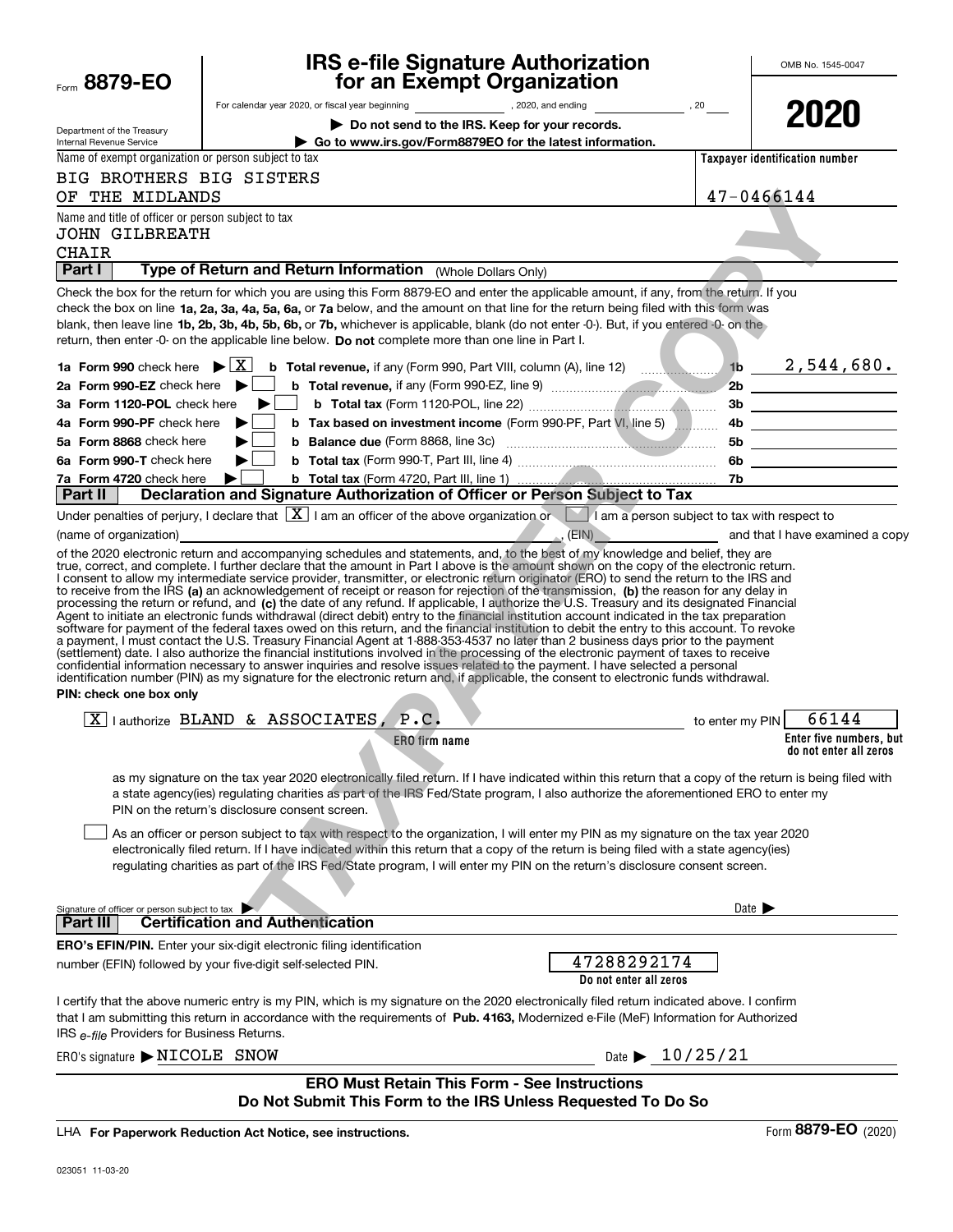| Form |  |
|------|--|
|------|--|

Department of the Treasury Internal Revenue Service

# **Return of Organization Exempt From Income Tax**

**Under section 501(c), 527, or 4947(a)(1) of the Internal Revenue Code (except private foundations) 2020**

**| Do not enter social security numbers on this form as it may be made public.**

**| Go to www.irs.gov/Form990 for instructions and the latest information. Inspection**



|                                         | A For the 2020 calendar year, or tax year beginning<br>and ending                                                                           |                                                                                                                  |                                          |
|-----------------------------------------|---------------------------------------------------------------------------------------------------------------------------------------------|------------------------------------------------------------------------------------------------------------------|------------------------------------------|
| В<br>Check if<br>applicable:            | <b>C</b> Name of organization<br>BIG BROTHERS BIG SISTERS                                                                                   | D Employer identification number                                                                                 |                                          |
|                                         | Address<br>OF THE MIDLANDS<br>change                                                                                                        |                                                                                                                  |                                          |
|                                         | Name<br>Doing business as<br>change                                                                                                         | 47-0466144                                                                                                       |                                          |
| Initial<br>Final                        | Number and street (or P.O. box if mail is not delivered to street address)<br>return<br>10831 OLD MILL ROAD NO 400                          | Room/suite E Telephone number<br>$402 - 330 - 2449$                                                              |                                          |
|                                         | return/<br>termin-<br>ated<br>City or town, state or province, country, and ZIP or foreign postal code                                      | G Gross receipts \$                                                                                              | 2,560,576.                               |
|                                         | Amended<br>68154<br>OMAHA, NE<br>return                                                                                                     | H(a) Is this a group return                                                                                      |                                          |
| tion                                    | Applica-<br>F Name and address of principal officer: JOHN GILBREATH                                                                         | for subordinates?                                                                                                | $Yes \ \boxed{X}$ No                     |
|                                         | pending<br>10831 OLD MILL ROAD NO. 400, OMAHA,<br>6815<br>ΝE                                                                                | H(b) Are all subordinates included? Ves                                                                          | No                                       |
|                                         | <b>I</b> Tax-exempt status: $\boxed{\mathbf{X}}$ 501(c)(3) $\boxed{\phantom{0}}$ 501(c)( $\phantom{0}$ ) (insert no.)<br>$4947(a)(1)$ or    | 527                                                                                                              | If "No," attach a list. See instructions |
|                                         | J Website: WWW.BBBSOMAHA.ORG                                                                                                                |                                                                                                                  |                                          |
|                                         | K Form of organization: $\boxed{\mathbf{X}}$ Corporation<br>Trust<br>Association<br>Other $\blacktriangleright$                             | $H(c)$ Group exemption number $\blacktriangleright$<br>L Year of formation: 1959   M State of legal domicile: NE |                                          |
| Part I                                  | <b>Summary</b>                                                                                                                              |                                                                                                                  |                                          |
|                                         |                                                                                                                                             |                                                                                                                  |                                          |
| 1.                                      | Briefly describe the organization's mission or most significant activities: TO_CREATE_AND_SUPPORT_ONE-TO-ONE                                |                                                                                                                  |                                          |
|                                         | MENTORING RELATIONSHIPS THAT IGNITE THE POWER AND PROMISE OF YOUTH.                                                                         |                                                                                                                  |                                          |
| Activities & Governance<br>$\mathbf{2}$ | Check this box $\blacktriangleright$ $\Box$ if the organization discontinued its operations or disposed of more than 25% of its net assets. |                                                                                                                  |                                          |
| з                                       | Number of voting members of the governing body (Part VI, line 1a)                                                                           | 3                                                                                                                | 22                                       |
| 4                                       | Number of independent voting members of the governing body (Part VI, line 1b)                                                               | $\overline{\mathbf{A}}$                                                                                          | $\overline{22}$                          |
| 5                                       | Total number of individuals employed in calendar year 2020 (Part V, line 2a) manuscription of individuals                                   | $\overline{5}$                                                                                                   | 37                                       |
| 6                                       |                                                                                                                                             | 6                                                                                                                | 885                                      |
|                                         | 7 a Total unrelated business revenue from Part VIII, column (C), line 12                                                                    | 7a                                                                                                               | 0.                                       |
|                                         | b Net unrelated business taxable income from Form 990-T, Part I, line 11 manus and contain the university of the U                          | 7 <sub>b</sub>                                                                                                   | $\overline{0}$ .                         |
|                                         |                                                                                                                                             | <b>Prior Year</b>                                                                                                | <b>Current Year</b>                      |
| 8                                       | Contributions and grants (Part VIII, line 1h)                                                                                               | 2,060,432.                                                                                                       | 2,542,232.                               |
| 9                                       | Program service revenue (Part VIII, line 2g)                                                                                                | О.                                                                                                               | 0.                                       |
| Revenue<br>10                           | Investment income (Part VIII, column (A), lines 3, 4, and 7d)                                                                               | 5,376.                                                                                                           | 1,958.                                   |
| 11                                      |                                                                                                                                             | 5,825.                                                                                                           | 490.                                     |
| 12                                      | Total revenue - add lines 8 through 11 (must equal Part VIII, column (A), line 12)                                                          | $\overline{2,071,633}$ .                                                                                         | 2,544,680.                               |
| 13                                      | Grants and similar amounts paid (Part IX, column (A), lines 1-3)                                                                            | 0.                                                                                                               | 0.                                       |
| 14                                      | Benefits paid to or for members (Part IX, column (A), line 4)                                                                               | 0.                                                                                                               | 0.                                       |
| 15                                      | Salaries, other compensation, employee benefits (Part IX, column (A), lines 5-10)                                                           | 1,885,708.                                                                                                       | 1,783,863.                               |
|                                         |                                                                                                                                             | 0.                                                                                                               | 0.                                       |
| Expenses                                | $\blacktriangleright$ __260,394.<br><b>b</b> Total fundraising expenses (Part IX, column (D), line 25)                                      |                                                                                                                  |                                          |
|                                         |                                                                                                                                             | 612,184.                                                                                                         | 480,385.                                 |
| 18                                      | Total expenses. Add lines 13-17 (must equal Part IX, column (A), line 25) <i></i>                                                           | $\overline{2,497,892}$ .                                                                                         | 2, 264, 248.                             |
| 19                                      | Revenue less expenses. Subtract line 18 from line 12                                                                                        | $-426, 259.$                                                                                                     | 280,432.                                 |
| ងថ្                                     |                                                                                                                                             | <b>Beginning of Current Year</b>                                                                                 | <b>End of Year</b>                       |
| Sets<br>aland                           | <b>20</b> Total assets (Part X, line 16)                                                                                                    | 1,337,717.                                                                                                       | 1,617,180.                               |
|                                         | 21 Total liabilities (Part X, line 26)                                                                                                      | 152,614.                                                                                                         | 150, 287.                                |
|                                         |                                                                                                                                             | 1, 185, 103.                                                                                                     | 1,466,893.                               |
|                                         |                                                                                                                                             |                                                                                                                  |                                          |

Under penalties of perjury, I declare that I have examined this return, including accompanying schedules and statements, and to the best of my knowledge and belief, it is true, correct, and complete. Declaration of preparer (other than officer) is based on all information of which preparer has any knowledge.

| Sign            | Signature of officer                                                                                                |                      |      | Date                                        |  |  |  |
|-----------------|---------------------------------------------------------------------------------------------------------------------|----------------------|------|---------------------------------------------|--|--|--|
| Here            | JOHN GILBREATH,<br>CHAIR                                                                                            |                      |      |                                             |  |  |  |
|                 | Type or print name and title                                                                                        |                      |      |                                             |  |  |  |
|                 | Print/Type preparer's name                                                                                          | Preparer's signature | Date | <b>PTIN</b><br>Check                        |  |  |  |
| Paid            | NICOLE SNOW                                                                                                         | NICOLE SNOW          |      | P01392174<br>$10/25/21$ self-employed       |  |  |  |
| Preparer        | Firm's name BLAND & ASSOCIATES, P.C.                                                                                |                      |      | Firm's EIN $\blacktriangleright$ 47-0698853 |  |  |  |
| Use Only        | Firm's address > 450 REGENCY PARKWAY STE 340                                                                        |                      |      |                                             |  |  |  |
|                 | <b>OMAHA, NE 68114</b>                                                                                              |                      |      | Phone no. 402.397.8822                      |  |  |  |
|                 | $\mathbf{x}$<br><b>No</b><br>Yes<br>May the IRS discuss this return with the preparer shown above? See instructions |                      |      |                                             |  |  |  |
| 032001 12-23-20 | LHA For Paperwork Reduction Act Notice, see the separate instructions.                                              |                      |      | Form 990 (2020)                             |  |  |  |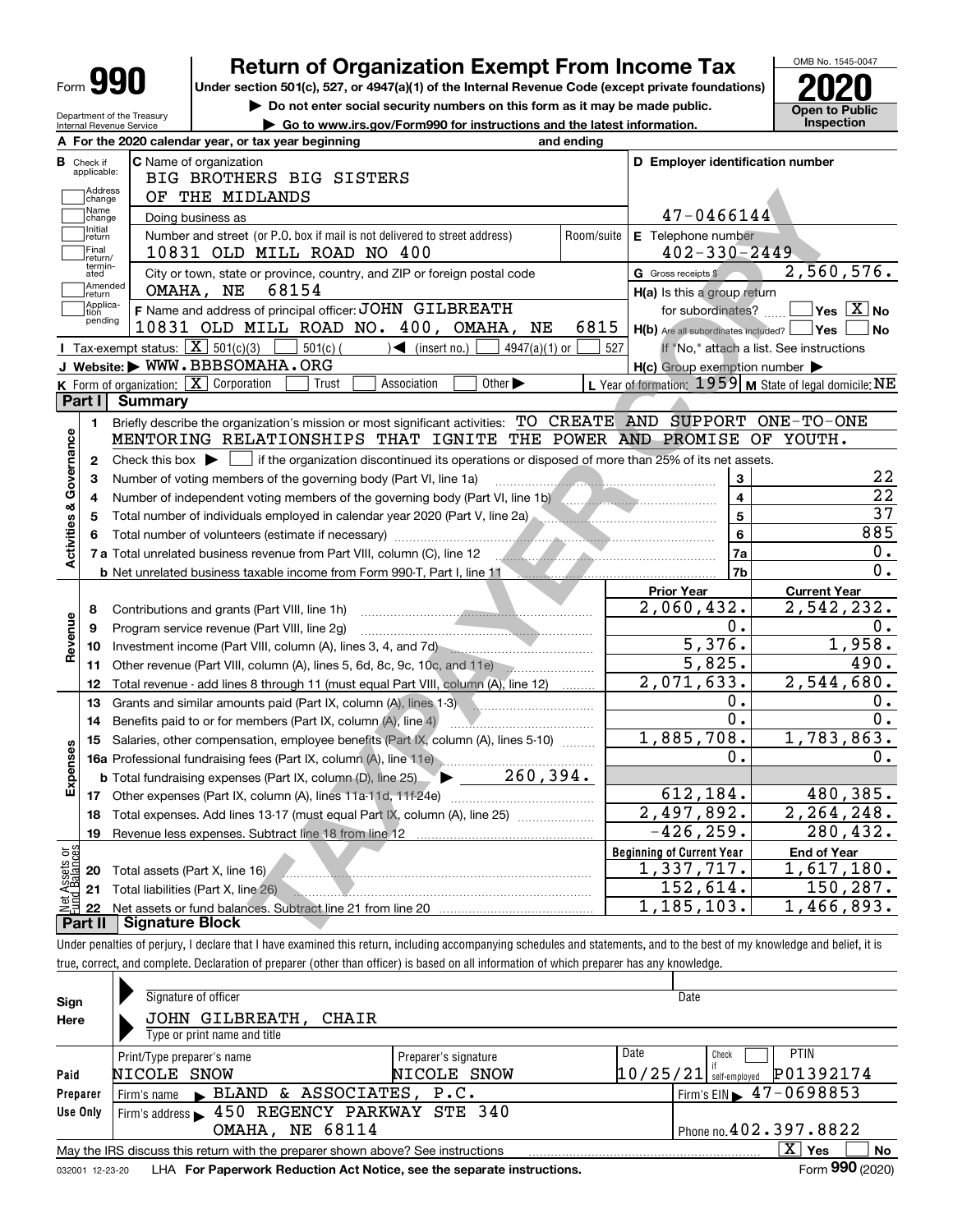|              | BIG BROTHERS BIG SISTERS                                                                                                                                                    |            |                                        |
|--------------|-----------------------------------------------------------------------------------------------------------------------------------------------------------------------------|------------|----------------------------------------|
|              | OF THE MIDLANDS<br>Form 990 (2020)                                                                                                                                          | 47-0466144 | Page 2                                 |
|              | Part III   Statement of Program Service Accomplishments                                                                                                                     |            |                                        |
|              |                                                                                                                                                                             |            | $ \overline{\mathrm{X}} $              |
| 1            | Briefly describe the organization's mission:                                                                                                                                |            |                                        |
|              | TO CREATE AND SUPPORT ONE-TO-ONE MENTORING RELATIONSHIPS THAT IGNITE                                                                                                        |            |                                        |
|              | THE POWER AND PROMISE OF YOUTH.                                                                                                                                             |            |                                        |
|              |                                                                                                                                                                             |            |                                        |
|              |                                                                                                                                                                             |            |                                        |
| $\mathbf{2}$ | Did the organization undertake any significant program services during the year which were not listed on the                                                                |            |                                        |
|              | prior Form 990 or 990-EZ?                                                                                                                                                   |            | $\exists$ Yes $\boxed{\text{X}}$ No    |
|              | If "Yes," describe these new services on Schedule O.                                                                                                                        |            |                                        |
|              |                                                                                                                                                                             |            | $\sqrt{}$ Yes $\sqrt{}$ X $\sqrt{}$ No |
| 3            | Did the organization cease conducting, or make significant changes in how it conducts, any program services?                                                                |            |                                        |
|              | If "Yes," describe these changes on Schedule O.                                                                                                                             |            |                                        |
| 4            | Describe the organization's program service accomplishments for each of its three largest program services, as measured by expenses.                                        |            |                                        |
|              | Section 501(c)(3) and 501(c)(4) organizations are required to report the amount of grants and allocations to others, the total expenses, and                                |            |                                        |
|              | revenue, if any, for each program service reported.<br>the control of the control of the                                                                                    |            |                                        |
| 4a -         | $1$ , $818$ , $185$ $_{\color{red}\bullet\hspace{-.8em}\cdot\hspace{-.8em}\cdot}$ including grants of \$ $_{\color{red}\text{}}$<br>) (Revenue \$<br>(Expenses \$<br>(Code: |            | 490.                                   |
|              | BIG BROTHERS BIG SISTERS FOCUSES ON ENSURING THAT YOUTH IN THE PROGRAM                                                                                                      |            |                                        |
|              | ACHIEVE HIGHER ASPIRATIONS, GREATER CONFIDENCE AND BETTER                                                                                                                   |            |                                        |
|              | RELATIONSHIPS. A PRIMARY GOAL OF THE COMMUNITY-BASED MENTORING PROGRAM                                                                                                      |            |                                        |
|              | IS AVOIDANCE OF RISKY BEHAVIORS BY THE YOUTH CONNECTED WITH A MENTOR.                                                                                                       |            |                                        |
|              | THE RESULTS OF THESE UNIQUE MENTORING RELATIONSHIPS ARE ACADEMIC                                                                                                            |            |                                        |
|              | SUCCESS THAT LEADS TO WORKFORCE READINESS FOR VULNERABLE YOUTH IN OUR                                                                                                       |            |                                        |
|              | COMMUNITY. BIG BROTHERS BIG SISTERS SERVES YOUTH WHO NEED MENTORS THE                                                                                                       |            |                                        |
|              | MOST. THERE ARE OVER 40,000 YOUTH IN OUR SERVICE AREA WHO ARE FACING                                                                                                        |            |                                        |
|              | ADVERSITY. WE RESERVE ENROLLMENT IN THE PROGRAM TO CHILDREN WHO MEET 1                                                                                                      |            |                                        |
|              | OR MORE OF THE FOLLOWING CRITERIA: 1) LOW INCOME AS DEFINED BY                                                                                                              |            |                                        |
|              | ELIGIBILITY TO RECEIVE FREE OR REDUCED LUNCH AT SCHOOL, 2) LIVING IN A                                                                                                      |            |                                        |
|              | SINGLE PARENT HOUSEHOLD OR WITH EXTENDED FAMILY, 3) FOSTER CARE                                                                                                             |            |                                        |
| 4b           |                                                                                                                                                                             |            |                                        |
|              |                                                                                                                                                                             |            |                                        |
|              |                                                                                                                                                                             |            |                                        |
|              |                                                                                                                                                                             |            |                                        |
|              |                                                                                                                                                                             |            |                                        |
|              |                                                                                                                                                                             |            |                                        |
|              |                                                                                                                                                                             |            |                                        |
|              |                                                                                                                                                                             |            |                                        |
|              |                                                                                                                                                                             |            |                                        |
|              |                                                                                                                                                                             |            |                                        |
|              |                                                                                                                                                                             |            |                                        |
|              |                                                                                                                                                                             |            |                                        |
|              |                                                                                                                                                                             |            |                                        |
|              |                                                                                                                                                                             |            |                                        |
| 4с           | $\left(\text{Code:}\begin{array}{c}\right.\ \text{(Code:}\end{array}\right)$<br>including grants of \$                                                                      |            |                                        |
|              |                                                                                                                                                                             |            |                                        |
|              |                                                                                                                                                                             |            |                                        |
|              |                                                                                                                                                                             |            |                                        |
|              |                                                                                                                                                                             |            |                                        |
|              |                                                                                                                                                                             |            |                                        |
|              |                                                                                                                                                                             |            |                                        |
|              |                                                                                                                                                                             |            |                                        |
|              |                                                                                                                                                                             |            |                                        |
|              |                                                                                                                                                                             |            |                                        |
|              |                                                                                                                                                                             |            |                                        |
|              |                                                                                                                                                                             |            |                                        |
|              |                                                                                                                                                                             |            |                                        |
| 4d           | Other program services (Describe on Schedule O.)                                                                                                                            |            |                                        |
|              | (Expenses \$<br>(Revenue \$<br>including grants of \$                                                                                                                       |            |                                        |
| 4е           | 1,818,185.<br>Total program service expenses                                                                                                                                |            |                                        |
|              |                                                                                                                                                                             |            | Form 990 (2020)                        |
|              |                                                                                                                                                                             |            |                                        |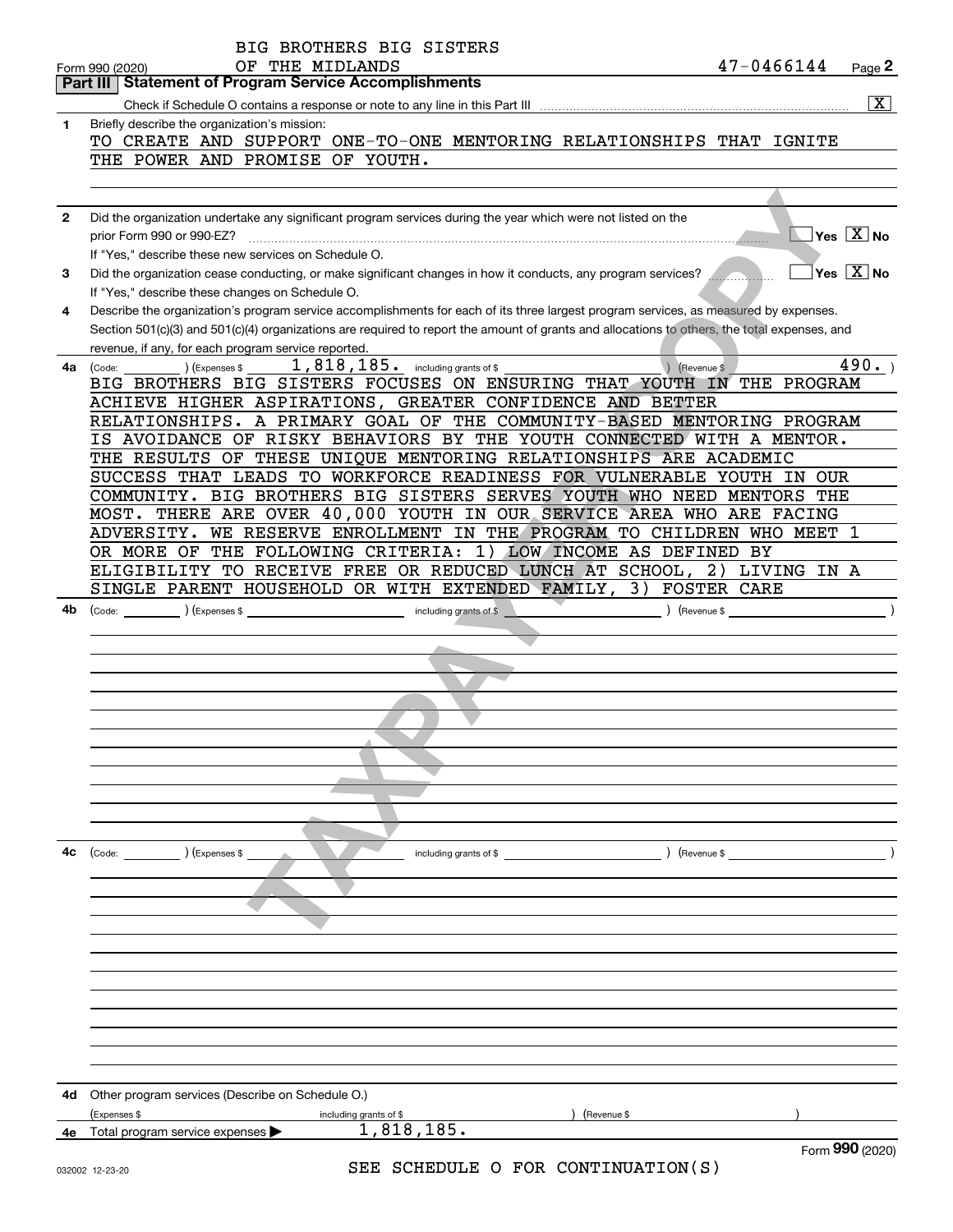| Form 990 (2020) |                                                  | OF | THE MIDLANDS | 7-0466144 | Page $3$ |
|-----------------|--------------------------------------------------|----|--------------|-----------|----------|
|                 | <b>Part IV   Checklist of Required Schedules</b> |    |              |           |          |

|     |                                                                                                                                  |                          | Yes | No          |
|-----|----------------------------------------------------------------------------------------------------------------------------------|--------------------------|-----|-------------|
| 1   | Is the organization described in section $501(c)(3)$ or $4947(a)(1)$ (other than a private foundation)?                          |                          |     |             |
|     |                                                                                                                                  | 1                        | х   |             |
| 2   |                                                                                                                                  | $\overline{2}$           | X   |             |
| 3   | Did the organization engage in direct or indirect political campaign activities on behalf of or in opposition to candidates for  |                          |     |             |
|     |                                                                                                                                  | 3                        |     | x           |
| 4   | Section 501(c)(3) organizations. Did the organization engage in lobbying activities, or have a section 501(h) election in effect |                          |     |             |
|     |                                                                                                                                  | 4                        | х   |             |
| 5   | Is the organization a section 501(c)(4), 501(c)(5), or 501(c)(6) organization that receives membership dues, assessments, or     |                          |     |             |
|     |                                                                                                                                  | 5                        |     | x           |
| 6   | Did the organization maintain any donor advised funds or any similar funds or accounts for which donors have the right to        |                          |     |             |
|     | provide advice on the distribution or investment of amounts in such funds or accounts? If "Yes," complete Schedule D, Part I     | 6                        |     | x           |
| 7   | Did the organization receive or hold a conservation easement, including easements to preserve open space,                        |                          |     |             |
|     |                                                                                                                                  | $\overline{\phantom{a}}$ |     | x           |
| 8   | Did the organization maintain collections of works of art, historical treasures, or other similar assets? If "Yes," complete     |                          |     |             |
|     |                                                                                                                                  | 8                        |     | x           |
|     |                                                                                                                                  |                          |     |             |
| 9   | Did the organization report an amount in Part X, line 21, for escrow or custodial account liability, serve as a custodian for    |                          |     |             |
|     | amounts not listed in Part X; or provide credit counseling, debt management, credit repair, or debt negotiation services?        |                          |     | х           |
|     |                                                                                                                                  | 9                        |     |             |
| 10  | Did the organization, directly or through a related organization, hold assets in donor-restricted endowments                     |                          |     |             |
|     |                                                                                                                                  | 10                       | х   |             |
| 11  | If the organization's answer to any of the following questions is "Yes," then complete Schedule D, Parts VI, VII, VIII, IX, or X |                          |     |             |
|     | as applicable.                                                                                                                   |                          |     |             |
|     | Did the organization report an amount for land, buildings, and equipment in Part X, line 10? If "Yes," complete Schedule D.      |                          |     |             |
|     |                                                                                                                                  | 11a                      | х   |             |
| b   | Did the organization report an amount for investments - other securities in Part X, line 12, that is 5% or more of its total     |                          |     |             |
|     |                                                                                                                                  | 11 <sub>b</sub>          |     | x           |
| с   | Did the organization report an amount for investments - program related in Part X, line 13, that is 5% or more of its total      |                          |     |             |
|     |                                                                                                                                  | 11c                      |     | х           |
|     | d Did the organization report an amount for other assets in Part X, line 15, that is 5% or more of its total assets reported in  |                          |     |             |
|     |                                                                                                                                  | 11d                      |     | х           |
|     | Did the organization report an amount for other liabilities in Part X, line 25? If "Yes," complete Schedule D, Part X            | 11e                      |     | $\mathbf X$ |
| f   | Did the organization's separate or consolidated financial statements for the tax year include a footnote that addresses          |                          |     |             |
|     | the organization's liability for uncertain tax positions under FIN 48 (ASC 740)? If "Yes," complete Schedule D, Part X           | 11f                      | X   |             |
|     | 12a Did the organization obtain separate, independent audited financial statements for the tax year? If "Yes," complete          |                          |     |             |
|     |                                                                                                                                  | 12a                      | X   |             |
|     | <b>b</b> Was the organization included in consolidated, independent audited financial statements for the tax year?               |                          |     |             |
|     | If "Yes," and if the organization answered "No" to line 12a, then completing Schedule D, Parts XI and XII is optional            | 12 <sub>b</sub>          |     | Х           |
| 13  | Is the organization a school described in section $170(b)(1)(A)(ii)?$ If "Yes," complete Schedule E                              | 13                       |     | X           |
| 14a | Did the organization maintain an office, employees, or agents outside of the United States?                                      | 14a                      |     | x           |
| b   | Did the organization have aggregate revenues or expenses of more than \$10,000 from grantmaking, fundraising, business,          |                          |     |             |
|     | investment, and program service activities outside the United States, or aggregate foreign investments valued at \$100,000       |                          |     |             |
|     |                                                                                                                                  | 14b                      |     | x           |
| 15  | Did the organization report on Part IX, column (A), line 3, more than \$5,000 of grants or other assistance to or for any        |                          |     |             |
|     |                                                                                                                                  | 15                       |     | x           |
| 16  | Did the organization report on Part IX, column (A), line 3, more than \$5,000 of aggregate grants or other assistance to         |                          |     |             |
|     |                                                                                                                                  | 16                       |     | x           |
| 17  | Did the organization report a total of more than \$15,000 of expenses for professional fundraising services on Part IX,          |                          |     |             |
|     |                                                                                                                                  | 17                       |     | x           |
| 18  | Did the organization report more than \$15,000 total of fundraising event gross income and contributions on Part VIII, lines     |                          |     |             |
|     |                                                                                                                                  | 18                       | х   |             |
| 19  | Did the organization report more than \$15,000 of gross income from gaming activities on Part VIII, line 9a? If "Yes."           |                          |     |             |
|     |                                                                                                                                  | 19                       |     | x           |
| 20a |                                                                                                                                  | 20a                      |     | X           |
| b   | If "Yes" to line 20a, did the organization attach a copy of its audited financial statements to this return?                     | 20 <sub>b</sub>          |     |             |
| 21  | Did the organization report more than \$5,000 of grants or other assistance to any domestic organization or                      |                          |     |             |
|     |                                                                                                                                  | 21                       |     | х           |
|     |                                                                                                                                  |                          |     |             |

Form (2020) **990**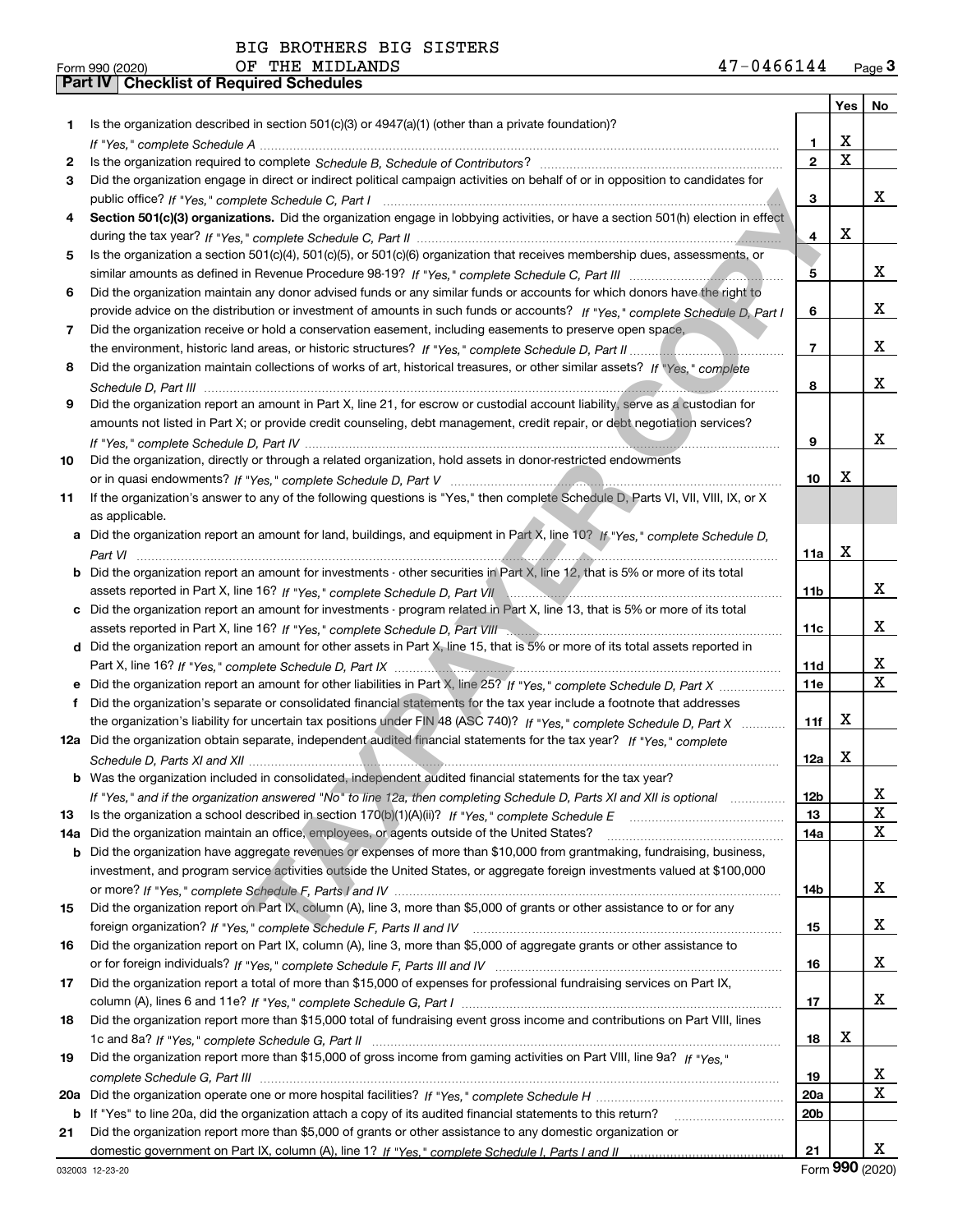| $0.000$ ( $0.000$ ) |  |
|---------------------|--|

|               | OF THE MIDLANDS<br>Form 990 (2020)                                                                                                                                                                            | 47-0466144  |     | Page 4 |
|---------------|---------------------------------------------------------------------------------------------------------------------------------------------------------------------------------------------------------------|-------------|-----|--------|
|               | Part IV   Checklist of Required Schedules (continued)                                                                                                                                                         |             |     |        |
|               |                                                                                                                                                                                                               |             | Yes | No     |
| 22            | Did the organization report more than \$5,000 of grants or other assistance to or for domestic individuals on                                                                                                 |             |     |        |
|               |                                                                                                                                                                                                               | 22          |     | X      |
| 23            | Did the organization answer "Yes" to Part VII, Section A, line 3, 4, or 5 about compensation of the organization's current                                                                                    |             |     |        |
|               | and former officers, directors, trustees, key employees, and highest compensated employees? If "Yes," complete                                                                                                |             |     |        |
|               |                                                                                                                                                                                                               | 23          |     | x      |
|               | 24a Did the organization have a tax-exempt bond issue with an outstanding principal amount of more than \$100,000 as of the                                                                                   |             |     |        |
|               | last day of the year, that was issued after December 31, 2002? If "Yes," answer lines 24b through 24d and complete                                                                                            |             |     |        |
|               |                                                                                                                                                                                                               | 24a         |     | x      |
|               | b Did the organization invest any proceeds of tax-exempt bonds beyond a temporary period exception?                                                                                                           | 24b         |     |        |
|               | c Did the organization maintain an escrow account other than a refunding escrow at any time during the year to defease                                                                                        |             |     |        |
|               |                                                                                                                                                                                                               | 24с         |     |        |
|               | d Did the organization act as an "on behalf of" issuer for bonds outstanding at any time during the year?                                                                                                     | 24d         |     |        |
|               | 25a Section 501(c)(3), 501(c)(4), and 501(c)(29) organizations. Did the organization engage in an excess benefit                                                                                              |             |     |        |
|               | transaction with a disqualified person during the year? If "Yes," complete Schedule L, Part I manufactured and manufactured with a disqualified person during the year? If "Yes," complete Schedule L, Part I | 25a         |     | X      |
|               | b Is the organization aware that it engaged in an excess benefit transaction with a disqualified person in a prior year, and                                                                                  |             |     |        |
|               | that the transaction has not been reported on any of the organization's prior Forms 990 or 990-EZ? If "Yes," complete                                                                                         |             |     | X      |
|               | Schedule L, Part I<br>Did the organization report any amount on Part X, line 5 or 22, for receivables from or payables to any current                                                                         | 25b         |     |        |
| 26            | or former officer, director, trustee, key employee, creator or founder, substantial contributor, or 35%                                                                                                       |             |     |        |
|               | controlled entity or family member of any of these persons? If "Yes," complete Schedule L, Part II                                                                                                            | 26          |     | x      |
| 27            | Did the organization provide a grant or other assistance to any current or former officer, director, trustee, key employee,                                                                                   |             |     |        |
|               | creator or founder, substantial contributor or employee thereof, a grant selection committee member, or to a 35% controlled                                                                                   |             |     |        |
|               | entity (including an employee thereof) or family member of any of these persons? If "Yes," complete Schedule L, Part III                                                                                      | 27          |     | x      |
| 28            | Was the organization a party to a business transaction with one of the following parties (see Schedule L, Part IV                                                                                             |             |     |        |
|               | instructions, for applicable filing thresholds, conditions, and exceptions):                                                                                                                                  |             |     |        |
|               | a A current or former officer, director, trustee, key employee, creator or founder, or substantial contributor? If                                                                                            |             |     |        |
|               |                                                                                                                                                                                                               | 28a         |     | x      |
|               |                                                                                                                                                                                                               | 28b         |     | X      |
|               | c A 35% controlled entity of one or more individuals and/or organizations described in lines 28a or 28b? If                                                                                                   |             |     |        |
|               |                                                                                                                                                                                                               | 28c         |     | x      |
| 29            |                                                                                                                                                                                                               | 29          | X   |        |
| 30            | Did the organization receive contributions of art, historical treasures, or other similar assets, or qualified conservation                                                                                   |             |     |        |
|               |                                                                                                                                                                                                               | 30          |     | x      |
| 31            | Did the organization liquidate, terminate, or dissolve and cease operations? If "Yes," complete Schedule N, Part I                                                                                            | 31          |     | X      |
| 32            | Did the organization sell, exchange, dispose of, or transfer more than 25% of its net assets? If "Yes," complete                                                                                              |             |     |        |
|               |                                                                                                                                                                                                               | 32          |     | x      |
| 33            | Did the organization own 100% of an entity disregarded as separate from the organization under Regulations                                                                                                    |             |     |        |
|               |                                                                                                                                                                                                               | 33          |     | х      |
| 34            | Was the organization related to any tax-exempt or taxable entity? If "Yes," complete Schedule R, Part II, III, or IV, and                                                                                     |             |     |        |
|               |                                                                                                                                                                                                               | 34          |     | х      |
|               | 35a Did the organization have a controlled entity within the meaning of section 512(b)(13)?                                                                                                                   | 35a         |     | X      |
|               | b If "Yes" to line 35a, did the organization receive any payment from or engage in any transaction with a controlled entity                                                                                   |             |     |        |
|               |                                                                                                                                                                                                               | 35b         |     |        |
| 36            | Section 501(c)(3) organizations. Did the organization make any transfers to an exempt non-charitable related organization?                                                                                    |             |     |        |
|               |                                                                                                                                                                                                               | 36          |     | x      |
| 37            | Did the organization conduct more than 5% of its activities through an entity that is not a related organization                                                                                              |             |     |        |
|               |                                                                                                                                                                                                               | 37          |     | х      |
| 38            | Did the organization complete Schedule O and provide explanations in Schedule O for Part VI, lines 11b and 19?                                                                                                |             |     |        |
| <b>Part V</b> | Note: All Form 990 filers are required to complete Schedule O<br><b>Statements Regarding Other IRS Filings and Tax Compliance</b>                                                                             | 38          | х   |        |
|               | Check if Schedule O contains a response or note to any line in this Part V                                                                                                                                    |             |     |        |
|               |                                                                                                                                                                                                               |             | Yes |        |
|               | 1a                                                                                                                                                                                                            | 0           |     | No     |
|               | <b>b</b> Enter the number of Forms W-2G included in line 1a. Enter -0- if not applicable <i>manumumumum</i><br>1b                                                                                             | $\mathbf 0$ |     |        |
|               | o Did the organization comply with backup withholding rules for reportable payments to vendors and reportable gaming                                                                                          |             |     |        |

 ${\bf c}$  Did the organization comply with backup withholding rules for reportable payments to vendors and reportable gaming (gambling) winnings to prize winners?

**1c**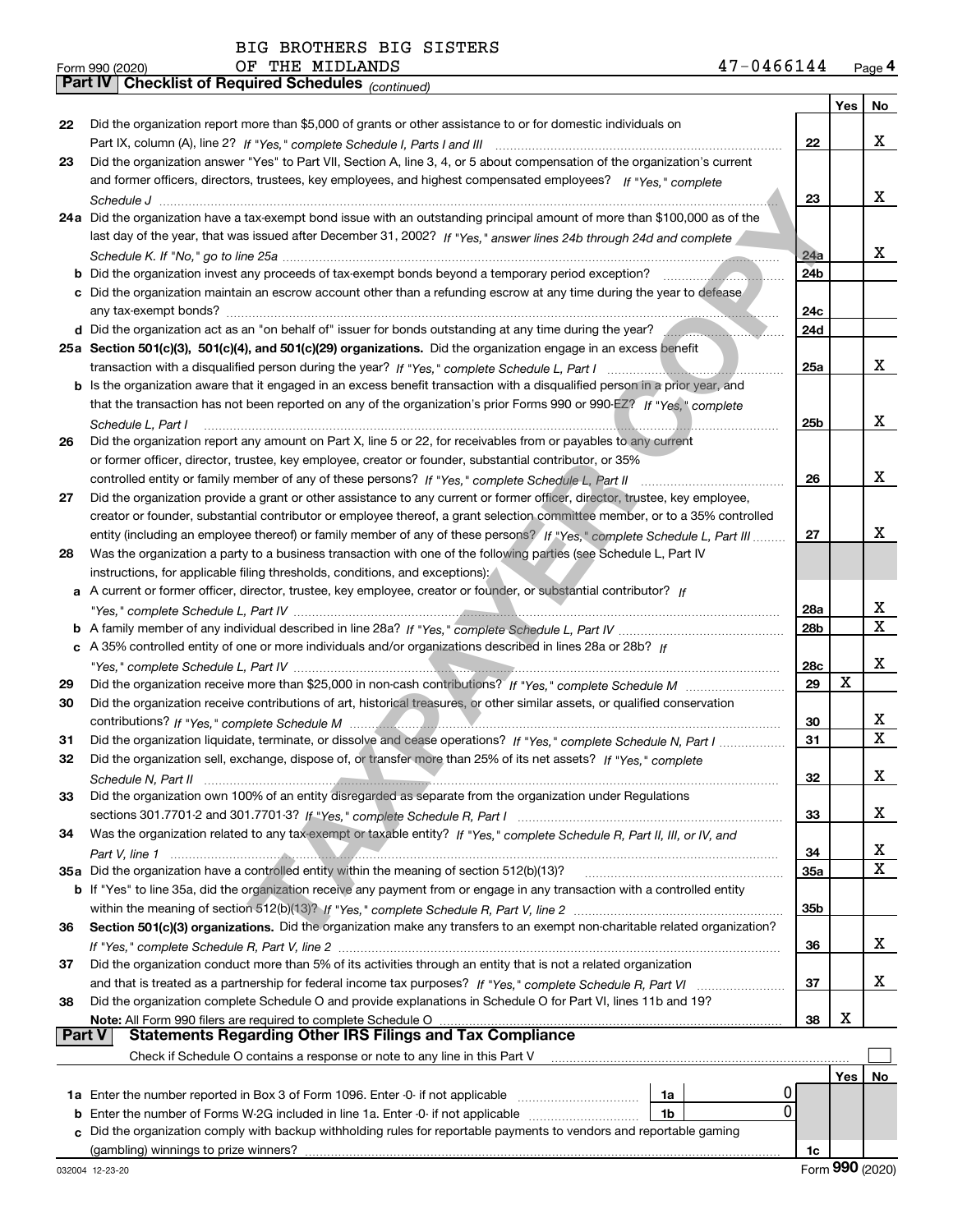|  | BIG BROTHERS BIG SISTERS |  |  |
|--|--------------------------|--|--|
|--|--------------------------|--|--|

|        | 47-0466144<br>THE MIDLANDS<br>OF<br>Form 990 (2020)                                                                                                                                                                                                                                                                 |                |     | Page $5$ |
|--------|---------------------------------------------------------------------------------------------------------------------------------------------------------------------------------------------------------------------------------------------------------------------------------------------------------------------|----------------|-----|----------|
| Part V | Statements Regarding Other IRS Filings and Tax Compliance (continued)                                                                                                                                                                                                                                               |                |     |          |
|        |                                                                                                                                                                                                                                                                                                                     |                | Yes | No       |
|        | 2a Enter the number of employees reported on Form W-3, Transmittal of Wage and Tax Statements,                                                                                                                                                                                                                      |                |     |          |
|        | 37<br>filed for the calendar year ending with or within the year covered by this return <i>manumumumum</i><br>2a                                                                                                                                                                                                    |                |     |          |
|        |                                                                                                                                                                                                                                                                                                                     | 2 <sub>b</sub> | х   |          |
|        |                                                                                                                                                                                                                                                                                                                     |                |     |          |
| За     | Did the organization have unrelated business gross income of \$1,000 or more during the year?                                                                                                                                                                                                                       | 3a             |     | х        |
| b      |                                                                                                                                                                                                                                                                                                                     | 3b             |     |          |
|        | 4a At any time during the calendar year, did the organization have an interest in, or a signature or other authority over, a                                                                                                                                                                                        |                |     |          |
|        |                                                                                                                                                                                                                                                                                                                     | 4a             |     | x        |
|        | <b>b</b> If "Yes," enter the name of the foreign country $\blacktriangleright$                                                                                                                                                                                                                                      |                |     |          |
|        | See instructions for filing requirements for FinCEN Form 114, Report of Foreign Bank and Financial Accounts (FBAB).                                                                                                                                                                                                 |                |     |          |
| 5a     | Was the organization a party to a prohibited tax shelter transaction at any time during the tax year?                                                                                                                                                                                                               | 5a             |     | х        |
| b      | Did any taxable party notify the organization that it was or is a party to a prohibited tax shelter transaction?                                                                                                                                                                                                    | 5 <sub>b</sub> |     | X        |
| с      |                                                                                                                                                                                                                                                                                                                     | 5c             |     |          |
|        | 6a Does the organization have annual gross receipts that are normally greater than \$100,000, and did the organization solicit                                                                                                                                                                                      |                |     |          |
|        | <u> Estados de la contrador de la contrador de la contrador de la contrador de la contrador de la contrador de la contrador de la contrador de la contrador de la contrador de la contrador de la contrador de la contrador de l</u><br>any contributions that were not tax deductible as charitable contributions? | 6a             |     | x        |
|        | b If "Yes," did the organization include with every solicitation an express statement that such contributions or gifts                                                                                                                                                                                              |                |     |          |
|        | were not tax deductible?                                                                                                                                                                                                                                                                                            | 6b             |     |          |
| 7      | Organizations that may receive deductible contributions under section 170(c).                                                                                                                                                                                                                                       |                |     |          |
| a      | Did the organization receive a payment in excess of \$75 made partly as a contribution and partly for goods and services provided to the payor?                                                                                                                                                                     | 7a             |     | х        |
| b      | If "Yes," did the organization notify the donor of the value of the goods or services provided?                                                                                                                                                                                                                     | 7b             |     |          |
|        | Did the organization sell, exchange, or otherwise dispose of tangible personal property for which it was required                                                                                                                                                                                                   |                |     | x        |
|        | 7d                                                                                                                                                                                                                                                                                                                  | 7c             |     |          |
| d      |                                                                                                                                                                                                                                                                                                                     | 7e             |     |          |
| е<br>f | Did the organization receive any funds, directly or indirectly, to pay premiums on a personal benefit contract?<br>Did the organization, during the year, pay premiums, directly or indirectly, on a personal benefit contract?                                                                                     | 7f             |     |          |
|        | If the organization received a contribution of qualified intellectual property, did the organization file Form 8899 as required?                                                                                                                                                                                    | 7g             |     |          |
| g<br>h | If the organization received a contribution of cars, boats, airplanes, or other vehicles, did the organization file a Form 1098-C?                                                                                                                                                                                  | 7h             |     |          |
| 8      | Sponsoring organizations maintaining donor advised funds. Did a donor advised fund maintained by the                                                                                                                                                                                                                |                |     |          |
|        | sponsoring organization have excess business holdings at any time during the year?                                                                                                                                                                                                                                  | 8              |     |          |
| 9      | Sponsoring organizations maintaining donor advised funds.                                                                                                                                                                                                                                                           |                |     |          |
| a      | Did the sponsoring organization make any taxable distributions under section 4966?                                                                                                                                                                                                                                  | 9а             |     |          |
| b      | Did the sponsoring organization make a distribution to a donor, donor advisor, or related person?                                                                                                                                                                                                                   | 9b             |     |          |
| 10     | Section 501(c)(7) organizations. Enter:                                                                                                                                                                                                                                                                             |                |     |          |
|        | 10a<br>a Initiation fees and capital contributions included on Part VIII, line 12 [11, 111] [11] [11] [11] [11] [11]                                                                                                                                                                                                |                |     |          |
|        | 10b<br>Gross receipts, included on Form 990, Part VIII, line 12, for public use of club facilities                                                                                                                                                                                                                  |                |     |          |
| 11     | Section 501(c)(12) organizations. Enter:                                                                                                                                                                                                                                                                            |                |     |          |
| a      | 11a                                                                                                                                                                                                                                                                                                                 |                |     |          |
| b      | Gross income from other sources (Do not net amounts due or paid to other sources against                                                                                                                                                                                                                            |                |     |          |
|        | 11 <sub>b</sub><br>amounts due or received from them.)                                                                                                                                                                                                                                                              |                |     |          |
|        | 12a Section 4947(a)(1) non-exempt charitable trusts. Is the organization filing Form 990 in lieu of Form 1041?                                                                                                                                                                                                      | <b>12a</b>     |     |          |
|        | <b>b</b> If "Yes," enter the amount of tax-exempt interest received or accrued during the year<br>12 <sub>b</sub>                                                                                                                                                                                                   |                |     |          |
| 13     | Section 501(c)(29) qualified nonprofit health insurance issuers.                                                                                                                                                                                                                                                    |                |     |          |
|        | a Is the organization licensed to issue qualified health plans in more than one state?                                                                                                                                                                                                                              | <b>13a</b>     |     |          |
|        | Note: See the instructions for additional information the organization must report on Schedule O.                                                                                                                                                                                                                   |                |     |          |
|        | <b>b</b> Enter the amount of reserves the organization is required to maintain by the states in which the                                                                                                                                                                                                           |                |     |          |
|        | 13 <sub>b</sub>                                                                                                                                                                                                                                                                                                     |                |     |          |
| c      | 13 <sub>c</sub>                                                                                                                                                                                                                                                                                                     |                |     |          |
| 14a    | Did the organization receive any payments for indoor tanning services during the tax year?                                                                                                                                                                                                                          | 14a            |     | x        |
|        |                                                                                                                                                                                                                                                                                                                     | 14b            |     |          |
| 15     | Is the organization subject to the section 4960 tax on payment(s) of more than \$1,000,000 in remuneration or                                                                                                                                                                                                       |                |     |          |
|        | excess parachute payment(s) during the year?                                                                                                                                                                                                                                                                        | 15             |     | х        |
|        | If "Yes," see instructions and file Form 4720, Schedule N.                                                                                                                                                                                                                                                          |                |     |          |
| 16     | Is the organization an educational institution subject to the section 4968 excise tax on net investment income?                                                                                                                                                                                                     | 16             |     | х        |
|        | If "Yes," complete Form 4720, Schedule O.                                                                                                                                                                                                                                                                           |                |     |          |

Form (2020) **990**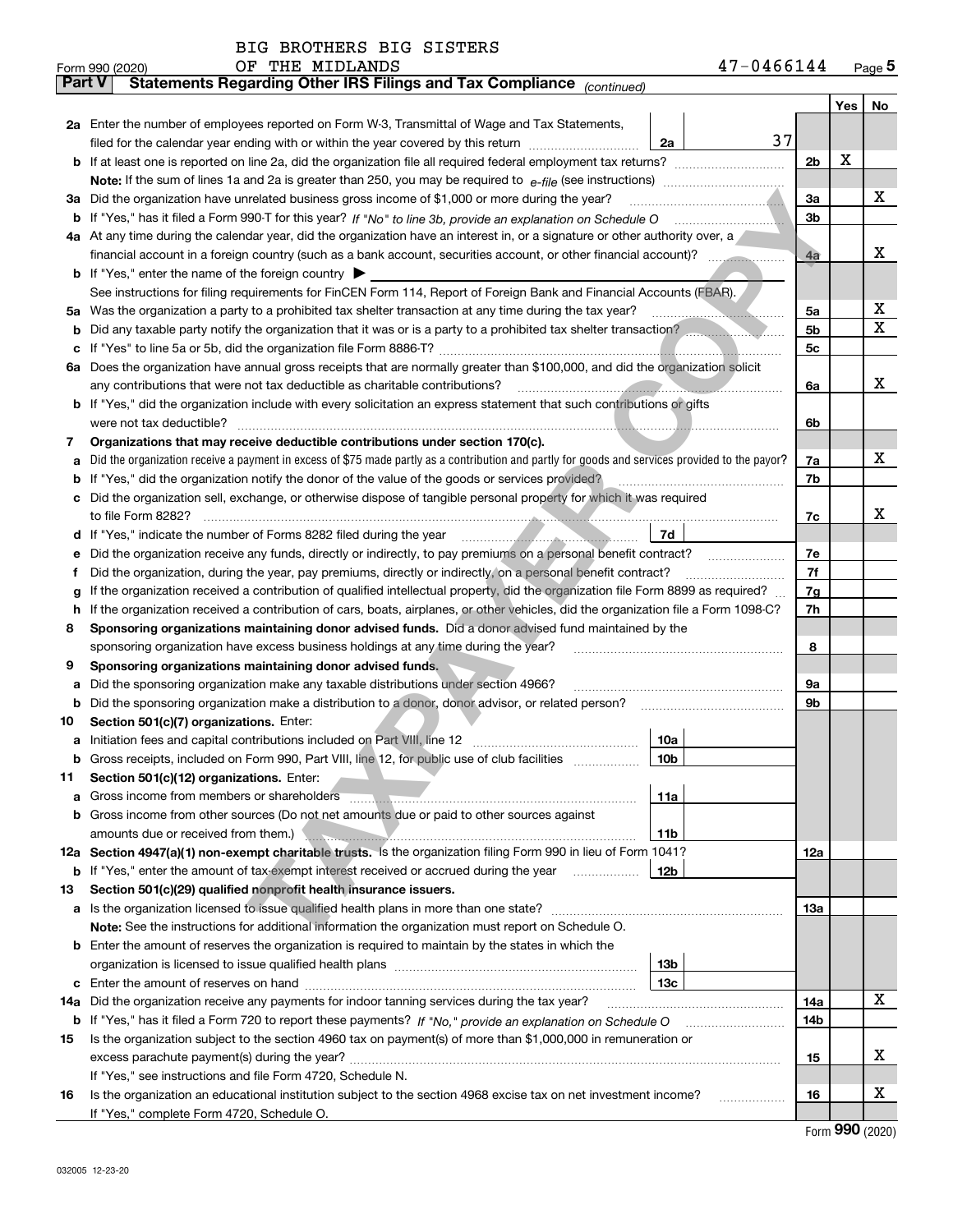*For each "Yes" response to lines 2 through 7b below, and for a "No" response to line 8a, 8b, or 10b below, describe the circumstances, processes, or changes on Schedule O. See instructions.* Form 990 (2020) **CHEMIDLANDS** Form 990 (2020) **Page 6**<br>**Part VI Governance, Management, and Disclosure** For each "Yes" response to lines 2 through 7b below, and for a "No" response Check if Schedule O contains a response or note to any line in this Part VI **Section A. Governing Body and Management**  $\boxed{\text{X}}$ 

|     |                                                                                                                                                              |                 | Yes            | No          |
|-----|--------------------------------------------------------------------------------------------------------------------------------------------------------------|-----------------|----------------|-------------|
|     | 22<br><b>1a</b> Enter the number of voting members of the governing body at the end of the tax year<br>1a                                                    |                 |                |             |
|     | If there are material differences in voting rights among members of the governing body, or if the governing                                                  |                 |                |             |
|     | body delegated broad authority to an executive committee or similar committee, explain on Schedule O.                                                        |                 |                |             |
| b   | 22<br>Enter the number of voting members included on line 1a, above, who are independent<br>1b                                                               |                 |                |             |
| 2   | Did any officer, director, trustee, or key employee have a family relationship or a business relationship with any other                                     |                 |                |             |
|     | officer, director, trustee, or key employee?                                                                                                                 | $\overline{2}$  |                | X           |
| З   | Did the organization delegate control over management duties customarily performed by or under the direct supervision                                        |                 |                |             |
|     | of officers, directors, trustees, or key employees to a management company or other person?                                                                  | 3               |                | х           |
| 4   | Did the organization make any significant changes to its governing documents since the prior Form 990 was filed?                                             | 4               |                | $\mathbf X$ |
| 5   | Did the organization become aware during the year of a significant diversion of the organization's assets?                                                   | 5               |                | X           |
| 6   | Did the organization have members or stockholders?                                                                                                           | 6               |                | $\mathbf X$ |
| 7a  | Did the organization have members, stockholders, or other persons who had the power to elect or appoint one or                                               |                 |                |             |
|     | more members of the governing body?                                                                                                                          | 7a              |                | X           |
|     | <b>b</b> Are any governance decisions of the organization reserved to (or subject to approval by) members, stockholders, or                                  |                 |                |             |
|     | persons other than the governing body?                                                                                                                       | 7b              |                | х           |
| 8   | Did the organization contemporaneously document the meetings held or written actions undertaken during the year by the following:                            |                 |                |             |
| a   |                                                                                                                                                              | 8а              | X              |             |
| b   |                                                                                                                                                              | 8b              | X              |             |
| 9   | Is there any officer, director, trustee, or key employee listed in Part VII, Section A, who cannot be reached at the                                         |                 |                |             |
|     |                                                                                                                                                              | 9               |                | X           |
|     | Section B. Policies (This Section B requests information about policies not required by the Internal Revenue Code.)                                          |                 |                |             |
|     |                                                                                                                                                              |                 | Yes            | No          |
|     |                                                                                                                                                              | 10a             |                | х           |
|     | <b>b</b> If "Yes," did the organization have written policies and procedures governing the activities of such chapters, affiliates,                          |                 |                |             |
|     | and branches to ensure their operations are consistent with the organization's exempt purposes?                                                              | 10 <sub>b</sub> |                |             |
|     | 11a Has the organization provided a complete copy of this Form 990 to all members of its governing body before filing the form?                              | 11a             | X              |             |
|     | <b>b</b> Describe in Schedule O the process, if any, used by the organization to review this Form 990.                                                       |                 |                |             |
| 12a |                                                                                                                                                              | 12a             | X              |             |
| b   |                                                                                                                                                              | 12 <sub>b</sub> | X              |             |
| c   | Did the organization regularly and consistently monitor and enforce compliance with the policy? If "Yes." describe                                           |                 |                |             |
|     |                                                                                                                                                              | 12c             | х              |             |
| 13  | Did the organization have a written whistleblower policy?                                                                                                    | 13              | X              |             |
| 14  |                                                                                                                                                              | 14              | X              |             |
| 15  | Did the process for determining compensation of the following persons include a review and approval by independent                                           |                 |                |             |
|     | persons, comparability data, and contemporaneous substantiation of the deliberation and decision?                                                            |                 | X              |             |
|     |                                                                                                                                                              | 15a             |                | Χ           |
|     | Other officers or key employees of the organization                                                                                                          | 15 <sub>b</sub> |                |             |
|     | If "Yes" to line 15a or 15b, describe the process in Schedule O (see instructions).                                                                          |                 |                |             |
|     | 16a Did the organization invest in, contribute assets to, or participate in a joint venture or similar arrangement with a<br>taxable entity during the year? |                 |                | х           |
|     | b If "Yes," did the organization follow a written policy or procedure requiring the organization to evaluate its participation                               | 16a             |                |             |
|     |                                                                                                                                                              |                 |                |             |
|     | in joint venture arrangements under applicable federal tax law, and take steps to safeguard the organization's                                               |                 |                |             |
|     | exempt status with respect to such arrangements?<br><b>Section C. Disclosure</b>                                                                             | 16b             |                |             |
| 17  | NONE<br>List the states with which a copy of this Form 990 is required to be filed $\blacktriangleright$                                                     |                 |                |             |
| 18  | Section 6104 requires an organization to make its Forms 1023 (1024 or 1024-A, if applicable), 990, and 990-T (Section 501(c)(3)s only) available             |                 |                |             |
|     | for public inspection. Indicate how you made these available. Check all that apply.                                                                          |                 |                |             |
|     | $X$ Another's website<br>$X$ Upon request<br>Own website<br>Other (explain on Schedule O)                                                                    |                 |                |             |
| 19  | Describe on Schedule O whether (and if so, how) the organization made its governing documents, conflict of interest policy, and financial                    |                 |                |             |
|     | statements available to the public during the tax year.                                                                                                      |                 |                |             |
| 20  | State the name, address, and telephone number of the person who possesses the organization's books and records                                               |                 |                |             |
|     | NICOLE TURGEON - 402-330-2449                                                                                                                                |                 |                |             |
|     | 68154<br>10831 OLD MILL ROAD NO. 400, OMAHA,<br>ΝE                                                                                                           |                 |                |             |
|     | 032006 12-23-20                                                                                                                                              |                 | Form 990 (2020 |             |

| 90 (2020) |  |  |
|-----------|--|--|

|  | rm 990 (2020) |  |
|--|---------------|--|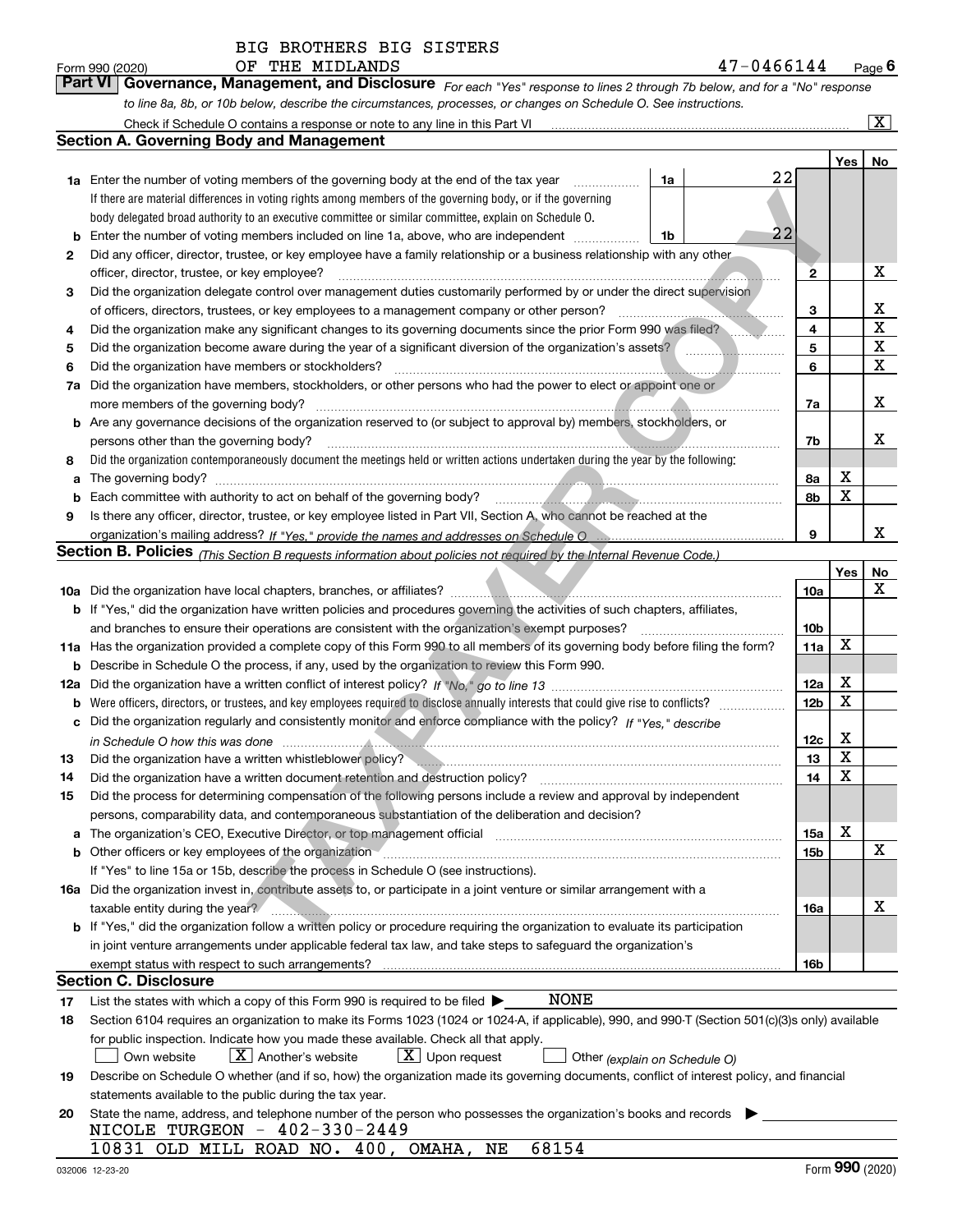$\mathcal{L}^{\text{max}}$ 

# **7Part VII Compensation of Officers, Directors, Trustees, Key Employees, Highest Compensated Employees, and Independent Contractors**

Check if Schedule O contains a response or note to any line in this Part VII

**Section A. Officers, Directors, Trustees, Key Employees, and Highest Compensated Employees**

**1a**  Complete this table for all persons required to be listed. Report compensation for the calendar year ending with or within the organization's tax year. **•** List all of the organization's current officers, directors, trustees (whether individuals or organizations), regardless of amount of compensation.

| Enter -0- in columns (D), (E), and (F) if no compensation was paid.                                                                                                                                                                                                                                       |                   |                                |                      |                         |              |                                                                  |        |                      |                              |                    |  |
|-----------------------------------------------------------------------------------------------------------------------------------------------------------------------------------------------------------------------------------------------------------------------------------------------------------|-------------------|--------------------------------|----------------------|-------------------------|--------------|------------------------------------------------------------------|--------|----------------------|------------------------------|--------------------|--|
| • List all of the organization's current key employees, if any. See instructions for definition of "key employee."                                                                                                                                                                                        |                   |                                |                      |                         |              |                                                                  |        |                      |                              |                    |  |
| • List the organization's five current highest compensated employees (other than an officer, director, trustee, or key employee) who received report-<br>able compensation (Box 5 of Form W-2 and/or Box 7 of Form 1099-MISC) of more than \$100,000 from the organization and any related organizations. |                   |                                |                      |                         |              |                                                                  |        |                      |                              |                    |  |
| • List all of the organization's former officers, key employees, and highest compensated employees who received more than \$100,000 of<br>reportable compensation from the organization and any related organizations.                                                                                    |                   |                                |                      |                         |              |                                                                  |        |                      |                              |                    |  |
| • List all of the organization's former directors or trustees that received, in the capacity as a former director or trustee of the organization,<br>more than \$10,000 of reportable compensation from the organization and any related organizations.                                                   |                   |                                |                      |                         |              |                                                                  |        |                      |                              |                    |  |
| See instructions for the order in which to list the persons above.                                                                                                                                                                                                                                        |                   |                                |                      |                         |              |                                                                  |        |                      |                              |                    |  |
|                                                                                                                                                                                                                                                                                                           |                   |                                |                      |                         |              |                                                                  |        |                      |                              |                    |  |
| Check this box if neither the organization nor any related organization compensated any current officer, director, or trustee.                                                                                                                                                                            |                   |                                |                      |                         |              |                                                                  |        |                      |                              |                    |  |
| (A)                                                                                                                                                                                                                                                                                                       | (B)               |                                |                      | (C)<br>Position         |              |                                                                  |        | (D)                  | (E)                          | (F)                |  |
| Name and title                                                                                                                                                                                                                                                                                            | Average           |                                |                      |                         |              | (do not check more than one                                      |        | Reportable           | Reportable                   | Estimated          |  |
|                                                                                                                                                                                                                                                                                                           | hours per<br>week |                                |                      |                         |              | box, unless person is both an<br>officer and a director/trustee) |        | compensation<br>from | compensation<br>from related | amount of<br>other |  |
|                                                                                                                                                                                                                                                                                                           | (list any         |                                |                      |                         |              |                                                                  |        | the                  | organizations                | compensation       |  |
|                                                                                                                                                                                                                                                                                                           | hours for         |                                |                      |                         |              |                                                                  |        | organization         | (W-2/1099-MISC)              | from the           |  |
|                                                                                                                                                                                                                                                                                                           | related           | Individual trustee or director |                      |                         |              | Highest compensated<br>employee                                  |        | (W-2/1099-MISC)      |                              | organization       |  |
|                                                                                                                                                                                                                                                                                                           | organizations     |                                | nstitutional trustee |                         | Key employee |                                                                  |        |                      |                              | and related        |  |
|                                                                                                                                                                                                                                                                                                           | below             |                                |                      | Officer                 |              |                                                                  | Former |                      |                              | organizations      |  |
|                                                                                                                                                                                                                                                                                                           | line)             |                                |                      |                         |              |                                                                  |        |                      |                              |                    |  |
| (1)<br>CHARLES NELSON<br>CHAIR                                                                                                                                                                                                                                                                            | 2.00              | $\mathbf x$                    |                      | $\overline{\textbf{X}}$ |              |                                                                  |        | $\mathbf 0$ .        | $\mathbf 0$ .                | $\mathbf 0$ .      |  |
| <b>JOHN GILBREATH</b><br>(2)                                                                                                                                                                                                                                                                              | 2.00              |                                |                      |                         |              |                                                                  |        |                      |                              |                    |  |
| PAST CHAIR                                                                                                                                                                                                                                                                                                |                   | $\mathbf X$                    |                      | X                       |              |                                                                  |        | 0.                   | $\mathbf 0$ .                | $\mathbf 0$ .      |  |
| CHRISTOPHER ENZOLERA<br>(3)                                                                                                                                                                                                                                                                               | 2.00              |                                |                      |                         |              |                                                                  |        |                      |                              |                    |  |
| <b>SECRETARY</b>                                                                                                                                                                                                                                                                                          |                   | X                              |                      | $\mathbf x$             |              |                                                                  |        | 0.                   | $\mathbf 0$ .                | $\mathbf 0$ .      |  |
| BRIAN ZAVERSNIK<br>(4)                                                                                                                                                                                                                                                                                    | 2.00              |                                |                      |                         |              |                                                                  |        |                      |                              |                    |  |
| TREASURER                                                                                                                                                                                                                                                                                                 |                   | $\mathbf X$                    |                      | $\overline{\text{X}}$   |              |                                                                  |        | $\mathbf 0$ .        | $\mathbf 0$ .                | $\mathbf 0$ .      |  |
| <b>JASON BRETT</b><br>(5)                                                                                                                                                                                                                                                                                 | 2.00              |                                |                      |                         |              |                                                                  |        |                      |                              |                    |  |
| <b>DIRECTOR</b>                                                                                                                                                                                                                                                                                           |                   | X                              |                      |                         |              |                                                                  |        | $\mathbf 0$ .        | $\mathbf 0$ .                | $\mathbf 0$ .      |  |
| NATHAN FARMER<br>(6)                                                                                                                                                                                                                                                                                      | 2.00              |                                |                      |                         |              |                                                                  |        |                      |                              |                    |  |
| <b>DIRECTOR</b>                                                                                                                                                                                                                                                                                           |                   | X                              |                      |                         |              |                                                                  |        | $\mathbf 0$ .        | $\mathbf 0$ .                | $\mathbf 0$ .      |  |
| BRENDAN FLANAGAN<br>(7)                                                                                                                                                                                                                                                                                   | 2.00              |                                |                      |                         |              |                                                                  |        |                      |                              |                    |  |
| <b>DIRECTOR</b>                                                                                                                                                                                                                                                                                           |                   | $\overline{\mathbf{X}}$        |                      |                         |              |                                                                  |        | $\mathbf 0$ .        | $\mathbf 0$ .                | $\mathbf 0$ .      |  |
| <b>BOB HARRY</b><br>(8)                                                                                                                                                                                                                                                                                   | 2.00              |                                |                      |                         |              |                                                                  |        |                      |                              |                    |  |
| <b>DIRECTOR</b>                                                                                                                                                                                                                                                                                           |                   | $\mathbf x$                    |                      |                         |              |                                                                  |        | $\mathbf 0$ .        | $\mathbf 0$ .                | $\mathbf 0$ .      |  |
| SILKE JASINSKI<br>(9)                                                                                                                                                                                                                                                                                     | 2.00              |                                |                      |                         |              |                                                                  |        |                      |                              |                    |  |
| <b>DIRECTOR</b>                                                                                                                                                                                                                                                                                           |                   | X                              |                      |                         |              |                                                                  |        | $\mathbf 0$ .        | $\mathbf 0$ .                | $\mathbf 0$ .      |  |
| (10) MARNIE JENSEN                                                                                                                                                                                                                                                                                        | 2.00              |                                |                      |                         |              |                                                                  |        |                      |                              |                    |  |
| <b>DIRECTOR</b>                                                                                                                                                                                                                                                                                           |                   | $\mathbf X$                    |                      |                         |              |                                                                  |        | $\mathbf 0$ .        | $\mathbf 0$ .                | $0\cdot$           |  |
| (11) ERIC JOHNSON                                                                                                                                                                                                                                                                                         | 2.00              |                                |                      |                         |              |                                                                  |        |                      |                              |                    |  |
| <b>DIRECTOR</b>                                                                                                                                                                                                                                                                                           |                   | X                              |                      |                         |              |                                                                  |        | 0.                   | 0.                           | $0\,.$             |  |
| (12) SUSAN LEWIS                                                                                                                                                                                                                                                                                          | 2.00              |                                |                      |                         |              |                                                                  |        |                      |                              |                    |  |
| <b>DIRECTOR</b>                                                                                                                                                                                                                                                                                           |                   | X                              |                      |                         |              |                                                                  |        | $\mathbf 0$ .        | 0.                           | $\mathbf 0$ .      |  |
| (13) KRISTINE MARTIN                                                                                                                                                                                                                                                                                      | 2.00              |                                |                      |                         |              |                                                                  |        |                      |                              |                    |  |
| <b>DIRECTOR</b>                                                                                                                                                                                                                                                                                           |                   | X                              |                      |                         |              |                                                                  |        | $0$ .                | $\mathbf 0$ .                | $\mathbf 0$ .      |  |
| (14) HEIDI MAUSBACH                                                                                                                                                                                                                                                                                       | 2.00              |                                |                      |                         |              |                                                                  |        |                      |                              |                    |  |
| <b>DIRECTOR</b>                                                                                                                                                                                                                                                                                           |                   | X                              |                      |                         |              |                                                                  |        | $0$ .                | $\mathbf 0$ .                | $\mathbf 0$ .      |  |
| (15) BRENDA PAIZ                                                                                                                                                                                                                                                                                          | 2.00              |                                |                      |                         |              |                                                                  |        |                      |                              |                    |  |
| <b>DIRECTOR</b>                                                                                                                                                                                                                                                                                           |                   | X                              |                      |                         |              |                                                                  |        | $\mathbf 0$ .        | 0.                           | $\mathbf 0$ .      |  |
| (16) BEN RIES                                                                                                                                                                                                                                                                                             | 2.00              |                                |                      |                         |              |                                                                  |        |                      |                              |                    |  |
| <b>DIRECTOR</b>                                                                                                                                                                                                                                                                                           |                   | X                              |                      |                         |              |                                                                  |        | $0$ .                | 0.                           | $0\,.$             |  |
| (17) MARK RUSSELL                                                                                                                                                                                                                                                                                         | 2.00              |                                |                      |                         |              |                                                                  |        |                      |                              |                    |  |
| <b>DIRECTOR</b>                                                                                                                                                                                                                                                                                           |                   | x                              |                      |                         |              |                                                                  |        | 0.                   | $\mathbf 0$ .                | $0$ .              |  |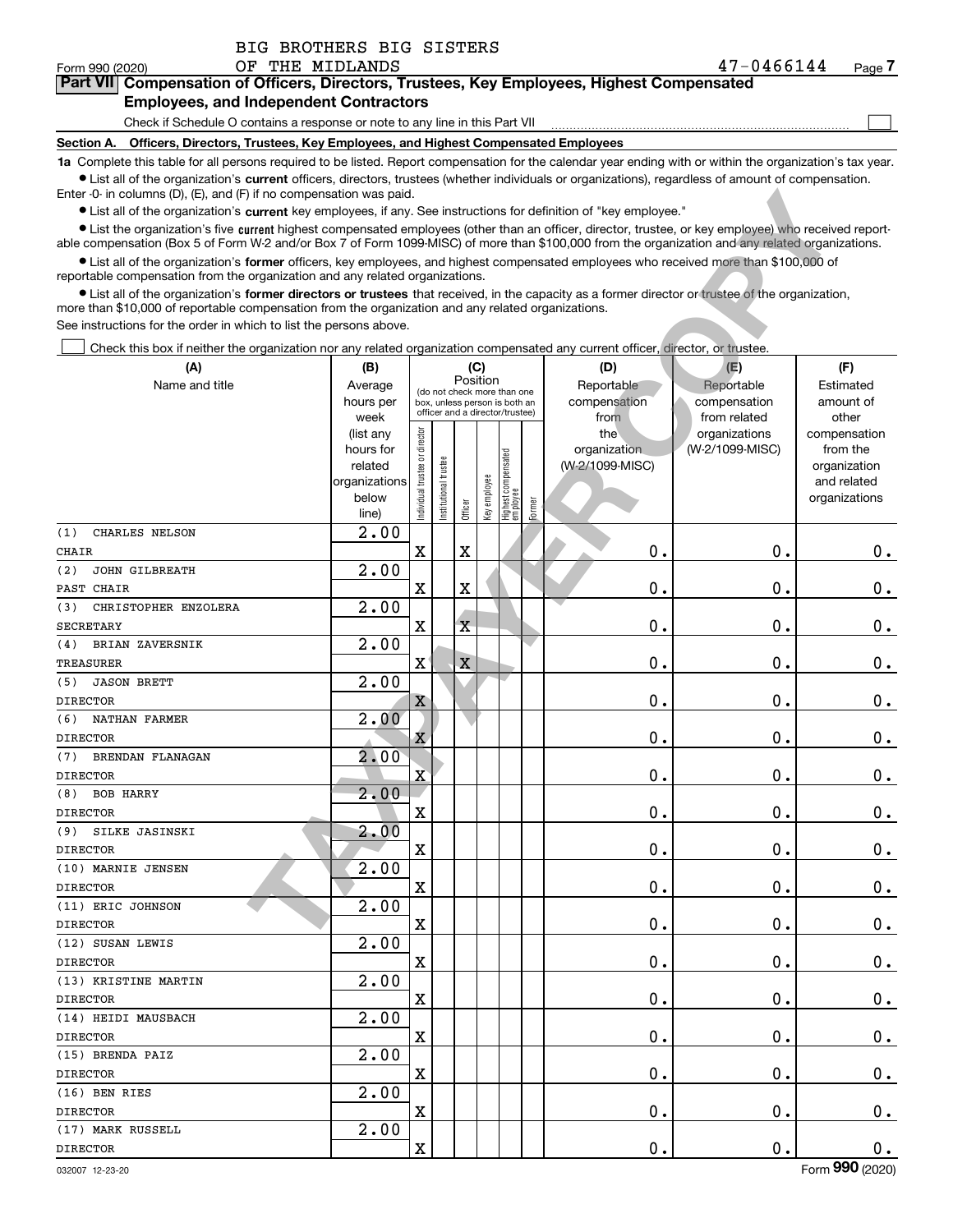|  |                   | BIG BROTHERS BIG SISTERS |
|--|-------------------|--------------------------|
|  | סתזוג זחדא סטח סס |                          |

| OF THE MIDLANDS<br>Form 990 (2020)                                                                                                                                                                                                                          |                                                                                                             |                                |                       |                            |              |                                                                                                                                        |        |                                                                                     | 47-0466144                                                                            |                  |                                                                                                                    | Page 8 |
|-------------------------------------------------------------------------------------------------------------------------------------------------------------------------------------------------------------------------------------------------------------|-------------------------------------------------------------------------------------------------------------|--------------------------------|-----------------------|----------------------------|--------------|----------------------------------------------------------------------------------------------------------------------------------------|--------|-------------------------------------------------------------------------------------|---------------------------------------------------------------------------------------|------------------|--------------------------------------------------------------------------------------------------------------------|--------|
| Part VII Section A. Officers, Directors, Trustees, Key Employees, and Highest Compensated Employees (continued)                                                                                                                                             |                                                                                                             |                                |                       |                            |              |                                                                                                                                        |        |                                                                                     |                                                                                       |                  |                                                                                                                    |        |
| (A)<br>Name and title                                                                                                                                                                                                                                       | (B)<br>Average<br>hours per<br>week<br>(list any<br>hours for<br>related<br>organizations<br>below<br>line) | Individual trustee or director | Institutional trustee | (C)<br>Position<br>Officer | key employee | (do not check more than one<br>box, unless person is both an<br>officer and a director/trustee)<br>  Highest compensated<br>  employee | Former | (D)<br>Reportable<br>compensation<br>from<br>the<br>organization<br>(W-2/1099-MISC) | (E)<br>Reportable<br>compensation<br>from related<br>organizations<br>(W-2/1099-MISC) |                  | (F)<br>Estimated<br>amount of<br>other<br>compensation<br>from the<br>organization<br>and related<br>organizations |        |
| (18) NATHAN SCOTT                                                                                                                                                                                                                                           | 2.00                                                                                                        |                                |                       |                            |              |                                                                                                                                        |        |                                                                                     |                                                                                       |                  |                                                                                                                    |        |
| <b>DIRECTOR</b>                                                                                                                                                                                                                                             |                                                                                                             | Χ                              |                       |                            |              |                                                                                                                                        |        | 0.                                                                                  |                                                                                       | 0.               |                                                                                                                    | $0$ .  |
| (19) AMY STEFFEN                                                                                                                                                                                                                                            | 2.00                                                                                                        | $\mathbf X$                    |                       |                            |              |                                                                                                                                        |        | 0.                                                                                  |                                                                                       | 0.               |                                                                                                                    |        |
| <b>DIRECTOR</b><br>(20) RYAN STEINBACH                                                                                                                                                                                                                      | 2.00                                                                                                        |                                |                       |                            |              |                                                                                                                                        |        |                                                                                     |                                                                                       |                  |                                                                                                                    | 0.     |
| <b>DIRECTOR</b>                                                                                                                                                                                                                                             |                                                                                                             | $\mathbf X$                    |                       |                            |              |                                                                                                                                        |        | 0.                                                                                  |                                                                                       | 0.               |                                                                                                                    | 0.     |
| (21) CYNRIC WHITAKER                                                                                                                                                                                                                                        | 2.00                                                                                                        |                                |                       |                            |              |                                                                                                                                        |        |                                                                                     |                                                                                       |                  |                                                                                                                    |        |
| <b>DIRECTOR</b>                                                                                                                                                                                                                                             |                                                                                                             | $\mathbf X$                    |                       |                            |              |                                                                                                                                        |        | $\mathfrak{o}$ .                                                                    |                                                                                       | 0.               |                                                                                                                    | $0$ .  |
| (22) NICHOLE TURGEON                                                                                                                                                                                                                                        | 40.00                                                                                                       |                                |                       |                            |              |                                                                                                                                        |        |                                                                                     |                                                                                       |                  |                                                                                                                    |        |
| CEO                                                                                                                                                                                                                                                         |                                                                                                             |                                |                       | X                          |              |                                                                                                                                        |        | 133,950.                                                                            |                                                                                       | 0.               | 13,391.                                                                                                            |        |
|                                                                                                                                                                                                                                                             |                                                                                                             |                                |                       |                            |              |                                                                                                                                        |        |                                                                                     |                                                                                       |                  |                                                                                                                    |        |
|                                                                                                                                                                                                                                                             |                                                                                                             |                                |                       |                            |              |                                                                                                                                        |        |                                                                                     |                                                                                       |                  |                                                                                                                    |        |
|                                                                                                                                                                                                                                                             |                                                                                                             |                                |                       |                            |              |                                                                                                                                        |        |                                                                                     |                                                                                       |                  |                                                                                                                    |        |
|                                                                                                                                                                                                                                                             |                                                                                                             |                                |                       |                            |              |                                                                                                                                        |        |                                                                                     |                                                                                       |                  |                                                                                                                    |        |
| 1b Subtotal                                                                                                                                                                                                                                                 |                                                                                                             |                                |                       |                            |              |                                                                                                                                        |        | 133, 950.                                                                           |                                                                                       | 0.               | 13,391.                                                                                                            |        |
| c Total from continuation sheets to Part VII, Section A                                                                                                                                                                                                     |                                                                                                             |                                |                       |                            |              |                                                                                                                                        |        | 0.                                                                                  |                                                                                       | 0.               |                                                                                                                    | 0.     |
|                                                                                                                                                                                                                                                             |                                                                                                             |                                |                       |                            |              |                                                                                                                                        |        | 133,950.                                                                            |                                                                                       | $\overline{0}$ . | 13,391.                                                                                                            |        |
| Total number of individuals (including but not limited to those listed above) who received more than \$100,000 of reportable<br>2<br>compensation from the organization $\blacktriangleright$                                                               |                                                                                                             |                                |                       |                            |              |                                                                                                                                        |        |                                                                                     |                                                                                       |                  |                                                                                                                    | 1      |
|                                                                                                                                                                                                                                                             |                                                                                                             |                                |                       |                            |              |                                                                                                                                        |        |                                                                                     |                                                                                       |                  | Yes                                                                                                                | No     |
| Did the organization list any former officer, director, trustee, key employee, or highest compensated employee on<br>3                                                                                                                                      |                                                                                                             |                                |                       |                            |              |                                                                                                                                        |        |                                                                                     |                                                                                       |                  |                                                                                                                    |        |
| line 1a? If "Yes," complete Schedule J for such individual manufactured contains and the 1a? If "Yes," complete Schedule J for such individual                                                                                                              |                                                                                                             |                                |                       |                            |              |                                                                                                                                        |        |                                                                                     |                                                                                       | 3                |                                                                                                                    | х      |
| For any individual listed on line 1a, is the sum of reportable compensation and other compensation from the organization<br>4                                                                                                                               |                                                                                                             |                                |                       |                            |              |                                                                                                                                        |        |                                                                                     |                                                                                       |                  |                                                                                                                    |        |
| Did any person listed on line 1a receive or accrue compensation from any unrelated organization or individual for services<br>5                                                                                                                             |                                                                                                             |                                |                       |                            |              |                                                                                                                                        |        |                                                                                     |                                                                                       | 4                |                                                                                                                    | х      |
|                                                                                                                                                                                                                                                             |                                                                                                             |                                |                       |                            |              |                                                                                                                                        |        |                                                                                     |                                                                                       | 5                |                                                                                                                    | X      |
| <b>Section B. Independent Contractors</b>                                                                                                                                                                                                                   |                                                                                                             |                                |                       |                            |              |                                                                                                                                        |        |                                                                                     |                                                                                       |                  |                                                                                                                    |        |
| Complete this table for your five highest compensated independent contractors that received more than \$100,000 of compensation from<br>1<br>the organization. Report compensation for the calendar year ending with or within the organization's tax year. |                                                                                                             |                                |                       |                            |              |                                                                                                                                        |        |                                                                                     |                                                                                       |                  |                                                                                                                    |        |
| (A)<br>Name and business address                                                                                                                                                                                                                            |                                                                                                             |                                | <b>NONE</b>           |                            |              |                                                                                                                                        |        | (B)<br>Description of services                                                      |                                                                                       |                  | (C)<br>Compensation                                                                                                |        |
|                                                                                                                                                                                                                                                             |                                                                                                             |                                |                       |                            |              |                                                                                                                                        |        |                                                                                     |                                                                                       |                  |                                                                                                                    |        |

|              | (A)<br>Name and business address<br><b>NONE</b>                                                                                                                       | (B)<br>Description of services | (C)<br>Compensation |
|--------------|-----------------------------------------------------------------------------------------------------------------------------------------------------------------------|--------------------------------|---------------------|
|              |                                                                                                                                                                       |                                |                     |
|              |                                                                                                                                                                       |                                |                     |
|              |                                                                                                                                                                       |                                |                     |
|              |                                                                                                                                                                       |                                |                     |
|              |                                                                                                                                                                       |                                |                     |
| $\mathbf{2}$ | Total number of independent contractors (including but not limited to those listed above) who received more than<br>\$100,000 of compensation from the organization > |                                |                     |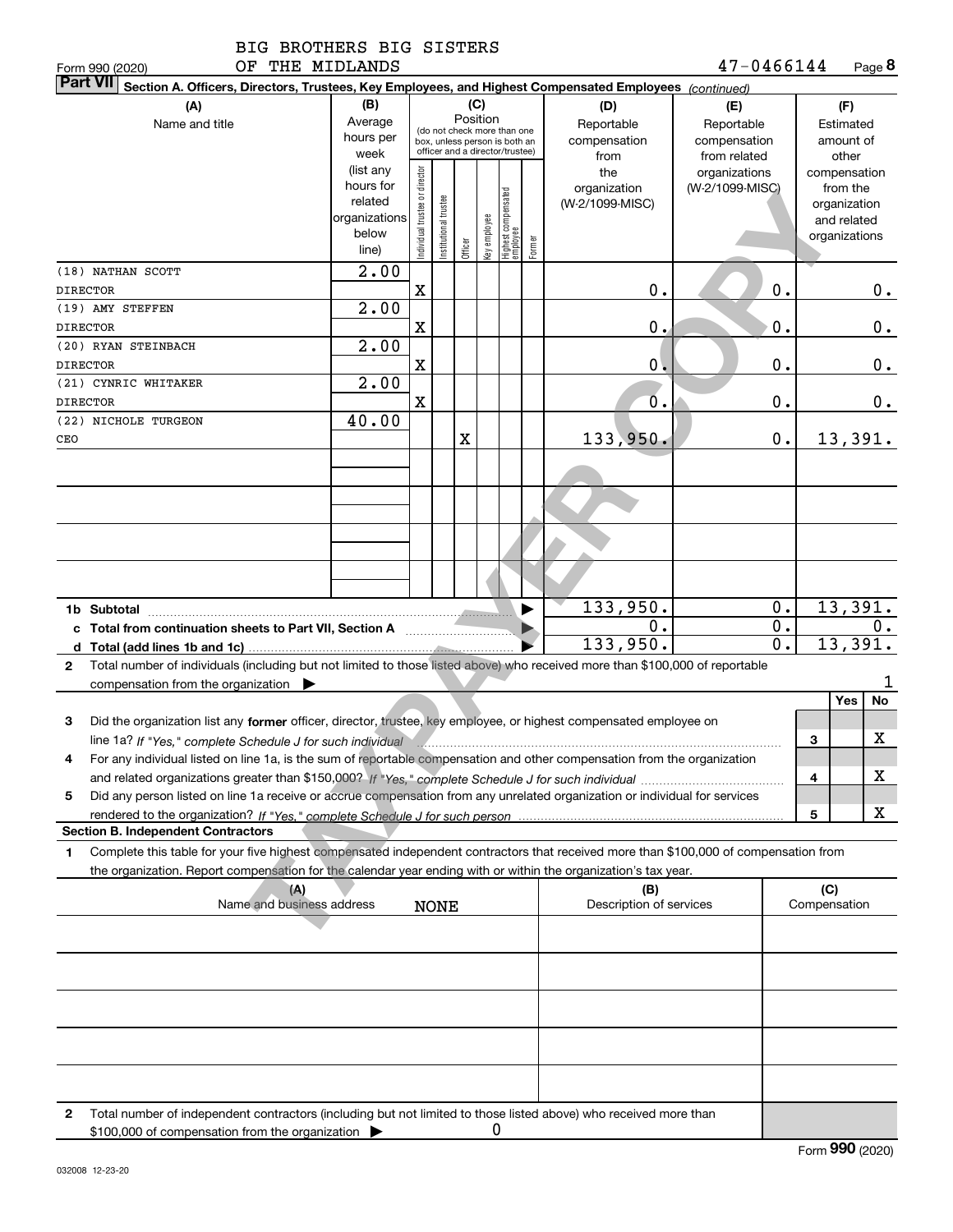|  |  | BIG BROTHERS BIG SISTERS |
|--|--|--------------------------|
|  |  |                          |

|                                                           | <b>Part VIII</b>            | <b>Statement of Revenue</b>                                                                                                                                                                                                                                                                                                                                                                                                                                                                                                   |                                  |                                              |                                                   |                                                                 |
|-----------------------------------------------------------|-----------------------------|-------------------------------------------------------------------------------------------------------------------------------------------------------------------------------------------------------------------------------------------------------------------------------------------------------------------------------------------------------------------------------------------------------------------------------------------------------------------------------------------------------------------------------|----------------------------------|----------------------------------------------|---------------------------------------------------|-----------------------------------------------------------------|
|                                                           |                             | Check if Schedule O contains a response or note to any line in this Part VIII                                                                                                                                                                                                                                                                                                                                                                                                                                                 |                                  |                                              |                                                   |                                                                 |
|                                                           |                             |                                                                                                                                                                                                                                                                                                                                                                                                                                                                                                                               | Total revenue                    | (B)<br>Related or exempt<br>function revenue | $\overline{(C)}$<br>Unrelated<br>business revenue | (D)<br>Revenue excluded<br>from tax under<br>sections 512 - 514 |
| Contributions, Gifts, Grants<br>and Other Similar Amounts |                             | 1 a Federated campaigns<br>1a<br>1 <sub>b</sub><br><b>b</b> Membership dues<br>$\ldots \ldots \ldots \ldots \ldots$<br>208,147.<br>1 <sub>c</sub><br>c Fundraising events<br>1 <sub>d</sub><br>d Related organizations<br>$\overline{\phantom{a}}$<br>422,750.<br>1e<br>e Government grants (contributions)<br>f All other contributions, gifts, grants, and<br>$\frac{1,911,335.}{40,151.}$<br>1f<br>similar amounts not included above<br>$1g$ \$<br>Noncash contributions included in lines 1a-1f<br>$\blacktriangleright$ | 2,542,232.                       |                                              |                                                   |                                                                 |
|                                                           |                             | <b>Business Code</b>                                                                                                                                                                                                                                                                                                                                                                                                                                                                                                          |                                  |                                              |                                                   |                                                                 |
| Program Service<br>Revenue                                | 2a<br>b<br>с<br>d<br>е<br>a | <u> 1989 - Johann Barn, mars ann an t-Amhain an t-Amhain an t-Amhain an t-Amhain an t-Amhain an t-Amhain an t-Amh</u><br>the contract of the contract of the contract of the contract of the contract of<br><u> 1989 - Johann Barn, mars ann an t-Amhain an t-Amhain an t-Amhain an t-Amhain an t-Amhain an t-Amhain an t-A</u><br><u> 1989 - Johann Barn, amerikansk politiker (d. 1989)</u><br>▶                                                                                                                            |                                  |                                              |                                                   |                                                                 |
|                                                           | 3                           | Investment income (including dividends, interest, and                                                                                                                                                                                                                                                                                                                                                                                                                                                                         |                                  |                                              |                                                   |                                                                 |
|                                                           | 4<br>5                      | Income from investment of tax-exempt bond proceeds                                                                                                                                                                                                                                                                                                                                                                                                                                                                            | 1,958.                           |                                              |                                                   | 1,958.                                                          |
|                                                           | 6а<br>b<br>с                | (i) Real<br>(ii) Personal<br>Gross rents<br>6a<br>.<br>6 <sub>b</sub><br>Less: rental expenses<br>6c<br>Rental income or (loss)                                                                                                                                                                                                                                                                                                                                                                                               |                                  |                                              |                                                   |                                                                 |
|                                                           |                             | d Net rental income or (loss)<br>(i) Securities<br>(ii) Other<br>7 a Gross amount from sales of<br>assets other than inventory<br>7a                                                                                                                                                                                                                                                                                                                                                                                          |                                  |                                              |                                                   |                                                                 |
| Revenue                                                   |                             | <b>b</b> Less: cost or other basis<br>7b<br>and sales expenses<br>7c<br>c Gain or (loss)                                                                                                                                                                                                                                                                                                                                                                                                                                      |                                  |                                              |                                                   |                                                                 |
| 늦<br><b>Other</b>                                         |                             | 8 a Gross income from fundraising events (not<br>$208$ , $147$ . $\,$ of<br>including \$<br>contributions reported on line 1c). See<br>15,896.<br>8a                                                                                                                                                                                                                                                                                                                                                                          |                                  |                                              |                                                   |                                                                 |
|                                                           |                             | 15,896.<br>8 <sub>b</sub>                                                                                                                                                                                                                                                                                                                                                                                                                                                                                                     |                                  |                                              |                                                   |                                                                 |
|                                                           |                             | c Net income or (loss) from fundraising events                                                                                                                                                                                                                                                                                                                                                                                                                                                                                | 0.                               |                                              |                                                   |                                                                 |
|                                                           |                             | 9 a Gross income from gaming activities. See<br> 9a<br>9 <sub>b</sub><br><b>b</b> Less: direct expenses <b>manually and the set of the set of the set of the set of the set of the set of the set of the set of the set of the set of the set of the set of the set of the set of the set of the set of the se</b>                                                                                                                                                                                                            |                                  |                                              |                                                   |                                                                 |
|                                                           |                             | c Net income or (loss) from gaming activities<br>10 a Gross sales of inventory, less returns<br> 10a                                                                                                                                                                                                                                                                                                                                                                                                                          |                                  |                                              |                                                   |                                                                 |
|                                                           |                             | 10b<br><b>b</b> Less: cost of goods sold                                                                                                                                                                                                                                                                                                                                                                                                                                                                                      |                                  |                                              |                                                   |                                                                 |
|                                                           |                             | c Net income or (loss) from sales of inventory                                                                                                                                                                                                                                                                                                                                                                                                                                                                                |                                  |                                              |                                                   |                                                                 |
|                                                           |                             | <b>Business Code</b>                                                                                                                                                                                                                                                                                                                                                                                                                                                                                                          |                                  |                                              |                                                   |                                                                 |
| Miscellaneous<br>Revenue                                  |                             | 812900<br>11 a MISCELLANEOUS REVENUE                                                                                                                                                                                                                                                                                                                                                                                                                                                                                          | 490.                             | 490.                                         |                                                   |                                                                 |
|                                                           | b                           |                                                                                                                                                                                                                                                                                                                                                                                                                                                                                                                               |                                  |                                              |                                                   |                                                                 |
|                                                           | c                           |                                                                                                                                                                                                                                                                                                                                                                                                                                                                                                                               |                                  |                                              |                                                   |                                                                 |
|                                                           |                             |                                                                                                                                                                                                                                                                                                                                                                                                                                                                                                                               | 490.                             |                                              |                                                   |                                                                 |
|                                                           | 12                          |                                                                                                                                                                                                                                                                                                                                                                                                                                                                                                                               | $\blacktriangleright$ 2,544,680. | 490.                                         | 0.                                                | 1,958.                                                          |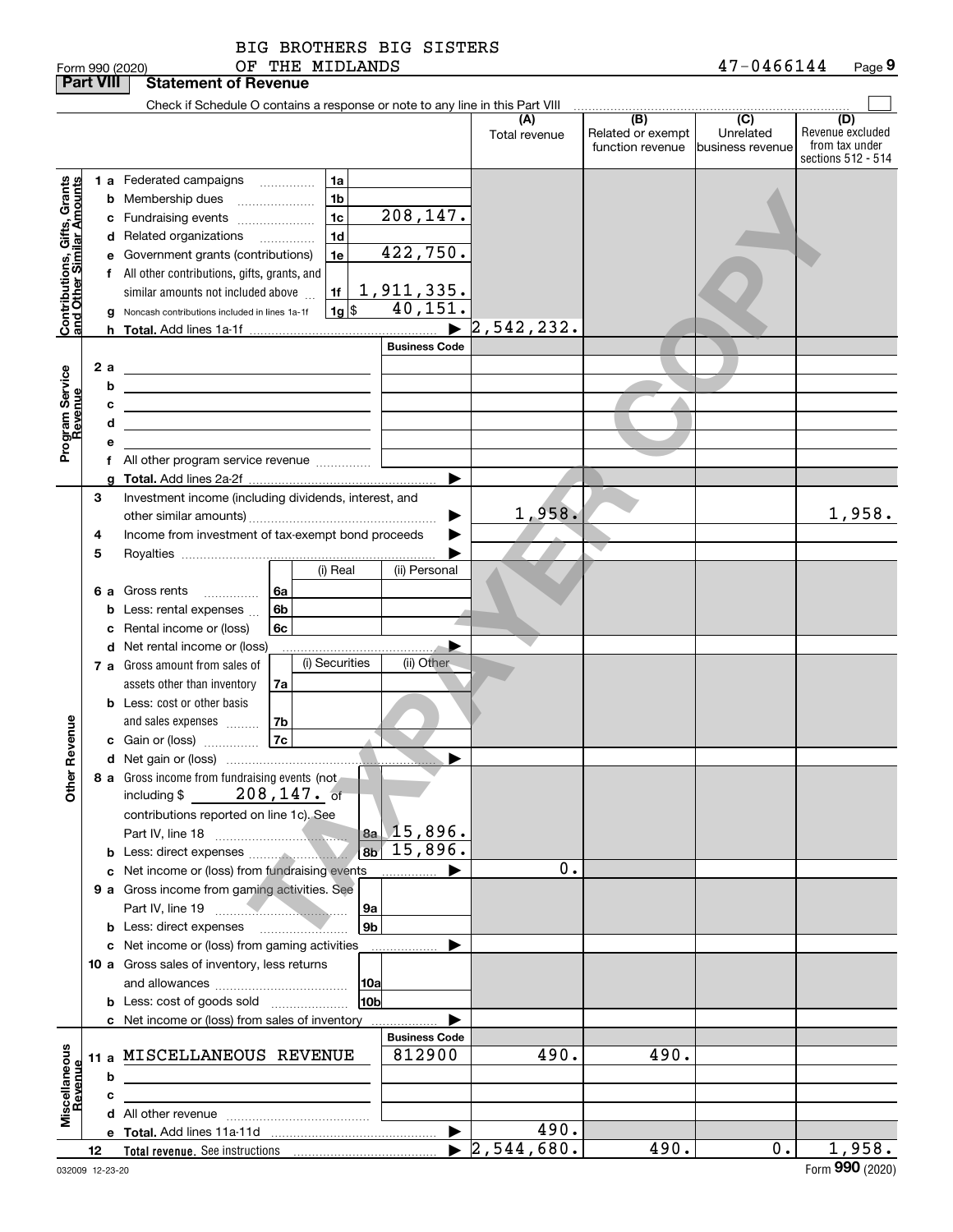|                | Section 501(c)(3) and 501(c)(4) organizations must complete all columns. All other organizations must complete column (A).                               |                |                             |                                    |                                |
|----------------|----------------------------------------------------------------------------------------------------------------------------------------------------------|----------------|-----------------------------|------------------------------------|--------------------------------|
|                | Check if Schedule O contains a response or note to any line in this Part IX                                                                              | (A)            | (B)                         | (C)                                |                                |
|                | Do not include amounts reported on lines 6b,<br>7b, 8b, 9b, and 10b of Part VIII.                                                                        | Total expenses | Program service<br>expenses | Management and<br>general expenses | (D)<br>Fundraising<br>expenses |
| 1.             | Grants and other assistance to domestic organizations                                                                                                    |                |                             |                                    |                                |
|                | and domestic governments. See Part IV, line 21                                                                                                           |                |                             |                                    |                                |
| $\mathbf{2}$   | Grants and other assistance to domestic                                                                                                                  |                |                             |                                    |                                |
|                | individuals. See Part IV, line 22                                                                                                                        |                |                             |                                    |                                |
| 3              | Grants and other assistance to foreign                                                                                                                   |                |                             |                                    |                                |
|                | organizations, foreign governments, and foreign                                                                                                          |                |                             |                                    |                                |
|                | individuals. See Part IV, lines 15 and 16                                                                                                                |                |                             |                                    |                                |
| 4              | Benefits paid to or for members                                                                                                                          |                |                             |                                    |                                |
| 5              | Compensation of current officers, directors,                                                                                                             |                |                             |                                    |                                |
|                | trustees, and key employees                                                                                                                              | 147,341.       | 120, 217.                   | 12, 236.                           | 14,888.                        |
| 6              | Compensation not included above to disqualified                                                                                                          |                |                             |                                    |                                |
|                | persons (as defined under section 4958(f)(1)) and                                                                                                        |                |                             |                                    |                                |
|                | persons described in section 4958(c)(3)(B)                                                                                                               | 1,337,227.     | 1,090,048.                  | 112,903.                           | 134, 276.                      |
| $\overline{7}$ |                                                                                                                                                          |                |                             |                                    |                                |
| 8              | Pension plan accruals and contributions (include                                                                                                         |                |                             |                                    |                                |
|                | section 401(k) and 403(b) employer contributions)                                                                                                        | 185,537.       | 152,777.                    | 12,842.                            |                                |
| 9              |                                                                                                                                                          | 113,758.       | 93,431.                     | 6,218.                             | $\frac{19,918.}{14,109.}$      |
| 10             |                                                                                                                                                          |                |                             |                                    |                                |
| 11             | Fees for services (nonemployees):                                                                                                                        |                |                             |                                    |                                |
| a              |                                                                                                                                                          |                |                             |                                    |                                |
| b<br>c         |                                                                                                                                                          | 12,500.        | 8,476.                      | 2,413.                             | 1,611.                         |
| d              |                                                                                                                                                          |                |                             |                                    |                                |
| e              | Professional fundraising services. See Part IV, line 17                                                                                                  |                |                             |                                    |                                |
| f              | Investment management fees                                                                                                                               |                |                             |                                    |                                |
| g              | Other. (If line 11g amount exceeds 10% of line 25,                                                                                                       |                |                             |                                    |                                |
|                | column (A) amount, list line 11g expenses on Sch 0.)                                                                                                     | 88,115.        | 59,755.                     | 17,006.                            | 11,354.                        |
| 12             |                                                                                                                                                          |                |                             |                                    |                                |
| 13             |                                                                                                                                                          | 5,023.         | 3,984.                      | 456.                               | 583.                           |
| 14             |                                                                                                                                                          |                |                             |                                    |                                |
| 15             |                                                                                                                                                          |                |                             |                                    |                                |
| 16             |                                                                                                                                                          | 94,059.        | 76,029.                     | 6,836.                             | 11,194.                        |
| 17             |                                                                                                                                                          | 4,060.         | 2,955.                      | 799.                               | 306.                           |
| 18             | Payments of travel or entertainment expenses                                                                                                             |                |                             |                                    |                                |
|                | for any federal, state, or local public officials                                                                                                        |                |                             |                                    |                                |
| 19             | Conferences, conventions, and meetings                                                                                                                   | 18,346.        | 13,129.                     | 2,049.                             | 3,168.                         |
| 20             | Interest                                                                                                                                                 | 87.            | 87.                         |                                    |                                |
| 21             |                                                                                                                                                          |                |                             |                                    |                                |
| 22             | Depreciation, depletion, and amortization                                                                                                                | 2,698.         | 2,214.                      | 161.                               | 323.                           |
| 23             | Insurance                                                                                                                                                | 48,640.        | 39,884.                     | $\overline{2,919}$ .               | 5,837.                         |
| 24             | Other expenses. Itemize expenses not covered<br>above (List miscellaneous expenses on line 24e. If<br>line 24e amount exceeds 10% of line 25, column (A) |                |                             |                                    |                                |
|                | amount, list line 24e expenses on Schedule O.)                                                                                                           |                |                             |                                    |                                |
| a              | IN-KIND DONATION                                                                                                                                         | 40,151.        | 40,151.                     |                                    |                                |
| b              | DUES & SUBSCRIPTIONS                                                                                                                                     | 30, 702.       | 29,716.                     | 572.                               | 414.                           |
| c              | <b>SUPPLIES</b>                                                                                                                                          | 30,584.        | 18,949.                     | 3,690.                             | 7,945.                         |
| d              | <b>TELEPHONE</b>                                                                                                                                         | 27,234.        | 17,594.                     | 1,642.                             | 7,998.                         |
| е              | All other expenses                                                                                                                                       | 78,186.        | 48,789.                     | 2,927.                             | 26,470.                        |
| 25             | Total functional expenses. Add lines 1 through 24e                                                                                                       | 2,264,248.     | 1,818,185.                  | 185,669.                           | 260, 394.                      |
| 26             | <b>Joint costs.</b> Complete this line only if the organization                                                                                          |                |                             |                                    |                                |
|                | reported in column (B) joint costs from a combined                                                                                                       |                |                             |                                    |                                |
|                | educational campaign and fundraising solicitation.                                                                                                       |                |                             |                                    |                                |
|                | Check here $\blacktriangleright$<br>if following SOP 98-2 (ASC 958-720)                                                                                  |                |                             |                                    |                                |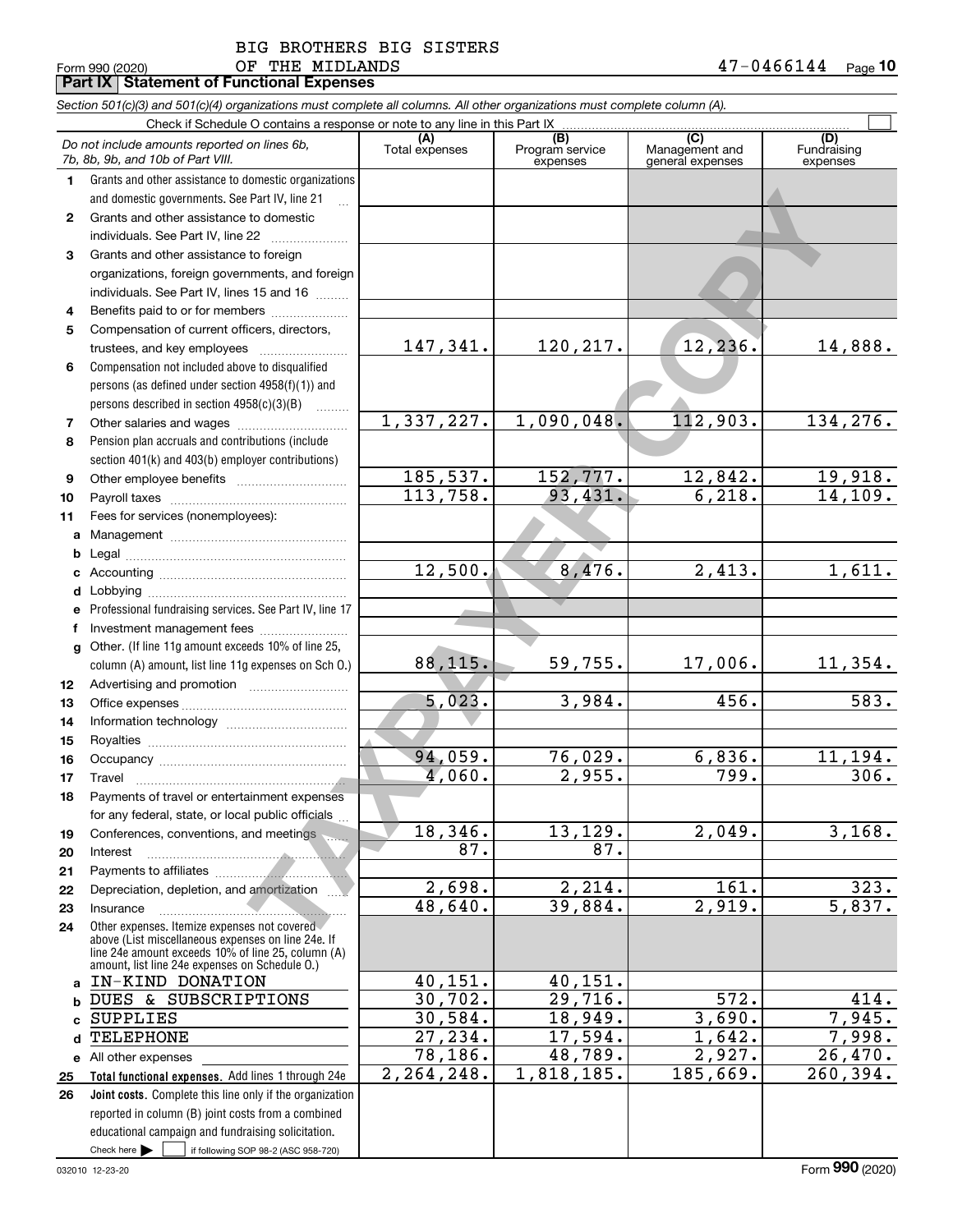|                 | BIG BROTHERS BIG SISTERS |            |                     |
|-----------------|--------------------------|------------|---------------------|
| Form 990 (2020) | OF THE MIDLANDS          | 47-0466144 | $P_{\text{aqe}}$ 11 |

|                             |    | Check if Schedule O contains a response or note to any line in this Part X                                                   |                 |                           |                          |                 |                               |
|-----------------------------|----|------------------------------------------------------------------------------------------------------------------------------|-----------------|---------------------------|--------------------------|-----------------|-------------------------------|
|                             |    |                                                                                                                              |                 |                           | (A)<br>Beginning of year |                 | (B)<br>End of year            |
|                             | 1  |                                                                                                                              |                 |                           | 220,915.                 | 1               | 491, 313.                     |
|                             | 2  |                                                                                                                              | 818,598.        | $\mathbf{2}$              | 781,591.                 |                 |                               |
|                             | 3  |                                                                                                                              | 247,100.        | 3                         | 299,882.                 |                 |                               |
|                             | 4  |                                                                                                                              |                 |                           |                          | 4               |                               |
|                             | 5  | Loans and other receivables from any current or former officer, director,                                                    |                 |                           |                          |                 |                               |
|                             |    | trustee, key employee, creator or founder, substantial contributor, or 35%                                                   |                 |                           |                          |                 |                               |
|                             |    | controlled entity or family member of any of these persons                                                                   |                 |                           |                          | 5               |                               |
|                             | 6  | Loans and other receivables from other disqualified persons (as defined                                                      |                 |                           |                          |                 |                               |
|                             |    | under section $4958(f)(1)$ , and persons described in section $4958(c)(3)(B)$                                                |                 | 1.1.1.1                   |                          | 6               |                               |
|                             | 7  |                                                                                                                              |                 |                           |                          | 7               |                               |
| Assets                      | 8  |                                                                                                                              |                 |                           |                          | 8               |                               |
|                             | 9  | Prepaid expenses and deferred charges                                                                                        |                 |                           | 30,611.                  | $\overline{9}$  | 25,241.                       |
|                             |    | <b>10a</b> Land, buildings, and equipment: cost or other                                                                     |                 |                           |                          |                 |                               |
|                             |    | basis. Complete Part VI of Schedule D  10a                                                                                   |                 | $\frac{61,195.}{56,748.}$ |                          |                 |                               |
|                             |    | <b>b</b> Less: accumulated depreciation<br>. 1                                                                               | 10 <sub>b</sub> |                           | 7,145.                   | 10 <sub>c</sub> | <u>4,447.</u>                 |
|                             | 11 |                                                                                                                              |                 |                           | 13,348.                  | 11              | 14,706.                       |
|                             | 12 |                                                                                                                              |                 |                           |                          | 12              |                               |
|                             | 13 | Investments - program-related. See Part IV, line 11                                                                          |                 | 13                        |                          |                 |                               |
|                             | 14 |                                                                                                                              |                 | 14                        |                          |                 |                               |
|                             | 15 |                                                                                                                              |                 | 15                        |                          |                 |                               |
|                             | 16 |                                                                                                                              |                 |                           | 1,337,717.               | 16              | 1,617,180.                    |
|                             | 17 |                                                                                                                              |                 |                           | 152,614.                 | 17              | 150,287.                      |
|                             | 18 |                                                                                                                              |                 | 18                        |                          |                 |                               |
|                             | 19 |                                                                                                                              |                 |                           |                          | 19              |                               |
|                             | 20 |                                                                                                                              |                 |                           |                          | 20              |                               |
|                             | 21 | Escrow or custodial account liability. Complete Part IV of Schedule D                                                        |                 |                           |                          | 21              |                               |
|                             | 22 | Loans and other payables to any current or former officer, director,                                                         |                 |                           |                          |                 |                               |
| Liabilities                 |    | trustee, key employee, creator or founder, substantial contributor, or 35%                                                   |                 |                           |                          | 22              |                               |
|                             | 23 | controlled entity or family member of any of these persons<br>Secured mortgages and notes payable to unrelated third parties |                 |                           |                          | 23              |                               |
|                             | 24 | Unsecured notes and loans payable to unrelated third parties                                                                 |                 |                           |                          | 24              |                               |
|                             | 25 | Other liabilities (including federal income tax, payables to related third                                                   |                 |                           |                          |                 |                               |
|                             |    | parties, and other liabilities not included on lines 17-24). Complete Part X                                                 |                 |                           |                          |                 |                               |
|                             |    | of Schedule D                                                                                                                |                 |                           |                          | 25              |                               |
|                             | 26 | Total liabilities. Add lines 17 through 25                                                                                   |                 |                           | 152, 614.                | 26              | 150,287.                      |
|                             |    | Organizations that follow FASB ASC 958, check here $\blacktriangleright \boxed{X}$                                           |                 |                           |                          |                 |                               |
|                             |    | and complete lines 27, 28, 32, and 33.                                                                                       |                 |                           |                          |                 |                               |
|                             | 27 | Net assets without donor restrictions                                                                                        |                 |                           | 927,003.                 | 27              | 1,156,011.                    |
|                             | 28 |                                                                                                                              |                 |                           | 258, 100.                | 28              | 310,882.                      |
|                             |    | Organizations that do not follow FASB ASC 958, check here $\blacktriangleright$                                              |                 |                           |                          |                 |                               |
|                             |    | and complete lines 29 through 33.                                                                                            |                 |                           |                          |                 |                               |
| Net Assets or Fund Balances | 29 |                                                                                                                              |                 |                           |                          | 29              |                               |
|                             | 30 | Paid-in or capital surplus, or land, building, or equipment fund                                                             |                 |                           |                          | 30              |                               |
|                             | 31 | Retained earnings, endowment, accumulated income, or other funds                                                             |                 |                           |                          | 31              |                               |
|                             | 32 |                                                                                                                              |                 |                           | $\overline{1,185,103.}$  | 32              | 1,466,893.                    |
|                             | 33 |                                                                                                                              |                 |                           | $\overline{1,337},717.$  | 33              | 1,617,180.<br>$000 \times 22$ |

Form (2020) **990**

# **Part X Balance Sheet**

|  | Form 990 (2020) |  |
|--|-----------------|--|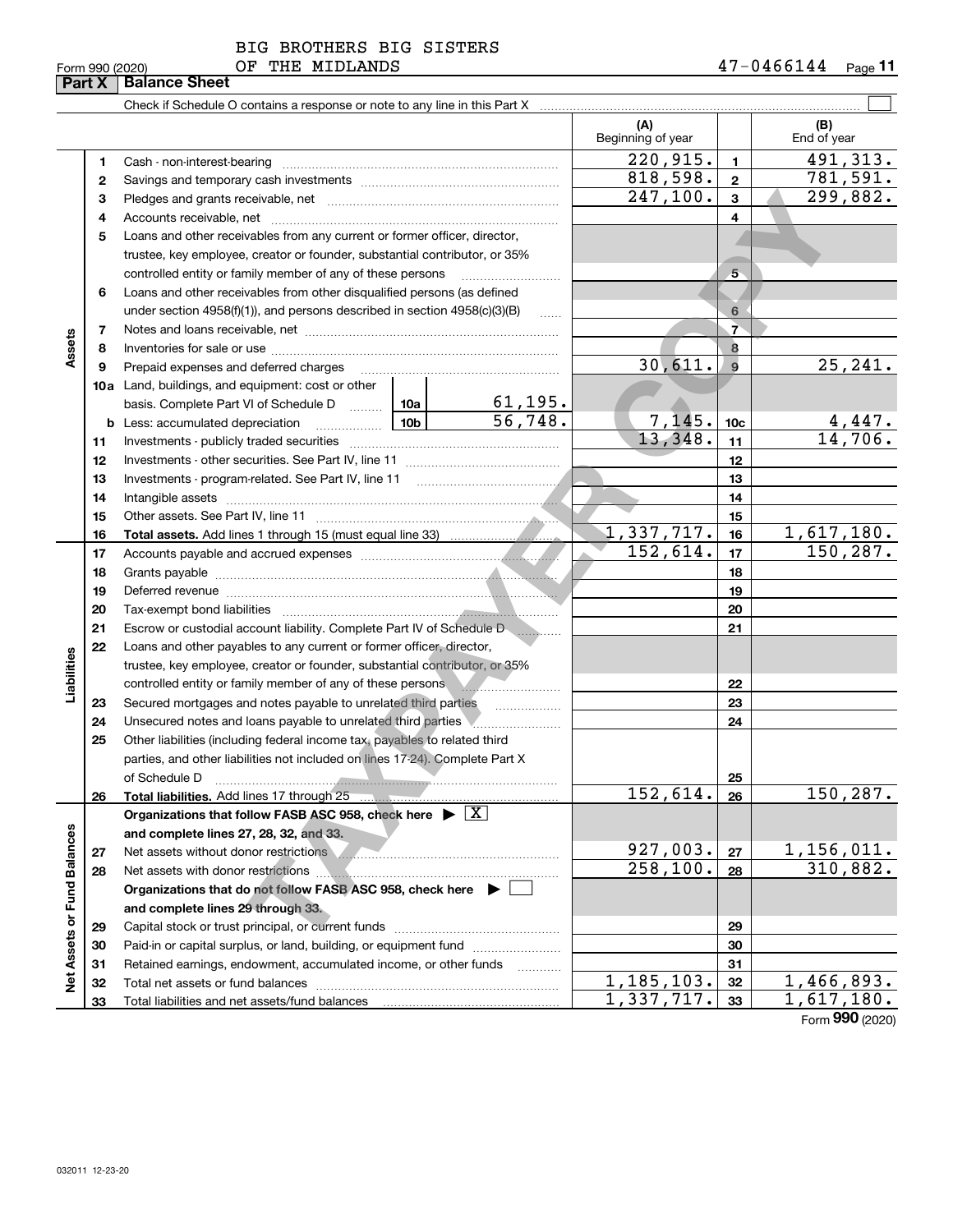|    | BIG BROTHERS BIG SISTERS                                                                                                                                                                                                       |                         |  |              |     |                        |
|----|--------------------------------------------------------------------------------------------------------------------------------------------------------------------------------------------------------------------------------|-------------------------|--|--------------|-----|------------------------|
|    | OF THE MIDLANDS<br>Form 990 (2020)                                                                                                                                                                                             |                         |  | 47-0466144   |     | $Page$ 12              |
|    | <b>Part XI   Reconciliation of Net Assets</b>                                                                                                                                                                                  |                         |  |              |     |                        |
|    |                                                                                                                                                                                                                                |                         |  |              |     |                        |
|    |                                                                                                                                                                                                                                |                         |  |              |     |                        |
| 1  |                                                                                                                                                                                                                                | $\mathbf{1}$            |  | 2,544,680.   |     |                        |
| 2  |                                                                                                                                                                                                                                | $\mathbf{2}$            |  | 2, 264, 248. |     |                        |
| 3  | Revenue less expenses. Subtract line 2 from line 1                                                                                                                                                                             | 3                       |  |              |     | $\overline{280,432}$ . |
| 4  |                                                                                                                                                                                                                                | $\overline{\mathbf{4}}$ |  | 1, 185, 103. |     |                        |
| 5  | Net unrealized gains (losses) on investments with an annumerous contract and a set of the set of the set of the                                                                                                                | 5                       |  |              |     | 1,358.                 |
| 6  |                                                                                                                                                                                                                                | 6                       |  |              |     |                        |
| 7  | Investment expenses www.communication.communication.com/www.communication.com/www.communication.com                                                                                                                            | $\mathbf{z}$            |  |              |     |                        |
| 8  | Prior period adjustments www.communication.communication.communication.com/                                                                                                                                                    | 8                       |  |              |     |                        |
| 9  | Other changes in net assets or fund balances (explain on Schedule O) [11] [11] Context context context context context context context context context context context context context context context context context context | 9                       |  |              |     | 0.                     |
| 10 | Net assets or fund balances at end of year. Combine lines 3 through 9 (must equal Part X, line 32,                                                                                                                             |                         |  |              |     |                        |
|    |                                                                                                                                                                                                                                | 10                      |  | 1,466,893.   |     |                        |
|    | <b>Part XII Financial Statements and Reporting</b>                                                                                                                                                                             |                         |  |              |     |                        |
|    | Check if Schedule O contains a response or note to any line in this Part XII must consume the container contains a matter of the state of the contains a response or note to any line in this Part XII must contain a containe |                         |  |              |     |                        |
|    |                                                                                                                                                                                                                                |                         |  |              | Yes | No                     |
| 1  | $\boxed{\textbf{X}}$ Accrual<br>Accounting method used to prepare the Form 990: <u>I</u> Cash<br>Other                                                                                                                         |                         |  |              |     |                        |
|    | If the organization changed its method of accounting from a prior year or checked "Other," explain in Schedule O.                                                                                                              |                         |  |              |     |                        |
|    | 2a Were the organization's financial statements compiled or reviewed by an independent accountant?                                                                                                                             |                         |  | 2a           |     | x                      |
|    | If "Yes," check a box below to indicate whether the financial statements for the year were compiled or reviewed on a                                                                                                           |                         |  |              |     |                        |
|    | separate basis, consolidated basis, or both:                                                                                                                                                                                   |                         |  |              |     |                        |
|    | Separate basis<br><b>Consolidated basis</b><br>Both consolidated and separate basis                                                                                                                                            |                         |  |              |     |                        |
|    | b Were the organization's financial statements audited by an independent accountant?                                                                                                                                           |                         |  |              | X   |                        |
|    | If "Yes," check a box below to indicate whether the financial statements for the year were audited on a separate basis,                                                                                                        |                         |  |              |     |                        |
|    | consolidated basis, or both:                                                                                                                                                                                                   |                         |  |              |     |                        |
|    | $\boxed{\textbf{X}}$ Separate basis<br><b>Consolidated basis</b><br>Both consolidated and separate basis                                                                                                                       |                         |  |              |     |                        |
|    | c If "Yes" to line 2a or 2b, does the organization have a committee that assumes responsibility for oversight of the audit,                                                                                                    |                         |  |              |     |                        |
|    |                                                                                                                                                                                                                                |                         |  | 2c           | х   |                        |
|    | If the organization changed either its oversight process or selection process during the tax year, explain on Schedule O.                                                                                                      |                         |  |              |     |                        |
|    | 3a As a result of a federal award, was the organization required to undergo an audit or audits as set forth in the Single Audit                                                                                                |                         |  |              |     |                        |
|    |                                                                                                                                                                                                                                |                         |  | 3a           |     | x                      |
|    | <b>b</b> If "Yes," did the organization undergo the required audit or audits? If the organization did not undergo the required audit                                                                                           |                         |  |              |     |                        |
|    |                                                                                                                                                                                                                                |                         |  | 3b           |     |                        |
|    |                                                                                                                                                                                                                                |                         |  |              |     | Form 990 (2020)        |
|    |                                                                                                                                                                                                                                |                         |  |              |     |                        |
|    |                                                                                                                                                                                                                                |                         |  |              |     |                        |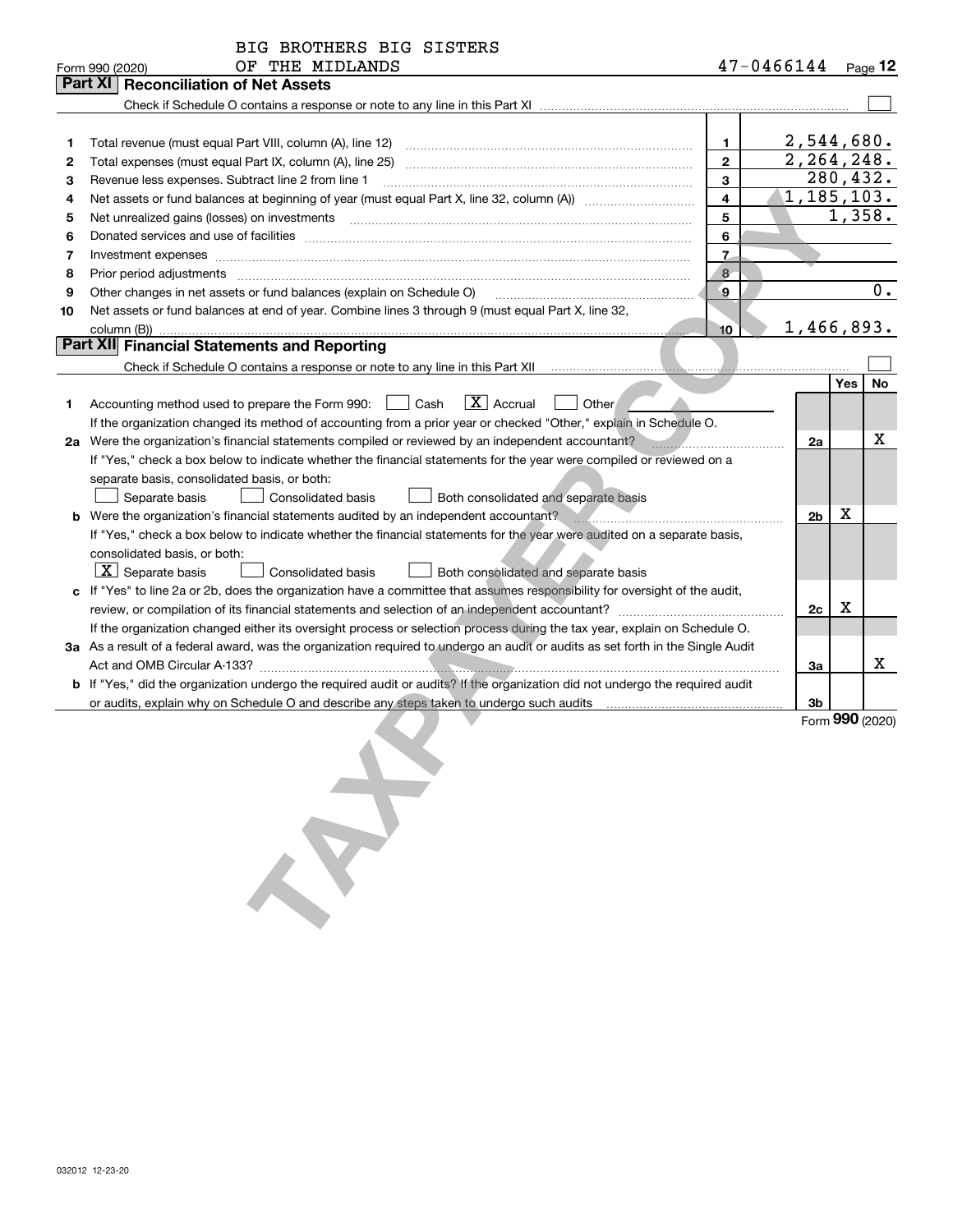| <b>SCHEDULE A</b>                             |  |                                                                                                                         |                                                                                                                                                                                                                                                      |                                    |    |                            | OMB No. 1545-0047 |                                       |  |
|-----------------------------------------------|--|-------------------------------------------------------------------------------------------------------------------------|------------------------------------------------------------------------------------------------------------------------------------------------------------------------------------------------------------------------------------------------------|------------------------------------|----|----------------------------|-------------------|---------------------------------------|--|
| (Form 990 or 990-EZ)                          |  | <b>Public Charity Status and Public Support</b>                                                                         |                                                                                                                                                                                                                                                      |                                    |    |                            |                   |                                       |  |
|                                               |  | Complete if the organization is a section 501(c)(3) organization or a section<br>4947(a)(1) nonexempt charitable trust. |                                                                                                                                                                                                                                                      |                                    |    |                            |                   |                                       |  |
| Department of the Treasury                    |  | Attach to Form 990 or Form 990-EZ.                                                                                      |                                                                                                                                                                                                                                                      |                                    |    |                            |                   | <b>Open to Public</b>                 |  |
| Internal Revenue Service                      |  |                                                                                                                         | Go to www.irs.gov/Form990 for instructions and the latest information.                                                                                                                                                                               |                                    |    |                            |                   | Inspection                            |  |
| Name of the organization                      |  | BIG BROTHERS BIG SISTERS                                                                                                |                                                                                                                                                                                                                                                      |                                    |    |                            |                   | <b>Employer identification number</b> |  |
| Part I                                        |  | OF THE MIDLANDS                                                                                                         |                                                                                                                                                                                                                                                      |                                    |    |                            |                   | 47-0466144                            |  |
|                                               |  |                                                                                                                         | Reason for Public Charity Status. (All organizations must complete this part.) See instructions.                                                                                                                                                     |                                    |    |                            |                   |                                       |  |
|                                               |  |                                                                                                                         | The organization is not a private foundation because it is: (For lines 1 through 12, check only one box.)                                                                                                                                            |                                    |    |                            |                   |                                       |  |
| 1                                             |  |                                                                                                                         | A church, convention of churches, or association of churches described in section 170(b)(1)(A)(i).                                                                                                                                                   |                                    |    |                            |                   |                                       |  |
| 2                                             |  |                                                                                                                         | A school described in section 170(b)(1)(A)(ii). (Attach Schedule E (Form 990 or 990-EZ).)                                                                                                                                                            |                                    |    |                            |                   |                                       |  |
| З                                             |  |                                                                                                                         | A hospital or a cooperative hospital service organization described in section 170(b)(1)(A)(iii).<br>A medical research organization operated in conjunction with a hospital described in section 170(b)(1)(A)(iii). Enter the hospital's name,      |                                    |    |                            |                   |                                       |  |
| city, and state:                              |  |                                                                                                                         |                                                                                                                                                                                                                                                      |                                    |    |                            |                   |                                       |  |
| 5                                             |  |                                                                                                                         | An organization operated for the benefit of a college or university owned or operated by a governmental unit described in                                                                                                                            |                                    |    |                            |                   |                                       |  |
|                                               |  | section 170(b)(1)(A)(iv). (Complete Part II.)                                                                           |                                                                                                                                                                                                                                                      |                                    |    |                            |                   |                                       |  |
| 6                                             |  |                                                                                                                         | A federal, state, or local government or governmental unit described in section 170(b)(1)(A)(v).                                                                                                                                                     |                                    |    |                            |                   |                                       |  |
| $\boxed{\text{X}}$<br>7                       |  |                                                                                                                         | An organization that normally receives a substantial part of its support from a governmental unit or from the general public described in                                                                                                            |                                    |    |                            |                   |                                       |  |
|                                               |  | section 170(b)(1)(A)(vi). (Complete Part II.)                                                                           |                                                                                                                                                                                                                                                      |                                    |    |                            |                   |                                       |  |
| 8                                             |  |                                                                                                                         | A community trust described in section 170(b)(1)(A)(vi). (Complete Part II.)                                                                                                                                                                         |                                    |    |                            |                   |                                       |  |
| 9                                             |  |                                                                                                                         | An agricultural research organization described in section 170(b)(1)(A)(ix) operated in conjunction with a land-grant college                                                                                                                        |                                    |    |                            |                   |                                       |  |
|                                               |  |                                                                                                                         | or university or a non-land-grant college of agriculture (see instructions). Enter the name, city, and state of the college or                                                                                                                       |                                    |    |                            |                   |                                       |  |
| university:                                   |  |                                                                                                                         |                                                                                                                                                                                                                                                      |                                    |    |                            |                   |                                       |  |
| 10                                            |  |                                                                                                                         | An organization that normally receives (1) more than 33 1/3% of its support from contributions, membership fees, and gross receipts from                                                                                                             |                                    |    |                            |                   |                                       |  |
|                                               |  |                                                                                                                         | activities related to its exempt functions, subject to certain exceptions; and (2) no more than 33 1/3% of its support from gross investment                                                                                                         |                                    |    |                            |                   |                                       |  |
|                                               |  |                                                                                                                         | income and unrelated business taxable income (less section 511 tax) from businesses acquired by the organization after June 30, 1975.                                                                                                                |                                    |    |                            |                   |                                       |  |
|                                               |  | See section 509(a)(2). (Complete Part III.)                                                                             |                                                                                                                                                                                                                                                      |                                    |    |                            |                   |                                       |  |
| 11                                            |  |                                                                                                                         | An organization organized and operated exclusively to test for public safety. See section 509(a)(4).                                                                                                                                                 |                                    |    |                            |                   |                                       |  |
| 12                                            |  |                                                                                                                         | An organization organized and operated exclusively for the benefit of, to perform the functions of, or to carry out the purposes of one or                                                                                                           |                                    |    |                            |                   |                                       |  |
|                                               |  |                                                                                                                         | more publicly supported organizations described in section 509(a)(1) or section 509(a)(2). See section 509(a)(3). Check the box in<br>lines 12a through 12d that describes the type of supporting organization and complete lines 12e, 12f, and 12g. |                                    |    |                            |                   |                                       |  |
| а                                             |  |                                                                                                                         | Type I. A supporting organization operated, supervised, or controlled by its supported organization(s), typically by giving                                                                                                                          |                                    |    |                            |                   |                                       |  |
|                                               |  |                                                                                                                         | the supported organization(s) the power to regularly appoint or elect a majority of the directors or trustees of the supporting                                                                                                                      |                                    |    |                            |                   |                                       |  |
|                                               |  | organization. You must complete Part IV, Sections A and B.                                                              |                                                                                                                                                                                                                                                      |                                    |    |                            |                   |                                       |  |
| b                                             |  |                                                                                                                         | Type II. A supporting organization supervised or controlled in connection with its supported organization(s), by having                                                                                                                              |                                    |    |                            |                   |                                       |  |
|                                               |  |                                                                                                                         | control or management of the supporting organization vested in the same persons that control or manage the supported                                                                                                                                 |                                    |    |                            |                   |                                       |  |
|                                               |  | organization(s). You must complete Part IV, Sections A and C.                                                           |                                                                                                                                                                                                                                                      |                                    |    |                            |                   |                                       |  |
| с                                             |  |                                                                                                                         | Type III functionally integrated. A supporting organization operated in connection with, and functionally integrated with,                                                                                                                           |                                    |    |                            |                   |                                       |  |
|                                               |  |                                                                                                                         | its supported organization(s) (see instructions). You must complete Part IV, Sections A, D, and E.                                                                                                                                                   |                                    |    |                            |                   |                                       |  |
| d                                             |  |                                                                                                                         | Type III non-functionally integrated. A supporting organization operated in connection with its supported organization(s)                                                                                                                            |                                    |    |                            |                   |                                       |  |
|                                               |  |                                                                                                                         | that is not functionally integrated. The organization generally must satisfy a distribution requirement and an attentiveness                                                                                                                         |                                    |    |                            |                   |                                       |  |
|                                               |  |                                                                                                                         | requirement (see instructions). You must complete Part IV, Sections A and D, and Part V.                                                                                                                                                             |                                    |    |                            |                   |                                       |  |
| е                                             |  |                                                                                                                         | Check this box if the organization received a written determination from the IRS that it is a Type I, Type II, Type III                                                                                                                              |                                    |    |                            |                   |                                       |  |
|                                               |  |                                                                                                                         | functionally integrated, or Type III non-functionally integrated supporting organization.                                                                                                                                                            |                                    |    |                            |                   |                                       |  |
| f Enter the number of supported organizations |  |                                                                                                                         |                                                                                                                                                                                                                                                      |                                    |    |                            |                   |                                       |  |
| (i) Name of supported                         |  | Provide the following information about the supported organization(s).<br>$(ii)$ EIN                                    | (iii) Type of organization                                                                                                                                                                                                                           | (iv) Is the organization listed    |    | (v) Amount of monetary     |                   | (vi) Amount of other                  |  |
| organization                                  |  |                                                                                                                         | (described on lines 1-10                                                                                                                                                                                                                             | in your governing document?<br>Yes | No | support (see instructions) |                   | support (see instructions)            |  |
|                                               |  |                                                                                                                         | above (see instructions))                                                                                                                                                                                                                            |                                    |    |                            |                   |                                       |  |
|                                               |  |                                                                                                                         |                                                                                                                                                                                                                                                      |                                    |    |                            |                   |                                       |  |
|                                               |  |                                                                                                                         |                                                                                                                                                                                                                                                      |                                    |    |                            |                   |                                       |  |
|                                               |  |                                                                                                                         |                                                                                                                                                                                                                                                      |                                    |    |                            |                   |                                       |  |
|                                               |  |                                                                                                                         |                                                                                                                                                                                                                                                      |                                    |    |                            |                   |                                       |  |
|                                               |  |                                                                                                                         |                                                                                                                                                                                                                                                      |                                    |    |                            |                   |                                       |  |
|                                               |  |                                                                                                                         |                                                                                                                                                                                                                                                      |                                    |    |                            |                   |                                       |  |
|                                               |  |                                                                                                                         |                                                                                                                                                                                                                                                      |                                    |    |                            |                   |                                       |  |
|                                               |  |                                                                                                                         |                                                                                                                                                                                                                                                      |                                    |    |                            |                   |                                       |  |
|                                               |  |                                                                                                                         |                                                                                                                                                                                                                                                      |                                    |    |                            |                   |                                       |  |
| Total                                         |  |                                                                                                                         |                                                                                                                                                                                                                                                      |                                    |    |                            |                   |                                       |  |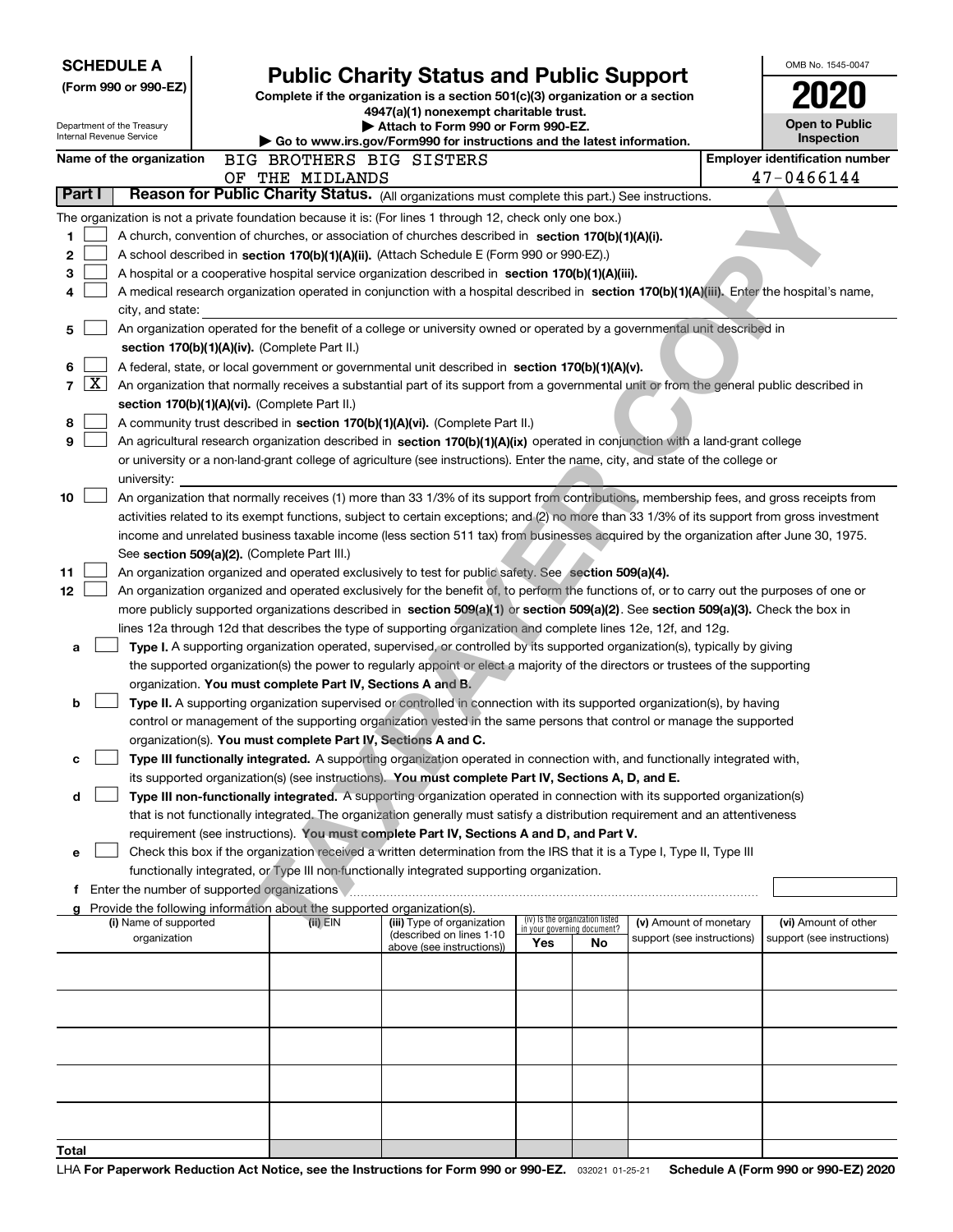### Schedule A (Form 990 or 990-EZ) 2020 Page OF THE MIDLANDS 47-0466144

**Part II Support Schedule for Organizations Described in Sections 170(b)(1)(A)(iv) and 170(b)(1)(A)(vi)**

(Complete only if you checked the box on line 5, 7, or 8 of Part I or if the organization failed to qualify under Part III. If the organization fails to qualify under the tests listed below, please complete Part III.)

|    | <b>Section A. Public Support</b>                                                                                                               |          |          |            |            |          |                                          |
|----|------------------------------------------------------------------------------------------------------------------------------------------------|----------|----------|------------|------------|----------|------------------------------------------|
|    | Calendar year (or fiscal year beginning in)                                                                                                    | (a) 2016 | (b) 2017 | $(c)$ 2018 | $(d)$ 2019 | (e) 2020 | (f) Total                                |
|    | 1 Gifts, grants, contributions, and                                                                                                            |          |          |            |            |          |                                          |
|    | membership fees received. (Do not                                                                                                              |          |          |            |            |          |                                          |
|    | include any "unusual grants.")                                                                                                                 | 1761060. | 2201085. | 2500859.   | 2060432.   |          | 2558128.11081564.                        |
|    | 2 Tax revenues levied for the organ-                                                                                                           |          |          |            |            |          |                                          |
|    | ization's benefit and either paid to                                                                                                           |          |          |            |            |          |                                          |
|    | or expended on its behalf                                                                                                                      |          |          |            |            |          |                                          |
|    | 3 The value of services or facilities                                                                                                          |          |          |            |            |          |                                          |
|    | furnished by a governmental unit to                                                                                                            |          |          |            |            |          |                                          |
|    | the organization without charge                                                                                                                |          |          |            |            |          |                                          |
|    | 4 Total. Add lines 1 through 3                                                                                                                 | 1761060. | 2201085. | 2500859.   | 2060432.   |          | 2558128.11081564.                        |
| 5. | The portion of total contributions                                                                                                             |          |          |            |            |          |                                          |
|    | by each person (other than a                                                                                                                   |          |          |            |            |          |                                          |
|    | governmental unit or publicly                                                                                                                  |          |          |            |            |          |                                          |
|    | supported organization) included                                                                                                               |          |          |            |            |          |                                          |
|    | on line 1 that exceeds 2% of the                                                                                                               |          |          |            |            |          |                                          |
|    | amount shown on line 11,                                                                                                                       |          |          |            |            |          |                                          |
|    |                                                                                                                                                |          |          |            |            |          |                                          |
|    | column (f)                                                                                                                                     |          |          |            |            |          | 467,040.<br>10614524.                    |
|    | 6 Public support. Subtract line 5 from line 4.<br><b>Section B. Total Support</b>                                                              |          |          |            |            |          |                                          |
|    |                                                                                                                                                |          |          |            |            |          |                                          |
|    | Calendar year (or fiscal year beginning in)                                                                                                    | (a) 2016 | (b) 2017 | $(c)$ 2018 | $(d)$ 2019 | (e) 2020 | (f) Total                                |
|    | <b>7</b> Amounts from line 4                                                                                                                   | 1761060. | 2201085. | 2500859.   | 2060432.   |          | 2558128.11081564.                        |
|    | 8 Gross income from interest,                                                                                                                  |          |          |            |            |          |                                          |
|    | dividends, payments received on                                                                                                                |          |          |            |            |          |                                          |
|    | securities loans, rents, royalties,                                                                                                            |          |          |            |            |          |                                          |
|    | and income from similar sources                                                                                                                | 24,154.  | 8,871.   | 5,358.     | 5,376.     | 1,958.   | 45,717.                                  |
|    | <b>9</b> Net income from unrelated business                                                                                                    |          |          |            |            |          |                                          |
|    | activities, whether or not the                                                                                                                 |          |          |            |            |          |                                          |
|    | business is regularly carried on                                                                                                               |          |          |            |            |          |                                          |
|    | 10 Other income. Do not include gain                                                                                                           |          |          |            |            |          |                                          |
|    | or loss from the sale of capital                                                                                                               |          |          |            |            |          |                                          |
|    | assets (Explain in Part VI.)                                                                                                                   | 20,549.  | 7,324.   | 3,000.     | 5,825.     | 490.     | 37,188.                                  |
|    | 11 Total support. Add lines 7 through 10                                                                                                       |          |          |            |            |          | 11164469.                                |
|    | 12 Gross receipts from related activities, etc. (see instructions)                                                                             |          |          |            |            | 12       |                                          |
|    | 13 First 5 years. If the Form 990 is for the organization's first, second, third, fourth, or fifth tax year as a section 501(c)(3)             |          |          |            |            |          |                                          |
|    | organization, check this box and stop here                                                                                                     |          |          |            |            |          |                                          |
|    | <b>Section C. Computation of Public Support Percentage</b>                                                                                     |          |          |            |            |          |                                          |
|    |                                                                                                                                                |          |          |            |            | 14       | 95.07<br>%                               |
|    |                                                                                                                                                |          |          |            |            | 15       | 94.03<br>%                               |
|    | 16a 33 1/3% support test - 2020. If the organization did not check the box on line 13, and line 14 is 33 1/3% or more, check this box and      |          |          |            |            |          |                                          |
|    | stop here. The organization qualifies as a publicly supported organization                                                                     |          |          |            |            |          | $\blacktriangleright$ $\boxed{\text{X}}$ |
|    | b 33 1/3% support test - 2019. If the organization did not check a box on line 13 or 16a, and line 15 is 33 1/3% or more, check this box       |          |          |            |            |          |                                          |
|    | and stop here. The organization qualifies as a publicly supported organization                                                                 |          |          |            |            |          |                                          |
|    | 17a 10% -facts-and-circumstances test - 2020. If the organization did not check a box on line 13, 16a, or 16b, and line 14 is 10% or more,     |          |          |            |            |          |                                          |
|    |                                                                                                                                                |          |          |            |            |          |                                          |
|    | and if the organization meets the facts-and-circumstances test, check this box and stop here. Explain in Part VI how the organization          |          |          |            |            |          |                                          |
|    | meets the facts-and-circumstances test. The organization qualifies as a publicly supported organization                                        |          |          |            |            |          |                                          |
|    | <b>b 10% -facts-and-circumstances test - 2019.</b> If the organization did not check a box on line 13, 16a, 16b, or 17a, and line 15 is 10% or |          |          |            |            |          |                                          |
|    | more, and if the organization meets the facts-and-circumstances test, check this box and stop here. Explain in Part VI how the                 |          |          |            |            |          |                                          |
|    | organization meets the facts-and-circumstances test. The organization qualifies as a publicly supported organization                           |          |          |            |            |          |                                          |
|    | 18 Private foundation. If the organization did not check a box on line 13, 16a, 16b, 17a, or 17b, check this box and see instructions          |          |          |            |            |          |                                          |

**Schedule A (Form 990 or 990-EZ) 2020**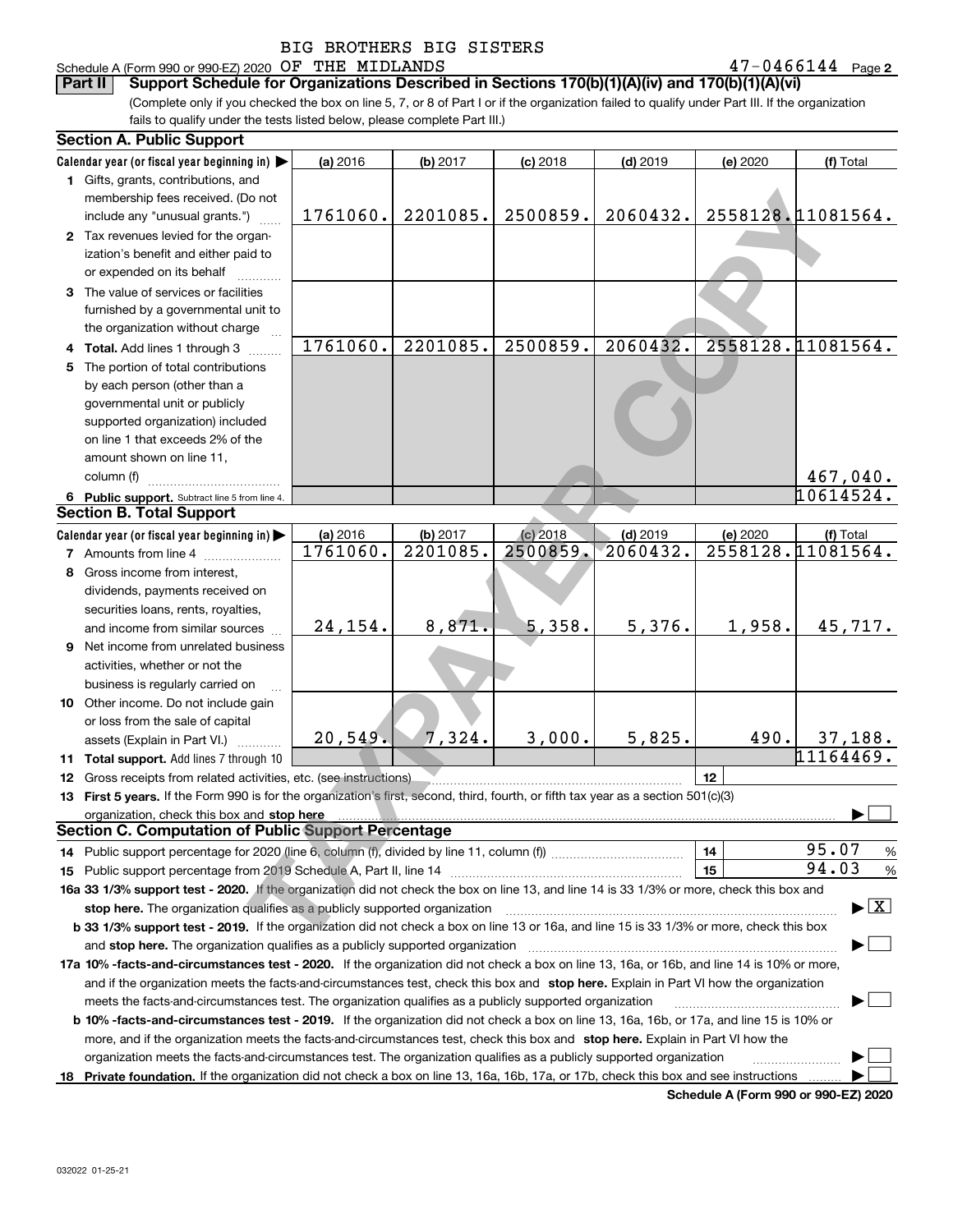### **Part III Support Schedule for Organizations Described in Section 509(a)(2)**

(Complete only if you checked the box on line 10 of Part I or if the organization failed to qualify under Part II. If the organization fails to qualify under the tests listed below, please complete Part II.)

|     | <b>Section A. Public Support</b>                                                                                                                                                                                                                                                                  |          |          |            |            |          |             |
|-----|---------------------------------------------------------------------------------------------------------------------------------------------------------------------------------------------------------------------------------------------------------------------------------------------------|----------|----------|------------|------------|----------|-------------|
|     | Calendar year (or fiscal year beginning in) $\blacktriangleright$                                                                                                                                                                                                                                 | (a) 2016 | (b) 2017 | $(c)$ 2018 | $(d)$ 2019 | (e) 2020 | (f) Total   |
|     | 1 Gifts, grants, contributions, and                                                                                                                                                                                                                                                               |          |          |            |            |          |             |
|     | membership fees received. (Do not                                                                                                                                                                                                                                                                 |          |          |            |            |          |             |
|     | include any "unusual grants.")                                                                                                                                                                                                                                                                    |          |          |            |            |          |             |
|     | <b>2</b> Gross receipts from admissions,                                                                                                                                                                                                                                                          |          |          |            |            |          |             |
|     | merchandise sold or services per-                                                                                                                                                                                                                                                                 |          |          |            |            |          |             |
|     | formed, or facilities furnished in                                                                                                                                                                                                                                                                |          |          |            |            |          |             |
|     | any activity that is related to the<br>organization's tax-exempt purpose                                                                                                                                                                                                                          |          |          |            |            |          |             |
|     | 3 Gross receipts from activities that                                                                                                                                                                                                                                                             |          |          |            |            |          |             |
|     | are not an unrelated trade or bus-                                                                                                                                                                                                                                                                |          |          |            |            |          |             |
|     | iness under section 513                                                                                                                                                                                                                                                                           |          |          |            |            |          |             |
|     | 4 Tax revenues levied for the organ-                                                                                                                                                                                                                                                              |          |          |            |            |          |             |
|     | ization's benefit and either paid to                                                                                                                                                                                                                                                              |          |          |            |            |          |             |
|     | or expended on its behalf                                                                                                                                                                                                                                                                         |          |          |            |            |          |             |
|     | 5 The value of services or facilities                                                                                                                                                                                                                                                             |          |          |            |            |          |             |
|     | furnished by a governmental unit to                                                                                                                                                                                                                                                               |          |          |            |            |          |             |
|     | the organization without charge                                                                                                                                                                                                                                                                   |          |          |            |            |          |             |
|     |                                                                                                                                                                                                                                                                                                   |          |          |            |            |          |             |
|     | <b>6 Total.</b> Add lines 1 through 5                                                                                                                                                                                                                                                             |          |          |            |            |          |             |
|     | 7a Amounts included on lines 1, 2, and                                                                                                                                                                                                                                                            |          |          |            |            |          |             |
|     | 3 received from disqualified persons                                                                                                                                                                                                                                                              |          |          |            |            |          |             |
|     | <b>b</b> Amounts included on lines 2 and 3 received<br>from other than disqualified persons that                                                                                                                                                                                                  |          |          |            |            |          |             |
|     | exceed the greater of \$5,000 or 1% of the                                                                                                                                                                                                                                                        |          |          |            |            |          |             |
|     | amount on line 13 for the year                                                                                                                                                                                                                                                                    |          |          |            |            |          |             |
|     | c Add lines 7a and 7b                                                                                                                                                                                                                                                                             |          |          |            |            |          |             |
|     | 8 Public support. (Subtract line 7c from line 6.)                                                                                                                                                                                                                                                 |          |          |            |            |          |             |
|     | <b>Section B. Total Support</b>                                                                                                                                                                                                                                                                   |          |          |            |            |          |             |
|     | Calendar year (or fiscal year beginning in)                                                                                                                                                                                                                                                       | (a) 2016 | (b) 2017 | $(c)$ 2018 | $(d)$ 2019 | (e) 2020 | (f) Total   |
|     | 9 Amounts from line 6                                                                                                                                                                                                                                                                             |          |          |            |            |          |             |
|     | <b>10a</b> Gross income from interest,                                                                                                                                                                                                                                                            |          |          |            |            |          |             |
|     | dividends, payments received on<br>securities loans, rents, royalties,                                                                                                                                                                                                                            |          |          |            |            |          |             |
|     | and income from similar sources                                                                                                                                                                                                                                                                   |          |          |            |            |          |             |
|     | <b>b</b> Unrelated business taxable income                                                                                                                                                                                                                                                        |          |          |            |            |          |             |
|     | (less section 511 taxes) from businesses                                                                                                                                                                                                                                                          |          |          |            |            |          |             |
|     | acquired after June 30, 1975                                                                                                                                                                                                                                                                      |          |          |            |            |          |             |
|     | c Add lines 10a and 10b                                                                                                                                                                                                                                                                           |          |          |            |            |          |             |
|     | 11 Net income from unrelated business                                                                                                                                                                                                                                                             |          |          |            |            |          |             |
|     | activities not included in line 10b,                                                                                                                                                                                                                                                              |          |          |            |            |          |             |
|     | whether or not the business is<br>regularly carried on                                                                                                                                                                                                                                            |          |          |            |            |          |             |
|     | <b>12</b> Other income. Do not include gain                                                                                                                                                                                                                                                       |          |          |            |            |          |             |
|     | or loss from the sale of capital                                                                                                                                                                                                                                                                  |          |          |            |            |          |             |
|     | assets (Explain in Part VI.)                                                                                                                                                                                                                                                                      |          |          |            |            |          |             |
|     | 13 Total support. (Add lines 9, 10c, 11, and 12.)                                                                                                                                                                                                                                                 |          |          |            |            |          |             |
|     | 14 First 5 years. If the Form 990 is for the organization's first, second, third, fourth, or fifth tax year as a section 501(c)(3) organization,                                                                                                                                                  |          |          |            |            |          |             |
|     | check this box and stop here <i>macuum content and accordination and accordination and</i> stop here and stop here and stop the state of the state of the state of the state of the state of the state of the state of the state of<br><b>Section C. Computation of Public Support Percentage</b> |          |          |            |            |          |             |
|     |                                                                                                                                                                                                                                                                                                   |          |          |            |            |          |             |
|     | 15 Public support percentage for 2020 (line 8, column (f), divided by line 13, column (f))                                                                                                                                                                                                        |          |          |            |            | 15       | %           |
| 16. | Public support percentage from 2019 Schedule A, Part III, line 15<br><b>Section D. Computation of Investment Income Percentage</b>                                                                                                                                                                |          |          |            |            | 16       | %           |
|     |                                                                                                                                                                                                                                                                                                   |          |          |            |            |          |             |
|     | 17 Investment income percentage for 2020 (line 10c, column (f), divided by line 13, column (f))                                                                                                                                                                                                   |          |          |            |            | 17       | %           |
|     | 18 Investment income percentage from 2019 Schedule A, Part III, line 17                                                                                                                                                                                                                           |          |          |            |            | 18       | %           |
|     | 19a 33 1/3% support tests - 2020. If the organization did not check the box on line 14, and line 15 is more than 33 1/3%, and line 17 is not                                                                                                                                                      |          |          |            |            |          |             |
|     | more than 33 1/3%, check this box and stop here. The organization qualifies as a publicly supported organization                                                                                                                                                                                  |          |          |            |            |          | $\sim$<br>▶ |
|     | b 33 1/3% support tests - 2019. If the organization did not check a box on line 14 or line 19a, and line 16 is more than 33 1/3%, and                                                                                                                                                             |          |          |            |            |          |             |
|     | line 18 is not more than 33 1/3%, check this box and stop here. The organization qualifies as a publicly supported organization                                                                                                                                                                   |          |          |            |            |          |             |
| 20  | Private foundation. If the organization did not check a box on line 14, 19a, or 19b, check this box and see instructions                                                                                                                                                                          |          |          |            |            |          |             |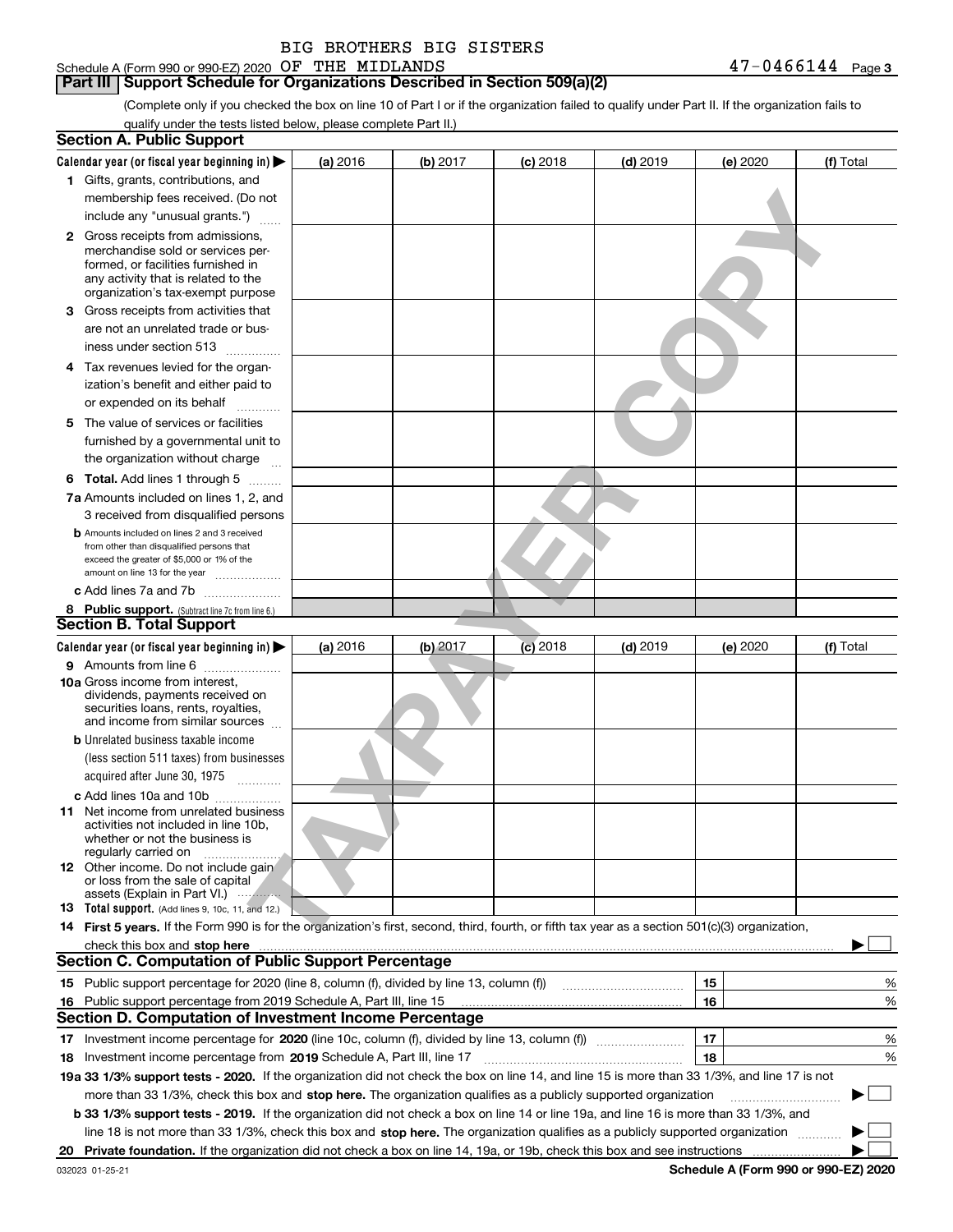### Schedule A (Form 990 or 990-EZ) 2020 Page OF THE MIDLANDS 47-0466144

**1**

**2**

**3a**

**3b**

**3c**

**4a**

**4b**

**4c**

**YesNo**

### **Part IV Supporting Organizations**

(Complete only if you checked a box in line 12 on Part I. If you checked box 12a, Part I, complete Sections A and B. If you checked box 12b, Part I, complete Sections A and C. If you checked box 12c, Part I, complete Sections A, D, and E. If you checked box 12d, Part I, complete Sections A and D, and complete Part V.)

### **Section A. All Supporting Organizations**

- **1** Are all of the organization's supported organizations listed by name in the organization's governing documents? If "No," describe in **Part VI** how the supported organizations are designated. If designated by *class or purpose, describe the designation. If historic and continuing relationship, explain.*
- **2** Did the organization have any supported organization that does not have an IRS determination of status under section 509(a)(1) or (2)? If "Yes," explain in Part VI how the organization determined that the supported *organization was described in section 509(a)(1) or (2).*
- **3a** Did the organization have a supported organization described in section 501(c)(4), (5), or (6)? If "Yes," answer *lines 3b and 3c below.*
- **b** Did the organization confirm that each supported organization qualified under section 501(c)(4), (5), or (6) and satisfied the public support tests under section 509(a)(2)? If "Yes," describe in **Part VI** when and how the *organization made the determination.*
- **c**Did the organization ensure that all support to such organizations was used exclusively for section 170(c)(2)(B) purposes? If "Yes," explain in **Part VI** what controls the organization put in place to ensure such use.
- **4a** Was any supported organization not organized in the United States ("foreign supported organization")? *If "Yes," and if you checked box 12a or 12b in Part I, answer lines 4b and 4c below.*
- **b** Did the organization have ultimate control and discretion in deciding whether to make grants to the foreign supported organization? If "Yes," describe in **Part VI** how the organization had such control and discretion *despite being controlled or supervised by or in connection with its supported organizations.*
- **c** Did the organization support any foreign supported organization that does not have an IRS determination under sections 501(c)(3) and 509(a)(1) or (2)? If "Yes," explain in **Part VI** what controls the organization used *to ensure that all support to the foreign supported organization was used exclusively for section 170(c)(2)(B) purposes.*
- **5a***If "Yes,"* Did the organization add, substitute, or remove any supported organizations during the tax year? answer lines 5b and 5c below (if applicable). Also, provide detail in **Part VI,** including (i) the names and EIN *numbers of the supported organizations added, substituted, or removed; (ii) the reasons for each such action; (iii) the authority under the organization's organizing document authorizing such action; and (iv) how the action was accomplished (such as by amendment to the organizing document).*
- **b** Type I or Type II only. Was any added or substituted supported organization part of a class already designated in the organization's organizing document?
- **cSubstitutions only.**  Was the substitution the result of an event beyond the organization's control?
- **6** Did the organization provide support (whether in the form of grants or the provision of services or facilities) to **Part VI.** *If "Yes," provide detail in* support or benefit one or more of the filing organization's supported organizations? anyone other than (i) its supported organizations, (ii) individuals that are part of the charitable class benefited by one or more of its supported organizations, or (iii) other supporting organizations that also **Explored to maximization is listed by rame in the organization and coverning of the system of the maximization of the maximization of the proported by suspected organization for the maximization of status and consider the**
- **7**Did the organization provide a grant, loan, compensation, or other similar payment to a substantial contributor *If "Yes," complete Part I of Schedule L (Form 990 or 990-EZ).* regard to a substantial contributor? (as defined in section 4958(c)(3)(C)), a family member of a substantial contributor, or a 35% controlled entity with
- **8** Did the organization make a loan to a disqualified person (as defined in section 4958) not described in line 7? *If "Yes," complete Part I of Schedule L (Form 990 or 990-EZ).*
- **9a** Was the organization controlled directly or indirectly at any time during the tax year by one or more in section 509(a)(1) or (2))? If "Yes," *provide detail in* <code>Part VI.</code> disqualified persons, as defined in section 4946 (other than foundation managers and organizations described
- **b** Did one or more disqualified persons (as defined in line 9a) hold a controlling interest in any entity in which the supporting organization had an interest? If "Yes," provide detail in P**art VI**.
- **c**Did a disqualified person (as defined in line 9a) have an ownership interest in, or derive any personal benefit from, assets in which the supporting organization also had an interest? If "Yes," provide detail in P**art VI.**
- **10a** Was the organization subject to the excess business holdings rules of section 4943 because of section supporting organizations)? If "Yes," answer line 10b below. 4943(f) (regarding certain Type II supporting organizations, and all Type III non-functionally integrated
- **b** Did the organization have any excess business holdings in the tax year? (Use Schedule C, Form 4720, to *determine whether the organization had excess business holdings.)*

**5a5b5c6789a 9b9c10a10b**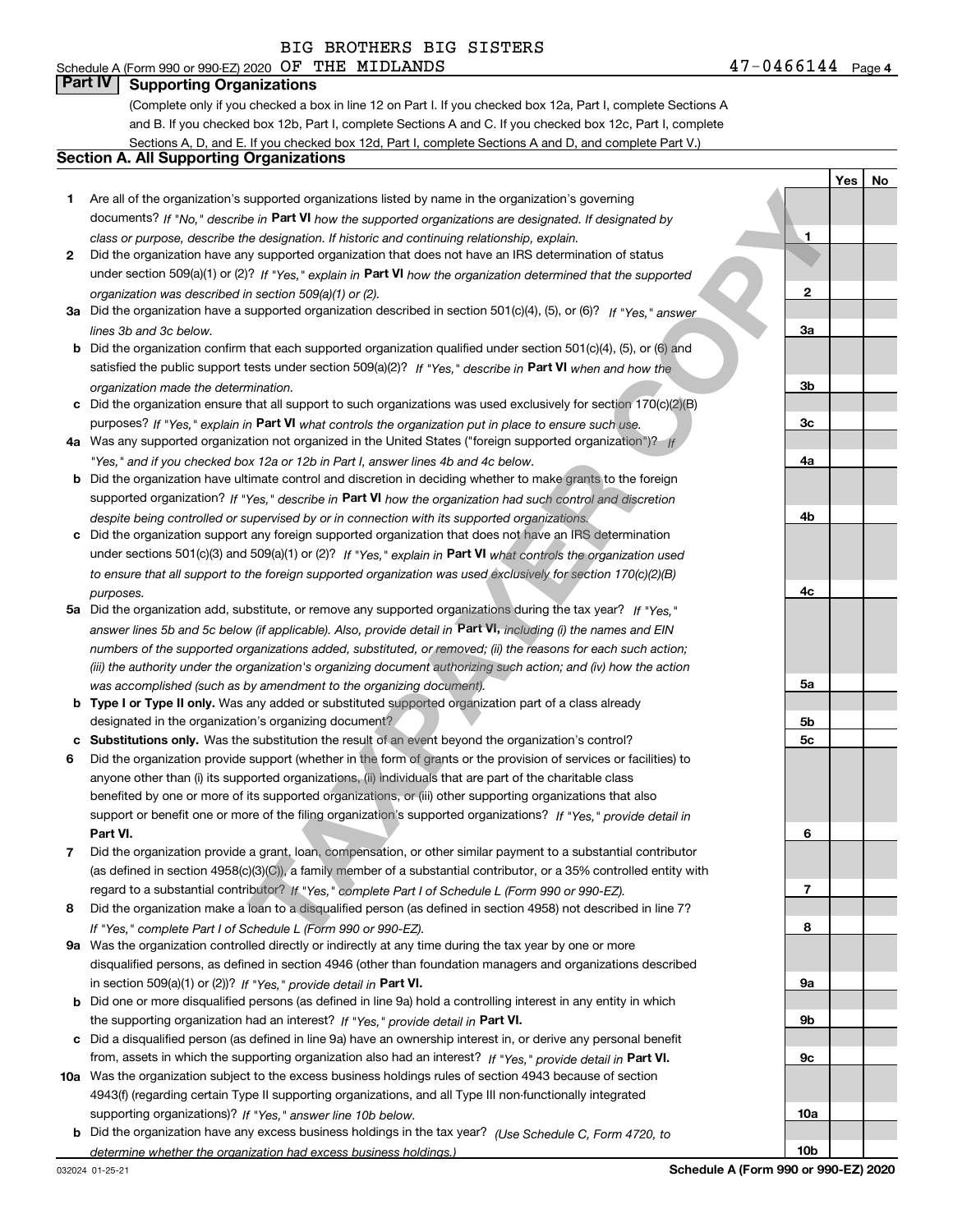**Part IV Supporting Organizations** *(continued)*

|             |                                                                                                                                                                                                                                                                                                                                                                                                                                                                                                                                                                                                                                                                                                                                                                          |     | Yes | No |
|-------------|--------------------------------------------------------------------------------------------------------------------------------------------------------------------------------------------------------------------------------------------------------------------------------------------------------------------------------------------------------------------------------------------------------------------------------------------------------------------------------------------------------------------------------------------------------------------------------------------------------------------------------------------------------------------------------------------------------------------------------------------------------------------------|-----|-----|----|
|             | 11 Has the organization accepted a gift or contribution from any of the following persons?                                                                                                                                                                                                                                                                                                                                                                                                                                                                                                                                                                                                                                                                               |     |     |    |
|             | a A person who directly or indirectly controls, either alone or together with persons described in lines 11b and                                                                                                                                                                                                                                                                                                                                                                                                                                                                                                                                                                                                                                                         |     |     |    |
|             | 11c below, the governing body of a supported organization?                                                                                                                                                                                                                                                                                                                                                                                                                                                                                                                                                                                                                                                                                                               | 11a |     |    |
|             | <b>b</b> A family member of a person described in line 11a above?                                                                                                                                                                                                                                                                                                                                                                                                                                                                                                                                                                                                                                                                                                        | 11b |     |    |
|             | c A 35% controlled entity of a person described in line 11a or 11b above? If "Yes" to line 11a, 11b, or 11c, provide                                                                                                                                                                                                                                                                                                                                                                                                                                                                                                                                                                                                                                                     |     |     |    |
|             | detail in Part VI.                                                                                                                                                                                                                                                                                                                                                                                                                                                                                                                                                                                                                                                                                                                                                       | 11c |     |    |
|             | <b>Section B. Type I Supporting Organizations</b>                                                                                                                                                                                                                                                                                                                                                                                                                                                                                                                                                                                                                                                                                                                        |     |     |    |
|             |                                                                                                                                                                                                                                                                                                                                                                                                                                                                                                                                                                                                                                                                                                                                                                          |     | Yes | No |
| 1           | Did the governing body, members of the governing body, officers acting in their official capacity, or membership of one or<br>more supported organizations have the power to regularly appoint or elect at least a majority of the organization's officers,<br>directors, or trustees at all times during the tax year? If "No," describe in Part VI how the supported organization(s)<br>effectively operated, supervised, or controlled the organization's activities. If the organization had more than one supported<br>organization, describe how the powers to appoint and/or remove officers, directors, or trustees were allocated among the<br>supported organizations and what conditions or restrictions, if any, applied to such powers during the tax year. | 1   |     |    |
| 2           | Did the organization operate for the benefit of any supported organization other than the supported                                                                                                                                                                                                                                                                                                                                                                                                                                                                                                                                                                                                                                                                      |     |     |    |
|             | organization(s) that operated, supervised, or controlled the supporting organization? If "Yes," explain in                                                                                                                                                                                                                                                                                                                                                                                                                                                                                                                                                                                                                                                               |     |     |    |
|             | Part VI how providing such benefit carried out the purposes of the supported organization(s) that operated,                                                                                                                                                                                                                                                                                                                                                                                                                                                                                                                                                                                                                                                              |     |     |    |
|             | supervised, or controlled the supporting organization.                                                                                                                                                                                                                                                                                                                                                                                                                                                                                                                                                                                                                                                                                                                   | 2   |     |    |
|             | Section C. Type II Supporting Organizations                                                                                                                                                                                                                                                                                                                                                                                                                                                                                                                                                                                                                                                                                                                              |     |     |    |
|             |                                                                                                                                                                                                                                                                                                                                                                                                                                                                                                                                                                                                                                                                                                                                                                          |     | Yes | No |
| 1.          | Were a majority of the organization's directors or trustees during the tax year also a majority of the directors                                                                                                                                                                                                                                                                                                                                                                                                                                                                                                                                                                                                                                                         |     |     |    |
|             | or trustees of each of the organization's supported organization(s)? If "No," describe in Part VI how control                                                                                                                                                                                                                                                                                                                                                                                                                                                                                                                                                                                                                                                            |     |     |    |
|             | or management of the supporting organization was vested in the same persons that controlled or managed                                                                                                                                                                                                                                                                                                                                                                                                                                                                                                                                                                                                                                                                   |     |     |    |
|             | the supported organization(s).                                                                                                                                                                                                                                                                                                                                                                                                                                                                                                                                                                                                                                                                                                                                           | 1   |     |    |
|             | Section D. All Type III Supporting Organizations                                                                                                                                                                                                                                                                                                                                                                                                                                                                                                                                                                                                                                                                                                                         |     |     |    |
|             |                                                                                                                                                                                                                                                                                                                                                                                                                                                                                                                                                                                                                                                                                                                                                                          |     | Yes | No |
| 1           | Did the organization provide to each of its supported organizations, by the last day of the fifth month of the                                                                                                                                                                                                                                                                                                                                                                                                                                                                                                                                                                                                                                                           |     |     |    |
|             | organization's tax year, (i) a written notice describing the type and amount of support provided during the prior tax                                                                                                                                                                                                                                                                                                                                                                                                                                                                                                                                                                                                                                                    |     |     |    |
|             | year, (ii) a copy of the Form 990 that was most recently filed as of the date of notification, and (iii) copies of the                                                                                                                                                                                                                                                                                                                                                                                                                                                                                                                                                                                                                                                   |     |     |    |
|             | organization's governing documents in effect on the date of notification, to the extent not previously provided?                                                                                                                                                                                                                                                                                                                                                                                                                                                                                                                                                                                                                                                         | 1   |     |    |
| 2           | Were any of the organization's officers, directors, or trustees either (i) appointed or elected by the supported                                                                                                                                                                                                                                                                                                                                                                                                                                                                                                                                                                                                                                                         |     |     |    |
|             | organization(s) or (ii) serving on the governing body of a supported organization? If "No," explain in Part VI how                                                                                                                                                                                                                                                                                                                                                                                                                                                                                                                                                                                                                                                       |     |     |    |
|             | the organization maintained a close and continuous working relationship with the supported organization(s).                                                                                                                                                                                                                                                                                                                                                                                                                                                                                                                                                                                                                                                              | 2   |     |    |
| 3           | By reason of the relationship described in line 2, above, did the organization's supported organizations have a                                                                                                                                                                                                                                                                                                                                                                                                                                                                                                                                                                                                                                                          |     |     |    |
|             | significant voice in the organization's investment policies and in directing the use of the organization's                                                                                                                                                                                                                                                                                                                                                                                                                                                                                                                                                                                                                                                               |     |     |    |
|             | income or assets at all times during the tax year? If "Yes," describe in Part VI the role the organization's                                                                                                                                                                                                                                                                                                                                                                                                                                                                                                                                                                                                                                                             |     |     |    |
|             | supported organizations played in this regard.                                                                                                                                                                                                                                                                                                                                                                                                                                                                                                                                                                                                                                                                                                                           | 3   |     |    |
|             | Section E. Type III Functionally Integrated Supporting Organizations                                                                                                                                                                                                                                                                                                                                                                                                                                                                                                                                                                                                                                                                                                     |     |     |    |
| 1<br>a<br>b | Check the box next to the method that the organization used to satisfy the Integral Part Test during the year (see instructions).<br>The organization satisfied the Activities Test. Complete line 2 below.<br>The organization is the parent of each of its supported organizations. Complete line 3 below.                                                                                                                                                                                                                                                                                                                                                                                                                                                             |     |     |    |
| c           | The organization supported a governmental entity. Describe in Part VI how you supported a governmental entity (see instructions).                                                                                                                                                                                                                                                                                                                                                                                                                                                                                                                                                                                                                                        |     |     |    |
| 2           | Activities Test. Answer lines 2a and 2b below.                                                                                                                                                                                                                                                                                                                                                                                                                                                                                                                                                                                                                                                                                                                           |     | Yes | No |
| а           | Did substantially all of the organization's activities during the tax year directly further the exempt purposes of                                                                                                                                                                                                                                                                                                                                                                                                                                                                                                                                                                                                                                                       |     |     |    |
|             | the supported organization(s) to which the organization was responsive? If "Yes." then in Part VI identify                                                                                                                                                                                                                                                                                                                                                                                                                                                                                                                                                                                                                                                               |     |     |    |
|             | those supported organizations and explain how these activities directly furthered their exempt purposes,                                                                                                                                                                                                                                                                                                                                                                                                                                                                                                                                                                                                                                                                 |     |     |    |
|             | how the organization was responsive to those supported organizations, and how the organization determined                                                                                                                                                                                                                                                                                                                                                                                                                                                                                                                                                                                                                                                                |     |     |    |
|             | that these activities constituted substantially all of its activities.                                                                                                                                                                                                                                                                                                                                                                                                                                                                                                                                                                                                                                                                                                   | 2a  |     |    |
|             | <b>b</b> Did the activities described in line 2a, above, constitute activities that, but for the organization's involvement,                                                                                                                                                                                                                                                                                                                                                                                                                                                                                                                                                                                                                                             |     |     |    |
|             | one or more of the organization's supported organization(s) would have been engaged in? If "Yes," explain in                                                                                                                                                                                                                                                                                                                                                                                                                                                                                                                                                                                                                                                             |     |     |    |
|             | <b>Part VI</b> the reasons for the organization's position that its supported organization(s) would have engaged in                                                                                                                                                                                                                                                                                                                                                                                                                                                                                                                                                                                                                                                      |     |     |    |
|             | these activities but for the organization's involvement.                                                                                                                                                                                                                                                                                                                                                                                                                                                                                                                                                                                                                                                                                                                 | 2b  |     |    |
| 3           | Parent of Supported Organizations. Answer lines 3a and 3b below.                                                                                                                                                                                                                                                                                                                                                                                                                                                                                                                                                                                                                                                                                                         |     |     |    |
| а           | Did the organization have the power to regularly appoint or elect a majority of the officers, directors, or                                                                                                                                                                                                                                                                                                                                                                                                                                                                                                                                                                                                                                                              |     |     |    |
|             | trustees of each of the supported organizations? If "Yes" or "No" provide details in Part VI.                                                                                                                                                                                                                                                                                                                                                                                                                                                                                                                                                                                                                                                                            | За  |     |    |
|             | <b>b</b> Did the organization exercise a substantial degree of direction over the policies, programs, and activities of each                                                                                                                                                                                                                                                                                                                                                                                                                                                                                                                                                                                                                                             |     |     |    |
|             | of its supported organizations? If "Yes." describe in Part VI the role played by the organization in this regard.                                                                                                                                                                                                                                                                                                                                                                                                                                                                                                                                                                                                                                                        | 3b  |     |    |
|             | Schedule A (Form 990 or 990-EZ) 2020<br>032025 01-25-21                                                                                                                                                                                                                                                                                                                                                                                                                                                                                                                                                                                                                                                                                                                  |     |     |    |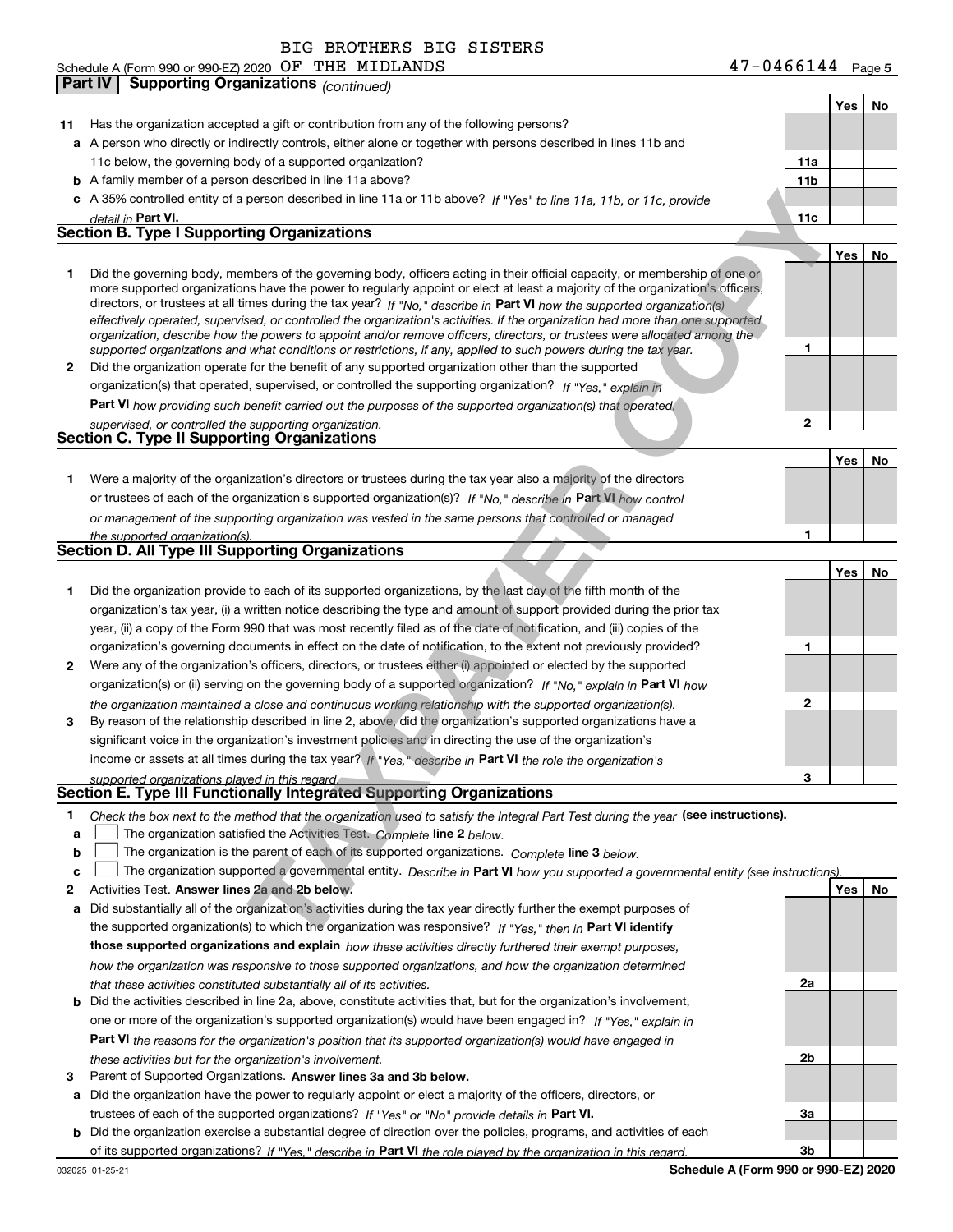#### **1Part VI** Check here if the organization satisfied the Integral Part Test as a qualifying trust on Nov. 20, 1970 ( explain in Part **VI**). See instructions. **Section A - Adjusted Net Income 123** Other gross income (see instructions) **4**Add lines 1 through 3. **56** Portion of operating expenses paid or incurred for production or **78** Adjusted Net Income (subtract lines 5, 6, and 7 from line 4) **8 8 1234567Section B - Minimum Asset Amount 1**Aggregate fair market value of all non-exempt-use assets (see **2**Acquisition indebtedness applicable to non-exempt-use assets **3** Subtract line 2 from line 1d. **4**Cash deemed held for exempt use. Enter 0.015 of line 3 (for greater amount, **5** Net value of non-exempt-use assets (subtract line 4 from line 3) **678a** Average monthly value of securities **b** Average monthly cash balances **c**Fair market value of other non-exempt-use assets **dTotal**  (add lines 1a, 1b, and 1c) **eDiscount** claimed for blockage or other factors **1a1b1c1d2345678**(explain in detail in Part VI): **Minimum Asset Amount**  (add line 7 to line 6) **Section C - Distributable Amount 12345612345Distributable Amount.** Subtract line 5 from line 4, unless subject to Schedule A (Form 990 or 990-EZ) 2020 Page OF THE MIDLANDS 47-0466144 All other Type III non-functionally integrated supporting organizations must complete Sections A through E. (B) Current Year (optional)(A) Prior Year Net short-term capital gain Recoveries of prior-year distributions Depreciation and depletion collection of gross income or for management, conservation, or maintenance of property held for production of income (see instructions) Other expenses (see instructions) (B) Current Year (optional)(A) Prior Year instructions for short tax year or assets held for part of year): see instructions). Multiply line 5 by 0.035. Recoveries of prior-year distributions Current Year Adjusted net income for prior year (from Section A, line 8, column A) Enter 0.85 of line 1. Minimum asset amount for prior year (from Section B, line 8, column A) Enter greater of line 2 or line 3. Income tax imposed in prior year **Part V** Type III Non-Functionally Integrated 509(a)(3) Supporting Organizations  $\mathcal{L}^{\text{max}}$ **Procedured and Controllering Controllering Controllering Controllering Controllering Controllering Controllering Controllering Controllering Controllering Controllering Controllering Controllering Controllering Controlle**

emergency temporary reduction (see instructions).

**7**Check here if the current year is the organization's first as a non-functionally integrated Type III supporting organization (see instructions). $\mathcal{L}^{\text{max}}$ 

**6**

**Schedule A (Form 990 or 990-EZ) 2020**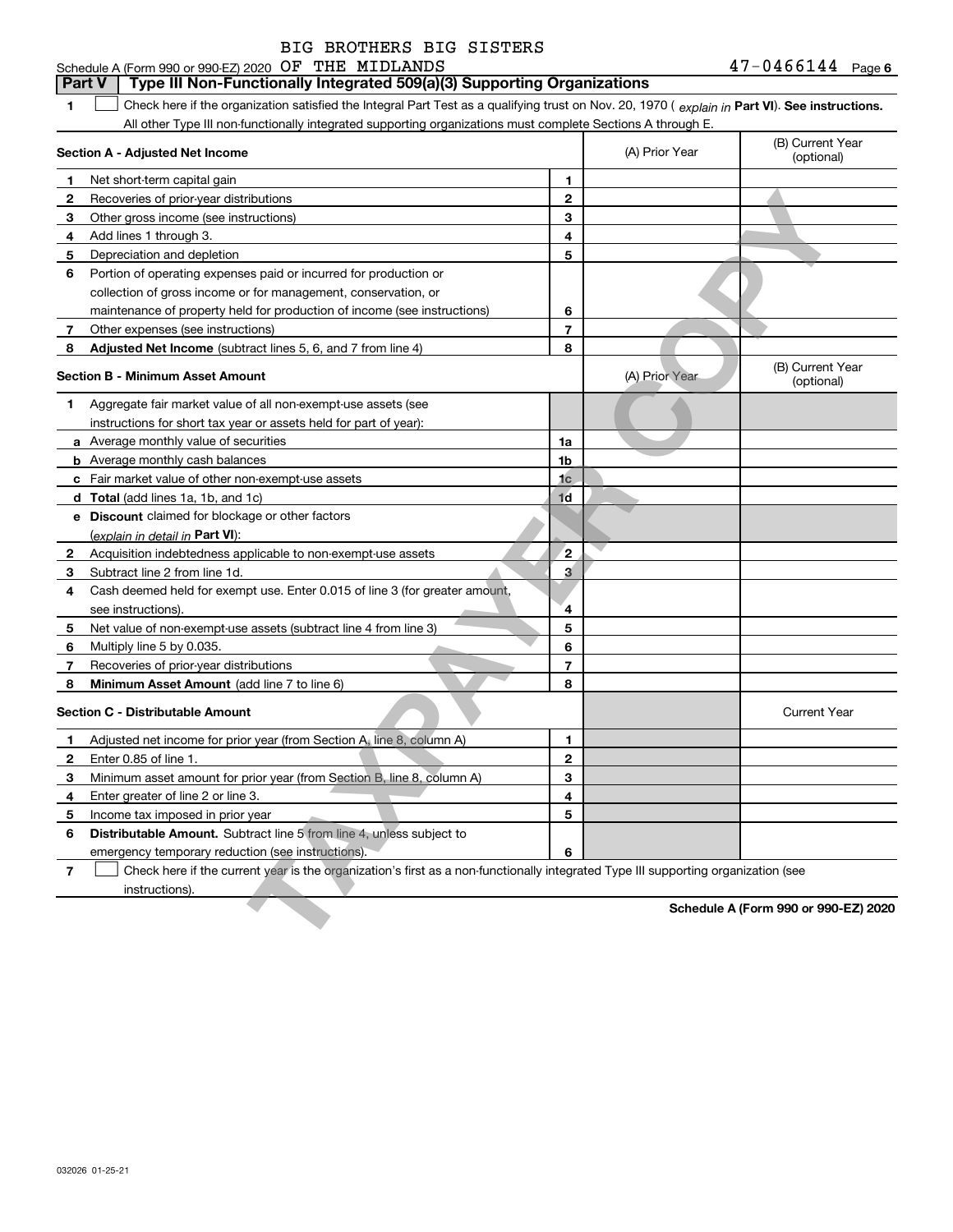| Type III Non-Functionally Integrated 509(a)(3) Supporting Organizations<br><b>Part V</b><br>(continued) |                                                                                                 |                                    |                                        |    |                                                  |  |  |  |  |
|---------------------------------------------------------------------------------------------------------|-------------------------------------------------------------------------------------------------|------------------------------------|----------------------------------------|----|--------------------------------------------------|--|--|--|--|
| <b>Section D - Distributions</b><br><b>Current Year</b>                                                 |                                                                                                 |                                    |                                        |    |                                                  |  |  |  |  |
| 1                                                                                                       | Amounts paid to supported organizations to accomplish exempt purposes                           |                                    | 1                                      |    |                                                  |  |  |  |  |
| 2                                                                                                       | Amounts paid to perform activity that directly furthers exempt purposes of supported            |                                    |                                        |    |                                                  |  |  |  |  |
|                                                                                                         | organizations, in excess of income from activity                                                |                                    |                                        | 2  |                                                  |  |  |  |  |
| 3                                                                                                       | Administrative expenses paid to accomplish exempt purposes of supported organizations           |                                    |                                        | 3  |                                                  |  |  |  |  |
| 4                                                                                                       | Amounts paid to acquire exempt-use assets                                                       |                                    |                                        | 4  |                                                  |  |  |  |  |
| 5                                                                                                       | Qualified set aside amounts (prior IRS approval required - provide details in Part VI)          |                                    |                                        | 5  |                                                  |  |  |  |  |
| 6                                                                                                       | Other distributions (describe in Part VI). See instructions.                                    |                                    |                                        | 6  |                                                  |  |  |  |  |
| 7                                                                                                       | Total annual distributions. Add lines 1 through 6.                                              |                                    |                                        | 7. |                                                  |  |  |  |  |
| 8                                                                                                       | Distributions to attentive supported organizations to which the organization is responsive      |                                    |                                        |    |                                                  |  |  |  |  |
|                                                                                                         | (provide details in Part VI). See instructions.                                                 |                                    |                                        | 8  |                                                  |  |  |  |  |
| 9                                                                                                       | Distributable amount for 2020 from Section C, line 6                                            |                                    |                                        | 9  |                                                  |  |  |  |  |
| 10                                                                                                      | Line 8 amount divided by line 9 amount                                                          |                                    |                                        | 10 |                                                  |  |  |  |  |
|                                                                                                         | <b>Section E - Distribution Allocations</b> (see instructions)                                  | (i)<br><b>Excess Distributions</b> | (ii)<br>Underdistributions<br>Pre-2020 |    | (iii)<br><b>Distributable</b><br>Amount for 2020 |  |  |  |  |
| 1                                                                                                       | Distributable amount for 2020 from Section C, line 6                                            |                                    |                                        |    |                                                  |  |  |  |  |
| 2                                                                                                       | Underdistributions, if any, for years prior to 2020 (reason-                                    |                                    |                                        |    |                                                  |  |  |  |  |
|                                                                                                         | able cause required - explain in Part VI). See instructions.                                    |                                    |                                        |    |                                                  |  |  |  |  |
| 3                                                                                                       | Excess distributions carryover, if any, to 2020                                                 |                                    |                                        |    |                                                  |  |  |  |  |
|                                                                                                         | a From 2015                                                                                     |                                    |                                        |    |                                                  |  |  |  |  |
|                                                                                                         | <b>b</b> From 2016                                                                              |                                    |                                        |    |                                                  |  |  |  |  |
|                                                                                                         | c From 2017                                                                                     |                                    |                                        |    |                                                  |  |  |  |  |
|                                                                                                         | d From 2018                                                                                     |                                    |                                        |    |                                                  |  |  |  |  |
|                                                                                                         | e From 2019                                                                                     |                                    |                                        |    |                                                  |  |  |  |  |
|                                                                                                         | f Total of lines 3a through 3e                                                                  |                                    |                                        |    |                                                  |  |  |  |  |
|                                                                                                         | g Applied to underdistributions of prior years                                                  |                                    |                                        |    |                                                  |  |  |  |  |
|                                                                                                         | <b>h</b> Applied to 2020 distributable amount                                                   |                                    |                                        |    |                                                  |  |  |  |  |
| Ť.                                                                                                      | Carryover from 2015 not applied (see instructions)                                              |                                    |                                        |    |                                                  |  |  |  |  |
|                                                                                                         | Remainder. Subtract lines 3g, 3h, and 3i from line 3f.                                          |                                    |                                        |    |                                                  |  |  |  |  |
| 4                                                                                                       | Distributions for 2020 from Section D,                                                          |                                    |                                        |    |                                                  |  |  |  |  |
|                                                                                                         | line $7:$                                                                                       |                                    |                                        |    |                                                  |  |  |  |  |
|                                                                                                         | a Applied to underdistributions of prior years<br><b>b</b> Applied to 2020 distributable amount |                                    |                                        |    |                                                  |  |  |  |  |
|                                                                                                         | c Remainder. Subtract lines 4a and 4b from line 4.                                              |                                    |                                        |    |                                                  |  |  |  |  |
|                                                                                                         | 5 Remaining underdistributions for years prior to 2020, if                                      |                                    |                                        |    |                                                  |  |  |  |  |
|                                                                                                         | any. Subtract lines 3g and 4a from line 2. For result greater                                   |                                    |                                        |    |                                                  |  |  |  |  |
|                                                                                                         | than zero, explain in Part VI. See instructions.                                                |                                    |                                        |    |                                                  |  |  |  |  |
| 6                                                                                                       | Remaining underdistributions for 2020. Subtract lines 3h                                        |                                    |                                        |    |                                                  |  |  |  |  |
|                                                                                                         | and 4b from line 1. For result greater than zero, explain in                                    |                                    |                                        |    |                                                  |  |  |  |  |
|                                                                                                         | Part VI. See instructions.                                                                      |                                    |                                        |    |                                                  |  |  |  |  |
| 7                                                                                                       | Excess distributions carryover to 2021. Add lines 3j                                            |                                    |                                        |    |                                                  |  |  |  |  |
|                                                                                                         | and 4c.                                                                                         |                                    |                                        |    |                                                  |  |  |  |  |
| 8                                                                                                       | Breakdown of line 7:                                                                            |                                    |                                        |    |                                                  |  |  |  |  |
|                                                                                                         | a Excess from 2016                                                                              |                                    |                                        |    |                                                  |  |  |  |  |
|                                                                                                         | <b>b</b> Excess from 2017                                                                       |                                    |                                        |    |                                                  |  |  |  |  |
|                                                                                                         | c Excess from 2018                                                                              |                                    |                                        |    |                                                  |  |  |  |  |
|                                                                                                         | d Excess from 2019                                                                              |                                    |                                        |    |                                                  |  |  |  |  |
|                                                                                                         | e Excess from 2020                                                                              |                                    |                                        |    |                                                  |  |  |  |  |
|                                                                                                         |                                                                                                 |                                    |                                        |    |                                                  |  |  |  |  |

**Schedule A (Form 990 or 990-EZ) 2020**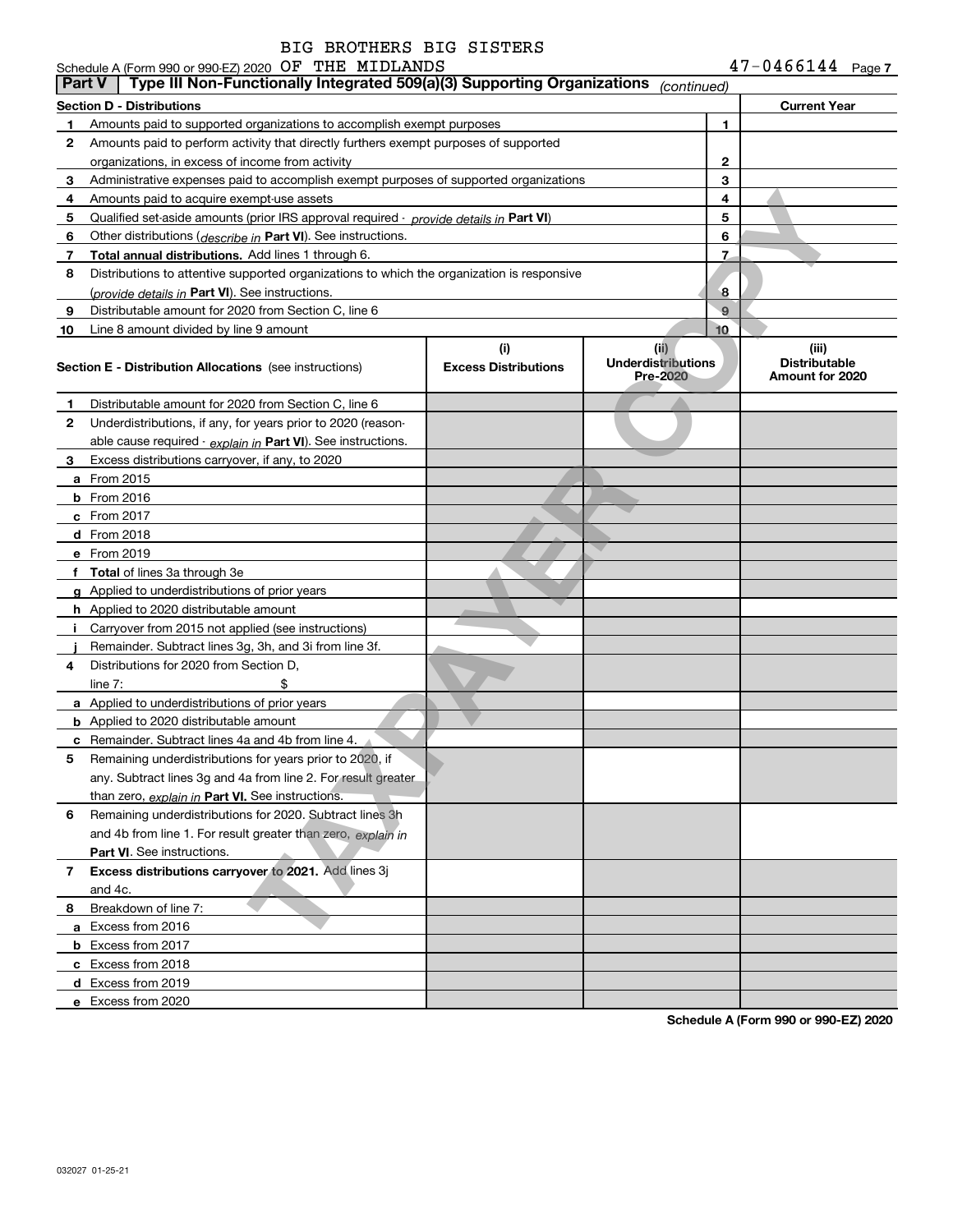|                |                                                      | BIG BROTHERS BIG SISTERS |                                                                                                                                                                                                                                                                                     |                       |
|----------------|------------------------------------------------------|--------------------------|-------------------------------------------------------------------------------------------------------------------------------------------------------------------------------------------------------------------------------------------------------------------------------------|-----------------------|
| <b>Part VI</b> | Schedule A (Form 990 or 990-EZ) 2020 OF THE MIDLANDS |                          | Supplemental Information. Provide the explanations required by Part II, line 10; Part II, line 17a or 17b; Part III, line 12;<br>Part IV, Section A, lines 1, 2, 3b, 3c, 4b, 4c, 5a, 6, 9a, 9b, 9c, 11a, 11b, and 11c; Part IV, Section B, lines 1 and 2; Part IV, Section C,       | $47 - 0466144$ Page 8 |
|                | (See instructions.)                                  |                          | line 1; Part IV, Section D, lines 2 and 3; Part IV, Section E, lines 1c, 2a, 2b, 3a, and 3b; Part V, line 1; Part V, Section B, line 1e; Part V,<br>Section D, lines 5, 6, and 8; and Part V, Section E, lines 2, 5, and 6. Also complete this part for any additional information. |                       |
|                |                                                      |                          |                                                                                                                                                                                                                                                                                     |                       |
|                |                                                      |                          |                                                                                                                                                                                                                                                                                     |                       |
|                |                                                      |                          |                                                                                                                                                                                                                                                                                     |                       |
|                |                                                      |                          |                                                                                                                                                                                                                                                                                     |                       |
|                |                                                      |                          |                                                                                                                                                                                                                                                                                     |                       |
|                |                                                      |                          |                                                                                                                                                                                                                                                                                     |                       |
|                |                                                      |                          |                                                                                                                                                                                                                                                                                     |                       |
|                |                                                      |                          |                                                                                                                                                                                                                                                                                     |                       |
|                |                                                      |                          |                                                                                                                                                                                                                                                                                     |                       |
|                |                                                      |                          |                                                                                                                                                                                                                                                                                     |                       |
|                |                                                      |                          |                                                                                                                                                                                                                                                                                     |                       |
|                |                                                      |                          |                                                                                                                                                                                                                                                                                     |                       |
|                |                                                      |                          |                                                                                                                                                                                                                                                                                     |                       |
|                |                                                      |                          |                                                                                                                                                                                                                                                                                     |                       |
|                |                                                      |                          |                                                                                                                                                                                                                                                                                     |                       |
|                |                                                      |                          |                                                                                                                                                                                                                                                                                     |                       |
|                |                                                      |                          |                                                                                                                                                                                                                                                                                     |                       |
|                |                                                      |                          |                                                                                                                                                                                                                                                                                     |                       |
|                |                                                      |                          |                                                                                                                                                                                                                                                                                     |                       |
|                |                                                      |                          |                                                                                                                                                                                                                                                                                     |                       |
|                |                                                      |                          |                                                                                                                                                                                                                                                                                     |                       |
|                |                                                      |                          |                                                                                                                                                                                                                                                                                     |                       |
|                |                                                      |                          |                                                                                                                                                                                                                                                                                     |                       |
|                |                                                      |                          |                                                                                                                                                                                                                                                                                     |                       |
|                |                                                      |                          |                                                                                                                                                                                                                                                                                     |                       |
|                |                                                      |                          |                                                                                                                                                                                                                                                                                     |                       |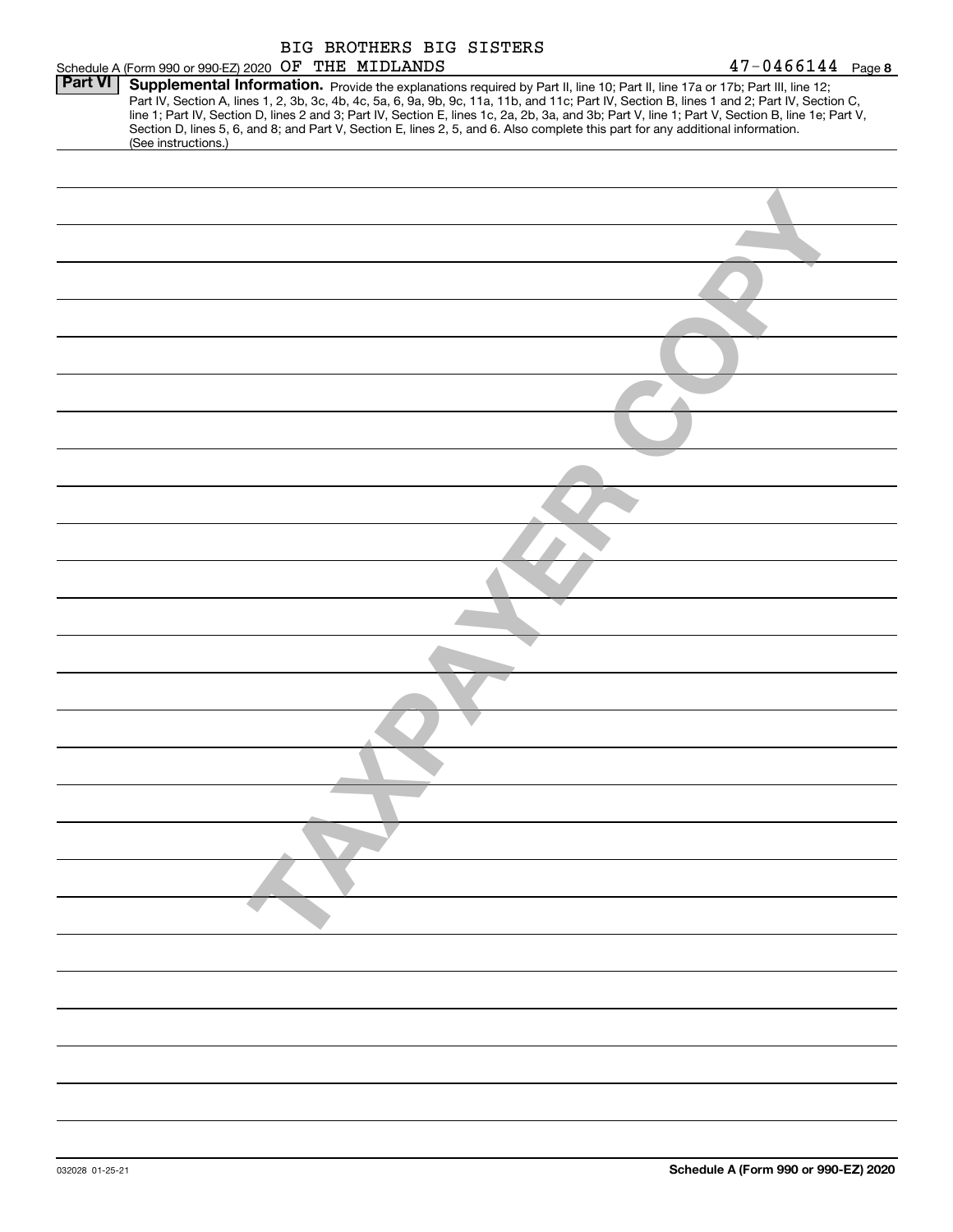## **Identification of Excess Contributions Included on Part II, Line 5 Schedule A 2020**

## **\*\* Do Not File \*\* \*\*\* Not Open to Public Inspection \*\*\***

| <b>Contributor's Name</b>                                 | <b>Total</b><br>Contributions | <b>Excess</b><br><b>Contributions</b> |
|-----------------------------------------------------------|-------------------------------|---------------------------------------|
|                                                           | 690,329.                      | 467,040.                              |
|                                                           |                               |                                       |
|                                                           |                               |                                       |
|                                                           |                               |                                       |
|                                                           |                               |                                       |
|                                                           |                               |                                       |
|                                                           |                               |                                       |
|                                                           |                               |                                       |
|                                                           |                               |                                       |
|                                                           |                               |                                       |
|                                                           |                               |                                       |
|                                                           |                               |                                       |
|                                                           |                               |                                       |
|                                                           |                               |                                       |
|                                                           |                               |                                       |
|                                                           |                               |                                       |
|                                                           |                               |                                       |
|                                                           |                               |                                       |
|                                                           |                               |                                       |
|                                                           |                               |                                       |
|                                                           |                               |                                       |
|                                                           |                               |                                       |
|                                                           |                               |                                       |
|                                                           |                               |                                       |
| Total Excess Contributions to Schedule A, Part II, Line 5 |                               | 467,040.                              |

023171 04-01-20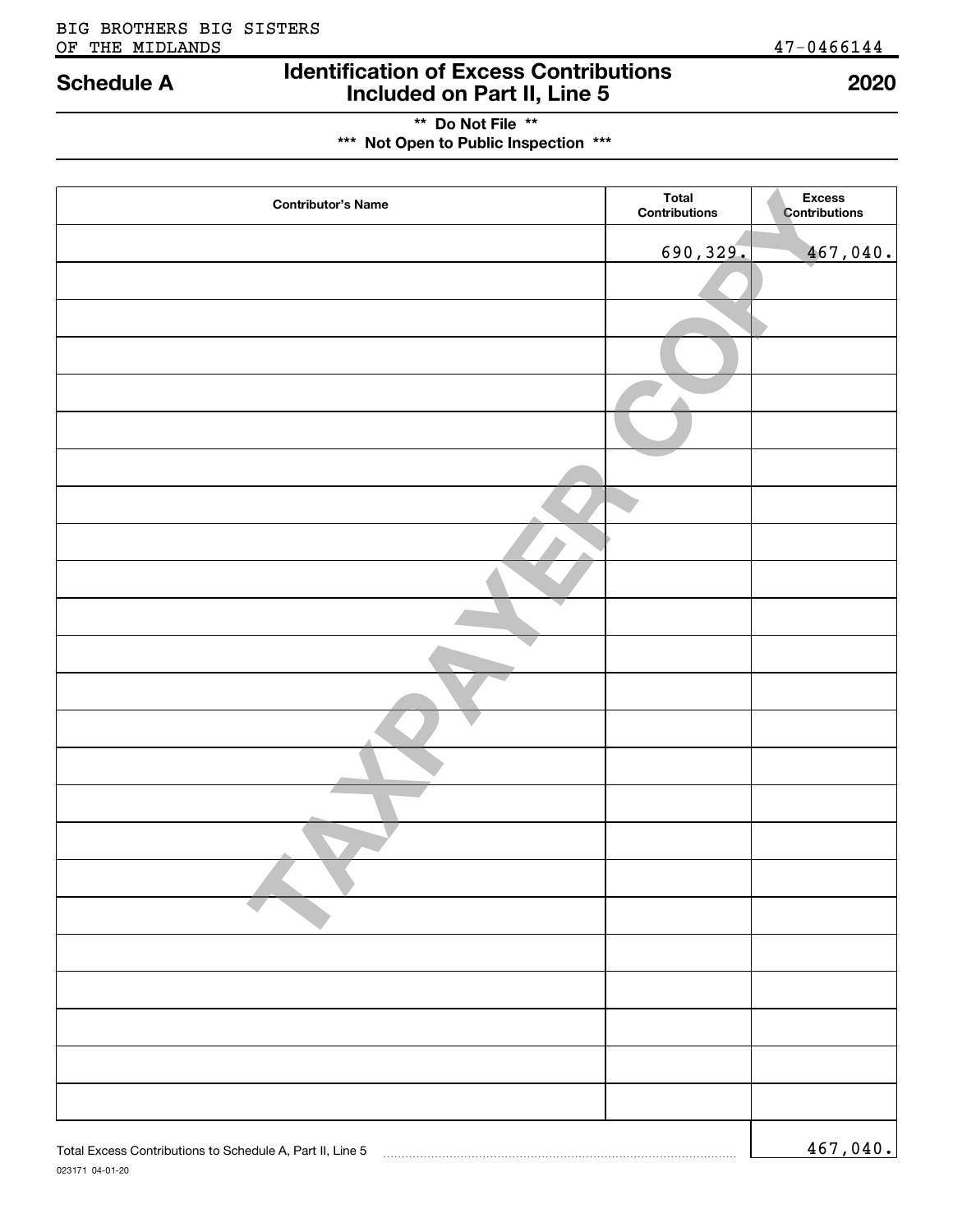Department of the Treasury **(Form 990, 990-EZ, or 990-PF)**

# **Schedule B Schedule of Contributors**

**| Attach to Form 990, Form 990-EZ, or Form 990-PF. | Go to www.irs.gov/Form990 for the latest information.** OMB No. 1545-0047

**2020**

| Internal Revenue Service                                                                                                                                                                                                                                                                                                                                                                                                                                                                                                                                                            |                                                                                                                                                                                                                                                                                                                                                                                                                                                                                                           |                                       |  |  |  |  |  |
|-------------------------------------------------------------------------------------------------------------------------------------------------------------------------------------------------------------------------------------------------------------------------------------------------------------------------------------------------------------------------------------------------------------------------------------------------------------------------------------------------------------------------------------------------------------------------------------|-----------------------------------------------------------------------------------------------------------------------------------------------------------------------------------------------------------------------------------------------------------------------------------------------------------------------------------------------------------------------------------------------------------------------------------------------------------------------------------------------------------|---------------------------------------|--|--|--|--|--|
| Name of the organization                                                                                                                                                                                                                                                                                                                                                                                                                                                                                                                                                            |                                                                                                                                                                                                                                                                                                                                                                                                                                                                                                           | <b>Employer identification number</b> |  |  |  |  |  |
| OF                                                                                                                                                                                                                                                                                                                                                                                                                                                                                                                                                                                  | BIG BROTHERS BIG SISTERS<br>THE MIDLANDS                                                                                                                                                                                                                                                                                                                                                                                                                                                                  | 47-0466144                            |  |  |  |  |  |
| Organization type (check one):                                                                                                                                                                                                                                                                                                                                                                                                                                                                                                                                                      |                                                                                                                                                                                                                                                                                                                                                                                                                                                                                                           |                                       |  |  |  |  |  |
| Filers of:                                                                                                                                                                                                                                                                                                                                                                                                                                                                                                                                                                          | Section:                                                                                                                                                                                                                                                                                                                                                                                                                                                                                                  |                                       |  |  |  |  |  |
| Form 990 or 990-EZ                                                                                                                                                                                                                                                                                                                                                                                                                                                                                                                                                                  | $\lfloor x \rfloor$<br>501(c)( $\overline{3}$ ) (enter number) organization                                                                                                                                                                                                                                                                                                                                                                                                                               |                                       |  |  |  |  |  |
|                                                                                                                                                                                                                                                                                                                                                                                                                                                                                                                                                                                     | $4947(a)(1)$ nonexempt charitable trust not treated as a private foundation                                                                                                                                                                                                                                                                                                                                                                                                                               |                                       |  |  |  |  |  |
|                                                                                                                                                                                                                                                                                                                                                                                                                                                                                                                                                                                     | 527 political organization                                                                                                                                                                                                                                                                                                                                                                                                                                                                                |                                       |  |  |  |  |  |
| Form 990-PF                                                                                                                                                                                                                                                                                                                                                                                                                                                                                                                                                                         | 501(c)(3) exempt private foundation                                                                                                                                                                                                                                                                                                                                                                                                                                                                       |                                       |  |  |  |  |  |
|                                                                                                                                                                                                                                                                                                                                                                                                                                                                                                                                                                                     | 4947(a)(1) nonexempt charitable trust treated as a private foundation                                                                                                                                                                                                                                                                                                                                                                                                                                     |                                       |  |  |  |  |  |
|                                                                                                                                                                                                                                                                                                                                                                                                                                                                                                                                                                                     | 501(c)(3) taxable private foundation                                                                                                                                                                                                                                                                                                                                                                                                                                                                      |                                       |  |  |  |  |  |
|                                                                                                                                                                                                                                                                                                                                                                                                                                                                                                                                                                                     |                                                                                                                                                                                                                                                                                                                                                                                                                                                                                                           |                                       |  |  |  |  |  |
|                                                                                                                                                                                                                                                                                                                                                                                                                                                                                                                                                                                     | Check if your organization is covered by the General Rule or a Special Rule.<br>Note: Only a section 501(c)(7), (8), or (10) organization can check boxes for both the General Rule and a Special Rule. See instructions.                                                                                                                                                                                                                                                                                 |                                       |  |  |  |  |  |
|                                                                                                                                                                                                                                                                                                                                                                                                                                                                                                                                                                                     |                                                                                                                                                                                                                                                                                                                                                                                                                                                                                                           |                                       |  |  |  |  |  |
| General Rule                                                                                                                                                                                                                                                                                                                                                                                                                                                                                                                                                                        |                                                                                                                                                                                                                                                                                                                                                                                                                                                                                                           |                                       |  |  |  |  |  |
|                                                                                                                                                                                                                                                                                                                                                                                                                                                                                                                                                                                     | For an organization filing Form 990, 990-EZ, or 990-PF that received, during the year, contributions totaling \$5,000 or more (in money or<br>property) from any one contributor. Complete Parts I and II. See instructions for determining a contributor's total contributions.                                                                                                                                                                                                                          |                                       |  |  |  |  |  |
| Special Rules                                                                                                                                                                                                                                                                                                                                                                                                                                                                                                                                                                       |                                                                                                                                                                                                                                                                                                                                                                                                                                                                                                           |                                       |  |  |  |  |  |
| $\lfloor x \rfloor$                                                                                                                                                                                                                                                                                                                                                                                                                                                                                                                                                                 | For an organization described in section 501(c)(3) filing Form 990 or 990 EZ that met the 33 1/3% support test of the regulations under<br>sections 509(a)(1) and 170(b)(1)(A)(vi), that checked Schedule A (Form 990 or 990-EZ), Part II, line 13, 16a, or 16b, and that received from<br>any one contributor, during the year, total contributions of the greater of (1) \$5,000; or (2) 2% of the amount on (i) Form 990, Part VIII, line 1h;<br>or (ii) Form 990-EZ, line 1. Complete Parts I and II. |                                       |  |  |  |  |  |
|                                                                                                                                                                                                                                                                                                                                                                                                                                                                                                                                                                                     | For an organization described in section 501(c)(7), (8), or (10) filing Form 990 or 990-EZ that received from any one<br>contributor, during the year, total contributions of more than \$1,000 exclusively for religious, charitable, scientific,<br>literary, or educational purposes, or for the prevention of cruelty to children or animals. Complete Parts I (entering<br>"N/A" in column (b) instead of the contributor name and address), II, and III.                                            |                                       |  |  |  |  |  |
| For an organization described in section 501(c)(7), (8), or (10) filing Form 990 or 990-EZ that received from any one contributor, during the<br>year, contributions exclusively for religious, charitable, etc., purposes, but no such contributions totaled more than \$1,000. If this box<br>is checked, enter here the total contributions that were received during the year for an exclusively religious, charitable, etc.,<br>purpose. Don't complete any of the parts unless the <b>General Rule</b> applies to this organization because it received <i>poperclusively</i> |                                                                                                                                                                                                                                                                                                                                                                                                                                                                                                           |                                       |  |  |  |  |  |

purpose. Don't complete any of the parts unless the **General Rule** applies to this organization because it received *nonexclusively* religious, charitable, etc., contributions totaling \$5,000 or more during the year  $\ldots$  $\ldots$  $\ldots$  $\ldots$  $\ldots$  $\ldots$ 

**Caution:**  An organization that isn't covered by the General Rule and/or the Special Rules doesn't file Schedule B (Form 990, 990-EZ, or 990-PF),  **must** but it answer "No" on Part IV, line 2, of its Form 990; or check the box on line H of its Form 990-EZ or on its Form 990-PF, Part I, line 2, to certify that it doesn't meet the filing requirements of Schedule B (Form 990, 990-EZ, or 990-PF).

**For Paperwork Reduction Act Notice, see the instructions for Form 990, 990-EZ, or 990-PF. Schedule B (Form 990, 990-EZ, or 990-PF) (2020)** LHA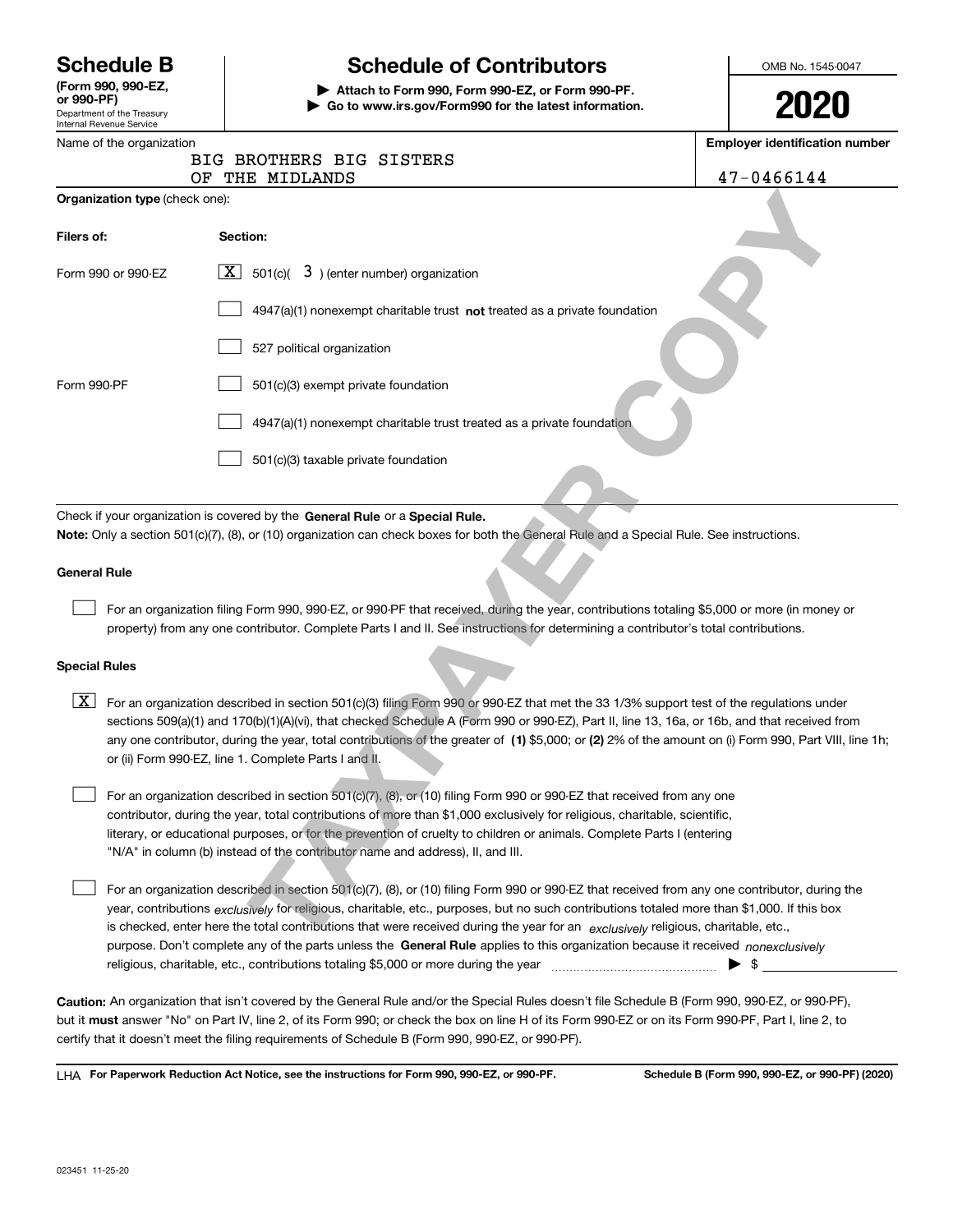### Schedule B (Form 990, 990-EZ, or 990-PF) (2020) **Page 2** Page 2 and the state of the state of the state of the state of the state of the state of the state of the state of the state of the state of the state of the state o

Name of organization

BIG BROTHERS BIG SISTERS OF THE MIDLANDS  $\vert$  47-0466144

**(a)No.(b)Name, address, and ZIP + 4 (c)Total contributions (d)Type of contribution PersonPayrollNoncash (a)No.(b)Name, address, and ZIP + 4 (c)Total contributions (d)Type of contribution PersonPayrollNoncash (a)No.(b)Name, address, and ZIP + 4 (c)Total contributions (d) Type of contribution PersonPayrollNoncash (a)No.(b)Name, address, and ZIP + 4 (c) Total contributions (d)Type of contribution PersonPayrollNoncash (a)No.(b)Name, address, and ZIP + 4 (c)Total contributions (d)Type of contribution PersonPayrollNoncash (a)No.(b)Name, address, and ZIP + 4 (c)Total contributions (d)Type of contribution PersonPayrollNoncash Contributors** (see instructions). Use duplicate copies of Part I if additional space is needed. \$(Complete Part II for noncash contributions.) \$(Complete Part II for noncash contributions.) \$(Complete Part II for noncash contributions.) \$(Complete Part II for noncash contributions.) \$(Complete Part II for noncash contributions.) \$(Complete Part II for noncash contributions.) Chedule B (Form 990, 990-EZ, or 990-PF) (2020)<br> **2Part I 2Part I Contributors** (see instructions). Use duplicate copies of Part I if additional space is needed.<br> **2Part I Contributors** (see instructions). Use duplica  $\lceil \text{X} \rceil$  $\mathcal{L}^{\text{max}}$  $\mathcal{L}^{\text{max}}$  $\boxed{\text{X}}$  $\mathcal{L}^{\text{max}}$  $\mathcal{L}^{\text{max}}$  $\lceil \text{X} \rceil$  $\mathcal{L}^{\text{max}}$  $\mathcal{L}^{\text{max}}$  $|X|$  $\mathcal{L}^{\text{max}}$  $\mathcal{L}^{\text{max}}$  $|X|$  $\mathcal{L}^{\text{max}}$  $\mathcal{L}^{\text{max}}$  $\boxed{\text{X}}$  $\mathcal{L}^{\text{max}}$  $\mathcal{L}^{\text{max}}$ **Name, address, and ZIP +4**<br>
Mome, and ZIP +4<br>
Mome, and ZIP +4<br>
TOUNDATION<br>
Name, and ZIP +4<br>
TOUNDATION<br>
DEST STE 500<br>
Name, and ZIP +4<br>
TOUNDATION<br>
DEST STE 202<br>
Name, and ZIP +4<br>
Total contributions<br>
Total contribution 1 | HAWKS FOUNDATION 50,000. 14302 FNB PKWY OMAHA, NE 68154-5212 2 PETER KIEWIT FOUNDATION AND RESOLUTION AND RESOLUTION AND RESOLUTION 60,000. 1125 S 103RD ST STE 500 OMAHA, NE 68124-6022 3 FOUNDATION Research 2 and 2 and 2 and 2 and 2 and 2 and 2 and 2 and 2 and 2 and 2 and 2 and 2 and 2 and 2 and 2 and 2 and 2 and 2 and 2 and 2 and 2 and 2 and 2 and 2 and 2 and 2 and 2 and 2 and 2 and 2 and 2 and 2 and 2 60,000. ROBERT B. DAUGHERTY CHARITABLE 1 VALMONT PLZ STE 202 OMAHA, NE 68154-5296 4 THE LOZIER FOUNDATION AND RESOLUTION AND RESOLUTION AND RESOLUTION AND RESOLUTION AND RESOLUTION AND RESOLUTION 60,000. PO BOX 3448 OMAHA, NE 68103-0448 5 THE SHERWOOD FOUNDATION FOUNDATION 150,000. 808 CONAGRA DR STE 200 OMAHA, NE 68102-5025 6 UNITED WAY OF THE MIDLANDS THE SERVICE SERVICE SERVICE SERVICE SERVICE SERVICE SERVICE SERVICE SERVICE SERVICE 133,334. 2201 FARNAM ST STE 200 OMAHA, NE 68102-1251

023452 11-25-20 **Schedule B (Form 990, 990-EZ, or 990-PF) (2020)**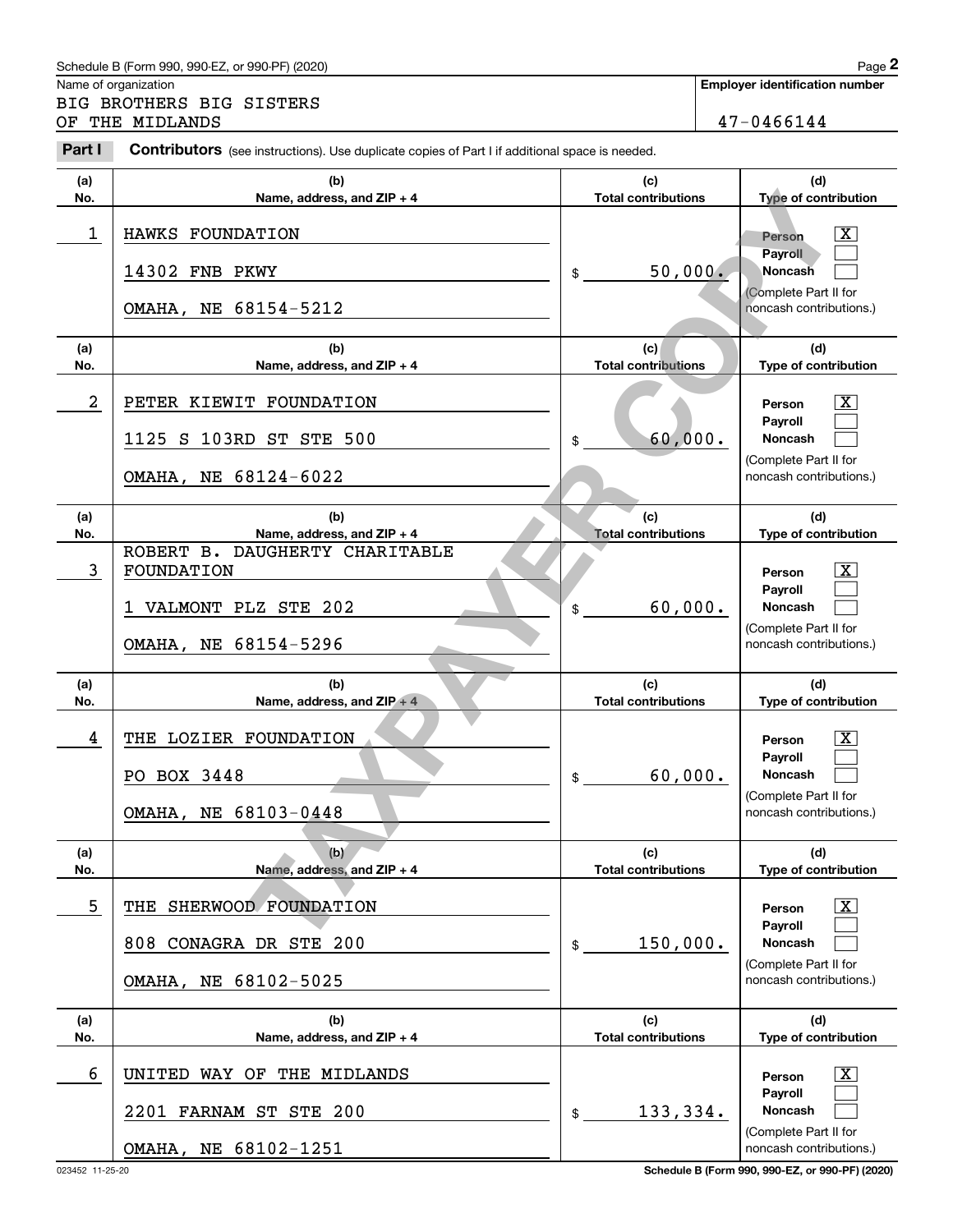|            | Schedule B (Form 990, 990-EZ, or 990-PF) (2020)                                                |                                   | Page 2                                                                                  |
|------------|------------------------------------------------------------------------------------------------|-----------------------------------|-----------------------------------------------------------------------------------------|
|            | Name of organization                                                                           |                                   | <b>Employer identification number</b>                                                   |
|            | BIG BROTHERS BIG SISTERS<br>OF THE MIDLANDS                                                    |                                   | 47-0466144                                                                              |
| Part I     | Contributors (see instructions). Use duplicate copies of Part I if additional space is needed. |                                   |                                                                                         |
| (a)        | (b)                                                                                            | (c)                               | (d)                                                                                     |
| No.        | Name, address, and ZIP + 4                                                                     | <b>Total contributions</b>        | Type of contribution                                                                    |
| 7          | SMALL BUSINESS ADMINISTRATION                                                                  |                                   | X<br>Person<br>Payroll                                                                  |
|            | 409 3RD ST SW<br>WASHINGTON, DC 20416                                                          | 332,000.<br>$\mathsf{\$}$         | Noncash<br>(Complete Part II for<br>noncash contributions.)                             |
|            |                                                                                                |                                   |                                                                                         |
| (a)<br>No. | (b)<br>Name, address, and ZIP + 4                                                              | (c)<br><b>Total contributions</b> | (d)<br>Type of contribution                                                             |
| 8          | DOUGLAS COUNTY NEBRASKA - CARES ACT                                                            |                                   | х<br>Person<br>Payroll                                                                  |
|            | 1120 S 101ST ST STE 320                                                                        | 78,750.<br>\$                     | <b>Noncash</b><br>(Complete Part II for                                                 |
|            | OMAHA, NE 68124-1345                                                                           |                                   | noncash contributions.)                                                                 |
| (a)<br>No. | (b)<br>Name, address, and ZIP + 4                                                              | (c)<br><b>Total contributions</b> | (d)<br>Type of contribution                                                             |
|            |                                                                                                | \$                                | Person<br>Payroll<br><b>Noncash</b><br>(Complete Part II for<br>noncash contributions.) |
| (a)<br>No. | (b)<br>Name, address, and $ZIP + 4$                                                            | (c)<br><b>Total contributions</b> | (d)<br>Type of contribution                                                             |
|            |                                                                                                | \$                                | Person<br>Payroll<br><b>Noncash</b><br>(Complete Part II for<br>noncash contributions.) |
| (a)<br>No. | (b)<br>Name, address, and ZIP + 4                                                              | (c)<br><b>Total contributions</b> | (d)<br>Type of contribution                                                             |
|            |                                                                                                | \$                                | Person<br>Payroll<br><b>Noncash</b><br>(Complete Part II for<br>noncash contributions.) |
| (a)<br>No. | (b)<br>Name, address, and ZIP + 4                                                              | (c)<br><b>Total contributions</b> | (d)<br>Type of contribution                                                             |
|            |                                                                                                | \$                                | Person<br>Payroll<br>Noncash<br>(Complete Part II for<br>noncash contributions.)        |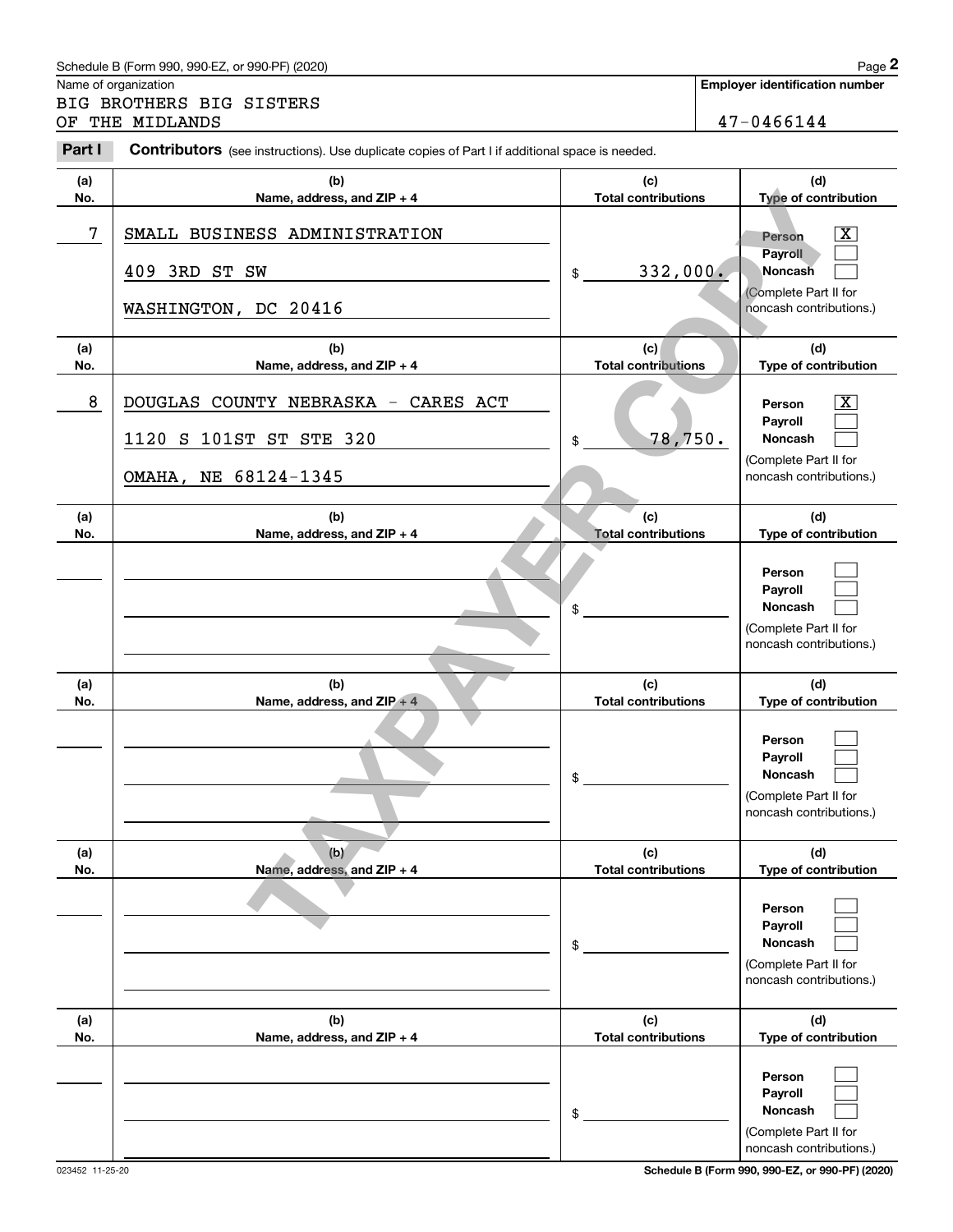|                              | Schedule B (Form 990, 990-EZ, or 990-PF) (2020)<br>Name of organization                             |                                                 | Page 3<br><b>Employer identification number</b> |
|------------------------------|-----------------------------------------------------------------------------------------------------|-------------------------------------------------|-------------------------------------------------|
|                              | BIG BROTHERS BIG SISTERS<br>OF THE MIDLANDS                                                         |                                                 | $47 - 0466144$                                  |
| Part II                      | Noncash Property (see instructions). Use duplicate copies of Part II if additional space is needed. |                                                 |                                                 |
| (a)<br>No.<br>from<br>Part I | (b)<br>Description of noncash property given                                                        | (c)<br>FMV (or estimate)<br>(See instructions.) | (d)<br><b>Date received</b>                     |
|                              |                                                                                                     | \$                                              |                                                 |
| (a)<br>No.<br>from<br>Part I | (b)<br>Description of noncash property given                                                        | (c)<br>FMV (or estimate)<br>(See instructions.) | (d)<br>Date received                            |
|                              |                                                                                                     | $\frac{1}{2}$                                   |                                                 |
| (a)<br>No.<br>from<br>Part I | (b)<br>Description of noncash property given                                                        | (c)<br>FMV (or estimate)<br>(See instructions.) | (d)<br>Date received                            |
|                              |                                                                                                     | \$                                              |                                                 |
| (a)<br>No.<br>from<br>Part I | (b)<br>Description of noncash property given                                                        | (c)<br>FMV (or estimate)<br>(See instructions.) | (d)<br>Date received                            |
|                              |                                                                                                     | \$                                              |                                                 |
| (a)<br>No.<br>from<br>Part I | (b)<br>Description of noncash property given                                                        | (c)<br>FMV (or estimate)<br>(See instructions.) | (d)<br>Date received                            |
|                              |                                                                                                     | \$                                              |                                                 |
| (a)<br>No.<br>from<br>Part I | (b)<br>Description of noncash property given                                                        | (c)<br>FMV (or estimate)<br>(See instructions.) | (d)<br>Date received                            |
|                              |                                                                                                     |                                                 |                                                 |
|                              |                                                                                                     | \$                                              |                                                 |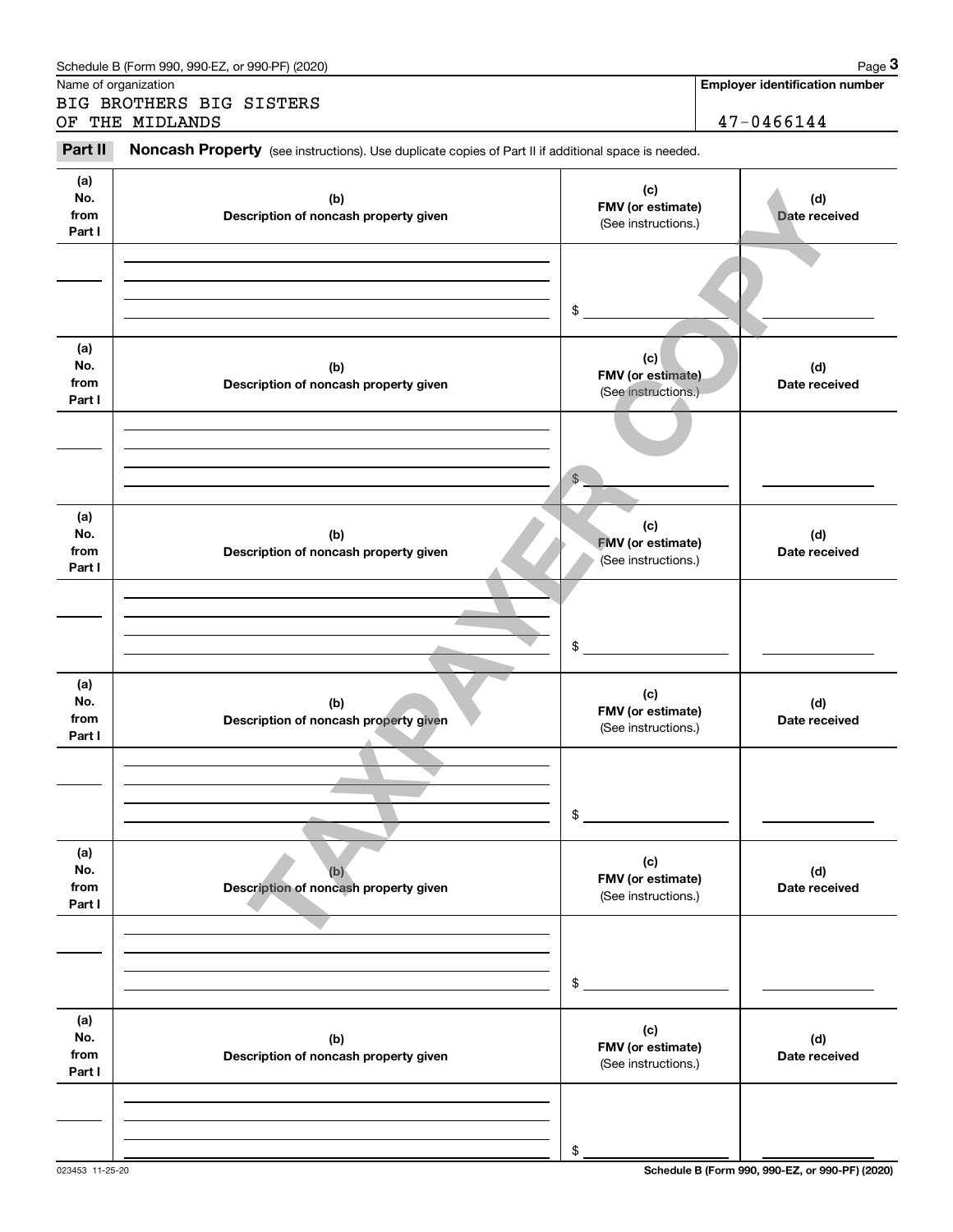|                 | Schedule B (Form 990, 990-EZ, or 990-PF) (2020)                                                                                                                                                                                                      |                      | Page 4                                                                                                                                                         |  |  |  |  |  |
|-----------------|------------------------------------------------------------------------------------------------------------------------------------------------------------------------------------------------------------------------------------------------------|----------------------|----------------------------------------------------------------------------------------------------------------------------------------------------------------|--|--|--|--|--|
|                 | Name of organization                                                                                                                                                                                                                                 |                      | <b>Employer identification number</b>                                                                                                                          |  |  |  |  |  |
|                 | BIG BROTHERS BIG SISTERS                                                                                                                                                                                                                             |                      |                                                                                                                                                                |  |  |  |  |  |
| OF              | THE MIDLANDS                                                                                                                                                                                                                                         |                      | 47-0466144                                                                                                                                                     |  |  |  |  |  |
| Part III        | from any one contributor. Complete columns (a) through (e) and the following line entry. For organizations                                                                                                                                           |                      | Exclusively religious, charitable, etc., contributions to organizations described in section 501(c)(7), (8), or (10) that total more than \$1,000 for the year |  |  |  |  |  |
|                 | completing Part III, enter the total of exclusively religious, charitable, etc., contributions of \$1,000 or less for the year. (Enter this info. once.) $\blacktriangleright$ \$<br>Use duplicate copies of Part III if additional space is needed. |                      |                                                                                                                                                                |  |  |  |  |  |
| (a) No.         |                                                                                                                                                                                                                                                      |                      |                                                                                                                                                                |  |  |  |  |  |
| from<br>Part I  | (b) Purpose of gift                                                                                                                                                                                                                                  | (c) Use of gift      | (d) Description of how gift is held                                                                                                                            |  |  |  |  |  |
|                 |                                                                                                                                                                                                                                                      |                      |                                                                                                                                                                |  |  |  |  |  |
|                 |                                                                                                                                                                                                                                                      |                      |                                                                                                                                                                |  |  |  |  |  |
|                 |                                                                                                                                                                                                                                                      |                      |                                                                                                                                                                |  |  |  |  |  |
|                 |                                                                                                                                                                                                                                                      |                      |                                                                                                                                                                |  |  |  |  |  |
|                 |                                                                                                                                                                                                                                                      | (e) Transfer of gift |                                                                                                                                                                |  |  |  |  |  |
|                 |                                                                                                                                                                                                                                                      |                      |                                                                                                                                                                |  |  |  |  |  |
|                 | Transferee's name, address, and ZIP + 4                                                                                                                                                                                                              |                      | Relationship of transferor to transferee                                                                                                                       |  |  |  |  |  |
|                 |                                                                                                                                                                                                                                                      |                      |                                                                                                                                                                |  |  |  |  |  |
|                 |                                                                                                                                                                                                                                                      |                      |                                                                                                                                                                |  |  |  |  |  |
|                 |                                                                                                                                                                                                                                                      |                      |                                                                                                                                                                |  |  |  |  |  |
|                 |                                                                                                                                                                                                                                                      |                      |                                                                                                                                                                |  |  |  |  |  |
| (a) No.         |                                                                                                                                                                                                                                                      |                      |                                                                                                                                                                |  |  |  |  |  |
| from<br>Part I  | (b) Purpose of gift                                                                                                                                                                                                                                  | (c) Use of gift      | (d) Description of how gift is held                                                                                                                            |  |  |  |  |  |
|                 |                                                                                                                                                                                                                                                      |                      |                                                                                                                                                                |  |  |  |  |  |
|                 |                                                                                                                                                                                                                                                      |                      |                                                                                                                                                                |  |  |  |  |  |
|                 |                                                                                                                                                                                                                                                      |                      |                                                                                                                                                                |  |  |  |  |  |
|                 |                                                                                                                                                                                                                                                      |                      |                                                                                                                                                                |  |  |  |  |  |
|                 |                                                                                                                                                                                                                                                      | (e) Transfer of gift |                                                                                                                                                                |  |  |  |  |  |
|                 |                                                                                                                                                                                                                                                      |                      |                                                                                                                                                                |  |  |  |  |  |
|                 | Transferee's name, address, and ZIP + 4<br>Relationship of transferor to transferee                                                                                                                                                                  |                      |                                                                                                                                                                |  |  |  |  |  |
|                 |                                                                                                                                                                                                                                                      |                      |                                                                                                                                                                |  |  |  |  |  |
|                 |                                                                                                                                                                                                                                                      |                      |                                                                                                                                                                |  |  |  |  |  |
|                 |                                                                                                                                                                                                                                                      |                      |                                                                                                                                                                |  |  |  |  |  |
| (a) No.         |                                                                                                                                                                                                                                                      |                      |                                                                                                                                                                |  |  |  |  |  |
| from            | (b) Purpose of gift                                                                                                                                                                                                                                  | (c) Use of gift      | (d) Description of how gift is held                                                                                                                            |  |  |  |  |  |
| Part I          |                                                                                                                                                                                                                                                      |                      |                                                                                                                                                                |  |  |  |  |  |
|                 |                                                                                                                                                                                                                                                      |                      |                                                                                                                                                                |  |  |  |  |  |
|                 |                                                                                                                                                                                                                                                      |                      |                                                                                                                                                                |  |  |  |  |  |
|                 |                                                                                                                                                                                                                                                      |                      |                                                                                                                                                                |  |  |  |  |  |
|                 | (e) Transfer of gift                                                                                                                                                                                                                                 |                      |                                                                                                                                                                |  |  |  |  |  |
|                 |                                                                                                                                                                                                                                                      |                      |                                                                                                                                                                |  |  |  |  |  |
|                 | Transferee's name, address, and ZIP + 4<br>Relationship of transferor to transferee                                                                                                                                                                  |                      |                                                                                                                                                                |  |  |  |  |  |
|                 |                                                                                                                                                                                                                                                      |                      |                                                                                                                                                                |  |  |  |  |  |
|                 |                                                                                                                                                                                                                                                      |                      |                                                                                                                                                                |  |  |  |  |  |
|                 |                                                                                                                                                                                                                                                      |                      |                                                                                                                                                                |  |  |  |  |  |
|                 |                                                                                                                                                                                                                                                      |                      |                                                                                                                                                                |  |  |  |  |  |
| (a) No.<br>from | (b) Purpose of gift                                                                                                                                                                                                                                  |                      |                                                                                                                                                                |  |  |  |  |  |
| Part I          |                                                                                                                                                                                                                                                      | (c) Use of gift      | (d) Description of how gift is held                                                                                                                            |  |  |  |  |  |
|                 |                                                                                                                                                                                                                                                      |                      |                                                                                                                                                                |  |  |  |  |  |
|                 |                                                                                                                                                                                                                                                      |                      |                                                                                                                                                                |  |  |  |  |  |
|                 |                                                                                                                                                                                                                                                      |                      |                                                                                                                                                                |  |  |  |  |  |
|                 |                                                                                                                                                                                                                                                      |                      |                                                                                                                                                                |  |  |  |  |  |
|                 |                                                                                                                                                                                                                                                      | (e) Transfer of gift |                                                                                                                                                                |  |  |  |  |  |
|                 |                                                                                                                                                                                                                                                      |                      |                                                                                                                                                                |  |  |  |  |  |
|                 | Transferee's name, address, and ZIP + 4                                                                                                                                                                                                              |                      | Relationship of transferor to transferee                                                                                                                       |  |  |  |  |  |
|                 |                                                                                                                                                                                                                                                      |                      |                                                                                                                                                                |  |  |  |  |  |
|                 |                                                                                                                                                                                                                                                      |                      |                                                                                                                                                                |  |  |  |  |  |
|                 |                                                                                                                                                                                                                                                      |                      |                                                                                                                                                                |  |  |  |  |  |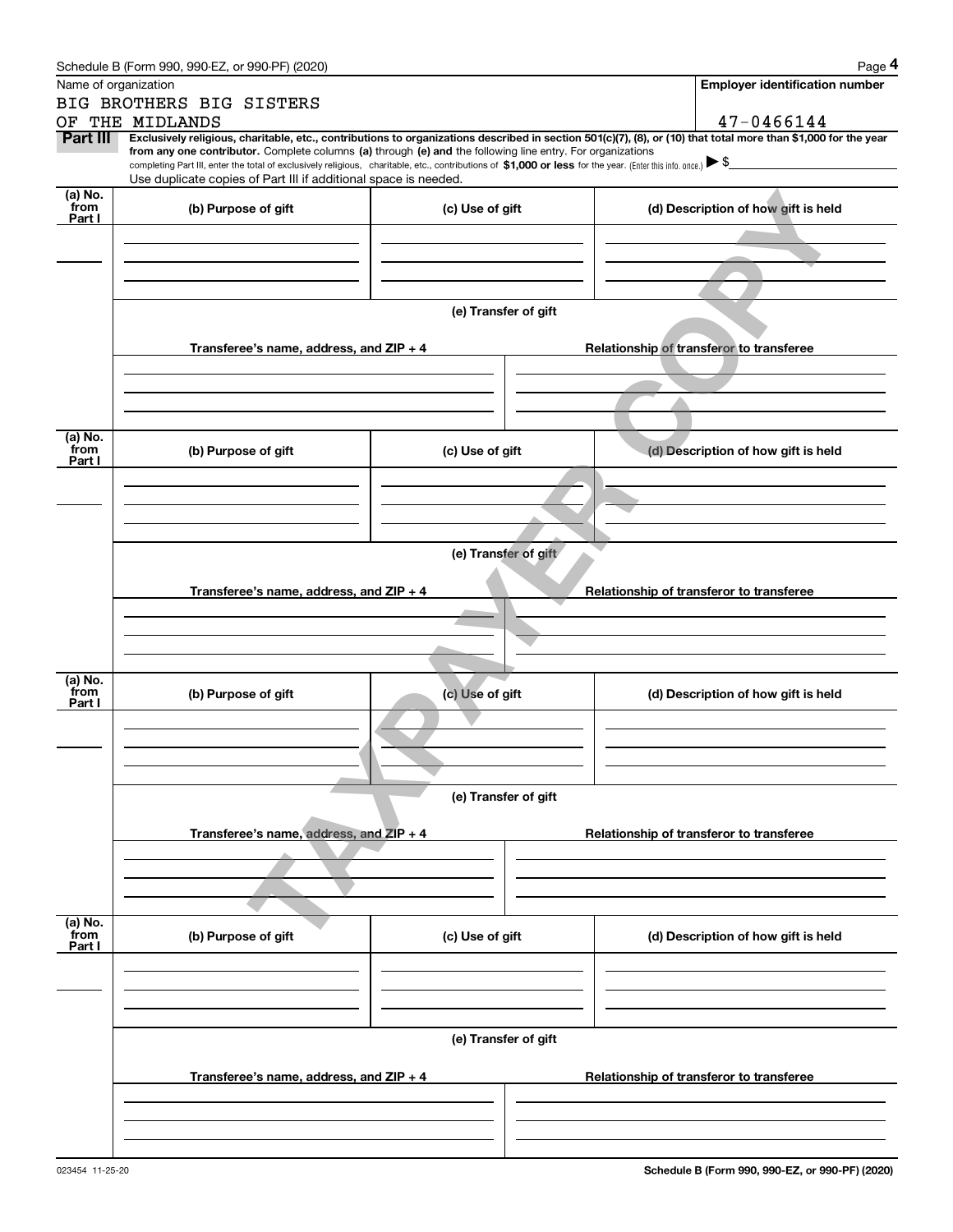| <b>SCHEDULE C</b>                                          | <b>Political Campaign and Lobbying Activities</b>                                                                                                                                                                                                  |           |                                               | OMB No. 1545-0047                                     |
|------------------------------------------------------------|----------------------------------------------------------------------------------------------------------------------------------------------------------------------------------------------------------------------------------------------------|-----------|-----------------------------------------------|-------------------------------------------------------|
| (Form 990 or 990-EZ)                                       | For Organizations Exempt From Income Tax Under section 501(c) and section 527                                                                                                                                                                      |           |                                               |                                                       |
|                                                            | > Complete if the organization is described below. > Attach to Form 990 or Form 990-EZ.                                                                                                                                                            |           |                                               |                                                       |
| Department of the Treasury<br>Internal Revenue Service     | Go to www.irs.gov/Form990 for instructions and the latest information.                                                                                                                                                                             |           |                                               | <b>Open to Public</b><br>Inspection                   |
|                                                            | If the organization answered "Yes," on Form 990, Part IV, line 3, or Form 990-EZ, Part V, line 46 (Political Campaign Activities), then                                                                                                            |           |                                               |                                                       |
|                                                            | • Section 501(c)(3) organizations: Complete Parts I-A and B. Do not complete Part I-C.                                                                                                                                                             |           |                                               |                                                       |
|                                                            | • Section 501(c) (other than section 501(c)(3)) organizations: Complete Parts I-A and C below. Do not complete Part I-B.                                                                                                                           |           |                                               |                                                       |
| • Section 527 organizations: Complete Part I-A only.       |                                                                                                                                                                                                                                                    |           |                                               |                                                       |
|                                                            | If the organization answered "Yes," on Form 990, Part IV, line 4, or Form 990-EZ, Part VI, line 47 (Lobbying Activities), then                                                                                                                     |           |                                               |                                                       |
|                                                            | • Section 501(c)(3) organizations that have filed Form 5768 (election under section 501(h)): Complete Part II-A. Do not complete Part II-B:                                                                                                        |           |                                               |                                                       |
|                                                            | • Section 501(c)(3) organizations that have NOT filed Form 5768 (election under section 501(h)): Complete Part II-B. Do not complete Part II-A.                                                                                                    |           |                                               |                                                       |
|                                                            | If the organization answered "Yes," on Form 990, Part IV, line 5 (Proxy Tax) (See separate instructions) or Form 990-EZ, Part V, line 35c (Proxy                                                                                                   |           |                                               |                                                       |
| Tax) (See separate instructions), then                     |                                                                                                                                                                                                                                                    |           |                                               |                                                       |
|                                                            | • Section 501(c)(4), (5), or (6) organizations: Complete Part III.                                                                                                                                                                                 |           |                                               |                                                       |
| Name of organization                                       | BIG BROTHERS BIG SISTERS                                                                                                                                                                                                                           |           |                                               | <b>Employer identification number</b>                 |
|                                                            | OF THE MIDLANDS                                                                                                                                                                                                                                    |           |                                               | 47-0466144                                            |
| Part I-A                                                   | Complete if the organization is exempt under section 501(c) or is a section 527 organization.                                                                                                                                                      |           |                                               |                                                       |
|                                                            |                                                                                                                                                                                                                                                    |           |                                               |                                                       |
|                                                            | 1 Provide a description of the organization's direct and indirect political campaign activities in Part IV.                                                                                                                                        |           |                                               |                                                       |
| <b>2</b> Political campaign activity expenditures          |                                                                                                                                                                                                                                                    |           |                                               | $\blacktriangleright$ \$                              |
| <b>3</b> Volunteer hours for political campaign activities |                                                                                                                                                                                                                                                    |           |                                               |                                                       |
| Part I-B                                                   | Complete if the organization is exempt under section 501(c)(3).                                                                                                                                                                                    |           |                                               |                                                       |
|                                                            | 1 Enter the amount of any excise tax incurred by the organization under section 4955                                                                                                                                                               |           |                                               | $\bullet$ \$                                          |
|                                                            | 2 Enter the amount of any excise tax incurred by organization managers under section 4955                                                                                                                                                          |           |                                               |                                                       |
|                                                            | 3 If the organization incurred a section 4955 tax, did it file Form 4720 for this year?                                                                                                                                                            |           |                                               | <b>Yes</b><br><b>No</b>                               |
|                                                            |                                                                                                                                                                                                                                                    |           |                                               | Yes<br>No                                             |
| <b>b</b> If "Yes," describe in Part IV.                    |                                                                                                                                                                                                                                                    |           |                                               |                                                       |
|                                                            | Part I-C Complete if the organization is exempt under section 501(c), except section 501(c)(3).                                                                                                                                                    |           |                                               |                                                       |
|                                                            | 1 Enter the amount directly expended by the filing organization for section 527 exempt function activities                                                                                                                                         |           | $\blacktriangleright$ \$                      |                                                       |
|                                                            | 2 Enter the amount of the filing organization's funds contributed to other organizations for section 527                                                                                                                                           |           |                                               |                                                       |
| exempt function activities                                 |                                                                                                                                                                                                                                                    |           | $\blacktriangleright$ \$                      |                                                       |
|                                                            | 3 Total exempt function expenditures. Add lines 1 and 2. Enter here and on Form 1120-POL,                                                                                                                                                          |           |                                               |                                                       |
|                                                            |                                                                                                                                                                                                                                                    |           | $\blacktriangleright$ \$                      |                                                       |
|                                                            | Did the filing organization file Form 1120-POL for this year?                                                                                                                                                                                      |           |                                               | Yes<br><b>No</b>                                      |
|                                                            | 5 Enter the names, addresses and employer identification number (EIN) of all section 527 political organizations to which the filing organization                                                                                                  |           |                                               |                                                       |
|                                                            | made payments. For each organization listed, enter the amount paid from the filing organization's funds. Also enter the amount of political                                                                                                        |           |                                               |                                                       |
|                                                            | contributions received that were promptly and directly delivered to a separate political organization, such as a separate segregated fund or a<br>political action committee (PAC). If additional space is needed, provide information in Part IV. |           |                                               |                                                       |
|                                                            |                                                                                                                                                                                                                                                    |           |                                               |                                                       |
| (a) Name                                                   | (b) Address                                                                                                                                                                                                                                        | $(c)$ EIN | (d) Amount paid from<br>filing organization's | (e) Amount of political<br>contributions received and |
|                                                            |                                                                                                                                                                                                                                                    |           | funds. If none, enter -0-.                    | promptly and directly                                 |
|                                                            |                                                                                                                                                                                                                                                    |           |                                               | delivered to a separate                               |
|                                                            |                                                                                                                                                                                                                                                    |           |                                               | political organization.<br>If none, enter -0-.        |
|                                                            |                                                                                                                                                                                                                                                    |           |                                               |                                                       |
|                                                            |                                                                                                                                                                                                                                                    |           |                                               |                                                       |
|                                                            |                                                                                                                                                                                                                                                    |           |                                               |                                                       |
|                                                            |                                                                                                                                                                                                                                                    |           |                                               |                                                       |
|                                                            |                                                                                                                                                                                                                                                    |           |                                               |                                                       |
|                                                            |                                                                                                                                                                                                                                                    |           |                                               |                                                       |
|                                                            |                                                                                                                                                                                                                                                    |           |                                               |                                                       |
|                                                            |                                                                                                                                                                                                                                                    |           |                                               |                                                       |
|                                                            |                                                                                                                                                                                                                                                    |           |                                               |                                                       |
|                                                            |                                                                                                                                                                                                                                                    |           |                                               |                                                       |
|                                                            |                                                                                                                                                                                                                                                    |           |                                               |                                                       |
|                                                            |                                                                                                                                                                                                                                                    |           |                                               |                                                       |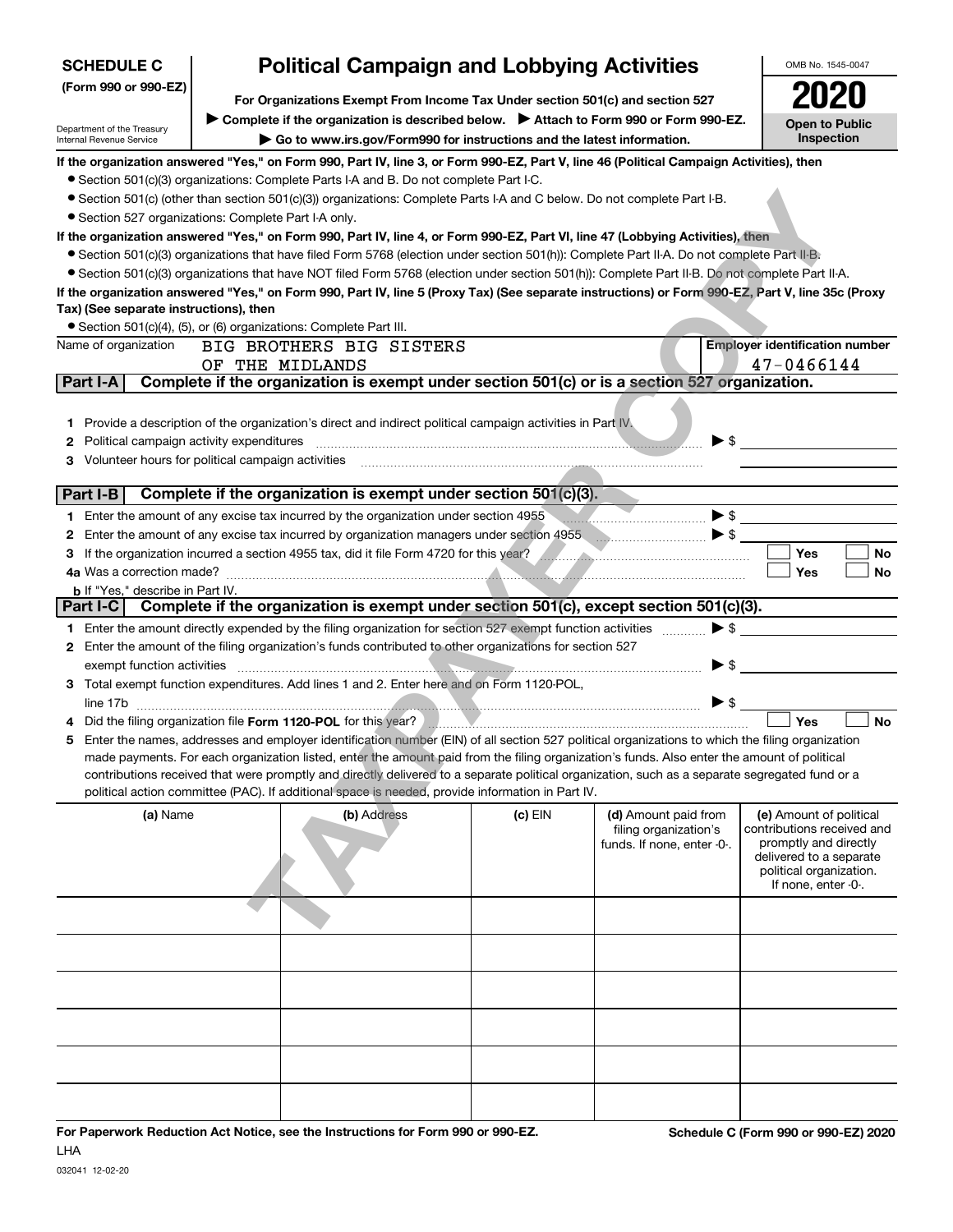| Schedule C (Form 990 or 990-EZ) 2020 OF THE MIDLANDS                                                                                | BIG BROTHERS BIG SISTERS                                                                                                          |                                                                                                         |               |                                        | $47 - 0466144$ Page 2                |
|-------------------------------------------------------------------------------------------------------------------------------------|-----------------------------------------------------------------------------------------------------------------------------------|---------------------------------------------------------------------------------------------------------|---------------|----------------------------------------|--------------------------------------|
| Complete if the organization is exempt under section 501(c)(3) and filed Form 5768 (election under<br>Part II-A<br>section 501(h)). |                                                                                                                                   |                                                                                                         |               |                                        |                                      |
| A Check $\blacktriangleright$                                                                                                       | if the filing organization belongs to an affiliated group (and list in Part IV each affiliated group member's name, address, EIN, |                                                                                                         |               |                                        |                                      |
|                                                                                                                                     | expenses, and share of excess lobbying expenditures).                                                                             |                                                                                                         |               |                                        |                                      |
| B Check D                                                                                                                           | if the filing organization checked box A and "limited control" provisions apply.                                                  |                                                                                                         |               |                                        |                                      |
|                                                                                                                                     | <b>Limits on Lobbying Expenditures</b><br>(The term "expenditures" means amounts paid or incurred.)                               |                                                                                                         |               | (a) Filing<br>organization's<br>totals | (b) Affiliated group<br>totals       |
| 1a Total lobbying expenditures to influence public opinion (grassroots lobbying)                                                    |                                                                                                                                   |                                                                                                         |               |                                        |                                      |
| <b>b</b> Total lobbying expenditures to influence a legislative body (direct lobbying)                                              |                                                                                                                                   |                                                                                                         |               |                                        |                                      |
| с                                                                                                                                   |                                                                                                                                   |                                                                                                         |               |                                        |                                      |
| <b>d</b> Other exempt purpose expenditures                                                                                          |                                                                                                                                   |                                                                                                         |               | 1,818,185.                             |                                      |
| Total exempt purpose expenditures (add lines 1c and 1d)                                                                             |                                                                                                                                   |                                                                                                         |               | 1,818,185.                             |                                      |
| f Lobbying nontaxable amount. Enter the amount from the following table in both columns.                                            |                                                                                                                                   |                                                                                                         |               | 240,909.                               |                                      |
| If the amount on line 1e, column (a) or (b) is:                                                                                     |                                                                                                                                   | The lobbying nontaxable amount is:                                                                      |               |                                        |                                      |
| Not over \$500,000                                                                                                                  |                                                                                                                                   | 20% of the amount on line 1e.                                                                           |               |                                        |                                      |
| Over \$500,000 but not over \$1,000,000                                                                                             |                                                                                                                                   | \$100,000 plus 15% of the excess over \$500,000.                                                        |               |                                        |                                      |
| Over \$1,000,000 but not over \$1,500,000                                                                                           |                                                                                                                                   | \$175,000 plus 10% of the excess over \$1,000,000.                                                      |               |                                        |                                      |
| Over \$1,500,000 but not over \$17,000,000                                                                                          |                                                                                                                                   | \$225,000 plus 5% of the excess over \$1,500,000.                                                       |               |                                        |                                      |
| Over \$17,000,000                                                                                                                   | \$1,000,000.                                                                                                                      |                                                                                                         |               |                                        |                                      |
|                                                                                                                                     |                                                                                                                                   |                                                                                                         |               |                                        |                                      |
| g Grassroots nontaxable amount (enter 25% of line 1f)                                                                               |                                                                                                                                   |                                                                                                         |               | 60,227.                                |                                      |
| <b>h</b> Subtract line 1g from line 1a. If zero or less, enter 0-                                                                   |                                                                                                                                   |                                                                                                         |               | 0.                                     |                                      |
| Subtract line 1f from line 1c. If zero or less, enter -0-                                                                           |                                                                                                                                   |                                                                                                         |               | 0.                                     |                                      |
| If there is an amount other than zero on either line 1h or line 1i, did the organization file Form 4720                             |                                                                                                                                   |                                                                                                         |               |                                        |                                      |
| reporting section 4911 tax for this year?                                                                                           |                                                                                                                                   |                                                                                                         |               |                                        | Yes<br>No                            |
| (Some organizations that made a section 501(h) election do not have to complete all of the five columns below.                      |                                                                                                                                   | 4-Year Averaging Period Under Section 501(h)<br>See the separate instructions for lines 2a through 2f.) |               |                                        |                                      |
|                                                                                                                                     |                                                                                                                                   | Lobbying Expenditures During 4-Year Averaging Period                                                    |               |                                        |                                      |
|                                                                                                                                     |                                                                                                                                   |                                                                                                         |               |                                        |                                      |
| Calendar year<br>(or fiscal year beginning in)                                                                                      | (a) $2017$                                                                                                                        | (b) 2018                                                                                                | $(c)$ 2019    | $(d)$ 2020                             | (e) Total                            |
|                                                                                                                                     |                                                                                                                                   |                                                                                                         |               |                                        |                                      |
| 2a Lobbying nontaxable amount                                                                                                       | 244,517.                                                                                                                          | 253,779.                                                                                                | 251, 161.     | 240,909.                               | 990,366.                             |
| <b>b</b> Lobbying ceiling amount                                                                                                    |                                                                                                                                   |                                                                                                         |               |                                        |                                      |
| (150% of line 2a, column(e))                                                                                                        |                                                                                                                                   |                                                                                                         |               |                                        | <u>1,485,549.</u>                    |
|                                                                                                                                     |                                                                                                                                   |                                                                                                         |               |                                        |                                      |
| c Total lobbying expenditures                                                                                                       |                                                                                                                                   | 4,415.                                                                                                  | 0.            |                                        | 4,415.                               |
| d Grassroots nontaxable amount                                                                                                      | 61, 129.                                                                                                                          | 63,445.                                                                                                 | 62,790.       | 60,227.                                | <u>247,591.</u>                      |
| e Grassroots ceiling amount                                                                                                         |                                                                                                                                   |                                                                                                         |               |                                        |                                      |
| (150% of line 2d, column (e))                                                                                                       |                                                                                                                                   |                                                                                                         |               |                                        | <u>371,387.</u>                      |
| f Grassroots lobbying expenditures                                                                                                  |                                                                                                                                   | 4,415.                                                                                                  | $\mathbf 0$ . |                                        | 4,415.                               |
|                                                                                                                                     |                                                                                                                                   |                                                                                                         |               |                                        | Schedule C (Form 990 or 990-EZ) 2020 |

|                                                                  |            | Lobbying Expenditures During 4-Year Averaging Period |            |            |            |
|------------------------------------------------------------------|------------|------------------------------------------------------|------------|------------|------------|
| Calendar year<br>(or fiscal year beginning in)                   | (a) $2017$ | (b) 2018                                             | $(c)$ 2019 | $(d)$ 2020 | (e) Total  |
| 2a Lobbying nontaxable amount                                    | 244,517.   | 253,779.                                             | 251, 161.  | 240,909.   | 990,366.   |
| <b>b</b> Lobbying ceiling amount<br>(150% of line 2a, column(e)) |            |                                                      |            |            | 1,485,549. |
| c Total lobbying expenditures                                    |            | 4,415.                                               | 0.         |            | 4,415.     |
| d Grassroots nontaxable amount                                   | 61, 129.   | 63,445.                                              | 62,790.    | 60,227.    | 247,591.   |
| e Grassroots ceiling amount<br>(150% of line 2d, column (e))     |            |                                                      |            |            | 371,387.   |
| f Grassroots lobbying expenditures                               |            | 4,415.                                               | 0.         |            | 4,415.     |

 $\Box$  No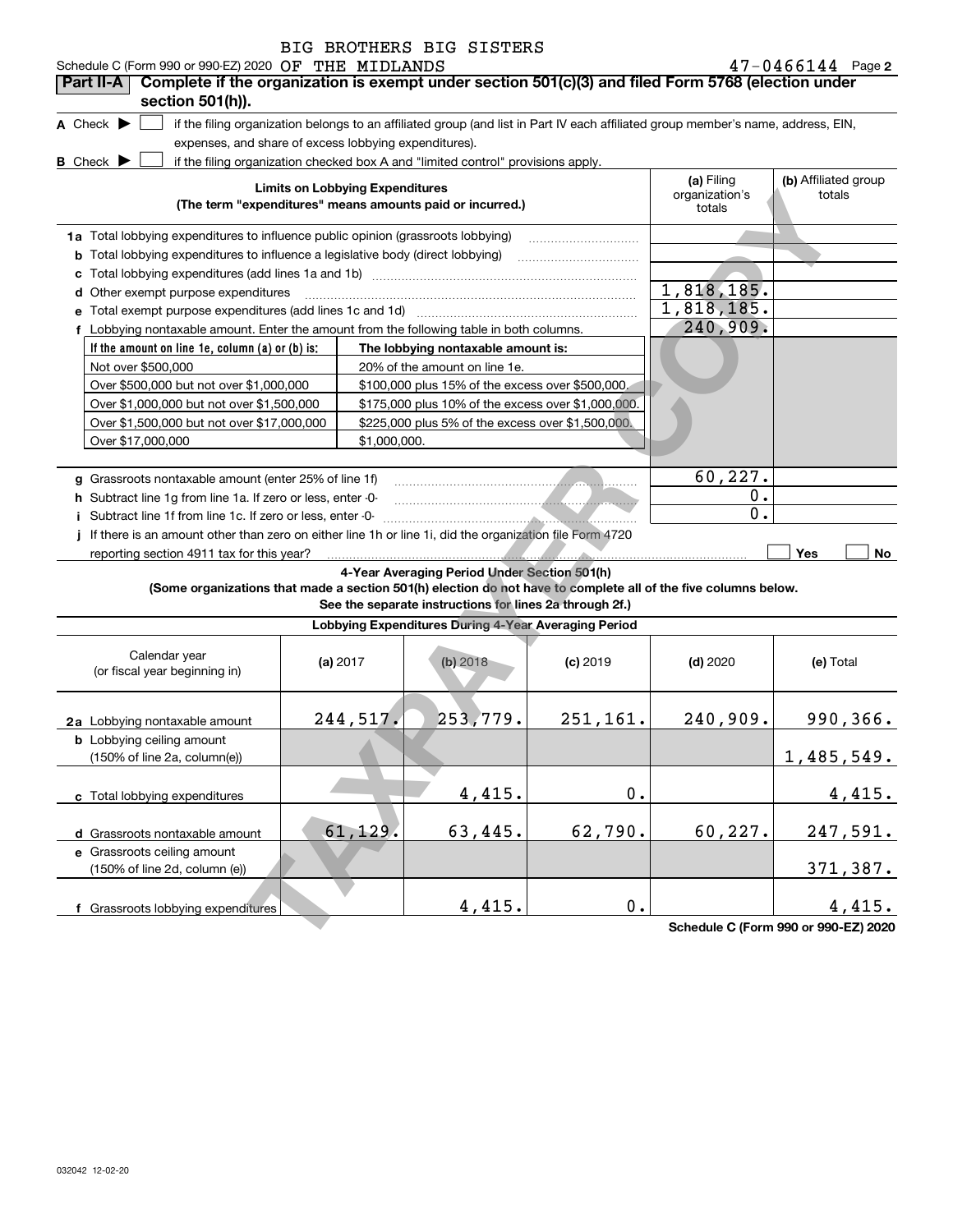### Schedule C (Form 990 or 990-EZ) 2020 Page OF THE MIDLANDS 47-0466144

### **3**

### **Part II-B** Complete if the organization is exempt under section 501(c)(3) and has NOT filed Form 5768 **(election under section 501(h)).**

|                | For each "Yes" response on lines 1a through 1i below, provide in Part IV a detailed description                                                                                                                                      | (a) |              | (b)    |    |
|----------------|--------------------------------------------------------------------------------------------------------------------------------------------------------------------------------------------------------------------------------------|-----|--------------|--------|----|
|                | of the lobbying activity.                                                                                                                                                                                                            | Yes | No           | Amount |    |
| 1              | During the year, did the filing organization attempt to influence foreign, national, state, or<br>local legislation, including any attempt to influence public opinion on a legislative matter<br>or referendum, through the use of: |     |              |        |    |
|                | <b>b</b> Paid staff or management (include compensation in expenses reported on lines 1c through 1i)?                                                                                                                                |     |              |        |    |
|                |                                                                                                                                                                                                                                      |     |              |        |    |
|                | e Publications, or published or broadcast statements?                                                                                                                                                                                |     |              |        |    |
|                | f Grants to other organizations for lobbying purposes?                                                                                                                                                                               |     |              |        |    |
|                | g Direct contact with legislators, their staffs, government officials, or a legislative body?                                                                                                                                        |     |              |        |    |
|                | h Rallies, demonstrations, seminars, conventions, speeches, lectures, or any similar means?                                                                                                                                          |     |              |        |    |
|                | <i>i</i> Other activities?                                                                                                                                                                                                           |     |              |        |    |
|                |                                                                                                                                                                                                                                      |     |              |        |    |
|                | 2a Did the activities in line 1 cause the organization to be not described in section 501(c)(3)?                                                                                                                                     |     |              |        |    |
|                |                                                                                                                                                                                                                                      |     |              |        |    |
|                | c If "Yes," enter the amount of any tax incurred by organization managers under section 4912                                                                                                                                         |     |              |        |    |
|                | d If the filing organization incurred a section 4912 tax, did it file Form 4720 for this year?                                                                                                                                       |     |              |        |    |
|                | Complete if the organization is exempt under section 501(c)(4), section 501(c)(5), or section<br> Part III-A                                                                                                                         |     |              |        |    |
|                | $501(c)(6)$ .                                                                                                                                                                                                                        |     |              |        |    |
|                |                                                                                                                                                                                                                                      |     |              | Yes    | No |
| 1              | Were substantially all (90% or more) dues received nondeductible by members? [10] www.communications.com                                                                                                                             |     | 1            |        |    |
| 2              | Did the organization make only in-house lobbying expenditures of \$2,000 or less?                                                                                                                                                    |     | $\mathbf{2}$ |        |    |
| 3              | Did the organization agree to carry over lobbying and political campaign activity expenditures from the prior year?                                                                                                                  |     | 3            |        |    |
|                | Complete if the organization is exempt under section 501(c)(4), section 501(c)(5), or section<br> Part III-B                                                                                                                         |     |              |        |    |
|                | 501(c)(6) and if either (a) BOTH Part III-A, lines 1 and 2, are answered "No" OR (b) Part III-A, line 3, is                                                                                                                          |     |              |        |    |
|                | answered "Yes."                                                                                                                                                                                                                      |     |              |        |    |
| 1              |                                                                                                                                                                                                                                      |     | 1.           |        |    |
| 2              | Section 162(e) nondeductible lobbying and political expenditures (do not include amounts of political                                                                                                                                |     |              |        |    |
|                | expenses for which the section 527(f) tax was paid).                                                                                                                                                                                 |     |              |        |    |
|                | a Current year <b>contract and the contract of the contract of the contract of the contract of the contract of the contract of the contract of the contract of the contract of the contract of the contract of the contract of t</b> |     | 2a           |        |    |
|                | b Carryover from last year measurements and contact the contract of the contract of the contract of the contract of the contract of the contract of the contract of the contract of the contract of the contract of the contra       |     | 2b           |        |    |
| c              |                                                                                                                                                                                                                                      |     | 2c           |        |    |
|                | Aggregate amount reported in section 6033(e)(1)(A) notices of nondeductible section 162(e) dues                                                                                                                                      |     | 3            |        |    |
| 4              | If notices were sent and the amount on line 2c exceeds the amount on line 3, what portion of the excess                                                                                                                              |     |              |        |    |
|                | does the organization agree to carryover to the reasonable estimate of nondeductible lobbying and political                                                                                                                          |     |              |        |    |
|                | expenditure next year?                                                                                                                                                                                                               |     | 4            |        |    |
| 5              | Taxable amount of lobbying and political expenditures (See instructions)                                                                                                                                                             |     | 5            |        |    |
| <b>Part IV</b> | <b>Supplemental Information</b>                                                                                                                                                                                                      |     |              |        |    |
|                | Provide the descriptions required for Part I-A, line 1; Part I-B, line 4; Part I-C, line 5; Part II-A (affiliated group list); Part II-A, lines 1 and 2 (See                                                                         |     |              |        |    |
|                | instructions); and Part II-B, line 1. Also, complete this part for any additional information.                                                                                                                                       |     |              |        |    |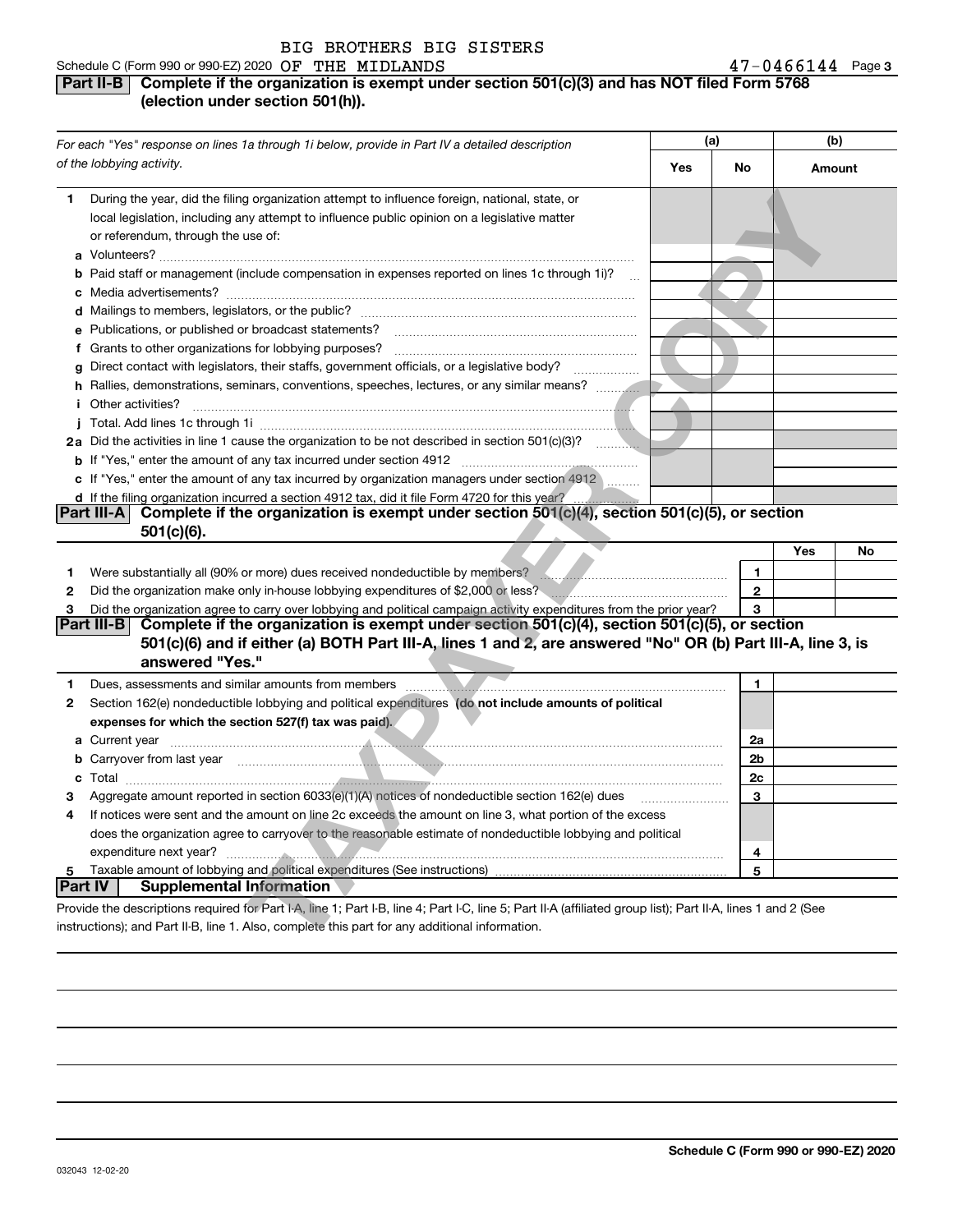|         | <b>SCHEDULE D</b>              |                                                                                                        | <b>Supplemental Financial Statements</b>                                                                                                       |      | OMB No. 1545-0047                                   |
|---------|--------------------------------|--------------------------------------------------------------------------------------------------------|------------------------------------------------------------------------------------------------------------------------------------------------|------|-----------------------------------------------------|
|         | (Form 990)                     |                                                                                                        | Complete if the organization answered "Yes" on Form 990,                                                                                       |      |                                                     |
|         | Department of the Treasury     |                                                                                                        | Part IV, line 6, 7, 8, 9, 10, 11a, 11b, 11c, 11d, 11e, 11f, 12a, or 12b.<br>Attach to Form 990.                                                |      | <b>Open to Public</b>                               |
|         | Internal Revenue Service       |                                                                                                        | Go to www.irs.gov/Form990 for instructions and the latest information.                                                                         |      | Inspection                                          |
|         | Name of the organization       | BIG BROTHERS BIG SISTERS                                                                               |                                                                                                                                                |      | <b>Employer identification number</b><br>47-0466144 |
| Part I  |                                | OF THE MIDLANDS                                                                                        | Organizations Maintaining Donor Advised Funds or Other Similar Funds or Accounts. Complete if the                                              |      |                                                     |
|         |                                | organization answered "Yes" on Form 990, Part IV, line 6.                                              |                                                                                                                                                |      |                                                     |
|         |                                |                                                                                                        | (a) Donor advised funds                                                                                                                        |      | (b) Funds and other accounts                        |
| 1       |                                |                                                                                                        |                                                                                                                                                |      |                                                     |
| 2       |                                |                                                                                                        |                                                                                                                                                |      |                                                     |
| з       |                                |                                                                                                        |                                                                                                                                                |      |                                                     |
| 4       |                                |                                                                                                        |                                                                                                                                                |      |                                                     |
| 5       |                                |                                                                                                        | Did the organization inform all donors and donor advisors in writing that the assets held in donor advised funds                               |      |                                                     |
|         |                                |                                                                                                        |                                                                                                                                                |      | Yes<br><b>No</b>                                    |
| 6       |                                |                                                                                                        | Did the organization inform all grantees, donors, and donor advisors in writing that grant funds can be used only                              |      |                                                     |
|         |                                |                                                                                                        | for charitable purposes and not for the benefit of the donor or donor advisor, or for any other purpose conferring                             |      | Yes                                                 |
| Part II | impermissible private benefit? |                                                                                                        | Conservation Easements. Complete if the organization answered "Yes" on Form 990, Part IV, line 7.                                              |      | No                                                  |
| 1       |                                | Purpose(s) of conservation easements held by the organization (check all that apply).                  |                                                                                                                                                |      |                                                     |
|         |                                | Preservation of land for public use (for example, recreation or education)                             | Preservation of a historically important land area                                                                                             |      |                                                     |
|         |                                | Protection of natural habitat                                                                          | Preservation of a certified historic structure                                                                                                 |      |                                                     |
|         |                                | Preservation of open space                                                                             |                                                                                                                                                |      |                                                     |
| 2       |                                |                                                                                                        | Complete lines 2a through 2d if the organization held a qualified conservation contribution in the form of a conservation easement on the last |      |                                                     |
|         | day of the tax year.           |                                                                                                        |                                                                                                                                                |      | Held at the End of the Tax Year                     |
|         |                                |                                                                                                        |                                                                                                                                                | 2a   |                                                     |
| b       |                                | Total acreage restricted by conservation easements                                                     |                                                                                                                                                | 2b   |                                                     |
|         |                                |                                                                                                        | Number of conservation easements on a certified historic structure included in (a) (mathematic mathematic math                                 | 2c   |                                                     |
| d       |                                |                                                                                                        | Number of conservation easements included in (c) acquired after 7/25/06, and not on a historic structure                                       |      |                                                     |
|         |                                |                                                                                                        |                                                                                                                                                | 2d   |                                                     |
| 3       |                                |                                                                                                        | Number of conservation easements modified, transferred, released, extinguished, or terminated by the organization during the tax               |      |                                                     |
| 4       | year                           | Number of states where property subject to conservation easement is located                            |                                                                                                                                                |      |                                                     |
| 5       |                                | Does the organization have a written policy regarding the periodic monitoring, inspection, handling of |                                                                                                                                                |      |                                                     |
|         |                                | violations, and enforcement of the conservation easements it holds?                                    |                                                                                                                                                |      | Yes<br><b>No</b>                                    |
|         |                                |                                                                                                        | Staff and volunteer hours devoted to monitoring, inspecting, handling of violations, and enforcing conservation easements during the year      |      |                                                     |
|         |                                |                                                                                                        |                                                                                                                                                |      |                                                     |
| 7       |                                |                                                                                                        | Amount of expenses incurred in monitoring, inspecting, handling of violations, and enforcing conservation easements during the year            |      |                                                     |
|         | ▶ \$                           |                                                                                                        |                                                                                                                                                |      |                                                     |
| 8       |                                |                                                                                                        | Does each conservation easement reported on line 2(d) above satisfy the requirements of section 170(h)(4)(B)(i)                                |      |                                                     |
|         |                                |                                                                                                        |                                                                                                                                                |      | Yes<br>No                                           |
| 9       |                                |                                                                                                        | In Part XIII, describe how the organization reports conservation easements in its revenue and expense statement and                            |      |                                                     |
|         |                                | organization's accounting for conservation easements.                                                  | balance sheet, and include, if applicable, the text of the footnote to the organization's financial statements that describes the              |      |                                                     |
|         | Part III                       |                                                                                                        | Organizations Maintaining Collections of Art, Historical Treasures, or Other Similar Assets.                                                   |      |                                                     |
|         |                                | Complete if the organization answered "Yes" on Form 990, Part IV, line 8.                              |                                                                                                                                                |      |                                                     |
|         |                                |                                                                                                        | 1a If the organization elected, as permitted under FASB ASC 958, not to report in its revenue statement and balance sheet works                |      |                                                     |
|         |                                |                                                                                                        | of art, historical treasures, or other similar assets held for public exhibition, education, or research in furtherance of public              |      |                                                     |
|         |                                |                                                                                                        | service, provide in Part XIII the text of the footnote to its financial statements that describes these items.                                 |      |                                                     |
| b       |                                |                                                                                                        | If the organization elected, as permitted under FASB ASC 958, to report in its revenue statement and balance sheet works of                    |      |                                                     |
|         |                                |                                                                                                        | art, historical treasures, or other similar assets held for public exhibition, education, or research in furtherance of public service,        |      |                                                     |
|         |                                | provide the following amounts relating to these items:                                                 |                                                                                                                                                |      |                                                     |
|         |                                |                                                                                                        |                                                                                                                                                |      | $\triangleright$ \$                                 |
|         |                                | (ii) Assets included in Form 990, Part X                                                               |                                                                                                                                                |      |                                                     |
| 2       |                                |                                                                                                        | If the organization received or held works of art, historical treasures, or other similar assets for financial gain, provide                   |      |                                                     |
| а       |                                | the following amounts required to be reported under FASB ASC 958 relating to these items:              |                                                                                                                                                |      | \$                                                  |
| b       |                                |                                                                                                        | Assets included in Form 990, Part X [11, 2000] Marten and Strategy and Strategy and Strategy Assets included in Form 990, Part X               | - \$ |                                                     |
|         |                                | LHA For Paperwork Reduction Act Notice, see the Instructions for Form 990.                             |                                                                                                                                                |      | Schedule D (Form 990) 2020                          |

032051 12-01-20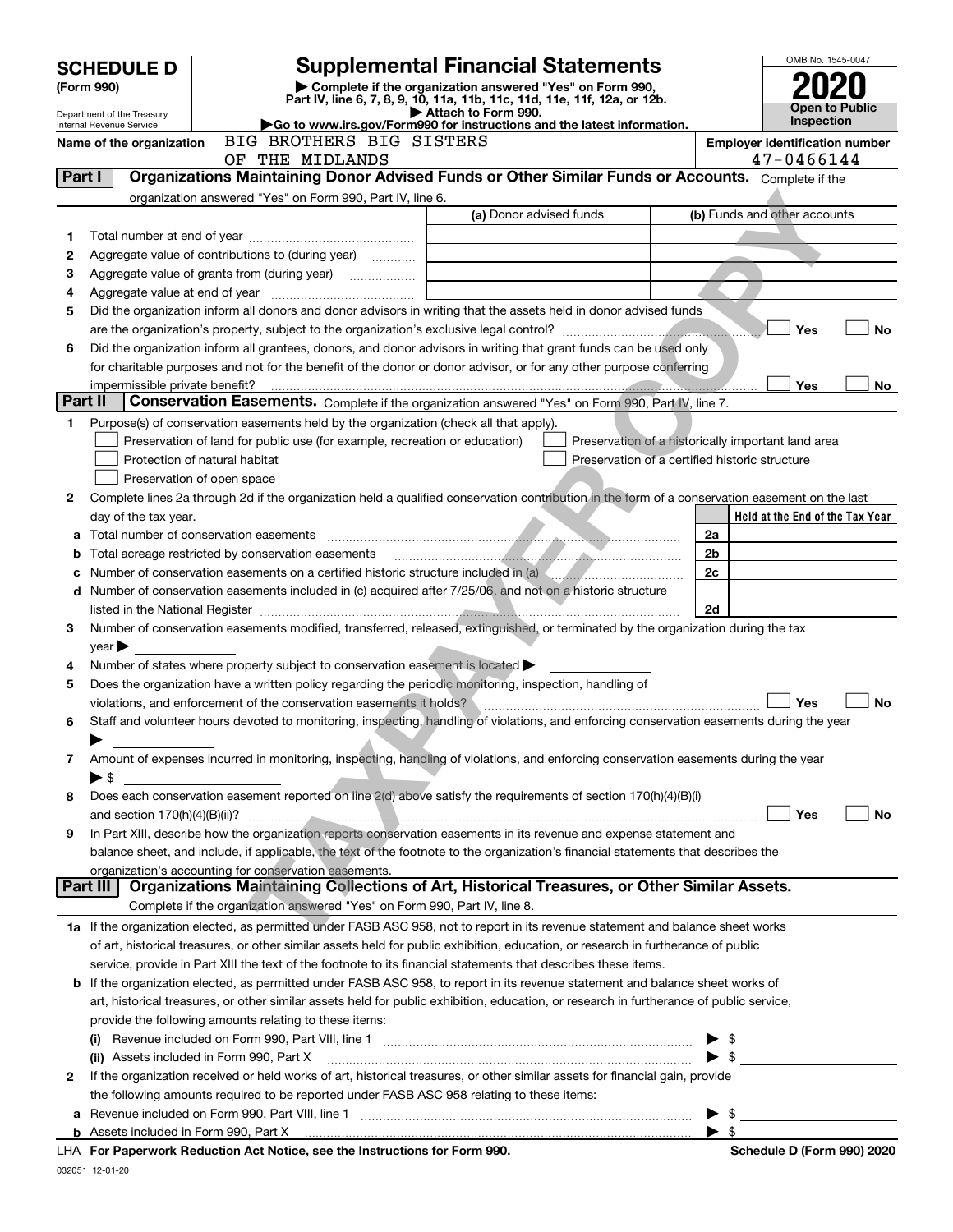|               |                                                                                                                                                                                                                                        | BIG BROTHERS BIG SISTERS |                |                                                                                                                                                                                                                                |                 |                      |                       |           |
|---------------|----------------------------------------------------------------------------------------------------------------------------------------------------------------------------------------------------------------------------------------|--------------------------|----------------|--------------------------------------------------------------------------------------------------------------------------------------------------------------------------------------------------------------------------------|-----------------|----------------------|-----------------------|-----------|
|               | Schedule D (Form 990) 2020                                                                                                                                                                                                             | OF THE MIDLANDS          |                |                                                                                                                                                                                                                                |                 |                      | $47 - 0466144$ Page 2 |           |
|               | Part III<br>Organizations Maintaining Collections of Art, Historical Treasures, or Other Similar Assets (continued)                                                                                                                    |                          |                |                                                                                                                                                                                                                                |                 |                      |                       |           |
| 3             | Using the organization's acquisition, accession, and other records, check any of the following that make significant use of its                                                                                                        |                          |                |                                                                                                                                                                                                                                |                 |                      |                       |           |
|               | collection items (check all that apply):                                                                                                                                                                                               |                          |                |                                                                                                                                                                                                                                |                 |                      |                       |           |
| а             | Public exhibition                                                                                                                                                                                                                      | d                        |                | Loan or exchange program                                                                                                                                                                                                       |                 |                      |                       |           |
| b             | Scholarly research                                                                                                                                                                                                                     | е                        |                | Other and the control of the control of the control of the control of the control of the control of the control of the control of the control of the control of the control of the control of the control of the control of th |                 |                      |                       |           |
| c             | Preservation for future generations                                                                                                                                                                                                    |                          |                |                                                                                                                                                                                                                                |                 |                      |                       |           |
| 4             | Provide a description of the organization's collections and explain how they further the organization's exempt purpose in Part XIII.                                                                                                   |                          |                |                                                                                                                                                                                                                                |                 |                      |                       |           |
| 5             | During the year, did the organization solicit or receive donations of art, historical treasures, or other similar assets                                                                                                               |                          |                |                                                                                                                                                                                                                                |                 |                      |                       |           |
|               | to be sold to raise funds rather than to be maintained as part of the organization's collection?                                                                                                                                       |                          |                |                                                                                                                                                                                                                                |                 |                      | Yes                   | No        |
|               | <b>Part IV</b><br>Escrow and Custodial Arrangements. Complete if the organization answered "Yes" on Form 990, Part IV, line 9, or                                                                                                      |                          |                |                                                                                                                                                                                                                                |                 |                      |                       |           |
|               | reported an amount on Form 990, Part X, line 21.                                                                                                                                                                                       |                          |                |                                                                                                                                                                                                                                |                 |                      |                       |           |
|               | 1a Is the organization an agent, trustee, custodian or other intermediary for contributions or other assets not included                                                                                                               |                          |                |                                                                                                                                                                                                                                |                 |                      |                       |           |
|               |                                                                                                                                                                                                                                        |                          |                |                                                                                                                                                                                                                                |                 |                      | Yes                   | No        |
|               | b If "Yes," explain the arrangement in Part XIII and complete the following table:                                                                                                                                                     |                          |                |                                                                                                                                                                                                                                |                 |                      |                       |           |
|               |                                                                                                                                                                                                                                        |                          |                |                                                                                                                                                                                                                                |                 |                      | Amount                |           |
|               |                                                                                                                                                                                                                                        |                          |                |                                                                                                                                                                                                                                |                 | 1c.                  |                       |           |
|               | d Additions during the year manufactured and a set of the year manufactured and a set of the set of the set of                                                                                                                         |                          |                |                                                                                                                                                                                                                                |                 | 1 <sub>d</sub>       |                       |           |
|               | e Distributions during the year manufactured and a control of the year manufactured and a control of the set of the set of the set of the set of the set of the set of the set of the set of the set of the set of the set of          |                          |                |                                                                                                                                                                                                                                |                 | 1e                   |                       |           |
| f             |                                                                                                                                                                                                                                        |                          |                |                                                                                                                                                                                                                                |                 | 1f                   |                       |           |
|               | 2a Did the organization include an amount on Form 990, Part X, line 21, for escrow or custodial account liability?                                                                                                                     |                          |                |                                                                                                                                                                                                                                |                 |                      | Yes                   | No        |
|               | <b>b</b> If "Yes," explain the arrangement in Part XIII. Check here if the explanation has been provided on Part XIII                                                                                                                  |                          |                |                                                                                                                                                                                                                                |                 |                      |                       |           |
| <b>Part V</b> | Endowment Funds. Complete if the organization answered "Yes" on Form 990, Part IV, line 10.                                                                                                                                            |                          |                |                                                                                                                                                                                                                                |                 |                      |                       |           |
|               |                                                                                                                                                                                                                                        | (a) Current year         | (b) Prior year | (c) Two years back                                                                                                                                                                                                             |                 | (d) Three years back | (e) Four years back   |           |
|               | 1a Beginning of year balance                                                                                                                                                                                                           | 13,348.                  | 11,551.        |                                                                                                                                                                                                                                | 12,424.         | 11,195.              |                       | 10,771.   |
| b             |                                                                                                                                                                                                                                        |                          |                |                                                                                                                                                                                                                                |                 |                      |                       |           |
|               | Net investment earnings, gains, and losses                                                                                                                                                                                             | 1,358.                   | 1,797.         |                                                                                                                                                                                                                                | $-873.$         | 1,529.               |                       | 724.      |
| d             |                                                                                                                                                                                                                                        |                          |                |                                                                                                                                                                                                                                |                 |                      |                       |           |
|               | e Other expenditures for facilities                                                                                                                                                                                                    |                          |                |                                                                                                                                                                                                                                |                 |                      |                       |           |
|               |                                                                                                                                                                                                                                        |                          |                |                                                                                                                                                                                                                                |                 |                      |                       |           |
|               | and programs                                                                                                                                                                                                                           |                          |                |                                                                                                                                                                                                                                |                 |                      |                       |           |
| f             | Administrative expenses                                                                                                                                                                                                                | 14,706.                  | 13,348.        |                                                                                                                                                                                                                                | 11,551.         | 12,424.              |                       | 11, 195.  |
| g             | End of year balance                                                                                                                                                                                                                    |                          |                |                                                                                                                                                                                                                                |                 |                      |                       |           |
| 2             | Provide the estimated percentage of the current year end balance (line 1g, column (a)) held as:                                                                                                                                        | 11.5000                  |                |                                                                                                                                                                                                                                |                 |                      |                       |           |
| a             | Board designated or quasi-endowment<br>Permanent endowment > 88.5000                                                                                                                                                                   |                          | %              |                                                                                                                                                                                                                                |                 |                      |                       |           |
| b             |                                                                                                                                                                                                                                        | %                        |                |                                                                                                                                                                                                                                |                 |                      |                       |           |
|               | $\mathbf c$ Term endowment $\blacktriangleright$                                                                                                                                                                                       | %                        |                |                                                                                                                                                                                                                                |                 |                      |                       |           |
|               | The percentages on lines 2a, 2b, and 2c should equal 100%.                                                                                                                                                                             |                          |                |                                                                                                                                                                                                                                |                 |                      |                       |           |
|               | 3a Are there endowment funds not in the possession of the organization that are held and administered for the organization                                                                                                             |                          |                |                                                                                                                                                                                                                                |                 |                      |                       |           |
|               | by:                                                                                                                                                                                                                                    |                          |                |                                                                                                                                                                                                                                |                 |                      |                       | Yes<br>No |
|               | (i)                                                                                                                                                                                                                                    |                          |                |                                                                                                                                                                                                                                |                 |                      | 3a(i)                 | X         |
|               | Related organizations with the contract of the contract of the contract of the contract of the contract of the contract of the contract of the contract of the contract of the contract of the contract of the contract of the<br>(ii) |                          |                |                                                                                                                                                                                                                                |                 |                      | 3a(ii)                | X         |
|               |                                                                                                                                                                                                                                        |                          |                |                                                                                                                                                                                                                                |                 |                      | 3b                    |           |
| 4             | Describe in Part XIII the intended uses of the organization's endowment funds.                                                                                                                                                         |                          |                |                                                                                                                                                                                                                                |                 |                      |                       |           |
|               | Land, Buildings, and Equipment.<br><b>Part VI</b>                                                                                                                                                                                      |                          |                |                                                                                                                                                                                                                                |                 |                      |                       |           |
|               | Complete if the organization answered "Yes" on Form 990, Part IV, line 11a. See Form 990, Part X, line 10.                                                                                                                             |                          |                |                                                                                                                                                                                                                                |                 |                      |                       |           |
|               | Description of property                                                                                                                                                                                                                | (a) Cost or other        |                | (b) Cost or other                                                                                                                                                                                                              | (c) Accumulated |                      | (d) Book value        |           |
|               |                                                                                                                                                                                                                                        | basis (investment)       |                | basis (other)                                                                                                                                                                                                                  |                 | depreciation         |                       |           |
|               |                                                                                                                                                                                                                                        |                          |                |                                                                                                                                                                                                                                |                 |                      |                       |           |
| b             |                                                                                                                                                                                                                                        |                          |                |                                                                                                                                                                                                                                |                 |                      |                       |           |
| c             | Leasehold improvements                                                                                                                                                                                                                 |                          |                |                                                                                                                                                                                                                                |                 |                      |                       |           |
| d             |                                                                                                                                                                                                                                        |                          |                | 61, 195.                                                                                                                                                                                                                       |                 | 56,748.              |                       | 4,447.    |
|               |                                                                                                                                                                                                                                        |                          |                |                                                                                                                                                                                                                                |                 |                      |                       |           |
|               |                                                                                                                                                                                                                                        |                          |                |                                                                                                                                                                                                                                |                 |                      |                       | 4,447.    |

**Schedule D (Form 990) 2020**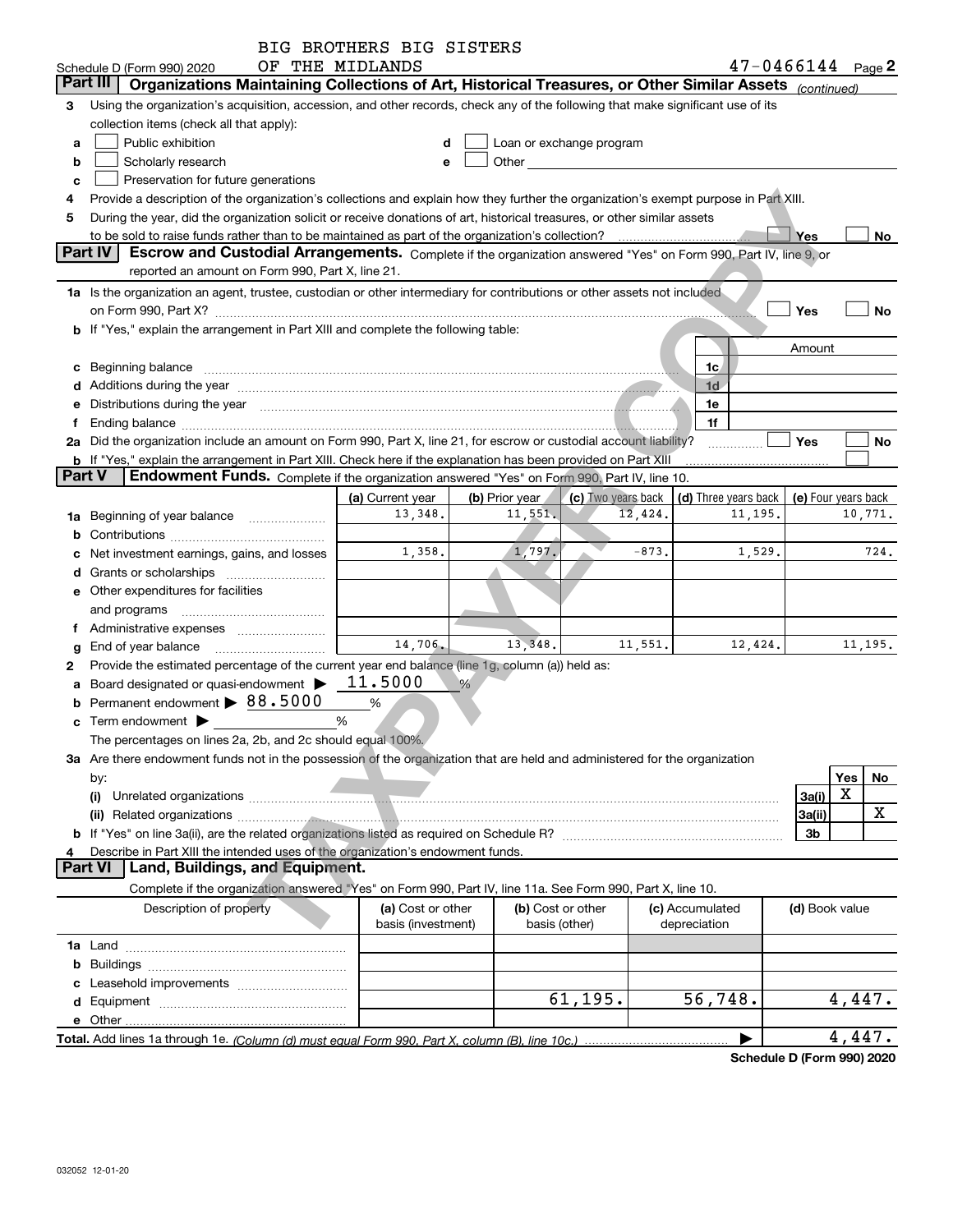|  |                    | BIG BROTHERS BIG SISTERS |
|--|--------------------|--------------------------|
|  | סחווג.זהדוא קצח קמ |                          |

| OF THE MIDLANDS<br>Schedule D (Form 990) 2020                                                                                                     |                 |                                                           | $47 - 0466144$ Page 3 |
|---------------------------------------------------------------------------------------------------------------------------------------------------|-----------------|-----------------------------------------------------------|-----------------------|
| Part VII Investments - Other Securities.                                                                                                          |                 |                                                           |                       |
| Complete if the organization answered "Yes" on Form 990, Part IV, line 11b. See Form 990, Part X, line 12.                                        |                 |                                                           |                       |
| (a) Description of security or category (including name of security)                                                                              | (b) Book value  | (c) Method of valuation: Cost or end-of-year market value |                       |
|                                                                                                                                                   |                 |                                                           |                       |
|                                                                                                                                                   |                 |                                                           |                       |
| $(3)$ Other<br><u> 1999 - Andrea Andrew Maria III (b. 19</u>                                                                                      |                 |                                                           |                       |
| (A)                                                                                                                                               |                 |                                                           |                       |
| (B)                                                                                                                                               |                 |                                                           |                       |
| (C)                                                                                                                                               |                 |                                                           |                       |
| (D)                                                                                                                                               |                 |                                                           |                       |
| (E)                                                                                                                                               |                 |                                                           |                       |
| (F)                                                                                                                                               |                 |                                                           |                       |
| (G)                                                                                                                                               |                 |                                                           |                       |
| (H)                                                                                                                                               |                 |                                                           |                       |
| Total. (Col. (b) must equal Form 990, Part X, col. (B) line 12.)                                                                                  |                 |                                                           |                       |
| Part VIII Investments - Program Related.                                                                                                          |                 |                                                           |                       |
| Complete if the organization answered "Yes" on Form 990, Part IV, line 11c. See Form 990, Part X, line 13.                                        |                 |                                                           |                       |
| (a) Description of investment                                                                                                                     | (b) Book value  | (c) Method of valuation: Cost or end-of-year market value |                       |
| (1)                                                                                                                                               |                 |                                                           |                       |
| (2)                                                                                                                                               |                 |                                                           |                       |
| (3)                                                                                                                                               |                 |                                                           |                       |
| (4)                                                                                                                                               |                 |                                                           |                       |
| (5)                                                                                                                                               |                 |                                                           |                       |
| (6)                                                                                                                                               |                 |                                                           |                       |
|                                                                                                                                                   |                 |                                                           |                       |
| (7)                                                                                                                                               |                 |                                                           |                       |
| (8)                                                                                                                                               |                 |                                                           |                       |
| (9)                                                                                                                                               |                 |                                                           |                       |
| Total. (Col. (b) must equal Form 990, Part X, col. (B) line 13.)<br>Part IX<br><b>Other Assets.</b>                                               |                 |                                                           |                       |
| Complete if the organization answered "Yes" on Form 990, Part IV, line 11d. See Form 990, Part X, line 15.                                        |                 |                                                           |                       |
|                                                                                                                                                   | (a) Description |                                                           | (b) Book value        |
| (1)                                                                                                                                               |                 |                                                           |                       |
| (2)                                                                                                                                               |                 |                                                           |                       |
| (3)                                                                                                                                               |                 |                                                           |                       |
| (4)                                                                                                                                               |                 |                                                           |                       |
| (5)                                                                                                                                               |                 |                                                           |                       |
| (6)                                                                                                                                               |                 |                                                           |                       |
| (7)                                                                                                                                               |                 |                                                           |                       |
| (8)                                                                                                                                               |                 |                                                           |                       |
| (9)                                                                                                                                               |                 |                                                           |                       |
|                                                                                                                                                   |                 |                                                           |                       |
| Total. (Column (b) must equal Form 990. Part X, col. (B) line 15.)<br>Part X<br><b>Other Liabilities.</b>                                         |                 |                                                           |                       |
|                                                                                                                                                   |                 |                                                           |                       |
| Complete if the organization answered "Yes" on Form 990, Part IV, line 11e or 11f. See Form 990, Part X, line 25.<br>(a) Description of liability |                 |                                                           |                       |
| 1.                                                                                                                                                |                 |                                                           | (b) Book value        |
| (1)<br>Federal income taxes                                                                                                                       |                 |                                                           |                       |
| (2)                                                                                                                                               |                 |                                                           |                       |
| (3)                                                                                                                                               |                 |                                                           |                       |
| (4)                                                                                                                                               |                 |                                                           |                       |
| (5)                                                                                                                                               |                 |                                                           |                       |
| (6)                                                                                                                                               |                 |                                                           |                       |
| (7)                                                                                                                                               |                 |                                                           |                       |
| (8)                                                                                                                                               |                 |                                                           |                       |
| (9)                                                                                                                                               |                 |                                                           |                       |
|                                                                                                                                                   |                 |                                                           |                       |

**2.** Liability for uncertain tax positions. In Part XIII, provide the text of the footnote to the organization's financial statements that reports the organization's liability for uncertain tax positions under FASB ASC 740. Check here if the text of the footnote has been provided in Part XIII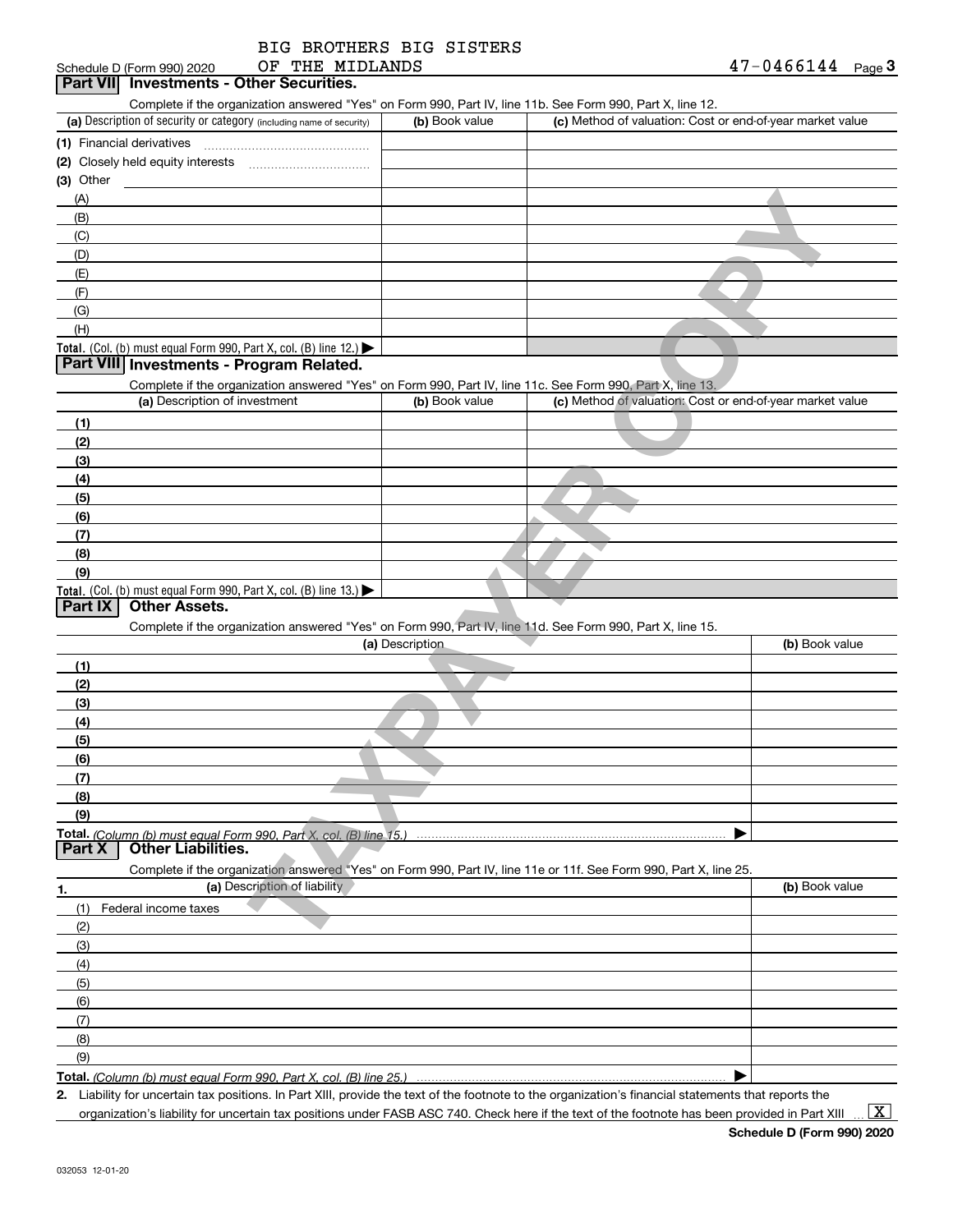| OF THE MIDLANDS<br>Schedule D (Form 990) 2020<br>Reconciliation of Revenue per Audited Financial Statements With Revenue per Return.<br>Part XI<br>Complete if the organization answered "Yes" on Form 990, Part IV, line 12a.<br>$\mathbf{1}$<br>Total revenue, gains, and other support per audited financial statements<br>1<br>Amounts included on line 1 but not on Form 990, Part VIII, line 12:<br>2<br>1,358.<br>2a<br>Net unrealized gains (losses) on investments [11] matter contracts and the unrealized gains (losses) on investments<br>а<br>2 <sub>b</sub><br>b<br>2 <sub>c</sub><br>с<br>15,896.<br>2d<br>Other (Describe in Part XIII.)<br>d<br><u> 17,254.</u><br>Add lines 2a through 2d<br>2e<br>е<br>2,544,680.<br>3<br>З<br>Amounts included on Form 990, Part VIII, line 12, but not on line 1:<br>4<br>Investment expenses not included on Form 990, Part VIII, line 7b<br>4a<br>а<br>4b<br>b<br>Add lines 4a and 4b<br>4c<br>2,544,680.<br>5<br>Total revenue. Add lines 3 and 4c. (This must equal Form 990, Part I, line 12.)<br>Part XII   Reconciliation of Expenses per Audited Financial Statements With Expenses per Return.<br>Complete if the organization answered "Yes" on Form 990, Part IV, line 12a.<br>2,280,144.<br>$\mathbf{1}$<br>1<br>Amounts included on line 1 but not on Form 990, Part IX, line 25:<br>2<br>2a<br>а<br>2 <sub>b</sub><br>b<br>2c<br>с<br>15,896.<br>$^{\prime}$ 2d<br>d<br>Add lines 2a through 2d<br>2e<br>е<br>2, 264, 248.<br>3<br>З<br>Amounts included on Form 990, Part IX, line 25, but not on line 1:<br>4<br>4a<br>а<br>4 <sub>b</sub><br>b<br>Add lines 4a and 4b<br>4c<br>2, 264, 248<br>5<br>Total expenses. Add lines 3 and 4c. (This must equal Form 990. Part I. line 18.)<br>Part XIII Supplemental Information.<br>Provide the descriptions required for Part II, lines 3, 5, and 9; Part III, lines 1a and 4; Part IV, lines 1b and 2b; Part V, line 4; Part X, line 2; Part XI,<br>lines 2d and 4b; and Part XII, lines 2d and 4b. Also complete this part to provide any additional information. |                          |
|--------------------------------------------------------------------------------------------------------------------------------------------------------------------------------------------------------------------------------------------------------------------------------------------------------------------------------------------------------------------------------------------------------------------------------------------------------------------------------------------------------------------------------------------------------------------------------------------------------------------------------------------------------------------------------------------------------------------------------------------------------------------------------------------------------------------------------------------------------------------------------------------------------------------------------------------------------------------------------------------------------------------------------------------------------------------------------------------------------------------------------------------------------------------------------------------------------------------------------------------------------------------------------------------------------------------------------------------------------------------------------------------------------------------------------------------------------------------------------------------------------------------------------------------------------------------------------------------------------------------------------------------------------------------------------------------------------------------------------------------------------------------------------------------------------------------------------------------------------------------------------------------------------------------------------------------------------------------------------------------------------------------------------------------------------------------------------------|--------------------------|
|                                                                                                                                                                                                                                                                                                                                                                                                                                                                                                                                                                                                                                                                                                                                                                                                                                                                                                                                                                                                                                                                                                                                                                                                                                                                                                                                                                                                                                                                                                                                                                                                                                                                                                                                                                                                                                                                                                                                                                                                                                                                                      | $47 - 0466144$ Page 4    |
|                                                                                                                                                                                                                                                                                                                                                                                                                                                                                                                                                                                                                                                                                                                                                                                                                                                                                                                                                                                                                                                                                                                                                                                                                                                                                                                                                                                                                                                                                                                                                                                                                                                                                                                                                                                                                                                                                                                                                                                                                                                                                      |                          |
|                                                                                                                                                                                                                                                                                                                                                                                                                                                                                                                                                                                                                                                                                                                                                                                                                                                                                                                                                                                                                                                                                                                                                                                                                                                                                                                                                                                                                                                                                                                                                                                                                                                                                                                                                                                                                                                                                                                                                                                                                                                                                      |                          |
|                                                                                                                                                                                                                                                                                                                                                                                                                                                                                                                                                                                                                                                                                                                                                                                                                                                                                                                                                                                                                                                                                                                                                                                                                                                                                                                                                                                                                                                                                                                                                                                                                                                                                                                                                                                                                                                                                                                                                                                                                                                                                      | $\overline{2,561,934}$ . |
|                                                                                                                                                                                                                                                                                                                                                                                                                                                                                                                                                                                                                                                                                                                                                                                                                                                                                                                                                                                                                                                                                                                                                                                                                                                                                                                                                                                                                                                                                                                                                                                                                                                                                                                                                                                                                                                                                                                                                                                                                                                                                      |                          |
|                                                                                                                                                                                                                                                                                                                                                                                                                                                                                                                                                                                                                                                                                                                                                                                                                                                                                                                                                                                                                                                                                                                                                                                                                                                                                                                                                                                                                                                                                                                                                                                                                                                                                                                                                                                                                                                                                                                                                                                                                                                                                      |                          |
|                                                                                                                                                                                                                                                                                                                                                                                                                                                                                                                                                                                                                                                                                                                                                                                                                                                                                                                                                                                                                                                                                                                                                                                                                                                                                                                                                                                                                                                                                                                                                                                                                                                                                                                                                                                                                                                                                                                                                                                                                                                                                      |                          |
|                                                                                                                                                                                                                                                                                                                                                                                                                                                                                                                                                                                                                                                                                                                                                                                                                                                                                                                                                                                                                                                                                                                                                                                                                                                                                                                                                                                                                                                                                                                                                                                                                                                                                                                                                                                                                                                                                                                                                                                                                                                                                      |                          |
|                                                                                                                                                                                                                                                                                                                                                                                                                                                                                                                                                                                                                                                                                                                                                                                                                                                                                                                                                                                                                                                                                                                                                                                                                                                                                                                                                                                                                                                                                                                                                                                                                                                                                                                                                                                                                                                                                                                                                                                                                                                                                      |                          |
|                                                                                                                                                                                                                                                                                                                                                                                                                                                                                                                                                                                                                                                                                                                                                                                                                                                                                                                                                                                                                                                                                                                                                                                                                                                                                                                                                                                                                                                                                                                                                                                                                                                                                                                                                                                                                                                                                                                                                                                                                                                                                      |                          |
|                                                                                                                                                                                                                                                                                                                                                                                                                                                                                                                                                                                                                                                                                                                                                                                                                                                                                                                                                                                                                                                                                                                                                                                                                                                                                                                                                                                                                                                                                                                                                                                                                                                                                                                                                                                                                                                                                                                                                                                                                                                                                      |                          |
|                                                                                                                                                                                                                                                                                                                                                                                                                                                                                                                                                                                                                                                                                                                                                                                                                                                                                                                                                                                                                                                                                                                                                                                                                                                                                                                                                                                                                                                                                                                                                                                                                                                                                                                                                                                                                                                                                                                                                                                                                                                                                      |                          |
|                                                                                                                                                                                                                                                                                                                                                                                                                                                                                                                                                                                                                                                                                                                                                                                                                                                                                                                                                                                                                                                                                                                                                                                                                                                                                                                                                                                                                                                                                                                                                                                                                                                                                                                                                                                                                                                                                                                                                                                                                                                                                      |                          |
|                                                                                                                                                                                                                                                                                                                                                                                                                                                                                                                                                                                                                                                                                                                                                                                                                                                                                                                                                                                                                                                                                                                                                                                                                                                                                                                                                                                                                                                                                                                                                                                                                                                                                                                                                                                                                                                                                                                                                                                                                                                                                      |                          |
|                                                                                                                                                                                                                                                                                                                                                                                                                                                                                                                                                                                                                                                                                                                                                                                                                                                                                                                                                                                                                                                                                                                                                                                                                                                                                                                                                                                                                                                                                                                                                                                                                                                                                                                                                                                                                                                                                                                                                                                                                                                                                      | $0$ .                    |
|                                                                                                                                                                                                                                                                                                                                                                                                                                                                                                                                                                                                                                                                                                                                                                                                                                                                                                                                                                                                                                                                                                                                                                                                                                                                                                                                                                                                                                                                                                                                                                                                                                                                                                                                                                                                                                                                                                                                                                                                                                                                                      |                          |
|                                                                                                                                                                                                                                                                                                                                                                                                                                                                                                                                                                                                                                                                                                                                                                                                                                                                                                                                                                                                                                                                                                                                                                                                                                                                                                                                                                                                                                                                                                                                                                                                                                                                                                                                                                                                                                                                                                                                                                                                                                                                                      |                          |
|                                                                                                                                                                                                                                                                                                                                                                                                                                                                                                                                                                                                                                                                                                                                                                                                                                                                                                                                                                                                                                                                                                                                                                                                                                                                                                                                                                                                                                                                                                                                                                                                                                                                                                                                                                                                                                                                                                                                                                                                                                                                                      |                          |
|                                                                                                                                                                                                                                                                                                                                                                                                                                                                                                                                                                                                                                                                                                                                                                                                                                                                                                                                                                                                                                                                                                                                                                                                                                                                                                                                                                                                                                                                                                                                                                                                                                                                                                                                                                                                                                                                                                                                                                                                                                                                                      |                          |
|                                                                                                                                                                                                                                                                                                                                                                                                                                                                                                                                                                                                                                                                                                                                                                                                                                                                                                                                                                                                                                                                                                                                                                                                                                                                                                                                                                                                                                                                                                                                                                                                                                                                                                                                                                                                                                                                                                                                                                                                                                                                                      |                          |
|                                                                                                                                                                                                                                                                                                                                                                                                                                                                                                                                                                                                                                                                                                                                                                                                                                                                                                                                                                                                                                                                                                                                                                                                                                                                                                                                                                                                                                                                                                                                                                                                                                                                                                                                                                                                                                                                                                                                                                                                                                                                                      |                          |
|                                                                                                                                                                                                                                                                                                                                                                                                                                                                                                                                                                                                                                                                                                                                                                                                                                                                                                                                                                                                                                                                                                                                                                                                                                                                                                                                                                                                                                                                                                                                                                                                                                                                                                                                                                                                                                                                                                                                                                                                                                                                                      |                          |
|                                                                                                                                                                                                                                                                                                                                                                                                                                                                                                                                                                                                                                                                                                                                                                                                                                                                                                                                                                                                                                                                                                                                                                                                                                                                                                                                                                                                                                                                                                                                                                                                                                                                                                                                                                                                                                                                                                                                                                                                                                                                                      |                          |
|                                                                                                                                                                                                                                                                                                                                                                                                                                                                                                                                                                                                                                                                                                                                                                                                                                                                                                                                                                                                                                                                                                                                                                                                                                                                                                                                                                                                                                                                                                                                                                                                                                                                                                                                                                                                                                                                                                                                                                                                                                                                                      |                          |
|                                                                                                                                                                                                                                                                                                                                                                                                                                                                                                                                                                                                                                                                                                                                                                                                                                                                                                                                                                                                                                                                                                                                                                                                                                                                                                                                                                                                                                                                                                                                                                                                                                                                                                                                                                                                                                                                                                                                                                                                                                                                                      |                          |
|                                                                                                                                                                                                                                                                                                                                                                                                                                                                                                                                                                                                                                                                                                                                                                                                                                                                                                                                                                                                                                                                                                                                                                                                                                                                                                                                                                                                                                                                                                                                                                                                                                                                                                                                                                                                                                                                                                                                                                                                                                                                                      | <u>15,896.</u>           |
|                                                                                                                                                                                                                                                                                                                                                                                                                                                                                                                                                                                                                                                                                                                                                                                                                                                                                                                                                                                                                                                                                                                                                                                                                                                                                                                                                                                                                                                                                                                                                                                                                                                                                                                                                                                                                                                                                                                                                                                                                                                                                      |                          |
|                                                                                                                                                                                                                                                                                                                                                                                                                                                                                                                                                                                                                                                                                                                                                                                                                                                                                                                                                                                                                                                                                                                                                                                                                                                                                                                                                                                                                                                                                                                                                                                                                                                                                                                                                                                                                                                                                                                                                                                                                                                                                      |                          |
|                                                                                                                                                                                                                                                                                                                                                                                                                                                                                                                                                                                                                                                                                                                                                                                                                                                                                                                                                                                                                                                                                                                                                                                                                                                                                                                                                                                                                                                                                                                                                                                                                                                                                                                                                                                                                                                                                                                                                                                                                                                                                      |                          |
|                                                                                                                                                                                                                                                                                                                                                                                                                                                                                                                                                                                                                                                                                                                                                                                                                                                                                                                                                                                                                                                                                                                                                                                                                                                                                                                                                                                                                                                                                                                                                                                                                                                                                                                                                                                                                                                                                                                                                                                                                                                                                      |                          |
|                                                                                                                                                                                                                                                                                                                                                                                                                                                                                                                                                                                                                                                                                                                                                                                                                                                                                                                                                                                                                                                                                                                                                                                                                                                                                                                                                                                                                                                                                                                                                                                                                                                                                                                                                                                                                                                                                                                                                                                                                                                                                      |                          |
|                                                                                                                                                                                                                                                                                                                                                                                                                                                                                                                                                                                                                                                                                                                                                                                                                                                                                                                                                                                                                                                                                                                                                                                                                                                                                                                                                                                                                                                                                                                                                                                                                                                                                                                                                                                                                                                                                                                                                                                                                                                                                      |                          |
|                                                                                                                                                                                                                                                                                                                                                                                                                                                                                                                                                                                                                                                                                                                                                                                                                                                                                                                                                                                                                                                                                                                                                                                                                                                                                                                                                                                                                                                                                                                                                                                                                                                                                                                                                                                                                                                                                                                                                                                                                                                                                      |                          |
|                                                                                                                                                                                                                                                                                                                                                                                                                                                                                                                                                                                                                                                                                                                                                                                                                                                                                                                                                                                                                                                                                                                                                                                                                                                                                                                                                                                                                                                                                                                                                                                                                                                                                                                                                                                                                                                                                                                                                                                                                                                                                      |                          |
| PART V, LINE 4:                                                                                                                                                                                                                                                                                                                                                                                                                                                                                                                                                                                                                                                                                                                                                                                                                                                                                                                                                                                                                                                                                                                                                                                                                                                                                                                                                                                                                                                                                                                                                                                                                                                                                                                                                                                                                                                                                                                                                                                                                                                                      |                          |
| THE FUND SHALL BE USED FOR SUPPORT OF THE CHARITABLE OR EDUCATIONAL                                                                                                                                                                                                                                                                                                                                                                                                                                                                                                                                                                                                                                                                                                                                                                                                                                                                                                                                                                                                                                                                                                                                                                                                                                                                                                                                                                                                                                                                                                                                                                                                                                                                                                                                                                                                                                                                                                                                                                                                                  |                          |
| PURPOSES OF BIG BROTHERS BIG SISTERS OF THE MIDLANDS AND ITS AFFILIATED                                                                                                                                                                                                                                                                                                                                                                                                                                                                                                                                                                                                                                                                                                                                                                                                                                                                                                                                                                                                                                                                                                                                                                                                                                                                                                                                                                                                                                                                                                                                                                                                                                                                                                                                                                                                                                                                                                                                                                                                              |                          |
| AGENCIES.                                                                                                                                                                                                                                                                                                                                                                                                                                                                                                                                                                                                                                                                                                                                                                                                                                                                                                                                                                                                                                                                                                                                                                                                                                                                                                                                                                                                                                                                                                                                                                                                                                                                                                                                                                                                                                                                                                                                                                                                                                                                            |                          |
|                                                                                                                                                                                                                                                                                                                                                                                                                                                                                                                                                                                                                                                                                                                                                                                                                                                                                                                                                                                                                                                                                                                                                                                                                                                                                                                                                                                                                                                                                                                                                                                                                                                                                                                                                                                                                                                                                                                                                                                                                                                                                      |                          |
| PART X, LINE 2:                                                                                                                                                                                                                                                                                                                                                                                                                                                                                                                                                                                                                                                                                                                                                                                                                                                                                                                                                                                                                                                                                                                                                                                                                                                                                                                                                                                                                                                                                                                                                                                                                                                                                                                                                                                                                                                                                                                                                                                                                                                                      |                          |

| THE FUND SHALL BE USED FOR SUPPORT OF THE CHARITABLE OR EDUCATIONAL |  |  |  |  |  |  |  |  |  |
|---------------------------------------------------------------------|--|--|--|--|--|--|--|--|--|
|---------------------------------------------------------------------|--|--|--|--|--|--|--|--|--|

PART X, LINE 2: THE ORGANIZATION HAS RECEIVED EXEMPTION FROM INCOME TAXES UNDER SECTION

501(C)(3) OF THE INTERNAL REVENUE CODE AND IS NOT CLASSIFIED AS A PRIVATE

FOUNDATION. AS SUCH, NO PROVISION FOR INCOME TAXES IS REFLECTED IN THE

FINANCIAL STATEMENTS.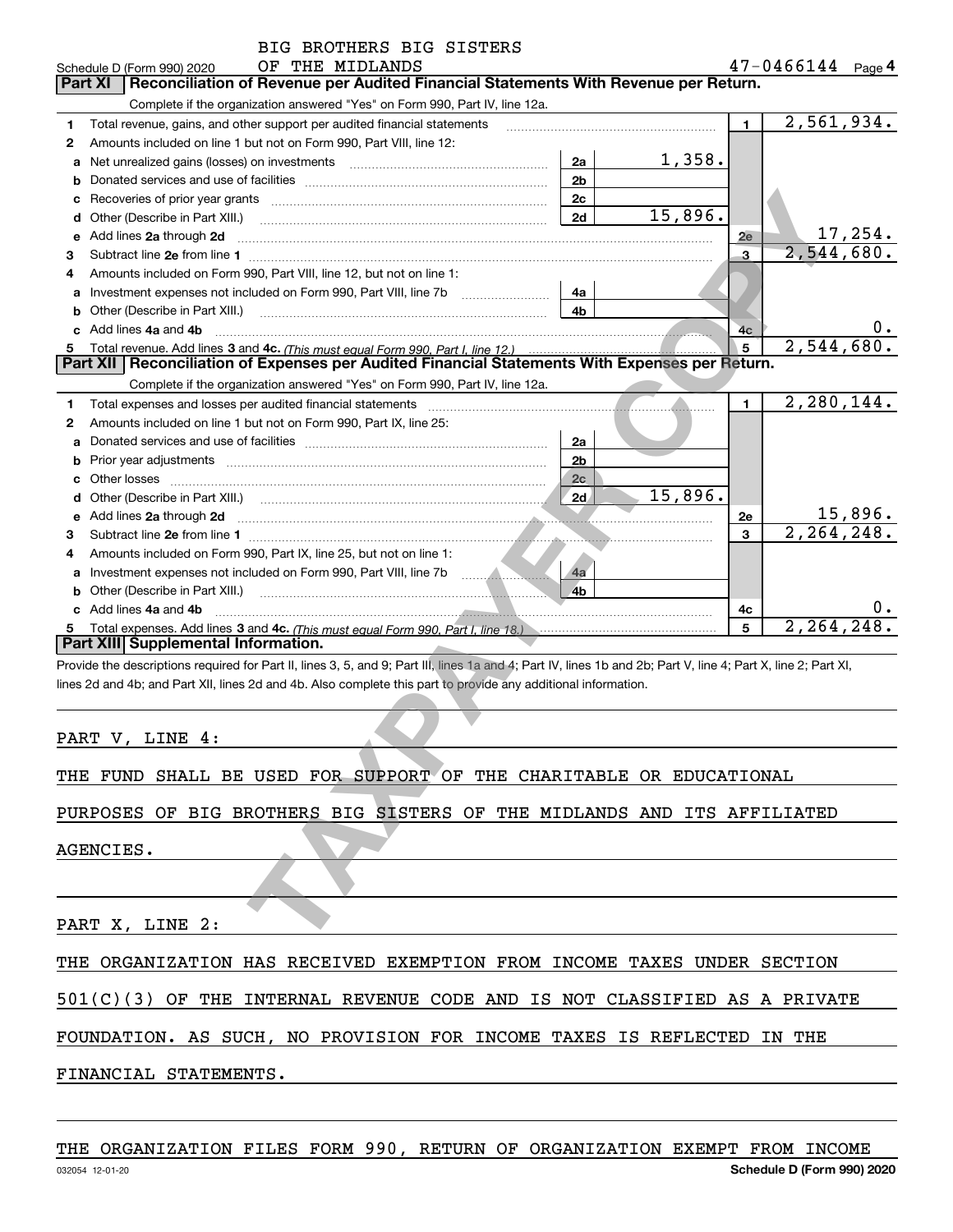| BIG BROTHERS BIG SISTERS<br>$47 - 0466144$ Page 5<br>OF THE MIDLANDS<br>Schedule D (Form 990) 2020<br>Part XIII Supplemental Information (continued) |
|------------------------------------------------------------------------------------------------------------------------------------------------------|
| IN THE U.S. FEDERAL AND STATE JURISDICTIONS. AS OF DECEMBER 31, 2020,<br>TAX,                                                                        |
| ORGANIZATION HAS NO UNCERTAIN TAX POSITIONS THAT QUALIFY FOR EITHER<br>THE                                                                           |
| RECOGNITION OR DISCLOSURE IN THE FINANCIAL STATEMENTS. TAX YEARS                                                                                     |
| SUBSEQUENT TO 2017 REMAIN SUBJECT TO EXAMINATION BY MAJOR TAX                                                                                        |
| JURISDICTIONS.                                                                                                                                       |
|                                                                                                                                                      |
| ORGANIZATION HAS CONCLUDED THAT THERE ARE NO SIGNIFICANT UNCERTAIN TAX<br>THE                                                                        |
| POSITIONS REQUIRING DISCLOSURE, AND THERE ARE NO MATERIAL AMOUNTS OF                                                                                 |
| UNRECOGNIZED TAX BENEFITS.                                                                                                                           |
|                                                                                                                                                      |
| PART XI, LINE 2D - OTHER ADJUSTMENTS:                                                                                                                |
| 15,896.<br>FUNDRAISER EXPENSES                                                                                                                       |
|                                                                                                                                                      |
| PART XII, LINE 2D - OTHER ADJUSTMENTS:                                                                                                               |
| 15,896.<br>FUNDRAISER EXPENSES                                                                                                                       |
|                                                                                                                                                      |
|                                                                                                                                                      |
|                                                                                                                                                      |
|                                                                                                                                                      |
|                                                                                                                                                      |
|                                                                                                                                                      |
|                                                                                                                                                      |
|                                                                                                                                                      |
|                                                                                                                                                      |
|                                                                                                                                                      |
|                                                                                                                                                      |
|                                                                                                                                                      |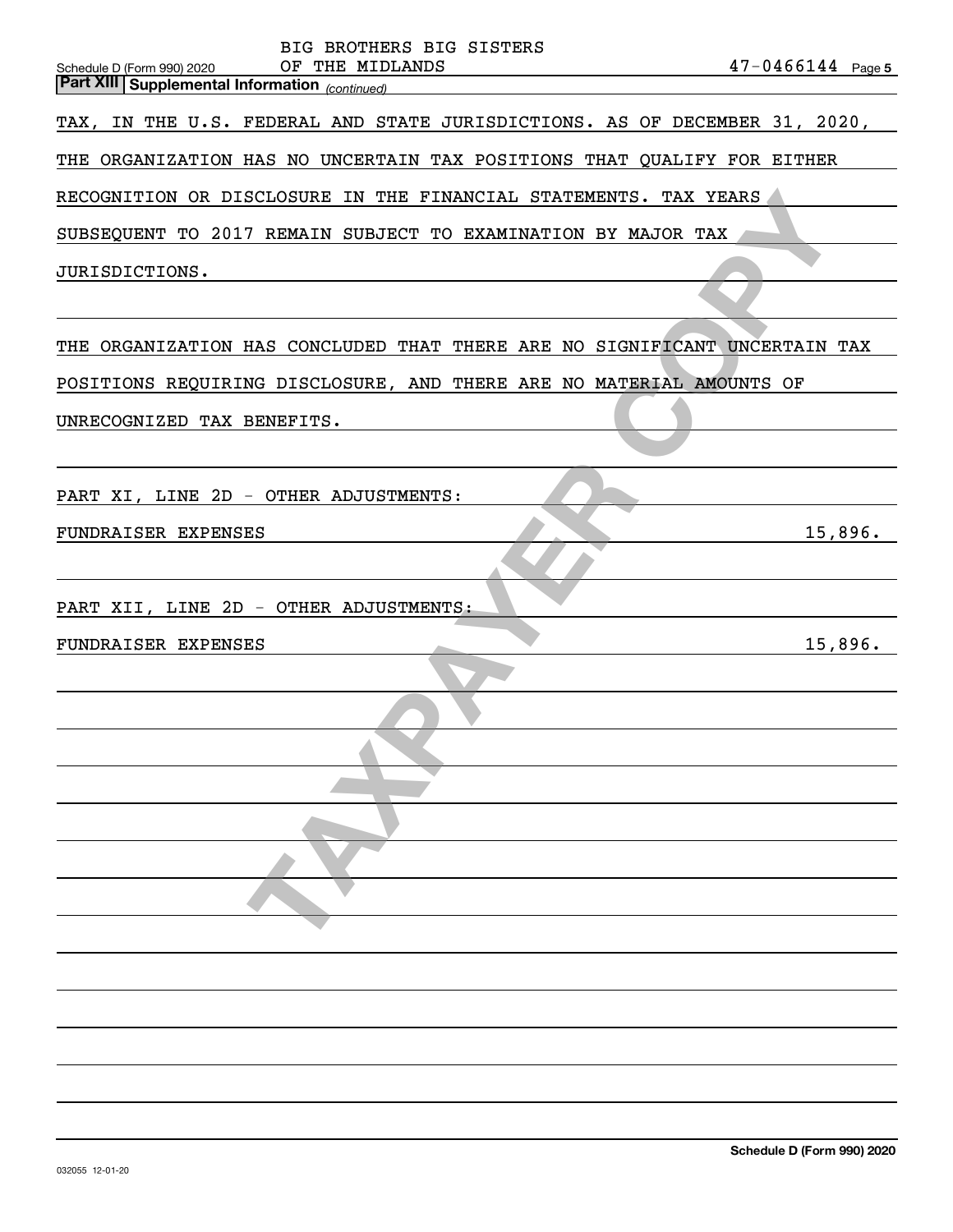| <b>SCHEDULE G</b>                                 |                                  | <b>Supplemental Information Regarding Fundraising or Gaming Activities</b>                                                                                          |     |                                         |                                       |                                  | OMB No. 1545-0047                       |
|---------------------------------------------------|----------------------------------|---------------------------------------------------------------------------------------------------------------------------------------------------------------------|-----|-----------------------------------------|---------------------------------------|----------------------------------|-----------------------------------------|
| (Form 990 or 990-EZ)                              |                                  | Complete if the organization answered "Yes" on Form 990, Part IV, line 17, 18, or 19, or if the<br>organization entered more than \$15,000 on Form 990-EZ, line 6a. |     |                                         |                                       |                                  | 2020                                    |
| Department of the Treasury                        |                                  | Attach to Form 990 or Form 990-EZ.                                                                                                                                  |     |                                         |                                       |                                  | <b>Open to Public</b>                   |
| Internal Revenue Service                          |                                  | Go to www.irs.gov/Form990 for instructions and the latest information.                                                                                              |     |                                         |                                       |                                  | Inspection                              |
| Name of the organization                          |                                  | BIG BROTHERS BIG SISTERS                                                                                                                                            |     |                                         |                                       |                                  | <b>Employer identification number</b>   |
|                                                   |                                  | OF THE MIDLANDS                                                                                                                                                     |     |                                         |                                       | 47-0466144                       |                                         |
| Part I                                            | required to complete this part.  | Fundraising Activities. Complete if the organization answered "Yes" on Form 990, Part IV, line 17. Form 990-EZ filers are not                                       |     |                                         |                                       |                                  |                                         |
|                                                   |                                  | 1 Indicate whether the organization raised funds through any of the following activities. Check all that apply.                                                     |     |                                         |                                       |                                  |                                         |
| Mail solicitations<br>a                           |                                  | е                                                                                                                                                                   |     |                                         | Solicitation of non-government grants |                                  |                                         |
| b                                                 | Internet and email solicitations | f                                                                                                                                                                   |     |                                         | Solicitation of government grants     |                                  |                                         |
| Phone solicitations<br>с                          |                                  | Special fundraising events<br>g                                                                                                                                     |     |                                         |                                       |                                  |                                         |
| In-person solicitations<br>d                      |                                  |                                                                                                                                                                     |     |                                         |                                       |                                  |                                         |
|                                                   |                                  | 2 a Did the organization have a written or oral agreement with any individual (including officers, directors, trustees, or                                          |     |                                         |                                       |                                  |                                         |
|                                                   |                                  | key employees listed in Form 990, Part VII) or entity in connection with professional fundraising services?                                                         |     |                                         |                                       |                                  | Yes<br>No                               |
|                                                   |                                  | b If "Yes," list the 10 highest paid individuals or entities (fundraisers) pursuant to agreements under which the fundraiser is to be                               |     |                                         |                                       |                                  |                                         |
| compensated at least \$5,000 by the organization. |                                  |                                                                                                                                                                     |     |                                         |                                       |                                  |                                         |
|                                                   |                                  |                                                                                                                                                                     |     |                                         |                                       | (v) Amount paid                  |                                         |
| (i) Name and address of individual                |                                  | (ii) Activity                                                                                                                                                       |     | (iii) Did<br>fundraiser<br>have custody | (iv) Gross receipts                   | to (or retained by)              | (vi) Amount paid<br>to (or retained by) |
| or entity (fundraiser)                            |                                  |                                                                                                                                                                     |     | or control of<br>contributions?         | from activity                         | fundraiser<br>listed in col. (i) | organization                            |
|                                                   |                                  |                                                                                                                                                                     | Yes | No                                      |                                       |                                  |                                         |
|                                                   |                                  |                                                                                                                                                                     |     |                                         |                                       |                                  |                                         |
|                                                   |                                  |                                                                                                                                                                     |     |                                         |                                       |                                  |                                         |
|                                                   |                                  |                                                                                                                                                                     |     |                                         |                                       |                                  |                                         |
|                                                   |                                  |                                                                                                                                                                     |     |                                         |                                       |                                  |                                         |
|                                                   |                                  |                                                                                                                                                                     |     |                                         |                                       |                                  |                                         |
|                                                   |                                  |                                                                                                                                                                     |     |                                         |                                       |                                  |                                         |
|                                                   |                                  |                                                                                                                                                                     |     |                                         |                                       |                                  |                                         |
|                                                   |                                  |                                                                                                                                                                     |     |                                         |                                       |                                  |                                         |
|                                                   |                                  |                                                                                                                                                                     |     |                                         |                                       |                                  |                                         |
|                                                   |                                  |                                                                                                                                                                     |     |                                         |                                       |                                  |                                         |
|                                                   |                                  |                                                                                                                                                                     |     |                                         |                                       |                                  |                                         |
|                                                   |                                  |                                                                                                                                                                     |     |                                         |                                       |                                  |                                         |
| Total                                             |                                  |                                                                                                                                                                     |     |                                         |                                       |                                  |                                         |
| or licensing.                                     |                                  | 3 List all states in which the organization is registered or licensed to solicit contributions or has been notified it is exempt from registration                  |     |                                         |                                       |                                  |                                         |
|                                                   |                                  |                                                                                                                                                                     |     |                                         |                                       |                                  |                                         |
|                                                   |                                  |                                                                                                                                                                     |     |                                         |                                       |                                  |                                         |
|                                                   |                                  |                                                                                                                                                                     |     |                                         |                                       |                                  |                                         |
|                                                   |                                  |                                                                                                                                                                     |     |                                         |                                       |                                  |                                         |
|                                                   |                                  |                                                                                                                                                                     |     |                                         |                                       |                                  |                                         |

LHA For Paperwork Reduction Act Notice, see the Instructions for Form 990 or 990-EZ. Schedule G (Form 990 or 990-EZ) 2020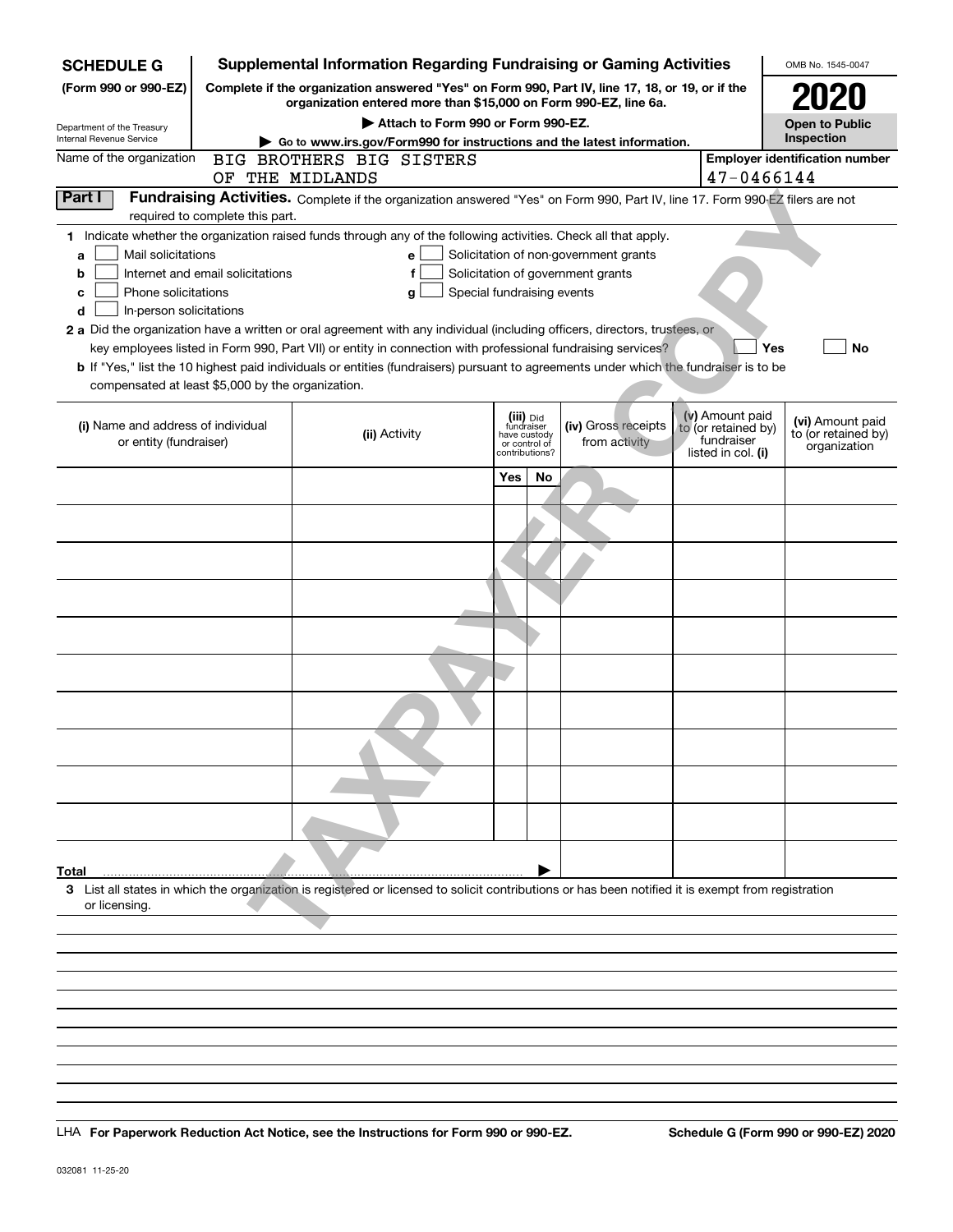|                 | Part II  | Schedule G (Form 990 or 990-EZ) 2020 OF THE MIDLANDS<br>Fundraising Events. Complete if the organization answered "Yes" on Form 990, Part IV, line 18, or reported more than \$15,000 | BIG BROTHERS BIG SISTERS                                 |                                                                     |                                                   | $47 - 0466144$ Page 2                                 |
|-----------------|----------|---------------------------------------------------------------------------------------------------------------------------------------------------------------------------------------|----------------------------------------------------------|---------------------------------------------------------------------|---------------------------------------------------|-------------------------------------------------------|
|                 |          | of fundraising event contributions and gross income on Form 990-EZ, lines 1 and 6b. List events with gross receipts greater than \$5,000.                                             |                                                          |                                                                     |                                                   |                                                       |
|                 |          |                                                                                                                                                                                       | (a) Event $#1$<br>BOWL FOR<br>KIDS' SAKE<br>(event type) | (b) Event $#2$<br><b>BIG</b><br><b>BASKETBALL B</b><br>(event type) | (c) Other events<br><b>NONE</b><br>(total number) | (d) Total events<br>(add col. (a) through<br>col. (c) |
| Revenue         | 1.       |                                                                                                                                                                                       | 185,458.                                                 | 38,585.                                                             |                                                   | 224,043.                                              |
|                 |          |                                                                                                                                                                                       | 171,442.                                                 | 36,705.                                                             |                                                   | 208,147.                                              |
|                 | 3        | Gross income (line 1 minus line 2)                                                                                                                                                    | 14,016.                                                  | 1,880.                                                              |                                                   | 15,896.                                               |
|                 | 4        | Cash prizes                                                                                                                                                                           |                                                          |                                                                     |                                                   |                                                       |
|                 | 5.       |                                                                                                                                                                                       |                                                          |                                                                     |                                                   |                                                       |
|                 | 6        |                                                                                                                                                                                       |                                                          |                                                                     |                                                   |                                                       |
| Direct Expenses |          | 7 Food and beverages                                                                                                                                                                  |                                                          |                                                                     |                                                   |                                                       |
|                 | 8<br>9   |                                                                                                                                                                                       | 14,016.                                                  | 1,880.                                                              |                                                   | 15,896.                                               |
|                 |          | 10 Direct expense summary. Add lines 4 through 9 in column (d)                                                                                                                        |                                                          |                                                                     |                                                   | 15,896.                                               |
|                 | Part III | 11 Net income summary. Subtract line 10 from line 3, column (d)<br>Gaming. Complete if the organization answered "Yes" on Form 990, Part IV, line 19, or reported more than           |                                                          |                                                                     |                                                   | 0.                                                    |
|                 |          | \$15,000 on Form 990-EZ, line 6a.                                                                                                                                                     |                                                          |                                                                     |                                                   |                                                       |
| Revenue         |          |                                                                                                                                                                                       | (a) Bingo                                                | (b) Pull tabs/instant<br>bingo/progressive bingo                    | (c) Other gaming                                  | (d) Total gaming (add<br>col. (a) through col. (c))   |
|                 |          |                                                                                                                                                                                       |                                                          |                                                                     |                                                   |                                                       |
| ses             |          | 2 Cash prizes                                                                                                                                                                         |                                                          |                                                                     |                                                   |                                                       |
|                 | З        |                                                                                                                                                                                       |                                                          |                                                                     |                                                   |                                                       |
| Direct Exper    | 4        |                                                                                                                                                                                       |                                                          |                                                                     |                                                   |                                                       |
|                 | 5        |                                                                                                                                                                                       |                                                          |                                                                     |                                                   |                                                       |
|                 |          | 6 Volunteer labor<br>the contract of the contract of                                                                                                                                  | Yes<br>$\%$<br>No                                        | Yes<br>%<br>No                                                      | Yes<br>%<br>No                                    |                                                       |
|                 |          | 7 Direct expense summary. Add lines 2 through 5 in column (d)                                                                                                                         |                                                          |                                                                     |                                                   |                                                       |
|                 | 8        |                                                                                                                                                                                       |                                                          |                                                                     |                                                   |                                                       |
| 9               |          | Enter the state(s) in which the organization conducts gaming activities:                                                                                                              |                                                          |                                                                     |                                                   | Yes<br><b>No</b>                                      |
|                 |          |                                                                                                                                                                                       |                                                          |                                                                     |                                                   |                                                       |
|                 |          |                                                                                                                                                                                       |                                                          |                                                                     |                                                   | <b>Yes</b><br><b>No</b>                               |
|                 |          |                                                                                                                                                                                       |                                                          |                                                                     |                                                   |                                                       |

032082 11-25-20

**Schedule G (Form 990 or 990-EZ) 2020**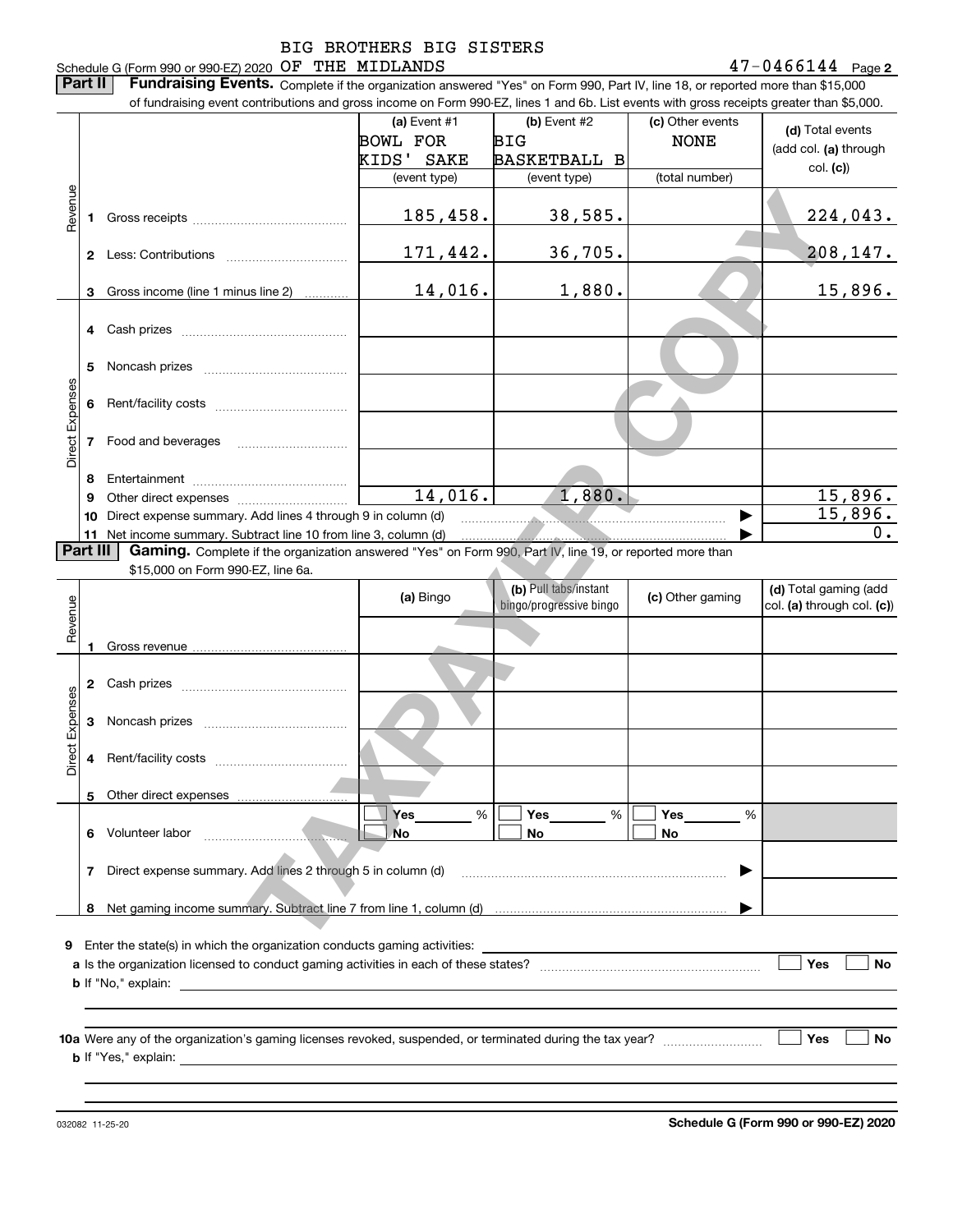|     | BIG BROTHERS BIG SISTERS                                                                                                                            |                 |                              | $47 - 0466144$ Page 3 |
|-----|-----------------------------------------------------------------------------------------------------------------------------------------------------|-----------------|------------------------------|-----------------------|
|     | Schedule G (Form 990 or 990-EZ) 2020 OF THE MIDLANDS                                                                                                |                 |                              |                       |
|     |                                                                                                                                                     |                 | Yes                          | No                    |
|     | 12 Is the organization a grantor, beneficiary or trustee of a trust, or a member of a partnership or other entity formed                            |                 |                              |                       |
|     |                                                                                                                                                     |                 | $\overline{\phantom{a}}$ Yes | No                    |
|     | 13 Indicate the percentage of gaming activity conducted in:                                                                                         |                 |                              |                       |
|     |                                                                                                                                                     | 13a             |                              | %                     |
|     |                                                                                                                                                     | 13 <sub>b</sub> |                              | %                     |
|     | 14 Enter the name and address of the person who prepares the organization's gaming/special events books and records:                                |                 |                              |                       |
|     |                                                                                                                                                     |                 |                              |                       |
|     | Address $\blacktriangleright$                                                                                                                       |                 |                              |                       |
|     | 15a Does the organization have a contract with a third party from whom the organization receives gaming revenue?                                    |                 | Yes                          | No                    |
|     | <b>b</b> If "Yes," enter the amount of gaming revenue received by the organization $\triangleright$ \$ and the amount                               |                 |                              |                       |
|     | of gaming revenue retained by the third party $\triangleright$ \$                                                                                   |                 |                              |                       |
|     | c If "Yes," enter name and address of the third party:                                                                                              |                 |                              |                       |
|     | Name $\blacktriangleright$                                                                                                                          |                 |                              |                       |
|     |                                                                                                                                                     |                 |                              |                       |
|     | Address $\blacktriangleright$<br><u> 1980 - Jan Stein Stein, Amerikaansk politiker († 1908)</u>                                                     |                 |                              |                       |
| 16. | Gaming manager information:                                                                                                                         |                 |                              |                       |
|     | Name $\blacktriangleright$<br><u> 1986 - Johann Harry Harry Harry Harry Harry Harry Harry Harry Harry Harry Harry Harry Harry Harry Harry Harry</u> |                 |                              |                       |
|     |                                                                                                                                                     |                 |                              |                       |
|     | Gaming manager compensation > \$                                                                                                                    |                 |                              |                       |
|     | Description of services provided $\blacktriangleright$                                                                                              |                 |                              |                       |
|     |                                                                                                                                                     |                 |                              |                       |
|     |                                                                                                                                                     |                 |                              |                       |
|     | Director/officer<br>Employee<br>Independent contractor                                                                                              |                 |                              |                       |
|     | 17 Mandatory distributions:                                                                                                                         |                 |                              |                       |
|     | a Is the organization required under state law to make charitable distributions from the gaming proceeds to                                         |                 |                              |                       |
|     | retain the state gaming license?                                                                                                                    |                 | Yes                          | <b>No</b>             |
|     | <b>b</b> Enter the amount of distributions required under state law to be distributed to other exempt organizations or spent in the                 |                 |                              |                       |
|     | organization's own exempt activities during the tax year $\triangleright$ \$                                                                        |                 |                              |                       |
|     | Part IV<br>Supplemental Information. Provide the explanations required by Part I, line 2b, columns (iii) and (v); and Part III, lines 9, 9b, 10b,   |                 |                              |                       |
|     | 15b, 15c, 16, and 17b, as applicable. Also provide any additional information. See instructions.                                                    |                 |                              |                       |
|     |                                                                                                                                                     |                 |                              |                       |
|     |                                                                                                                                                     |                 |                              |                       |
|     |                                                                                                                                                     |                 |                              |                       |
|     |                                                                                                                                                     |                 |                              |                       |
|     |                                                                                                                                                     |                 |                              |                       |
|     |                                                                                                                                                     |                 |                              |                       |
|     |                                                                                                                                                     |                 |                              |                       |
|     |                                                                                                                                                     |                 |                              |                       |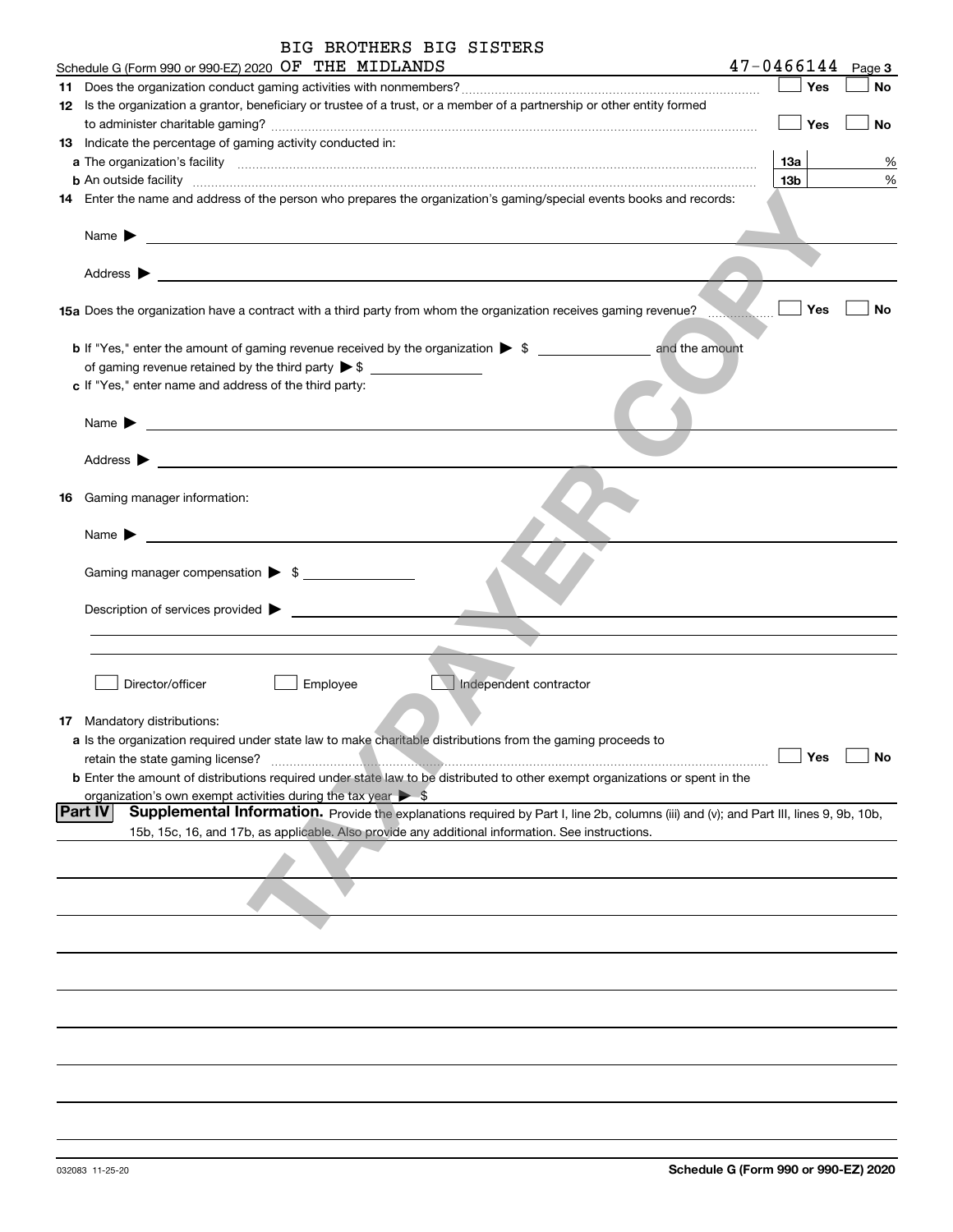|                                    | BIG BROTHERS BIG SISTERS |                       |  |
|------------------------------------|--------------------------|-----------------------|--|
| Schedule G (Form 990 or 990-EZ)    | OF THE MIDLANDS          | $47 - 0466144$ Page 4 |  |
| Dout W. Curricus and Lafe unsetted |                          |                       |  |

| Part IV<br><b>Supplemental Information</b> (continued) |  |
|--------------------------------------------------------|--|
|                                                        |  |
|                                                        |  |
|                                                        |  |
|                                                        |  |
|                                                        |  |
|                                                        |  |
|                                                        |  |
|                                                        |  |
|                                                        |  |
|                                                        |  |
|                                                        |  |
|                                                        |  |
|                                                        |  |
|                                                        |  |
|                                                        |  |
|                                                        |  |
|                                                        |  |
|                                                        |  |
|                                                        |  |
|                                                        |  |
|                                                        |  |
|                                                        |  |
|                                                        |  |
|                                                        |  |
|                                                        |  |
|                                                        |  |
|                                                        |  |
|                                                        |  |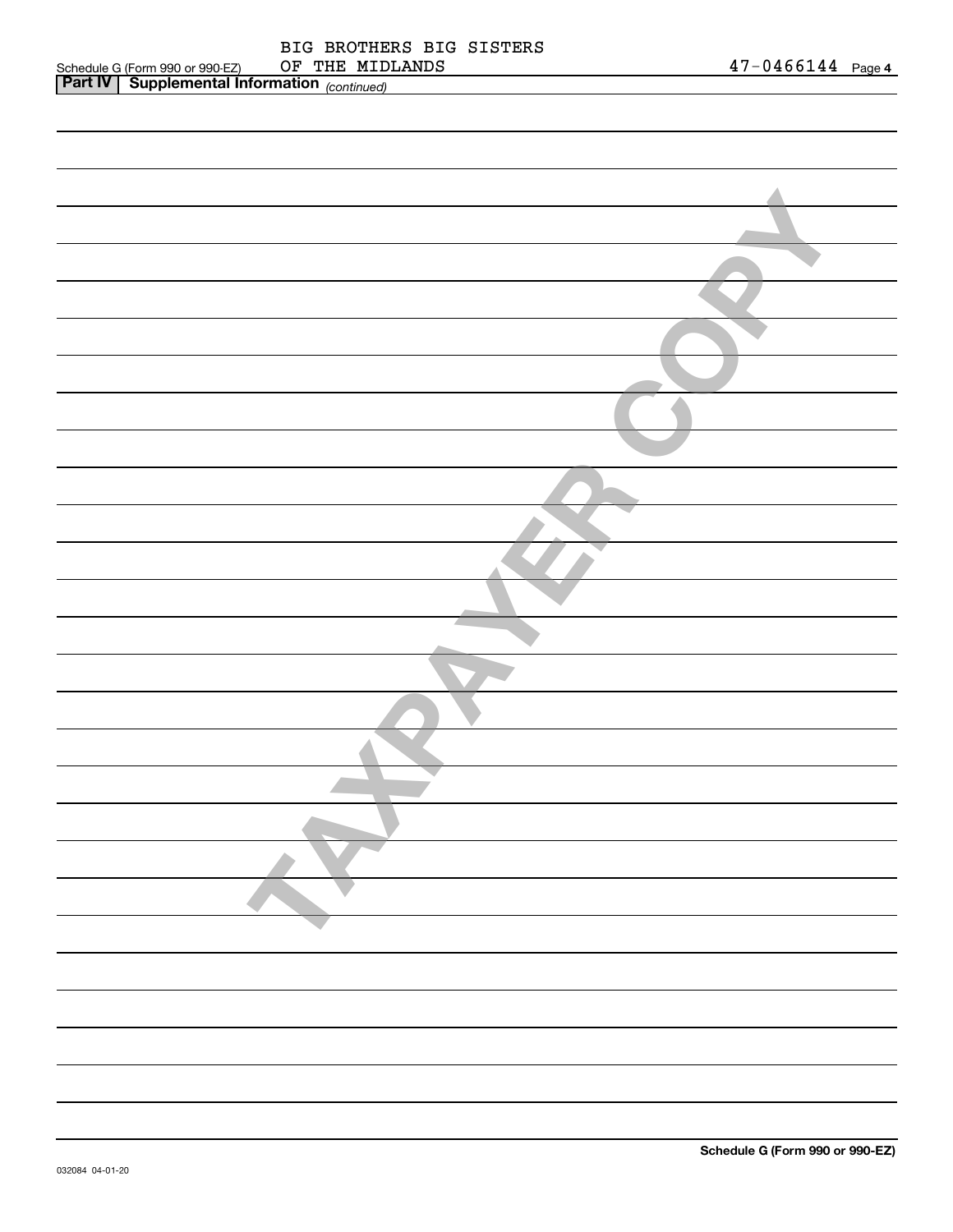|        | <b>SCHEDULE M</b>                                                                                |                                                                                                                                                                                       |                        | <b>Noncash Contributions</b>                       |                                                                                                                                |  | OMB No. 1545-0047                                     |     |    |
|--------|--------------------------------------------------------------------------------------------------|---------------------------------------------------------------------------------------------------------------------------------------------------------------------------------------|------------------------|----------------------------------------------------|--------------------------------------------------------------------------------------------------------------------------------|--|-------------------------------------------------------|-----|----|
|        | (Form 990)<br>Department of the Treasury<br>Internal Revenue Service                             | > Complete if the organizations answered "Yes" on Form 990, Part IV, lines 29 or 30.<br>Attach to Form 990.<br>Go to www.irs.gov/Form990 for instructions and the latest information. |                        | <b>2020</b><br><b>Open to Public</b><br>Inspection |                                                                                                                                |  |                                                       |     |    |
|        | Name of the organization                                                                         | BIG BROTHERS BIG SISTERS                                                                                                                                                              |                        |                                                    |                                                                                                                                |  | <b>Employer identification number</b>                 |     |    |
|        |                                                                                                  | OF THE MIDLANDS                                                                                                                                                                       |                        |                                                    |                                                                                                                                |  | 47-0466144                                            |     |    |
| Part I | <b>Types of Property</b>                                                                         |                                                                                                                                                                                       |                        |                                                    |                                                                                                                                |  |                                                       |     |    |
|        |                                                                                                  |                                                                                                                                                                                       | (a)                    | (b)                                                | (c)                                                                                                                            |  | (d)                                                   |     |    |
|        |                                                                                                  |                                                                                                                                                                                       | Check if<br>applicable | Number of<br>contributions or                      | Noncash contribution<br>amounts reported on<br>items contributed Form 990, Part VIII, line 1g                                  |  | Method of determining<br>noncash contribution amounts |     |    |
| 1      |                                                                                                  |                                                                                                                                                                                       |                        |                                                    |                                                                                                                                |  |                                                       |     |    |
| 2      |                                                                                                  |                                                                                                                                                                                       |                        |                                                    |                                                                                                                                |  |                                                       |     |    |
| з      |                                                                                                  |                                                                                                                                                                                       |                        |                                                    |                                                                                                                                |  |                                                       |     |    |
| 4      |                                                                                                  |                                                                                                                                                                                       |                        |                                                    |                                                                                                                                |  |                                                       |     |    |
| 5      |                                                                                                  | Clothing and household goods                                                                                                                                                          |                        |                                                    |                                                                                                                                |  |                                                       |     |    |
| 6      |                                                                                                  |                                                                                                                                                                                       |                        |                                                    |                                                                                                                                |  |                                                       |     |    |
| 7      |                                                                                                  |                                                                                                                                                                                       |                        |                                                    |                                                                                                                                |  |                                                       |     |    |
| 8      |                                                                                                  |                                                                                                                                                                                       |                        |                                                    |                                                                                                                                |  |                                                       |     |    |
| 9      |                                                                                                  |                                                                                                                                                                                       |                        |                                                    |                                                                                                                                |  |                                                       |     |    |
| 10     |                                                                                                  | Securities - Closely held stock                                                                                                                                                       |                        |                                                    |                                                                                                                                |  |                                                       |     |    |
| 11     | Securities - Partnership, LLC, or                                                                |                                                                                                                                                                                       |                        |                                                    |                                                                                                                                |  |                                                       |     |    |
|        | trust interests                                                                                  |                                                                                                                                                                                       |                        |                                                    |                                                                                                                                |  |                                                       |     |    |
| 12     |                                                                                                  |                                                                                                                                                                                       |                        |                                                    |                                                                                                                                |  |                                                       |     |    |
| 13     | Qualified conservation contribution -                                                            |                                                                                                                                                                                       |                        |                                                    |                                                                                                                                |  |                                                       |     |    |
|        | Historic structures                                                                              |                                                                                                                                                                                       |                        |                                                    |                                                                                                                                |  |                                                       |     |    |
| 14     |                                                                                                  | Qualified conservation contribution - Other                                                                                                                                           |                        |                                                    |                                                                                                                                |  |                                                       |     |    |
| 15     |                                                                                                  |                                                                                                                                                                                       |                        |                                                    |                                                                                                                                |  |                                                       |     |    |
| 16     |                                                                                                  | Real estate - Commercial                                                                                                                                                              |                        |                                                    |                                                                                                                                |  |                                                       |     |    |
| 17     |                                                                                                  |                                                                                                                                                                                       |                        |                                                    |                                                                                                                                |  |                                                       |     |    |
| 18     |                                                                                                  |                                                                                                                                                                                       |                        |                                                    |                                                                                                                                |  |                                                       |     |    |
| 19     |                                                                                                  |                                                                                                                                                                                       |                        |                                                    |                                                                                                                                |  |                                                       |     |    |
| 20     |                                                                                                  |                                                                                                                                                                                       |                        |                                                    |                                                                                                                                |  |                                                       |     |    |
| 21     |                                                                                                  |                                                                                                                                                                                       |                        |                                                    |                                                                                                                                |  |                                                       |     |    |
| 22     |                                                                                                  |                                                                                                                                                                                       |                        |                                                    |                                                                                                                                |  |                                                       |     |    |
| 23     |                                                                                                  |                                                                                                                                                                                       |                        |                                                    |                                                                                                                                |  |                                                       |     |    |
| 24     | Archeological artifacts                                                                          |                                                                                                                                                                                       |                        |                                                    |                                                                                                                                |  |                                                       |     |    |
| 25     | Other                                                                                            | TICKETS/GIFTS                                                                                                                                                                         | x                      | 97                                                 | 40,151.COST                                                                                                                    |  |                                                       |     |    |
| 26     | Other                                                                                            |                                                                                                                                                                                       |                        |                                                    |                                                                                                                                |  |                                                       |     |    |
| 27     | Other                                                                                            |                                                                                                                                                                                       |                        |                                                    |                                                                                                                                |  |                                                       |     |    |
| 28     | Other                                                                                            |                                                                                                                                                                                       |                        |                                                    |                                                                                                                                |  |                                                       |     |    |
| 29     |                                                                                                  | Number of Forms 8283 received by the organization during the tax year for contributions                                                                                               |                        |                                                    |                                                                                                                                |  |                                                       |     |    |
|        |                                                                                                  | for which the organization completed Form 8283, Part V, Donee Acknowledgement                                                                                                         |                        |                                                    | 29                                                                                                                             |  |                                                       |     |    |
|        |                                                                                                  |                                                                                                                                                                                       |                        |                                                    |                                                                                                                                |  |                                                       | Yes | No |
|        |                                                                                                  |                                                                                                                                                                                       |                        |                                                    | 30a During the year, did the organization receive by contribution any property reported in Part I, lines 1 through 28, that it |  |                                                       |     |    |
|        |                                                                                                  |                                                                                                                                                                                       |                        |                                                    | must hold for at least three years from the date of the initial contribution, and which isn't required to be used for          |  |                                                       |     |    |
|        |                                                                                                  |                                                                                                                                                                                       |                        |                                                    |                                                                                                                                |  | <b>30a</b>                                            |     | х  |
| b      | exempt purposes for the entire holding period?<br>If "Yes," describe the arrangement in Part II. |                                                                                                                                                                                       |                        |                                                    |                                                                                                                                |  |                                                       |     |    |
| 31     |                                                                                                  |                                                                                                                                                                                       |                        |                                                    | Does the organization have a gift acceptance policy that requires the review of any nonstandard contributions?                 |  | 31                                                    |     | Х  |
|        |                                                                                                  |                                                                                                                                                                                       |                        |                                                    | 32a Does the organization hire or use third parties or related organizations to solicit, process, or sell noncash              |  |                                                       |     |    |
|        | contributions?                                                                                   |                                                                                                                                                                                       |                        |                                                    |                                                                                                                                |  | 32a                                                   |     | х  |
| b      | If "Yes," describe in Part II.                                                                   |                                                                                                                                                                                       |                        |                                                    |                                                                                                                                |  |                                                       |     |    |
| 33     |                                                                                                  |                                                                                                                                                                                       |                        |                                                    | If the organization didn't report an amount in column (c) for a type of property for which column (a) is checked,              |  |                                                       |     |    |
|        | describe in Part II.                                                                             |                                                                                                                                                                                       |                        |                                                    |                                                                                                                                |  |                                                       |     |    |
| LHA    |                                                                                                  | For Paperwork Reduction Act Notice, see the Instructions for Form 990.                                                                                                                |                        |                                                    |                                                                                                                                |  | Schedule M (Form 990) 2020                            |     |    |
|        |                                                                                                  |                                                                                                                                                                                       |                        |                                                    |                                                                                                                                |  |                                                       |     |    |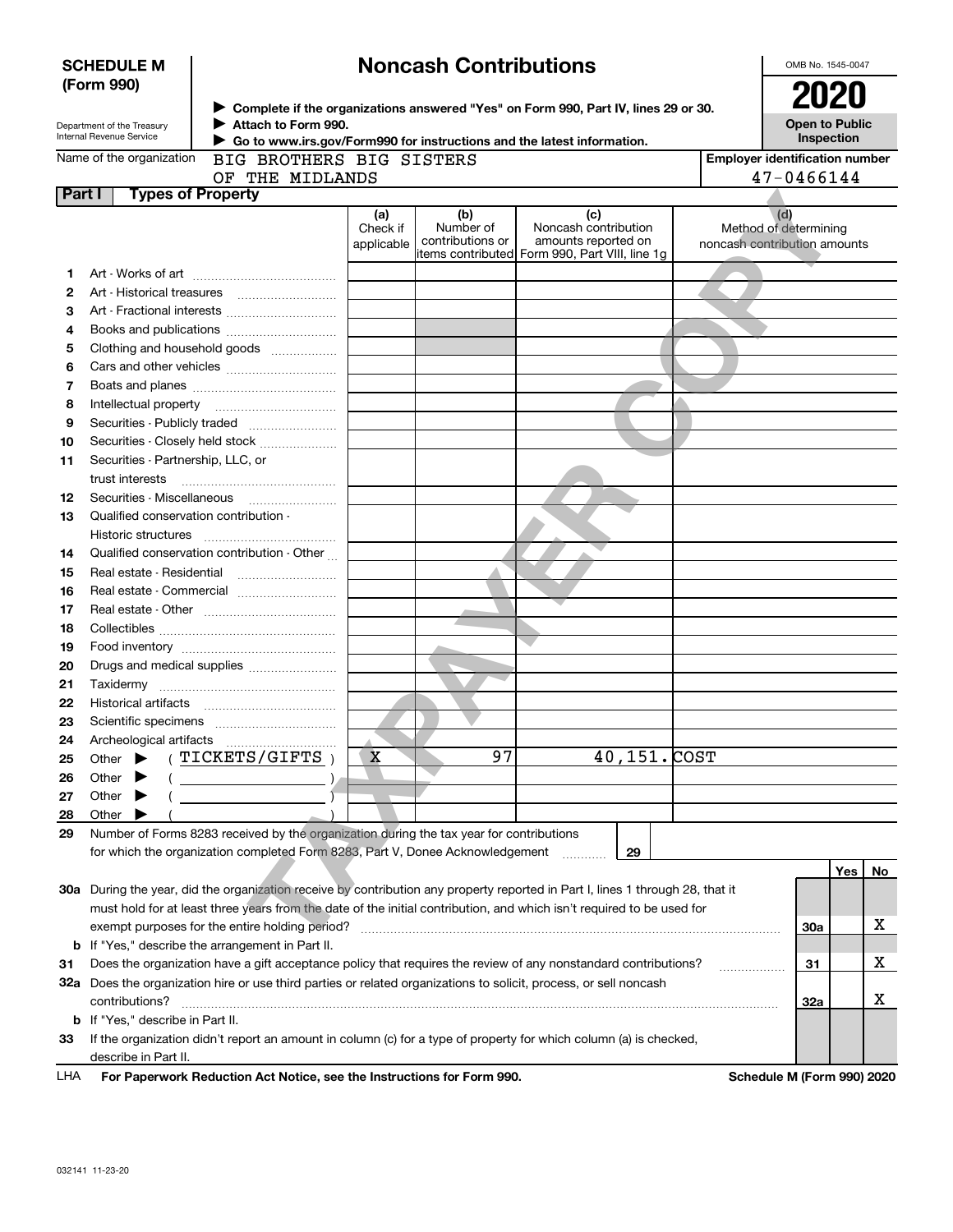|         |                            |  |                 | BIG BROTHERS BIG SISTERS |  |                                                                                                                                                                                                                                   |        |
|---------|----------------------------|--|-----------------|--------------------------|--|-----------------------------------------------------------------------------------------------------------------------------------------------------------------------------------------------------------------------------------|--------|
|         | Schedule M (Form 990) 2020 |  | OF THE MIDLANDS |                          |  | $47 - 0466144$                                                                                                                                                                                                                    | Page 2 |
| Part II |                            |  |                 |                          |  | Supplemental Information. Provide the information required by Part I, lines 30b, 32b, and 33, and whether the organization<br>is reporting in Part I, column (b), the number of contributions, the number of items received, or a |        |
|         |                            |  |                 |                          |  |                                                                                                                                                                                                                                   |        |
|         |                            |  |                 |                          |  |                                                                                                                                                                                                                                   |        |
|         |                            |  |                 |                          |  |                                                                                                                                                                                                                                   |        |
|         |                            |  |                 |                          |  |                                                                                                                                                                                                                                   |        |
|         |                            |  |                 |                          |  |                                                                                                                                                                                                                                   |        |
|         |                            |  |                 |                          |  |                                                                                                                                                                                                                                   |        |
|         |                            |  |                 |                          |  |                                                                                                                                                                                                                                   |        |
|         |                            |  |                 |                          |  |                                                                                                                                                                                                                                   |        |
|         |                            |  |                 |                          |  |                                                                                                                                                                                                                                   |        |
|         |                            |  |                 |                          |  |                                                                                                                                                                                                                                   |        |
|         |                            |  |                 |                          |  |                                                                                                                                                                                                                                   |        |
|         |                            |  |                 |                          |  |                                                                                                                                                                                                                                   |        |
|         |                            |  |                 |                          |  |                                                                                                                                                                                                                                   |        |
|         |                            |  |                 |                          |  |                                                                                                                                                                                                                                   |        |
|         |                            |  |                 |                          |  |                                                                                                                                                                                                                                   |        |
|         |                            |  |                 |                          |  |                                                                                                                                                                                                                                   |        |
|         |                            |  |                 |                          |  |                                                                                                                                                                                                                                   |        |
|         |                            |  |                 |                          |  |                                                                                                                                                                                                                                   |        |
|         |                            |  |                 |                          |  |                                                                                                                                                                                                                                   |        |
|         |                            |  |                 |                          |  |                                                                                                                                                                                                                                   |        |
|         |                            |  |                 |                          |  |                                                                                                                                                                                                                                   |        |
|         |                            |  |                 |                          |  |                                                                                                                                                                                                                                   |        |
|         |                            |  |                 |                          |  |                                                                                                                                                                                                                                   |        |
|         |                            |  |                 |                          |  |                                                                                                                                                                                                                                   |        |
|         |                            |  |                 |                          |  |                                                                                                                                                                                                                                   |        |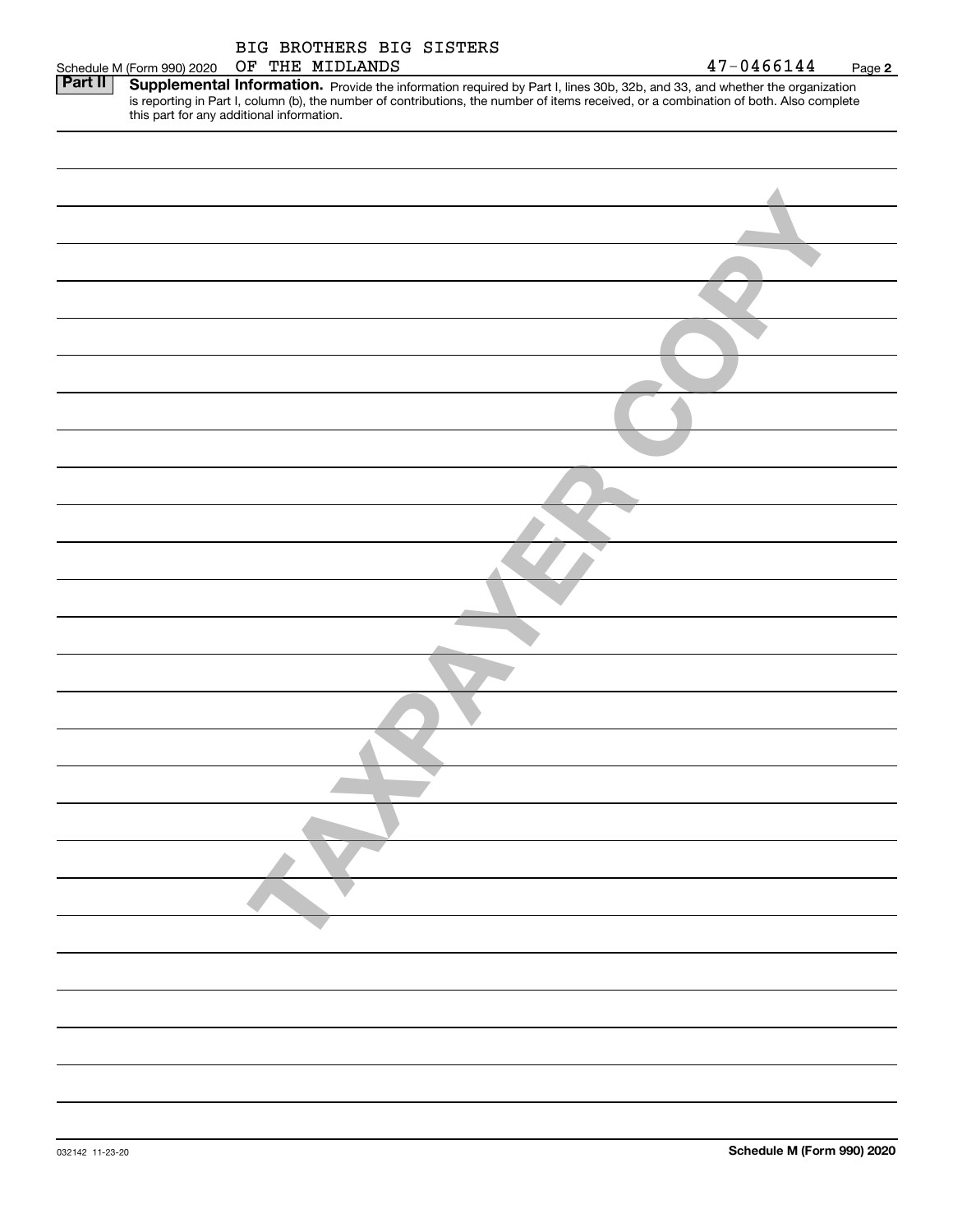**(Form 990 or 990-EZ)**

Department of the Treasury Internal Revenue Service Name of the organization

#### OMB No. 1545-0047 **Complete to provide information for responses to specific questions on Form 990 or 990-EZ or to provide any additional information. | Attach to Form 990 or 990-EZ. | Go to www.irs.gov/Form990 for the latest information. Open to Public InspectionSCHEDULE O Supplemental Information to Form 990 or 990-EZ 2020**

OF THE MIDLANDS  $\vert$  47-0466144 BIG BROTHERS BIG SISTERS

**Employer identification number**

I, LINE 4A, PROGRAM SERVICE ACCOMPLISHMENTS:<br>
TAX SOME TYPE OF OUT OF HOME PLACEMENT, 4) HAS 1 OR<br>
CARCERATED, 5) HAVE HAD CONTACT WITH THE JUVENILE<br>
TO BROTHERS BIG SISTERS HOLDS OURSELVES ACCOUNTABLE TO<br>
PROGRAM ACHIEVIN FORM 990, PART III, LINE 4A, PROGRAM SERVICE ACCOMPLISHMENTS: CHILDREN OR LIVING IN SOME TYPE OF OUT OF HOME PLACEMENT, 4) HAS 1 OR MORE PARENT(S) INCARCERATED, 5) HAVE HAD CONTACT WITH THE JUVENILE JUSTICE SYSTEM. BIG BROTHERS BIG SISTERS HOLDS OURSELVES ACCOUNTABLE TO THE YOUTH IN OUR PROGRAM ACHIEVING POSITIVE OUTCOMES. WE MEASURE OUR SUCCESS WITH THE YOUTH OUTCOMES SURVEY (YOS) WHICH WAS DEVELOPED EXCLUSIVELY FOR BIG BROTHERS BIG SISTERS BY EXPERT RESEARCHERS IN THE MENTORING FIELD. ANNUALLY, AT LEAST 97% OF YOUTH MATCHED 1 YEAR OR LONGER MAINTAIN OR IMPROVE IN AT LEAST 4 OF THE 7 KEY CATEGORIES LINKED TO YOUTH SUCCESS. THE CATEGORIES MEASURED ARE SOCIAL ACCEPTANCE, SCHOLASTIC COMPETENCY, EDUCATIONAL EXPECTATIONS, GRADES, RISK ATTITUDES, PARENTAL TRUST AND TRUANCY. THE AREAS MEASURED IN THE YOS HAVE BEEN LINKED BY RESEARCH TO LONG-TERM OUTCOMES SUCH AS HIGH SCHOOL GRADUATION, AVOIDANCE OF JUVENILE DELINQUENCY, AND COLLEGE OR JOB READINESS.

FORM 990, PART VI, SECTION B, LINE 11B: THE FORM 990 WILL BE REVIEWED BY THE FINANCE COMMITTEE AND THEN BY THE BOARD OF DIRECTORS PRIOR TO FILING.

FORM 990, PART VI, SECTION B, LINE 12C:

EACH DIRECTOR, KEY EMPLOYEE, AND MEMBER OF A COMMITTEE WITH GOVERNING BOARDDELEGATED POWERS MUST ANNUALLY SIGN A STATEMENT AFFIRMING THEY HAVE RECEIVED, READ AND UNDERSTAND THE CONFLICT OF INTEREST POLICY. THEY ALSO AFFIRM THEIR WILLINGNESS TO COMPLY WITH IT.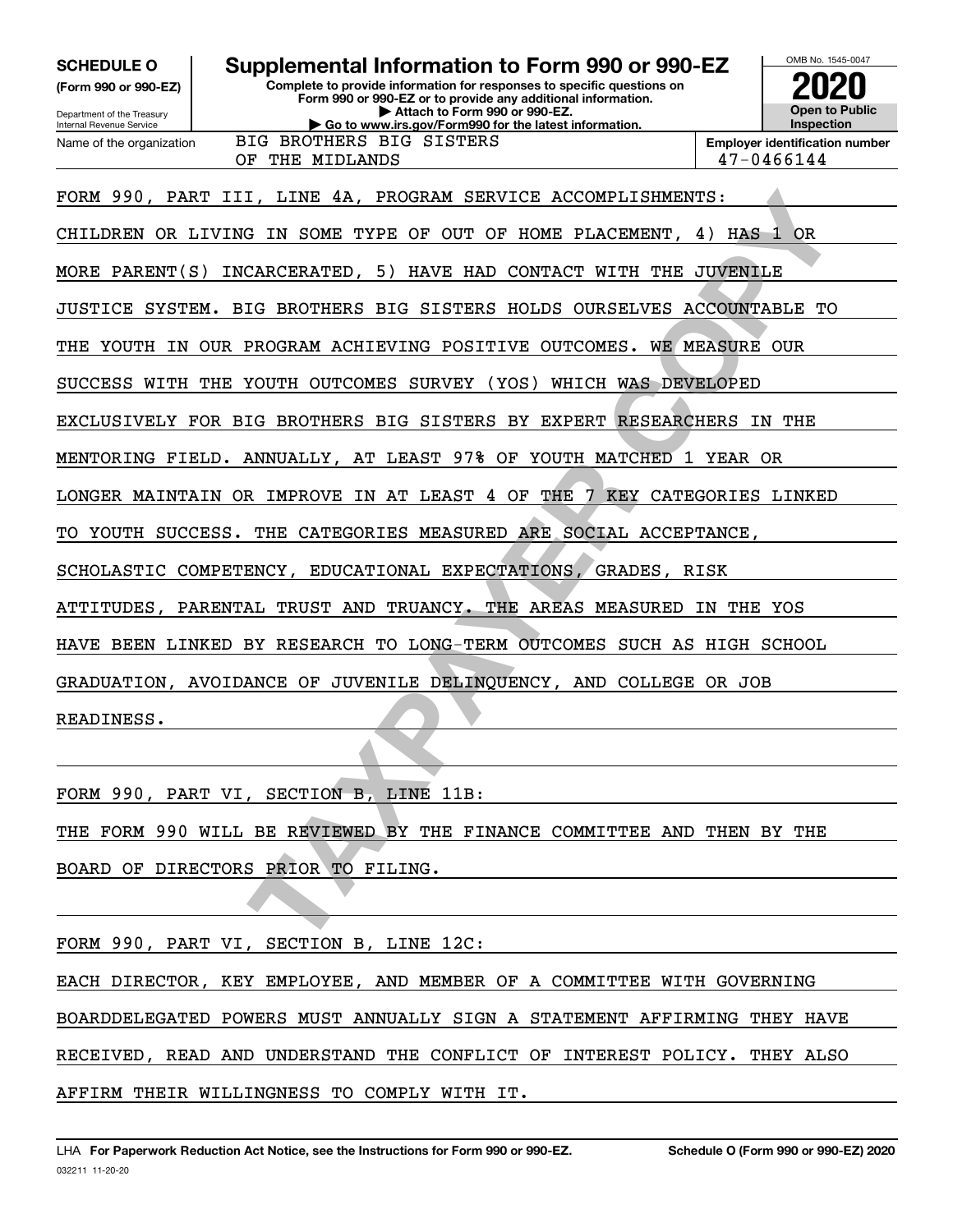| Schedule O (Form 990 or 990-EZ) 2020                                    | Page 2                                              |
|-------------------------------------------------------------------------|-----------------------------------------------------|
| Name of the organization BIG BROTHERS BIG SISTERS<br>OF THE MIDLANDS    | <b>Employer identification number</b><br>47-0466144 |
|                                                                         |                                                     |
| FORM 990, PART VI, SECTION B, LINE 15A:                                 |                                                     |
| THE SALARY OF THE CEO IS DETERMINED BY THE EXECUTIVE EVALUATION AND     |                                                     |
| COMPENSATION TASK FORCE OF THE BOARD. THIS INDEPENDENT BODY UTILIZES    |                                                     |
| SEVERAL METHODS TO DETERMINE REASONABLE COMPENSATION FOR THE CEO.       |                                                     |
|                                                                         |                                                     |
| FORM 990, PART VI, SECTION C, LINE 19:                                  |                                                     |
| ALL ORGANIZATIONAL DOCUMENTS REQUIRED TO BE AVAILABLE TO THE PUBLIC ARE |                                                     |
| AVAILABLE UPON REQUEST.                                                 |                                                     |
|                                                                         |                                                     |
|                                                                         |                                                     |
|                                                                         |                                                     |
|                                                                         |                                                     |
|                                                                         |                                                     |
|                                                                         |                                                     |
|                                                                         |                                                     |
|                                                                         |                                                     |
|                                                                         |                                                     |
|                                                                         |                                                     |
|                                                                         |                                                     |
|                                                                         |                                                     |
|                                                                         |                                                     |
|                                                                         |                                                     |
|                                                                         |                                                     |
|                                                                         |                                                     |
|                                                                         |                                                     |
|                                                                         |                                                     |
|                                                                         |                                                     |
|                                                                         |                                                     |
|                                                                         |                                                     |
|                                                                         |                                                     |